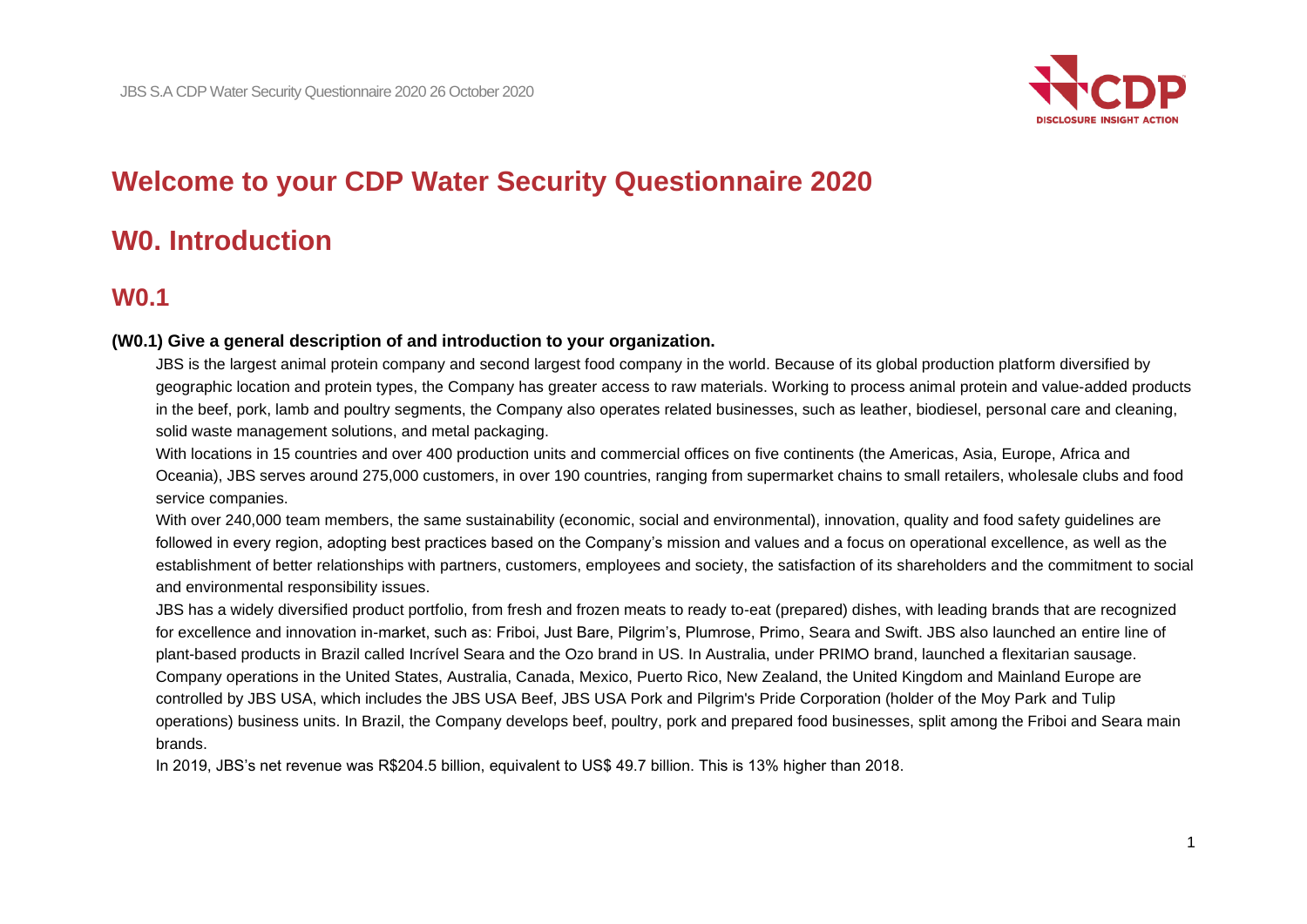

More information can be found in the official JBS website (https://jbs.com.br/en/) and in the JBS 2019 Annual and Sustainability Report (https://jbs.com.br/wp-content/uploads/2020/05/ras-jbs-2019-eng-final.pdf)."

# **W-FB0.1a**

**(W-FB0.1a) Which activities in the food, beverage, and tobacco sector does your organization engage in?** Processing/Manufacturing

# **W0.2**

**(W0.2) State the start and end date of the year for which you are reporting data.**

|                | <b>Start date</b> | <b>\End date</b>          |
|----------------|-------------------|---------------------------|
| Reporting year | January 1, 2019   | $\vert$ December 31, 2019 |

# **W0.3**

**(W0.3) Select the countries/areas for which you will be supplying data.**

Brazil

# **W0.4**

**(W0.4) Select the currency used for all financial information disclosed throughout your response.** BRL

# **W0.5**

**(W0.5) Select the option that best describes the reporting boundary for companies, entities, or groups for which water impacts on your business are being reported.**

Companies, entities or groups over which operational control is exercised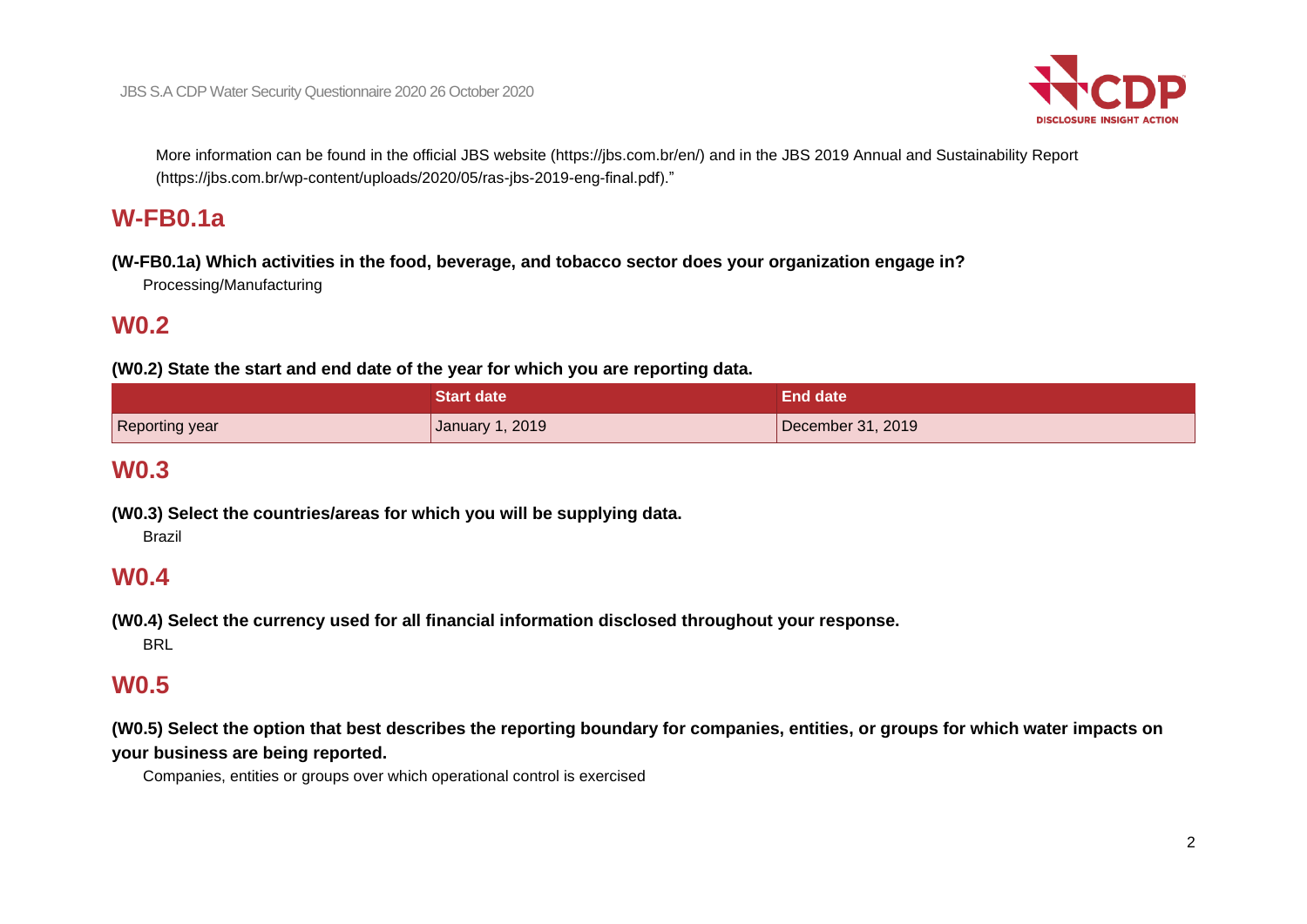

# **W0.6**

**(W0.6) Within this boundary, are there any geographies, facilities, water aspects, or other exclusions from your disclosure?** Yes

# **W0.6a**

# **(W0.6a) Please report the exclusions.**

| <b>Exclusion</b>                                                  | <b>Please explain</b>                                                                                                                                                                                                                                                                                                                                                                                                                                                                                                                                                                                                                                                                                                                                                                                                                                                                                                                                                                                                                                                                                                                                                                                                                                                                                                                                                                                                                                                                                                                                                                                                                                                                                                                                                                                                                                     |
|-------------------------------------------------------------------|-----------------------------------------------------------------------------------------------------------------------------------------------------------------------------------------------------------------------------------------------------------------------------------------------------------------------------------------------------------------------------------------------------------------------------------------------------------------------------------------------------------------------------------------------------------------------------------------------------------------------------------------------------------------------------------------------------------------------------------------------------------------------------------------------------------------------------------------------------------------------------------------------------------------------------------------------------------------------------------------------------------------------------------------------------------------------------------------------------------------------------------------------------------------------------------------------------------------------------------------------------------------------------------------------------------------------------------------------------------------------------------------------------------------------------------------------------------------------------------------------------------------------------------------------------------------------------------------------------------------------------------------------------------------------------------------------------------------------------------------------------------------------------------------------------------------------------------------------------------|
| Units outside Brazil were<br>not included in the<br>questionnaire | JBS is continuously working to integrate the data of all its units. In the end of 2017 the sustainability software "Credit360", tool<br>that allows monitoring of water withdrawals, management of sustainability indicators and monitoring of the units efficiency,<br>started to operate in all JBS's units, including units outside Brazil. The integration is a continual improvement process. With<br>the advance of the global mapping in the next years, JBS will be able to report information about the units outside Brazil. The<br>integration is a continual improvement process and still going on. In 2019, Pilgrim's acquired Tulip Limited, one of the largest<br>pork and prepared foods companies in the United Kingdom. With the advance of the global mapping in the next years, JBS will<br>be able to report information about the units outside Brazil.<br>Despite the exclusion of JBS USA from JBS 'CDP Water, water use and water quality are priorities at JBS USA and critical<br>pillars in our sustainability program. We embrace our responsibility to reduce water use and strive to improve our water-<br>stewardship efforts by monitoring use at each JBS USA facility and prioritizing usage reductions, while preserving our high<br>standards for food safety and sanitary conditions. We are also aware that some JBS USA facilities are located in water-<br>stressed areas and require a more strategic focus to ensure proper water management. Water quality is also an important<br>priority for us, and we continuously work to make sure that all wastewater we discharge meets or exceeds all regulatory and<br>internal quality standards.<br>All facilities (JBS USA and JBS Brasil) invests capital annually to make sure that goals are achieved, and local challenges are<br>appropriately addressed. |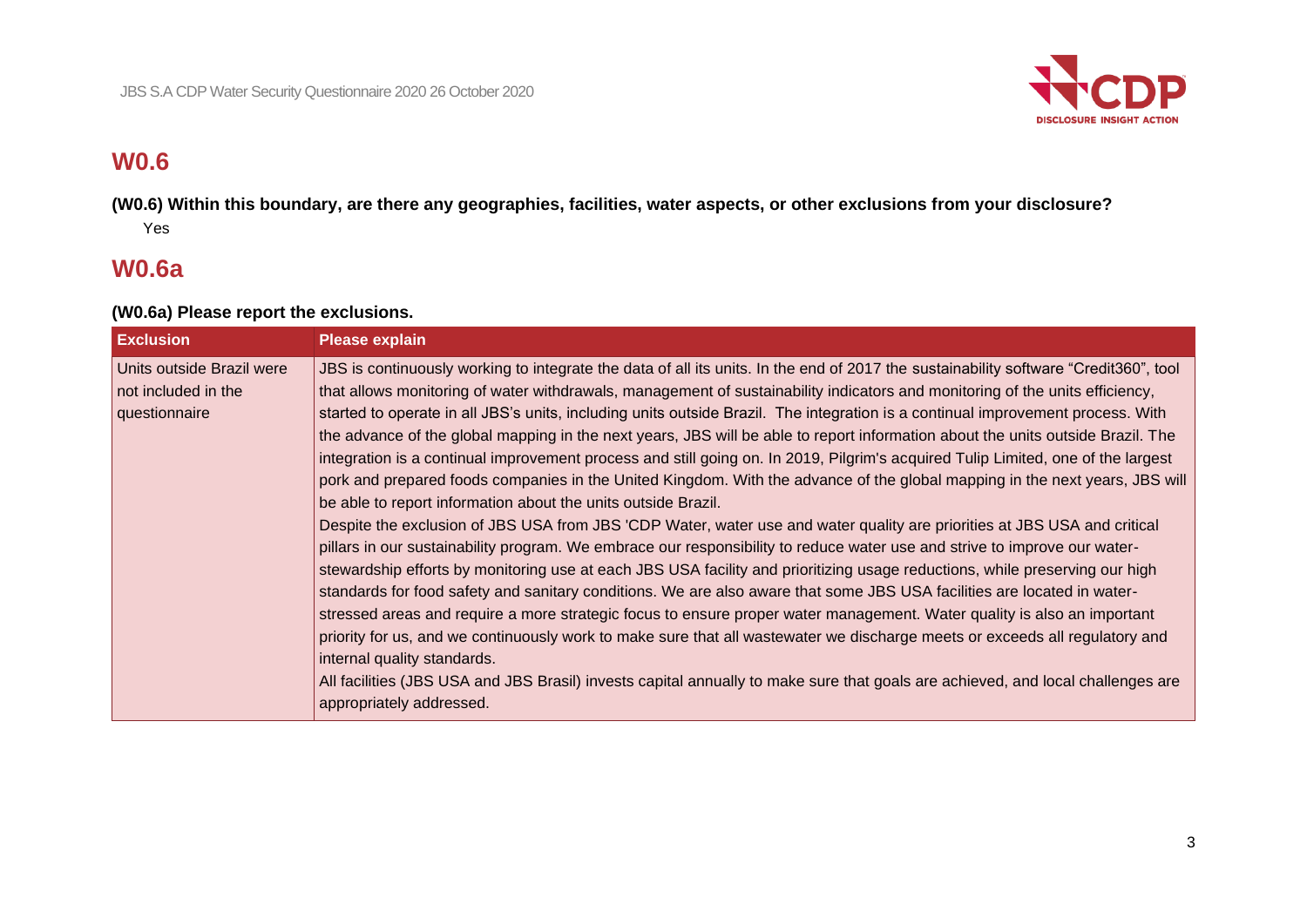

# **W1. Current state**

# **W1.1**

# **(W1.1) Rate the importance (current and future) of water quality and water quantity to the success of your business.**

|                                                                       | <b>Direct use</b><br>importance<br>rating | <b>Indirect use</b><br>importance<br>rating | <b>Please explain</b>                                                                                                                                                                                                                                                                                                                                                                                                                                                                                                                                                                                                                                                                                                                                                                                                                                                                                                                                                                                                                                                                                                                                                                                                                                                                                                                                                                                                                                                                                                                                                    |
|-----------------------------------------------------------------------|-------------------------------------------|---------------------------------------------|--------------------------------------------------------------------------------------------------------------------------------------------------------------------------------------------------------------------------------------------------------------------------------------------------------------------------------------------------------------------------------------------------------------------------------------------------------------------------------------------------------------------------------------------------------------------------------------------------------------------------------------------------------------------------------------------------------------------------------------------------------------------------------------------------------------------------------------------------------------------------------------------------------------------------------------------------------------------------------------------------------------------------------------------------------------------------------------------------------------------------------------------------------------------------------------------------------------------------------------------------------------------------------------------------------------------------------------------------------------------------------------------------------------------------------------------------------------------------------------------------------------------------------------------------------------------------|
| Sufficient amounts of<br>good quality freshwater<br>available for use | Vital                                     | Vital                                       | Conservation of natural resources is essential to ensure the sustainability of JBS business.<br>The Materiality Matrix showed that Water is one fundamental aspect that is material to JBS'<br>global sustainability priorities.<br>In the current scenario and in the future scenario, water quality and quantity are vital to JBS<br>business continuity due to its importance to both operations in the industrial process and<br>value chain.<br>Water shortage is a concern for JBS, since it affects the animal watering, influences on the<br>availability of soybean, corn and on the growth of pasture, which are used to produce the<br>animal feed by JBS's. Droughts also affect the availability of electricity since most of the<br>energy generated in Brazil comes from Hydroelectric power plants, increasing the energy<br>price and the probability of blackouts. In addiction, poor water quality or lack of availability<br>can cause disruptions to our operations or block sales of products to markets, affecting<br>operating costs.<br>Water management is not just a critical issue for JBS and food industry sustainability: it is a<br>basic element of the production chain and essential for animal and vegetable development<br>and for ensuring product and process sanitary standards as well as facility, equipment and<br>utensil cleaning.<br>As such, sustainable water usage is a priority at all Company units as is development of<br>projects and strategies to maximize efficient water usage and reuse and minimize the need |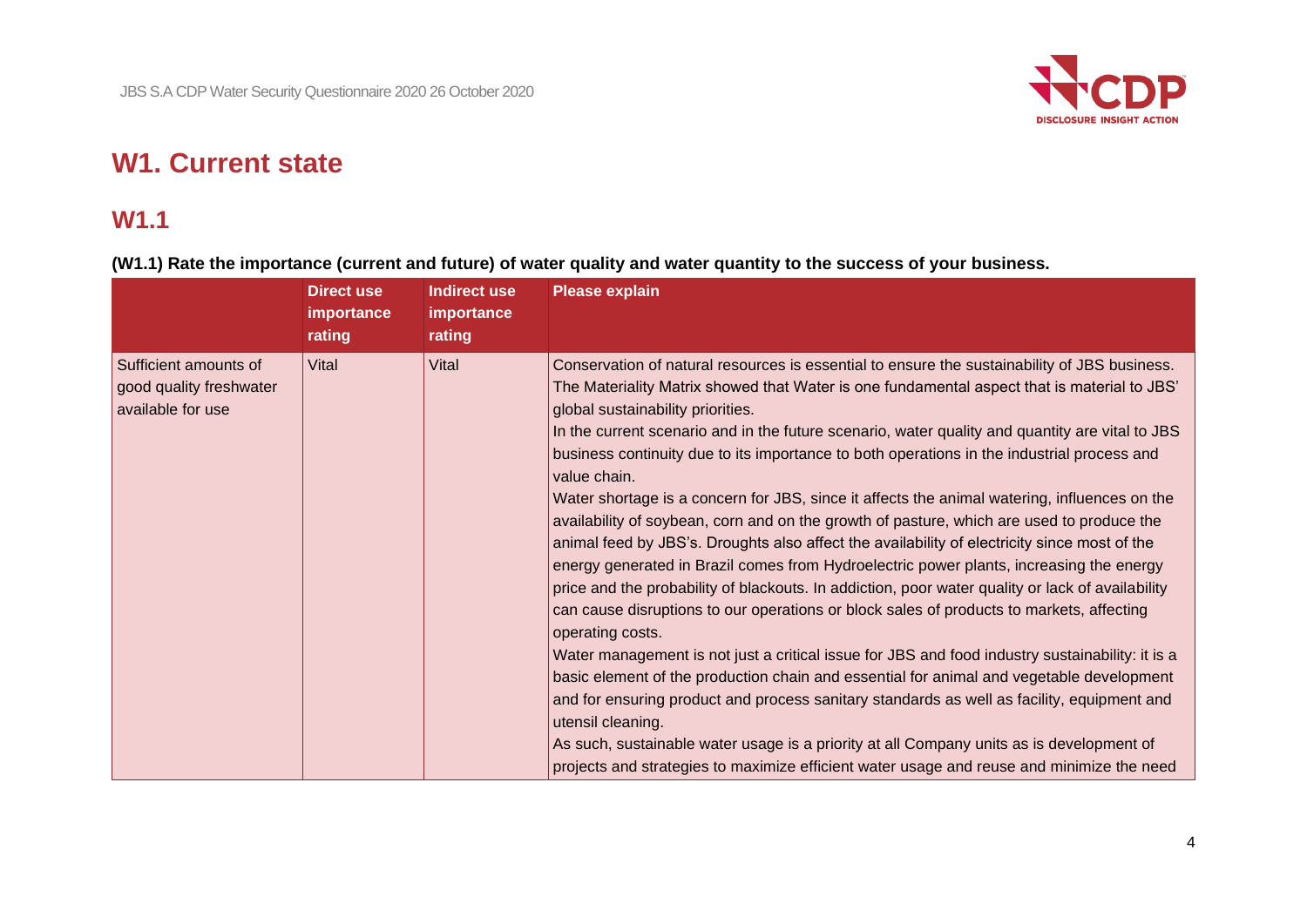

|                                                                                           |           |           | to develop new water sources.                                                                                                                                                                                                                                                                                                                                                                                                                                                                                                                                                                                                                                                                                                                                                                                                                                                                                                                                                                                                                                                                                                                                                                                                                                                                                                                                                                                                                                                                                                                                                                                                                                                                                                                                                                                                                                                                                                                                                                                                                                                    |
|-------------------------------------------------------------------------------------------|-----------|-----------|----------------------------------------------------------------------------------------------------------------------------------------------------------------------------------------------------------------------------------------------------------------------------------------------------------------------------------------------------------------------------------------------------------------------------------------------------------------------------------------------------------------------------------------------------------------------------------------------------------------------------------------------------------------------------------------------------------------------------------------------------------------------------------------------------------------------------------------------------------------------------------------------------------------------------------------------------------------------------------------------------------------------------------------------------------------------------------------------------------------------------------------------------------------------------------------------------------------------------------------------------------------------------------------------------------------------------------------------------------------------------------------------------------------------------------------------------------------------------------------------------------------------------------------------------------------------------------------------------------------------------------------------------------------------------------------------------------------------------------------------------------------------------------------------------------------------------------------------------------------------------------------------------------------------------------------------------------------------------------------------------------------------------------------------------------------------------------|
| Sufficient amounts of<br>recycled, brackish and/or<br>produced water available<br>for use | Important | Important | The food industry has sanitation standard operating procedures that limit water reuse.<br>Nevertheless, this practice is important to the company currently and in the future since it<br>helps manage a vital resource to both production and the value chain. First, the reuse of<br>water in JBS can occur during the production process, such as the cooling of sausage's<br>production, which currently uses tanks that allow the reuse of water in the process. The<br>reuse also takes place out of the industrial process, since the treated wastewater is used to<br>clean patios and external areas. Regarding the value chain, It is known that water availability<br>depends on the management of the river basin and that comprises all users of this resource,<br>including JBS suppliers. The reuse of wastewater is one of the actions that provides support<br>to water management, reducing the need to increase water withdrawal and treatment. Water<br>reuse has great relevance in the future, through new technologies and regulatory alterations<br>for food industries.<br>A sustainable alternative for treated effluents is fertigation for agricultural crops. The effluent,<br>which has nutrients that serve as fertilizer for soil, receives chemical and biological treatment<br>and is destined for fertigation of pastures, and other crops, rather than being discarded.<br>Water reuse and recycling initiatives represent the greatest opportunity for the economy of<br>this resource. Therefore, there is a major effort by the Company to reuse water at JBS<br>facilities, based on a great effort to identify opportunities for reuse and development of work<br>groups to facilitate the expansion of projects in its various units.<br>As a result of these work, over 1,9 million liters of water were reused in JBS Brazil in 2019,<br>accounting for approximately 3% of water captured. This allows the company to promote<br>lower water abstraction, reducing the environmental impacts inherent to the industrial<br>process. |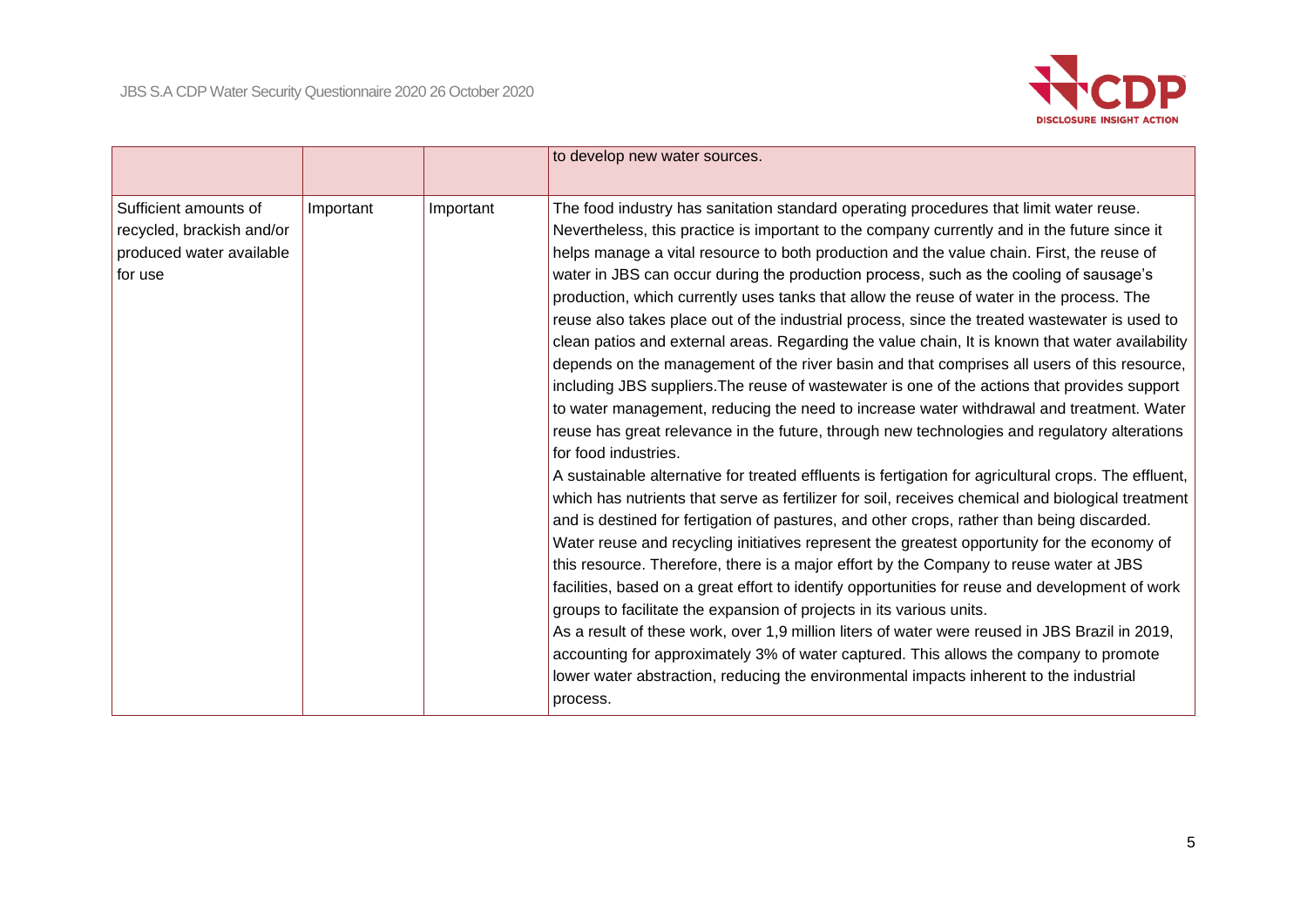

# **W-FB1.1a**

**(W-FB1.1a) Which water-intensive agricultural commodities that your organization produces and/or sources are the most significant to your business by revenue? Select up to five.**

| Agricultural<br>commodities                     | % of revenue<br>dependent on these<br>agricultural<br>commodities | <b>Produced</b><br>and/or<br>sourced | <b>Please explain</b>                                                                                                                                                                                                                                                                                                                                                                                                                                                                                                                                                                                                |
|-------------------------------------------------|-------------------------------------------------------------------|--------------------------------------|----------------------------------------------------------------------------------------------------------------------------------------------------------------------------------------------------------------------------------------------------------------------------------------------------------------------------------------------------------------------------------------------------------------------------------------------------------------------------------------------------------------------------------------------------------------------------------------------------------------------|
| Other, please<br>specify<br>Cattle<br>products  | 41-60                                                             | Produced                             | In Brazil, the Company has 39 processing units, 5 livestock feedlots and 1 logistics terminal.<br>Concerning leather, JBS Couros has 15 processing units and 1 distribution center, making<br>livestock products a significant part of JBS 'revenue and responsible for a large part of our total<br>water demand. The management of water resources is at the base of the JBS production chain<br>and its sustainable use is a priority. The resource is considered essential to guarantee the<br>sanitary standards of processes and products, such as cleaning areas, equipment and utensils<br>in the operation. |
| Other, please<br>specify<br>Pork products       | Less than 10%                                                     | Produced                             | In Brazil, the Company has 8 pork processing units. JBS is the second largest producer and<br>exporter of poultry and pork products, which is why they are so important to our revenue.<br>Water resources management is a fundamental element for the food sector, and it is the base<br>of its productive chain and essential for pork breeding. The resource is considered essential to<br>guarantee the sanitary standards of processes and products, such as cleaning areas,<br>equipment and utensils in the operation.                                                                                        |
| Other, please<br>specify<br>Poultry<br>products | $21 - 40$                                                         | Produced                             | In Brazil, the Company has 30 poultry processing units and 11 prepared foods units. JBS is the<br>second largest producer and exporter of poultry and pork products, which is why they are so<br>important to our revenue.<br>Water resources management is a fundamental element for the food sector, and it is the base<br>of its productive chain and essential for poultry breeding. The resource is considered essential<br>to guarantee the sanitary standards of processes and products, such as cleaning areas,<br>equipment and utensils in the operation.                                                  |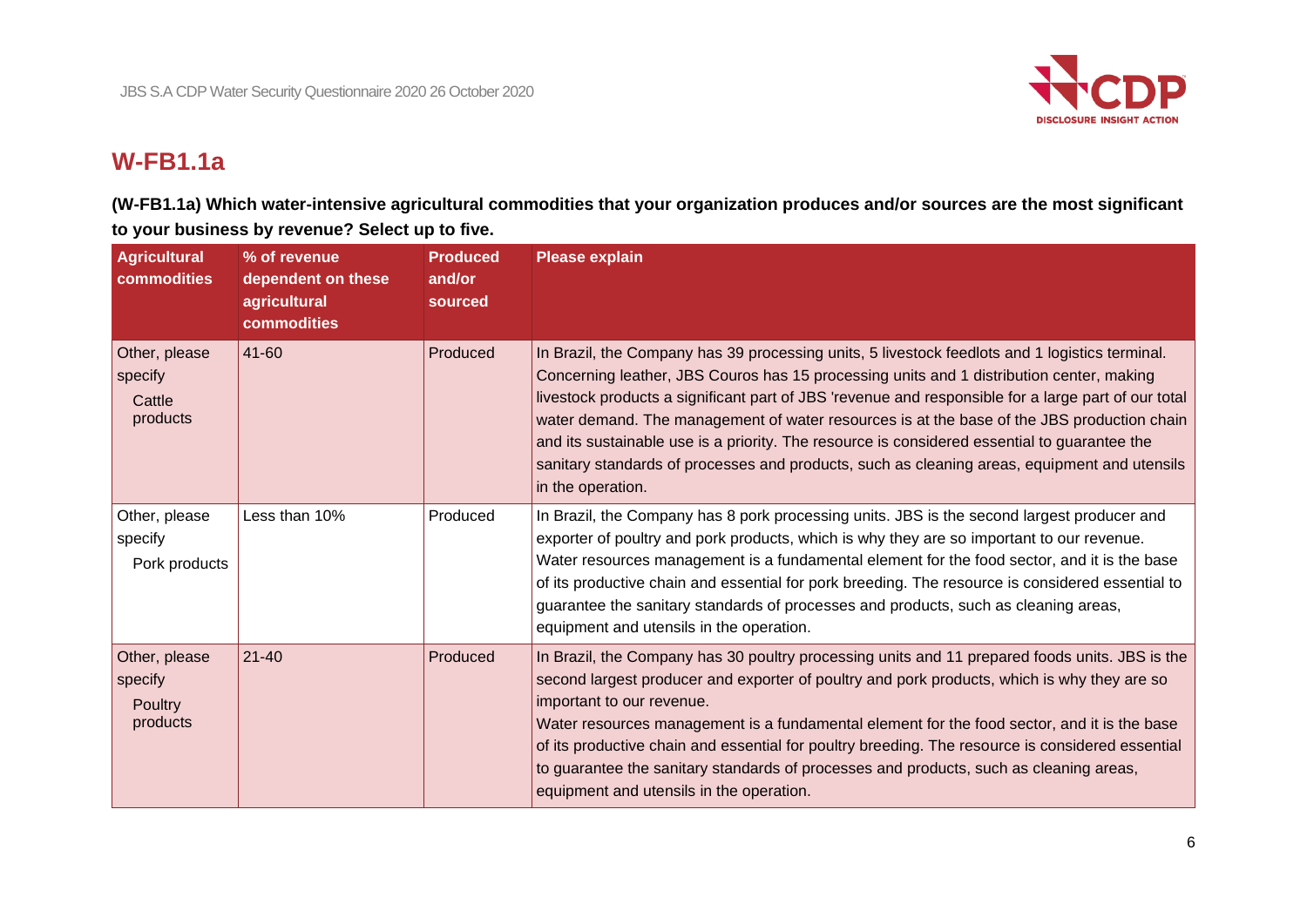

# **W1.2**

|                                          | $%$ of<br>sites/facilities/operations | <b>Please explain</b>                                                                                                                                                                                                                                                                                                                                                                                                                                                                                                                                                                                                                                                                                                                                                                                                                                                                                                                                                                                                                                                        |
|------------------------------------------|---------------------------------------|------------------------------------------------------------------------------------------------------------------------------------------------------------------------------------------------------------------------------------------------------------------------------------------------------------------------------------------------------------------------------------------------------------------------------------------------------------------------------------------------------------------------------------------------------------------------------------------------------------------------------------------------------------------------------------------------------------------------------------------------------------------------------------------------------------------------------------------------------------------------------------------------------------------------------------------------------------------------------------------------------------------------------------------------------------------------------|
| Water withdrawals - total<br>volumes     | 100%                                  | All facilities monitor the volume of water withdrawals in a continuous and individualized way.<br>The monitoring is carried out at the withdrawals points, which have measuring equipment<br>(hydrometers), the data of each unit are reviewed and reported to the corporate team daily to<br>verify compliance with established targets, as well as propose projects to reduce water<br>consumption which enable the decision-making process to increase the efficiency of JBS.<br>Water withdrawals volume data are also reported monthly in a computerized corporate<br>software (Credit 360). In Brazil, water withdrawals are regulated by Federal or State<br>Legislation, so all sources of funding from JBS have authorizations that determine the period,<br>volume and source of water to be captured.<br>In 2019, water withdrawals data were audited by SGS according to standards established by<br>GRI.<br>The term "facilities" refers to all operational units (poultry and pork farms, slaughter units,<br>distribution centers and animal feed factories). |
| Water withdrawals - volumes<br>by source | 100%                                  | All facilities monitor, through hydrometers, the water volume per source at the withdrawal's<br>points. The data of each unit are reviewed and reported to the corporate team daily. Data are<br>consolidated and reported monthly within the system Credit360, which allows management<br>and performance evaluation of the company's global sustainability indicators. The data are<br>also annually reported in the sustainability report.<br>The water used is also control by production intensity in line with annual water usage<br>guidelines. This aspect is strategic to JBS's production, since each source has a peculiarity of<br>availability, quality and cost. Thus, monitoring water volume withdrawals by source enables the<br>company to identify critical points and to assess the possibility of water source alteration.<br>In Brazil, water withdrawals is regulated by Federal or State Legislation, so all sources of                                                                                                                              |

# **(W1.2) Across all your operations, what proportion of the following water aspects are regularly measured and monitored?**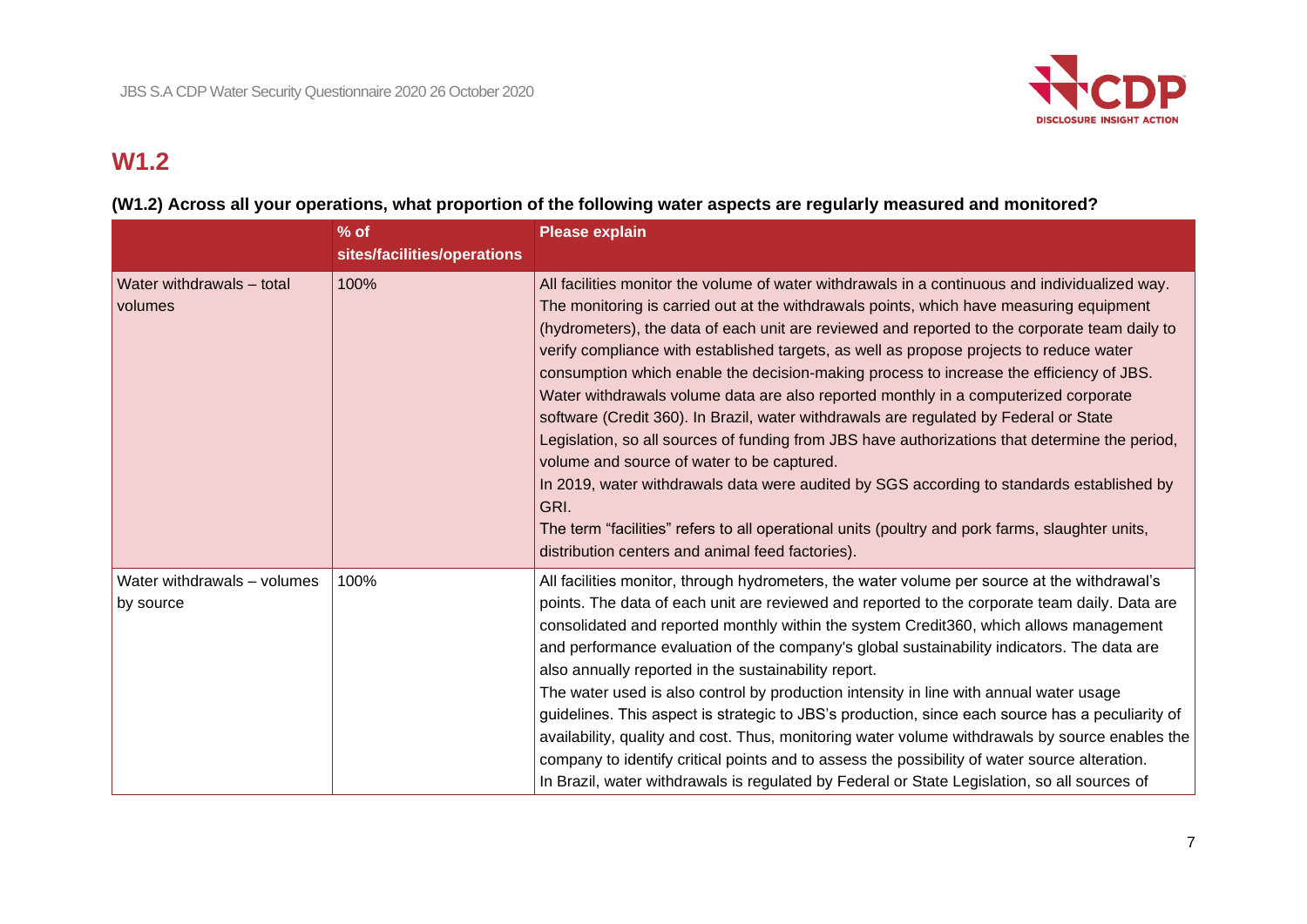

|                                              |      | funding from JBS have authorizations that determine the period, volume and source of water to<br>be captured.                                                                                                                                                                                                                                                                                                                                                                                                                                                                                                                                                                                                                                                                                                                                                                                                                       |
|----------------------------------------------|------|-------------------------------------------------------------------------------------------------------------------------------------------------------------------------------------------------------------------------------------------------------------------------------------------------------------------------------------------------------------------------------------------------------------------------------------------------------------------------------------------------------------------------------------------------------------------------------------------------------------------------------------------------------------------------------------------------------------------------------------------------------------------------------------------------------------------------------------------------------------------------------------------------------------------------------------|
| Water withdrawals quality                    | 100% | The water withdrawals quality in food industries is essential and regulated by a series of health<br>standards in order to ensure, in a comprehensive way, the sanitary standards of industrial<br>processes and all food safety to consumers.<br>Therefore, in all facilities are conducted inspections and routine laboratory tests (hourly and<br>daily) of the water used, monitoring water quality, storage facilities and water treatment, since<br>is vital to the company to keep the quality water standards, assuring the safety of the society,<br>employees and customers. The parameters monitored are also reported in a computerized<br>corporate software (Credit360), which allows management and performance evaluation of the<br>company's global sustainability indicators.<br>The Ministry of Health of the Brazilian government defines the parameters and periodicity of<br>the monitoring of water quality. |
| Water discharges - total<br>volumes          | 100% | All facilities monitor the volume of water discharge (treated industrial wastewater) continuously<br>and individually. Monitoring is accomplished by measuring equipment (hydrometers), the data<br>of each unit are reviewed and reported to corporate staff daily. By constantly monitoring water<br>discharge volumes it enables the company to follow up the wastewater treatment and thus to<br>propose actions that aim rising its efficiency.<br>The data are also reported in a corporate system (Credit360), which allows management and<br>performance evaluation of the company's global sustainability indicators.<br>In Brazil, the water discharge is regulated by Federal or State Legislation, so all water sources<br>discharge from JBS have authorizations that determine the period, volume and the water<br>discharge destination.                                                                             |
| Water discharges - volumes<br>by destination | 100% | All facilities monitor the volume of water discharge (treated industrial wastewater) continuously<br>and individually. Monitoring is accomplished by measuring equipment (hydrometers), the data<br>of each unit are reviewed and reported to corporate staff daily. The data are also reported in a<br>corporate system (Credit360), which allows management and performance evaluation of the                                                                                                                                                                                                                                                                                                                                                                                                                                                                                                                                     |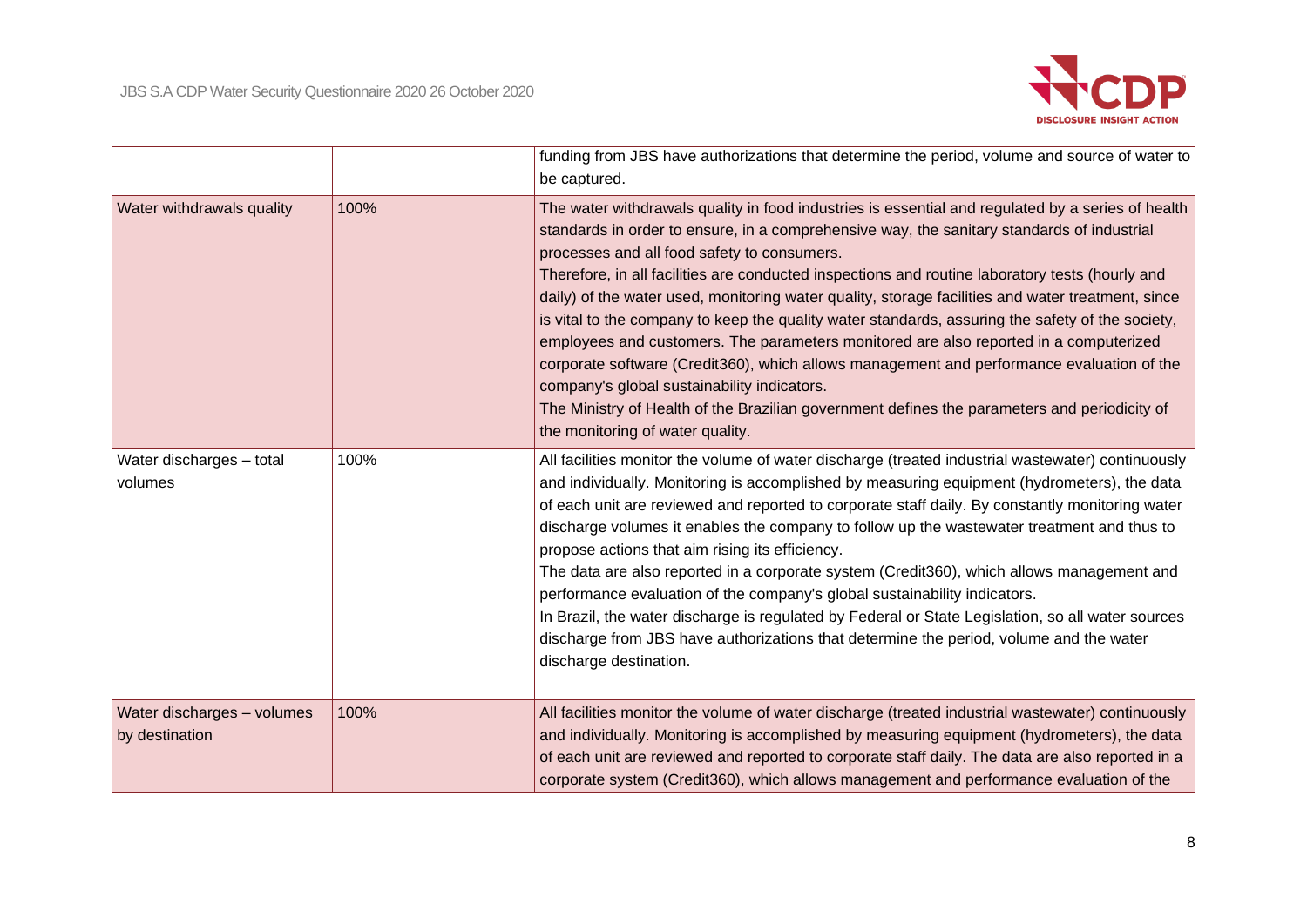

|                                                              |      | company's global sustainability indicators.<br>In Brazil, the water discharge is regulated by Federal or State Legislation, so all water sources<br>discharge from JBS have authorizations that determine the period, volume and the water<br>discharge destination.                                                                                                                                                                                                                                                                                                                                                                                                                                                                                                                                                                                                                                                                                                                                                                                         |
|--------------------------------------------------------------|------|--------------------------------------------------------------------------------------------------------------------------------------------------------------------------------------------------------------------------------------------------------------------------------------------------------------------------------------------------------------------------------------------------------------------------------------------------------------------------------------------------------------------------------------------------------------------------------------------------------------------------------------------------------------------------------------------------------------------------------------------------------------------------------------------------------------------------------------------------------------------------------------------------------------------------------------------------------------------------------------------------------------------------------------------------------------|
| Water discharges - volumes<br>by treatment method            | 100% | Plants have modern treatment stations to collect and appropriately treat the effluent liquid<br>produced by its production processes, complying with legal regulations. All the wastewater<br>from JBS operations is transported to the Company's own treatment stations or public<br>treatment systems. The Company is constantly monitoring wastewater treatment station<br>performance and local government agencies constantly monitor compliance with legally<br>required physical and chemical standards.<br>All facilities monitor the volume of water discharge (treated industrial wastewater) continuously<br>and individually. Monitoring is accomplished by measuring equipment (hydrometers), the data<br>of each unit are reviewed and reported to corporate staff daily. The data are also reported in a<br>corporate system (Credit360), which allows management and performance evaluation of the<br>company's global sustainability indicators.                                                                                            |
| Water discharge quality - by<br>standard effluent parameters | 100% | To maintain the treatment efficiency and meet the environmental standards, JBS has specific<br>operational procedures and internal controls for wastewater treatment.<br>The parameters of the untreated effluent and treated effluent are monitored by laboratory<br>analysis.<br>In Brazil, the water discharge is regulated by Federal or State Legislation, so all sources of<br>water discharge from JBS have authorizations that determine the period, volume and source of<br>water discharge. In addition, physical, chemical and biological parameters are constantly<br>analysed (by external laboratories) to measure and ensure the required quality of the treated<br>effluent that will be destined for a safe source. All units monitor various effluent parameters in<br>a continuous manner and these data are reviewed and reported to the corporate team daily.<br>The data are also reported in a corporate system (Credit360), which allows management and<br>performance evaluation of the company's global sustainability indicators. |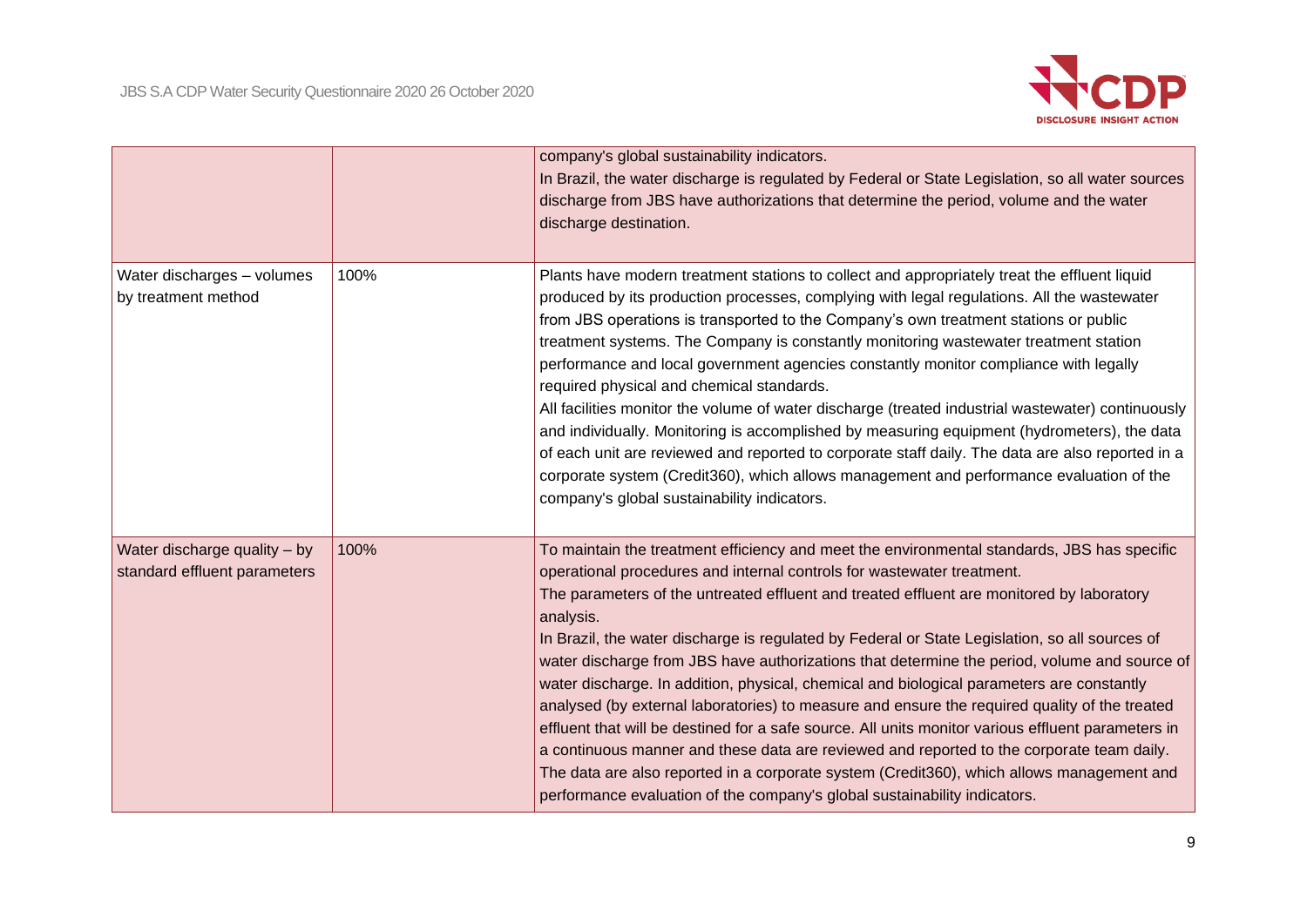

| Water discharge quality -<br>temperature | 100% | To maintain the treatment efficiency and meet the environmental standards, JBS has specific<br>operational procedures and internal controls for wastewater treatment. Measurement is<br>performed in accordance with legal requirements of each location where the company<br>operates. JBS wastewater is discharged approximately at ambient temperature in specify<br>lagoons wastewater treatment. This process also enables the adaptation of the temperature to<br>the environment.<br>All facilities monitor water temperature in a continuous manner and these data are reviewed<br>and reported to the corporate team daily. The data are also reported in a corporate system<br>(Credit360), which allows management and performance evaluation of the company's global<br>sustainability indicators.                                                                       |
|------------------------------------------|------|--------------------------------------------------------------------------------------------------------------------------------------------------------------------------------------------------------------------------------------------------------------------------------------------------------------------------------------------------------------------------------------------------------------------------------------------------------------------------------------------------------------------------------------------------------------------------------------------------------------------------------------------------------------------------------------------------------------------------------------------------------------------------------------------------------------------------------------------------------------------------------------|
| Water consumption - total<br>volume      | 100% | All units monitor the water consumption volume in a continuous and individualized way. The<br>monitoring data of each unit are reviewed and reported to the corporate team daily that checks<br>if the established goals have been met.<br>The consumed water volume is also reported in a business system (Credit360), which enables<br>the management and evaluation of performance of the global indicators of the company's<br>sustainability.                                                                                                                                                                                                                                                                                                                                                                                                                                   |
| Water recycled/reused                    | 100% | Essentially, all units' reuse water in the industrial process. The food industry has sanitation<br>standard operating procedures that limit water reuse. Nevertheless, this practice is important to<br>the company since it helps manage a vital resource to both production and the value chain.<br>The reuse of water in JBS can occur during the production process and place out of the<br>industrial process, since the treated wastewater is used to clean patios and external areas.<br>All units monitor the water reused volume directly at the collection points of destined to the<br>treatment for later reuse. The data of each unit are reviewed and reported to the corporate<br>team daily. The data are also reported in a corporate system (Credit360), which enables the<br>management and performance evaluation of Company's Global Sustainability Indicators. |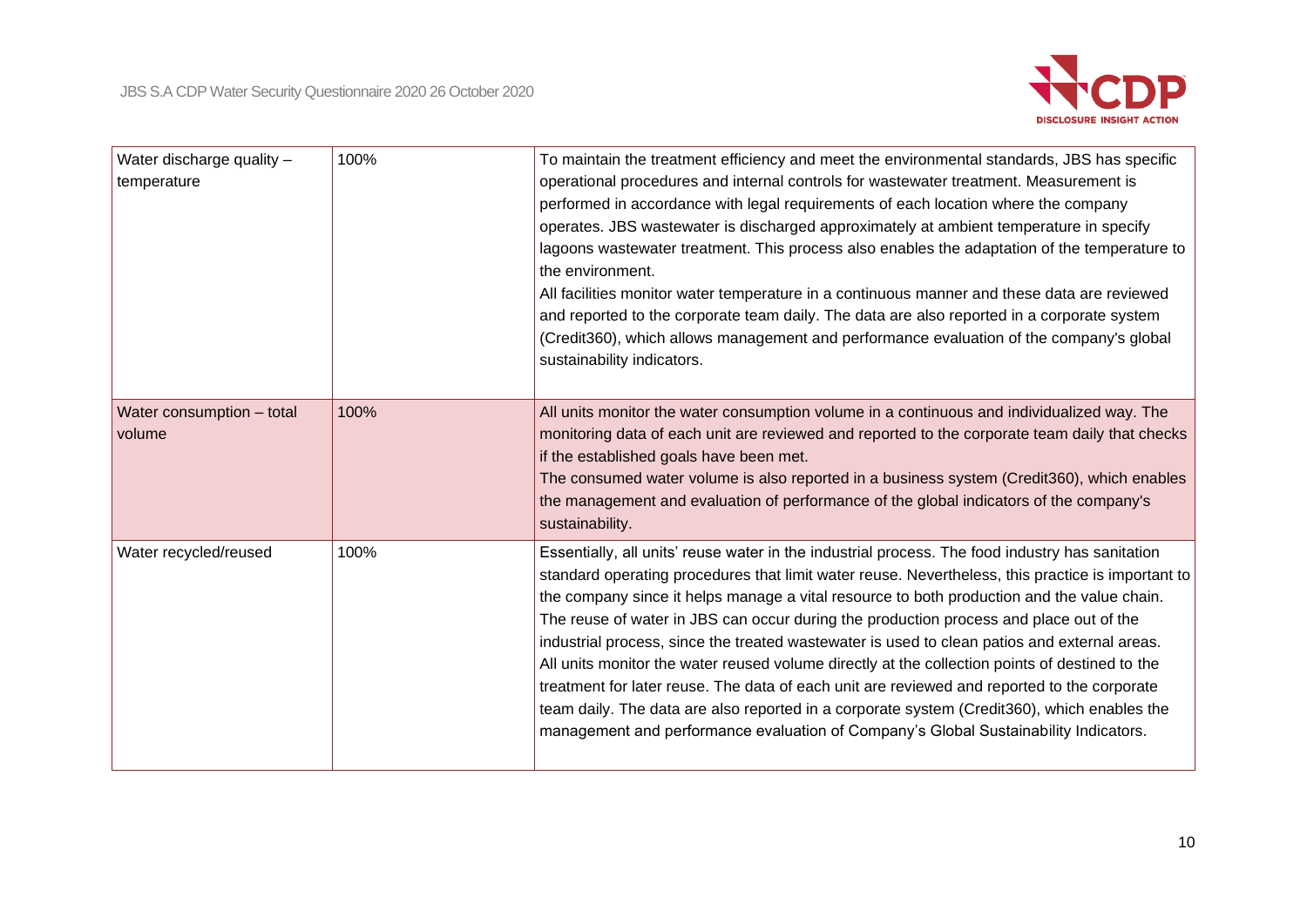

| The provision of fully-             | 100% | In all JBS units there is a water quality control for the production process and for potable water, |
|-------------------------------------|------|-----------------------------------------------------------------------------------------------------|
| functioning, safely managed         |      | since is vital to the company to keep the quality standards for water, assuring the safety of the   |
| <b>WASH</b> services to all workers |      | employees.                                                                                          |
|                                     |      | The water used for personal hygiene is provided in accordance with the quality standards            |
|                                     |      | defined by ANVISA. A systematic assessment is carried out to check the quality of potable           |
|                                     |      | water provided for human consumption. The monitoring is accomplished through daily                  |
|                                     |      | measurement.                                                                                        |
|                                     |      |                                                                                                     |
|                                     |      |                                                                                                     |

# **W1.2b**

**(W1.2b) What are the total volumes of water withdrawn, discharged, and consumed across all your operations, and how do these volumes compare to the previous reporting year?**

|                      | <b>Volume</b><br>(megaliters/year) | <b>Comparison with</b><br>previous reporting<br>year | <b>Please explain</b>                                                                                                                                                                                                                                                                                                                                                                                                                                                                                                                                                                                                                                                                                                                                                                                                                                                                                                                                        |
|----------------------|------------------------------------|------------------------------------------------------|--------------------------------------------------------------------------------------------------------------------------------------------------------------------------------------------------------------------------------------------------------------------------------------------------------------------------------------------------------------------------------------------------------------------------------------------------------------------------------------------------------------------------------------------------------------------------------------------------------------------------------------------------------------------------------------------------------------------------------------------------------------------------------------------------------------------------------------------------------------------------------------------------------------------------------------------------------------|
| Total<br>withdrawals | 70,831.02                          | About the same                                       | JBS uses a sustainability Credit360 software manage its sustainability indicators, monitoring<br>monthly water withdrawals in all its units. In Brazil, the monitoring is aligned with the Sustainable<br>Water Management Program (PGSA) that monitors water shortages risk and water use. The<br>comparison with the previous year, classified as "About the Same" refers to the low indicator<br>variation (1-10%). JBS obtained an increase in its water intensity indicator (volume of water per<br>ton of product) by 8,3%. The main reason for the increase is the demand from the Brazilian<br>sanitary regulation agency to enhance the cleaning frequency. It is what was applied for the food<br>company sector.<br>The future variations in water withdrawals are likely to be small, because although there may be<br>an increase in production, the company has been constantly working to reduce its water<br>consumption per ton of product. |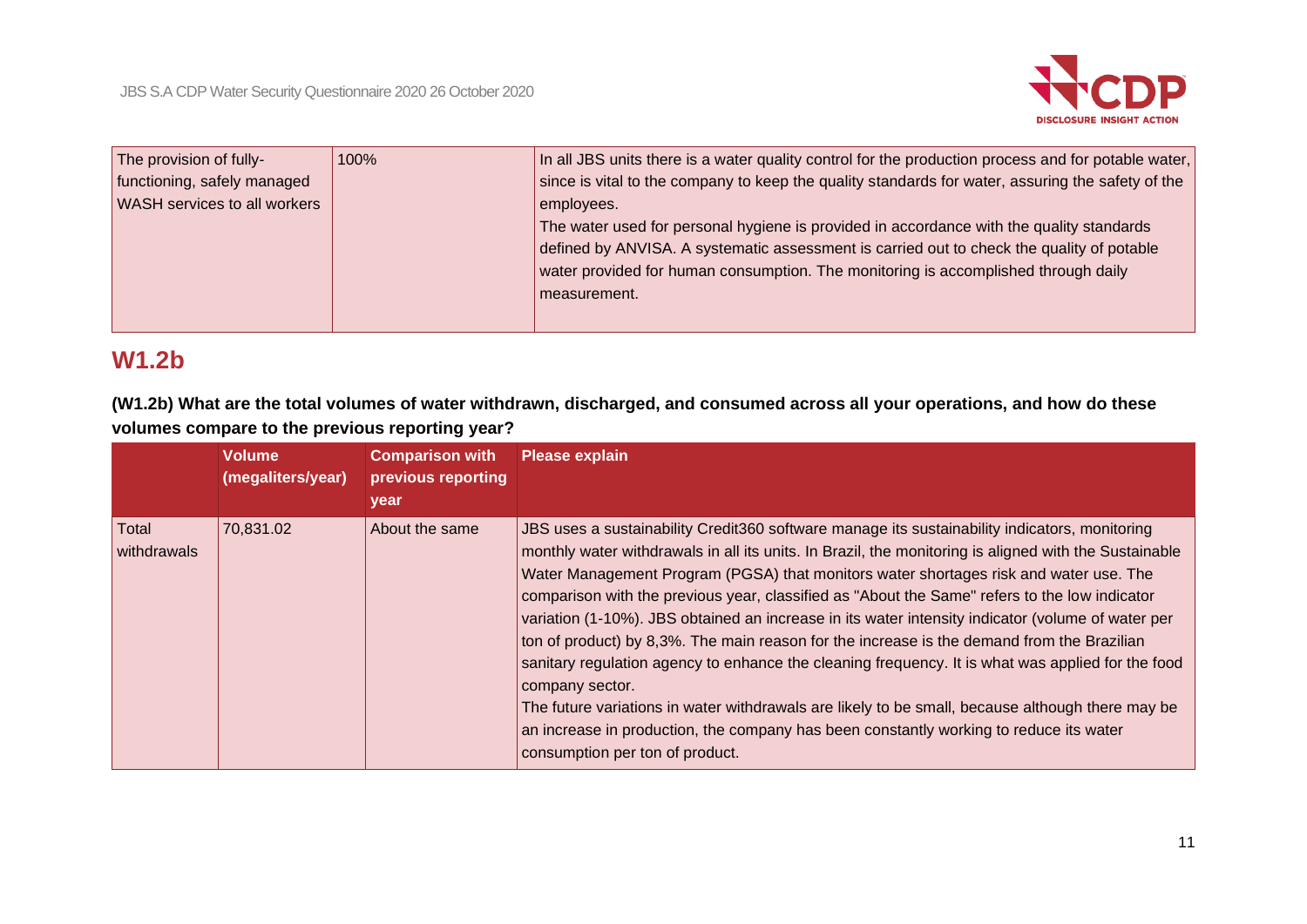

| Total<br>discharges  | 58,527.62 | About the same | JBS uses a sustainability Credit360 software manage its sustainability indicators, monitoring<br>monthly water withdrawals in all its units. In Brazil, the monitoring is aligned with the Sustainable<br>Water Management Program (PGSA) that monitors water shortages risk and water use. The<br>comparison with the previous year, classified as "About the Same" refers to the low indicator<br>variation (1-10%). JBS obtained an increase in its water intensity indicator (volume of water per<br>ton of product) by 6%. The main reason for the increase is the demand from the Brazilian sanitary<br>regulation agency to enhance the cleaning frequency. It is what was applied for the food<br>company sector. The future variations in water discharges are likely to be small, because<br>although there may be an increase in production, the company has been constantly working to<br>reduce its water consumption per ton of product. |
|----------------------|-----------|----------------|--------------------------------------------------------------------------------------------------------------------------------------------------------------------------------------------------------------------------------------------------------------------------------------------------------------------------------------------------------------------------------------------------------------------------------------------------------------------------------------------------------------------------------------------------------------------------------------------------------------------------------------------------------------------------------------------------------------------------------------------------------------------------------------------------------------------------------------------------------------------------------------------------------------------------------------------------------|
| Total<br>consumption | 12,303.41 | Higher         | JBS uses a sustainability Credit360 software manage its sustainability indicators, monitoring<br>monthly water withdrawals in all its units. In Brazil, the monitoring is aligned with the Sustainable<br>Water Management Program (PGSA) that monitors water shortages risk and water use. The<br>comparison with the previous year, classified as "Higher" refers to the indicator variation (11-<br>40%). JBS obtained an increase in its water total consumption by 23.89% (absolute volume).<br>The main reason for the increase is that a larger portion of water stopped being discarded and<br>started to be reused. The future variations in water consumption are likely to be small, because<br>although there may be an increase in production, the company has been constantly working to<br>reduce its water consumption per ton of product.                                                                                             |

# **W1.2d**

# **(W1.2d) Indicate whether water is withdrawn from areas with water stress and provide the proportion.**

|         | <b>Withdrawals are</b><br>from areas with<br>water stress | % withdrawn<br>from areas with previous<br>water stress | <b>Comparison with Identification</b><br>reporting year | tool                     | <b>Please explain</b>                                                                                                                     |
|---------|-----------------------------------------------------------|---------------------------------------------------------|---------------------------------------------------------|--------------------------|-------------------------------------------------------------------------------------------------------------------------------------------|
| Row Yes |                                                           | $11 - 25$                                               | About the same                                          | Other, please<br>specify | The greatest reference in the Company for management of areas with<br>water stress is the Sustainable Water Management Program (PGSA). In |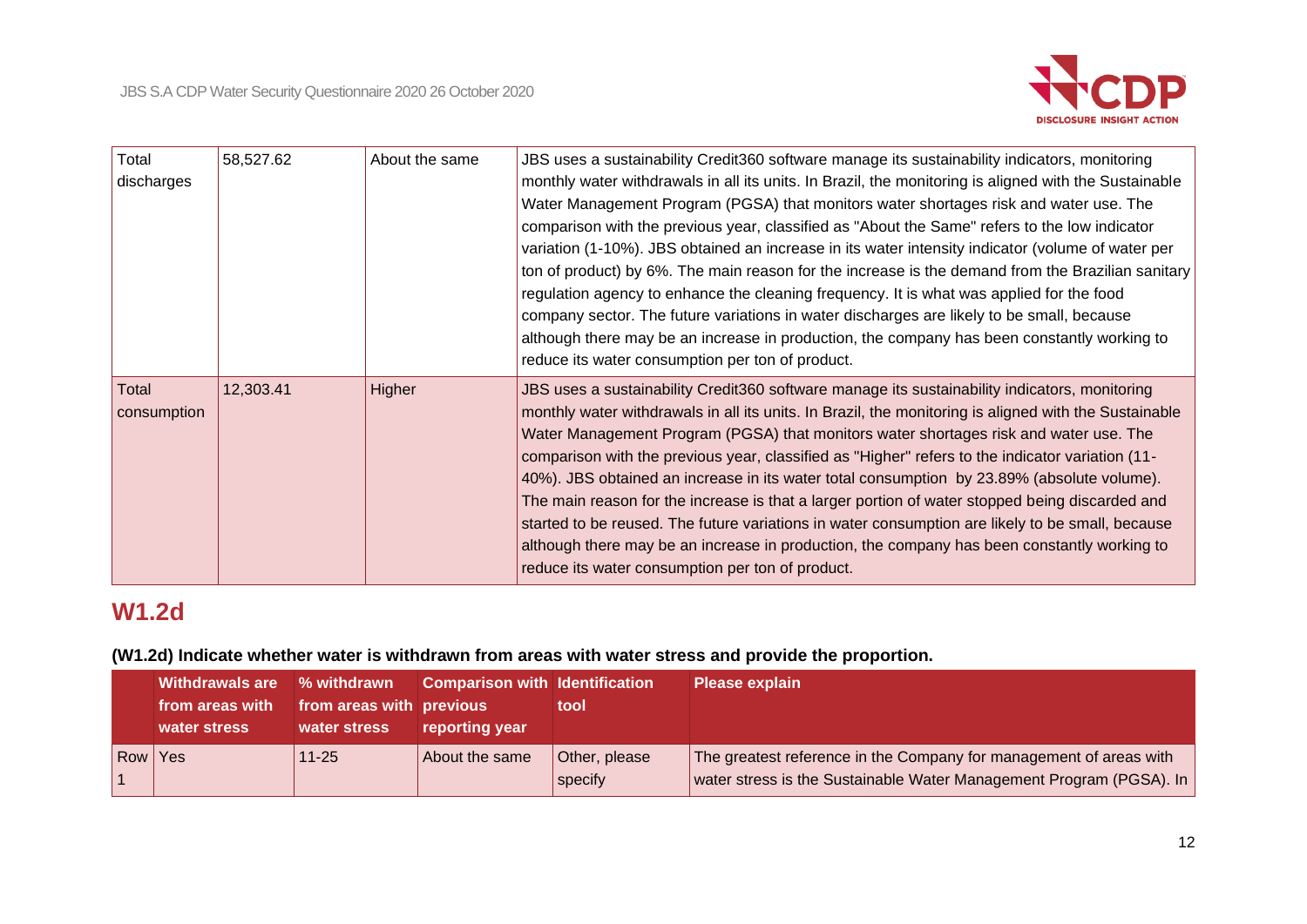

|  |  | PGSA attempts<br>to identify<br>critical areas | order to increase efficiency and avoid shortages, the PSGA attempts to<br>identify critical areas and prioritize facilities and hydrographic<br>microbasins to mitigate the risk of shortfalls and increase usage<br>efficiency, in addition to measuring water-related financial impacts and<br>providing strategic tools and methodologies to support investment<br>decisions.<br>The PGSA development is guided by a specific study which was<br>conducted by an environmental consultancy based on the best practice<br>for water management: Global Water Footprint Assessment Standard,<br>AWS International Water Stewardship Standard and ISO 14.040:2014<br>(Environmental management - Water footprint).<br>The PGSA has been implemented for over 100 JBS processing facilities |
|--|--|------------------------------------------------|--------------------------------------------------------------------------------------------------------------------------------------------------------------------------------------------------------------------------------------------------------------------------------------------------------------------------------------------------------------------------------------------------------------------------------------------------------------------------------------------------------------------------------------------------------------------------------------------------------------------------------------------------------------------------------------------------------------------------------------------------------------------------------------------|
|  |  |                                                | hydrographic basin in the country. It is a component in the water<br>management procedures at the company's various businesses,<br>including food (beef, pork, poultry and processed products), leather<br>processing, hygiene and cleaning, biofuel, collagen and other product<br>manufacturing processes.<br>The program identified the critical units by evaluating internal (water<br>shortage risk and water strategic importance) and the external aspects<br>(Water Balance in the river basin) for each unit, making it possible to<br>prioritize actions such as investment allocation and targets setting to                                                                                                                                                                    |
|  |  |                                                | reduce the unit's exposure to shortage risk.                                                                                                                                                                                                                                                                                                                                                                                                                                                                                                                                                                                                                                                                                                                                               |

# **W-FB1.2e**

**(W-FB1.2e) For each commodity reported in question W-FB1.1a, do you know the proportion that is produced/sourced from areas with water stress?**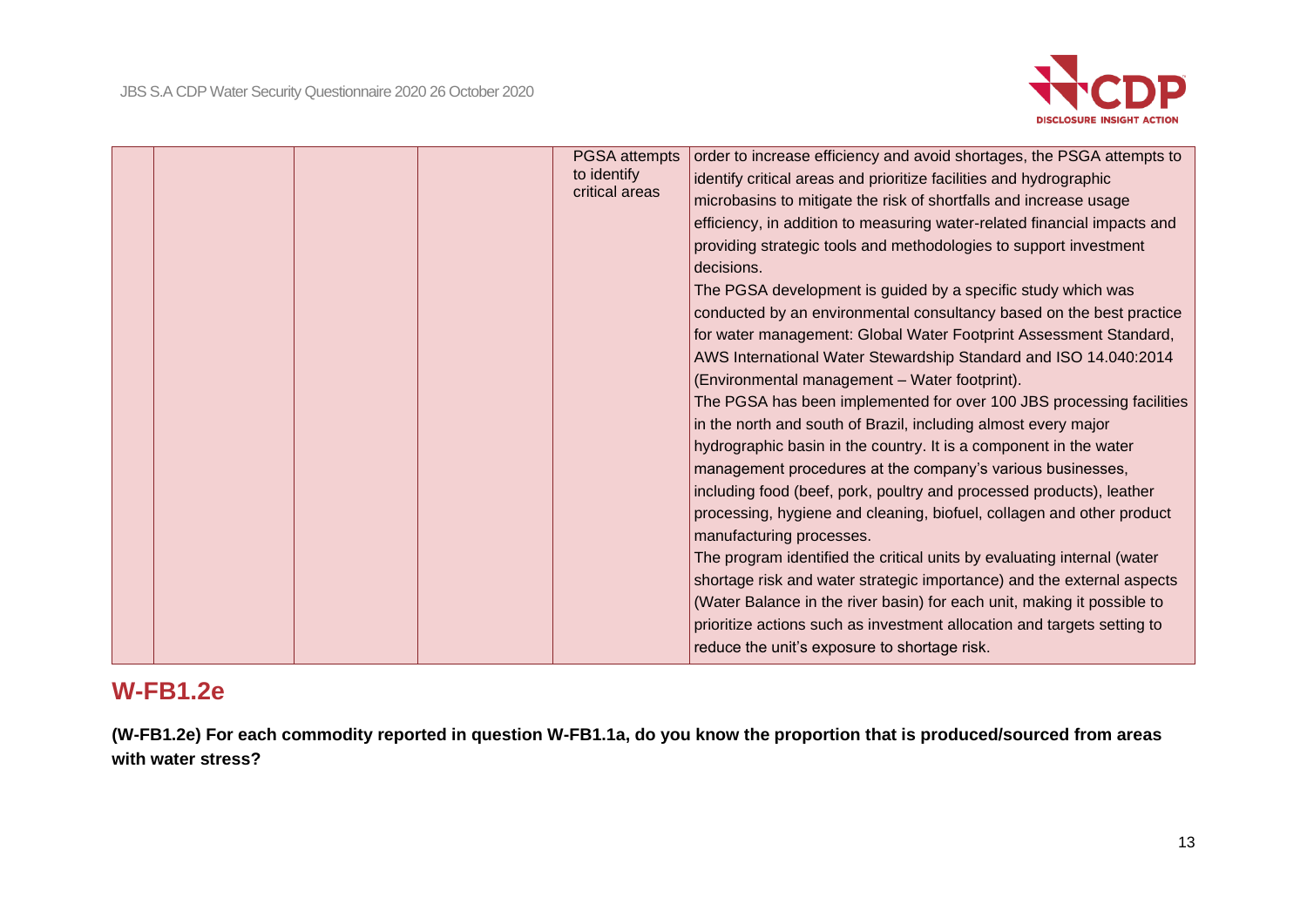

| <b>Agricultural</b><br>commodities                                       | The proportion of this<br>commodity produced in<br>areas with water stress<br>is known | The proportion of this<br>commodity sourced<br>from areas with water<br>stress is known | <b>Please explain</b>                                                                                                                                                                                                                                                                                                                                                                                                                                                                                                                                                                                                                                                                                                                                                                                                                                                                                                                                                                                                                                                                                                                                                                                                                                                                                                                                                                                                                                                                  |
|--------------------------------------------------------------------------|----------------------------------------------------------------------------------------|-----------------------------------------------------------------------------------------|----------------------------------------------------------------------------------------------------------------------------------------------------------------------------------------------------------------------------------------------------------------------------------------------------------------------------------------------------------------------------------------------------------------------------------------------------------------------------------------------------------------------------------------------------------------------------------------------------------------------------------------------------------------------------------------------------------------------------------------------------------------------------------------------------------------------------------------------------------------------------------------------------------------------------------------------------------------------------------------------------------------------------------------------------------------------------------------------------------------------------------------------------------------------------------------------------------------------------------------------------------------------------------------------------------------------------------------------------------------------------------------------------------------------------------------------------------------------------------------|
| Other commodities<br>from W-FB1.1a,<br>please specify<br>Cattle products | Yes                                                                                    | Not applicable                                                                          | Water resources management is not only a fundamental element for the<br>sustainability of the food sector and the JBS, it is at the base of its productive<br>chain and essential for cattle breeding. In Brazil, due to the increased concern<br>for water scarcity and its relevance in constraining JBS's growth, it established<br>the Sustainable Water Management Program (PGSA) to develop integrated<br>sustainability strategies on Water Management. This program has a Water<br>Committee, comprised by environmental managers, responsible for their<br>respective operational facility to deal specifically with water issues, enhancing<br>water management. The program identified the critical facilities by evaluating<br>internal (water shortage risk and water strategic importance) and the external<br>aspects (Water Balance in the river basin) for each facility, making it possible to<br>prioritize actions such as investment allocation and targets setting to reduce<br>the facilities exposure to shortage risk. This method was selected due to its<br>capacity to integrate external and internal issues, such as water stressed basin<br>and the water shortage exposure of the facility. By Credit360 system, JBS can<br>quantify the percentage of the production that comes from these water stress<br>areas identified and monitor if there is any unit that is facing challenges with<br>water availability and set actions plans if necessary. |
| Other commodities<br>from W-FB1.1a,<br>please specify<br>Pork products   | Yes                                                                                    | Not applicable                                                                          | Water resources management is not only a fundamental element for the<br>sustainability of the food sector and the JBS, it is at the base of its productive<br>chain and essential for pork breeding.<br>In Brazil, due to the increased concern for water scarcity and its relevance in<br>constraining JBS's growth, it established the Sustainable Water Management<br>Program (PGSA) to develop integrated sustainability strategies on Water<br>Management. This program has a Water Committee, comprised by                                                                                                                                                                                                                                                                                                                                                                                                                                                                                                                                                                                                                                                                                                                                                                                                                                                                                                                                                                       |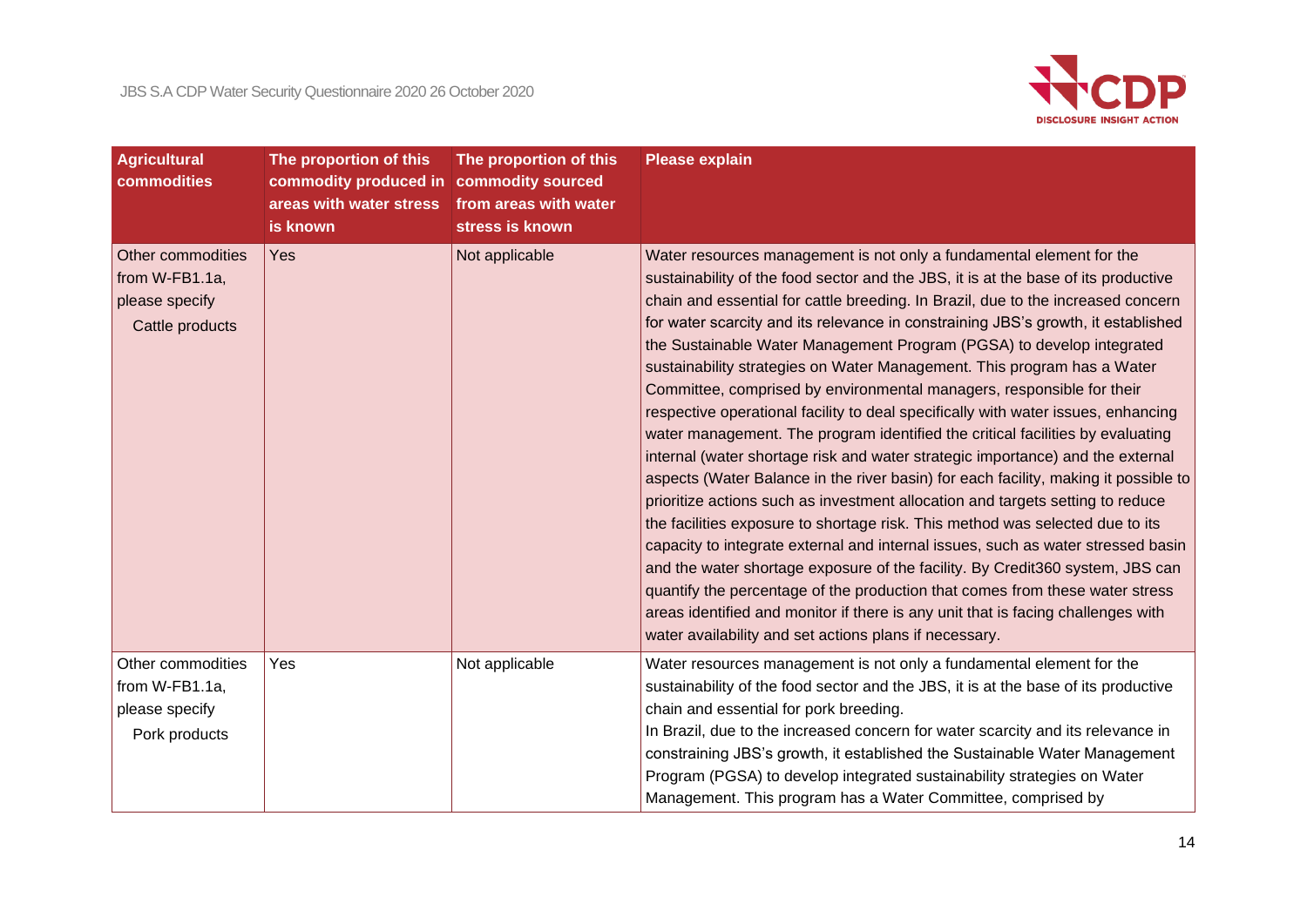

|                                                                           |     |                | environmental managers, responsible for their respective operational facility to<br>deal specifically with water issues, enhancing water management. The<br>program identified the critical facilities by evaluating internal (water shortage<br>risk and water strategic importance) and the external aspects (Water Balance<br>in the river basin) for each facility, making it possible to prioritize actions such<br>as investment allocation and targets setting to reduce the facilities exposure to<br>shortage risk. This method was selected due to its capacity to integrate<br>external and internal issues, such as water stressed basin and the water<br>shortage exposure of the facility. By Credit360 system, JBS can quantify the<br>percentage of the production that comes from these water stress areas<br>identified and monitor if there is any unit that is facing challenges with water<br>availability and set actions plans if necessary.                                                                                                                                                                                                                                                                                                                                                                                |
|---------------------------------------------------------------------------|-----|----------------|----------------------------------------------------------------------------------------------------------------------------------------------------------------------------------------------------------------------------------------------------------------------------------------------------------------------------------------------------------------------------------------------------------------------------------------------------------------------------------------------------------------------------------------------------------------------------------------------------------------------------------------------------------------------------------------------------------------------------------------------------------------------------------------------------------------------------------------------------------------------------------------------------------------------------------------------------------------------------------------------------------------------------------------------------------------------------------------------------------------------------------------------------------------------------------------------------------------------------------------------------------------------------------------------------------------------------------------------------|
| Other commodities<br>from W-FB1.1a,<br>please specify<br>Poultry products | Yes | Not applicable | Water resources management is not only a fundamental element for the<br>sustainability of the food sector and the JBS, it is at the base of its productive<br>chain and essential for poultry breeding.<br>In Brazil, due to the increased concern for water scarcity and its relevance in<br>constraining JBS's growth, it established the Sustainable Water Management<br>Program (PGSA) to develop integrated sustainability strategies on Water<br>Management. This program has a Water Committee, comprised by<br>environmental managers, responsible for their respective operational facility to<br>deal specifically with water issues, enhancing water management. The<br>program identified the critical facilities by evaluating internal (water shortage<br>risk and water strategic importance) and the external aspects (Water Balance<br>in the river basin) for each facility, making it possible to prioritize actions such<br>as investment allocation and targets setting to reduce the facilities exposure to<br>shortage risk. This method was selected due to its capacity to integrate<br>external and internal issues, such as water stressed basin and the water<br>shortage exposure of the facility. By Credit360 system, JBS can quantify the<br>percentage of the production that comes from these water stress areas |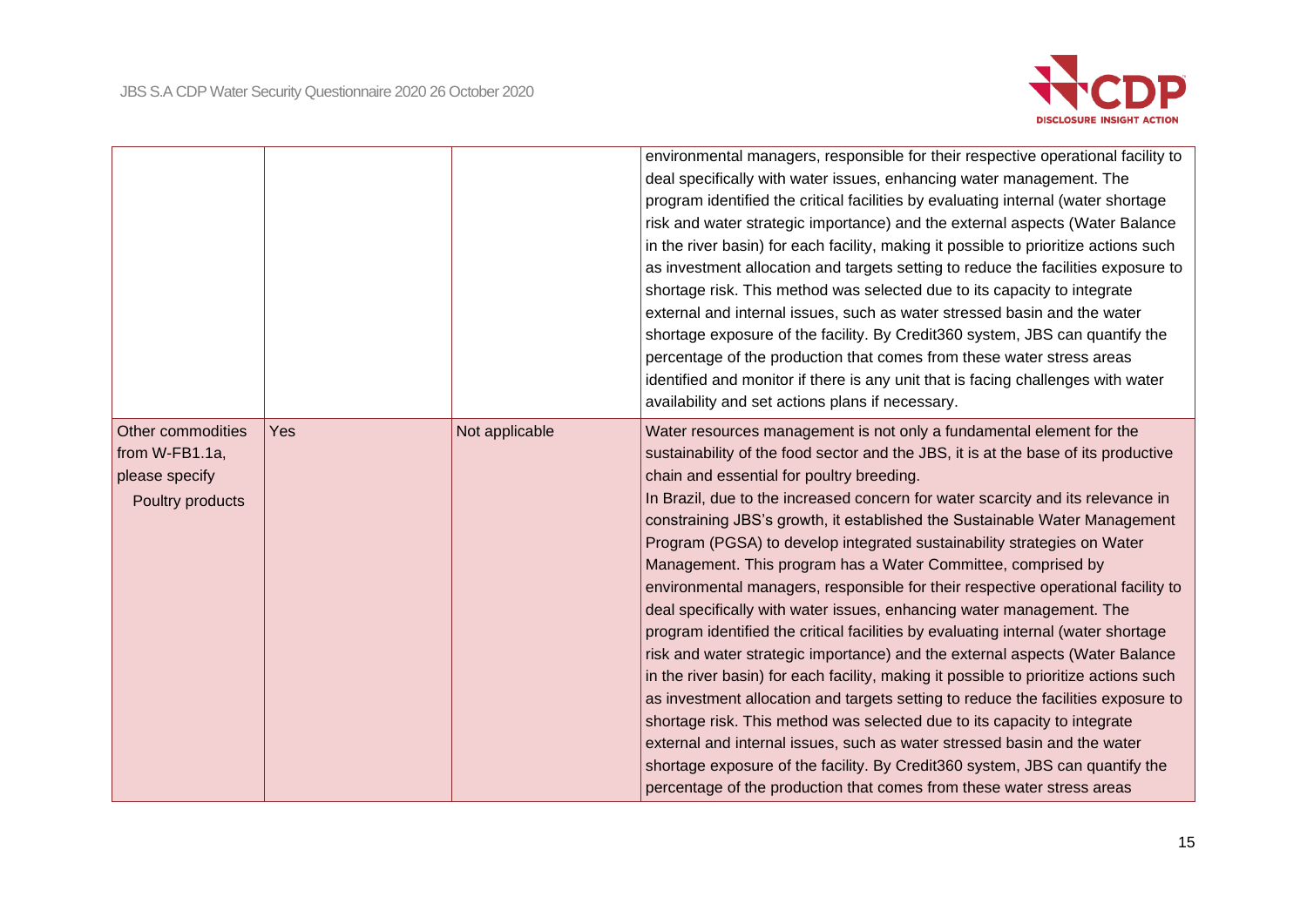

|  | identified and monitor if there is any unit that is facing challenges with water |
|--|----------------------------------------------------------------------------------|
|  | availability and set actions plans if necessary.                                 |

# **W-FB1.2f**

**(W-FB1.2f) What proportion of the produced agricultural commodities reported in W-FB1.1a originate from areas with water stress?**

| <b>Agricultural</b><br>commodities                                                        | % of total agricultural<br>commodity produced in<br>areas with water stress | <b>Please explain</b>                                                                                                                                                                                                                                                                                                                                                                                                                                                                                                                                                                                                                                                                                                                                                                                                                                                                                                                                                                                                                                                                                                                                                                                                                                                                                                                  |
|-------------------------------------------------------------------------------------------|-----------------------------------------------------------------------------|----------------------------------------------------------------------------------------------------------------------------------------------------------------------------------------------------------------------------------------------------------------------------------------------------------------------------------------------------------------------------------------------------------------------------------------------------------------------------------------------------------------------------------------------------------------------------------------------------------------------------------------------------------------------------------------------------------------------------------------------------------------------------------------------------------------------------------------------------------------------------------------------------------------------------------------------------------------------------------------------------------------------------------------------------------------------------------------------------------------------------------------------------------------------------------------------------------------------------------------------------------------------------------------------------------------------------------------|
| Other produced<br>commodities from W-<br><b>FB1.2e, please specify</b><br>Cattle products | $1 - 10$                                                                    | The percentage refers to the cattle products produced in tons (slaughtering and processing of beef,<br>processing and tanning of bovine leather) in water stress areas over the total amount of<br>commodities produced in tons (cattle, poultry and pork products). The percentage is in the same<br>range as the previous year, because JBS identified the same risk units this year, which were<br>calculated based on an internal methodology at JBS (PGSA).<br>This methodology was developed due to the increased concern for water scarcity and its relevance<br>in constraining JBS's growth. This metrics is important to develop integrated sustainability strategies<br>on Water Management. This program has a Water Committee, comprised by sustainability<br>managers, responsible for their respective operational unit to deal specifically with water issues,<br>working to mitigate the risk of shortages and increase efficiency in use.<br>In the coming years, JBS will update its materiality matrix and move forward with its Global<br>Sustainability Strategy in order to achieve its water reduction goals. In the same effort, about water<br>management, JBS will update its water risk analysis and conduct an analysis of the climate scenario<br>study that analyzes the impacts on water availability. |
| Other produced<br>commodities from W-                                                     | $1 - 10$                                                                    | The percentage refers to the pork products produced in tons (fresh and processed) in water stress<br>areas over the total amount of commodities produced in tons (cattle, poultry and pork products). The                                                                                                                                                                                                                                                                                                                                                                                                                                                                                                                                                                                                                                                                                                                                                                                                                                                                                                                                                                                                                                                                                                                              |
| FB1.2e, please specify<br>Pork products                                                   |                                                                             | percentage is in the same range as the previous year, because JBS identified the same risk units<br>this year, which were calculated based on an internal methodology at JBS (PGSA).<br>This methodology was developed due to the increased concern for water scarcity and its relevance                                                                                                                                                                                                                                                                                                                                                                                                                                                                                                                                                                                                                                                                                                                                                                                                                                                                                                                                                                                                                                               |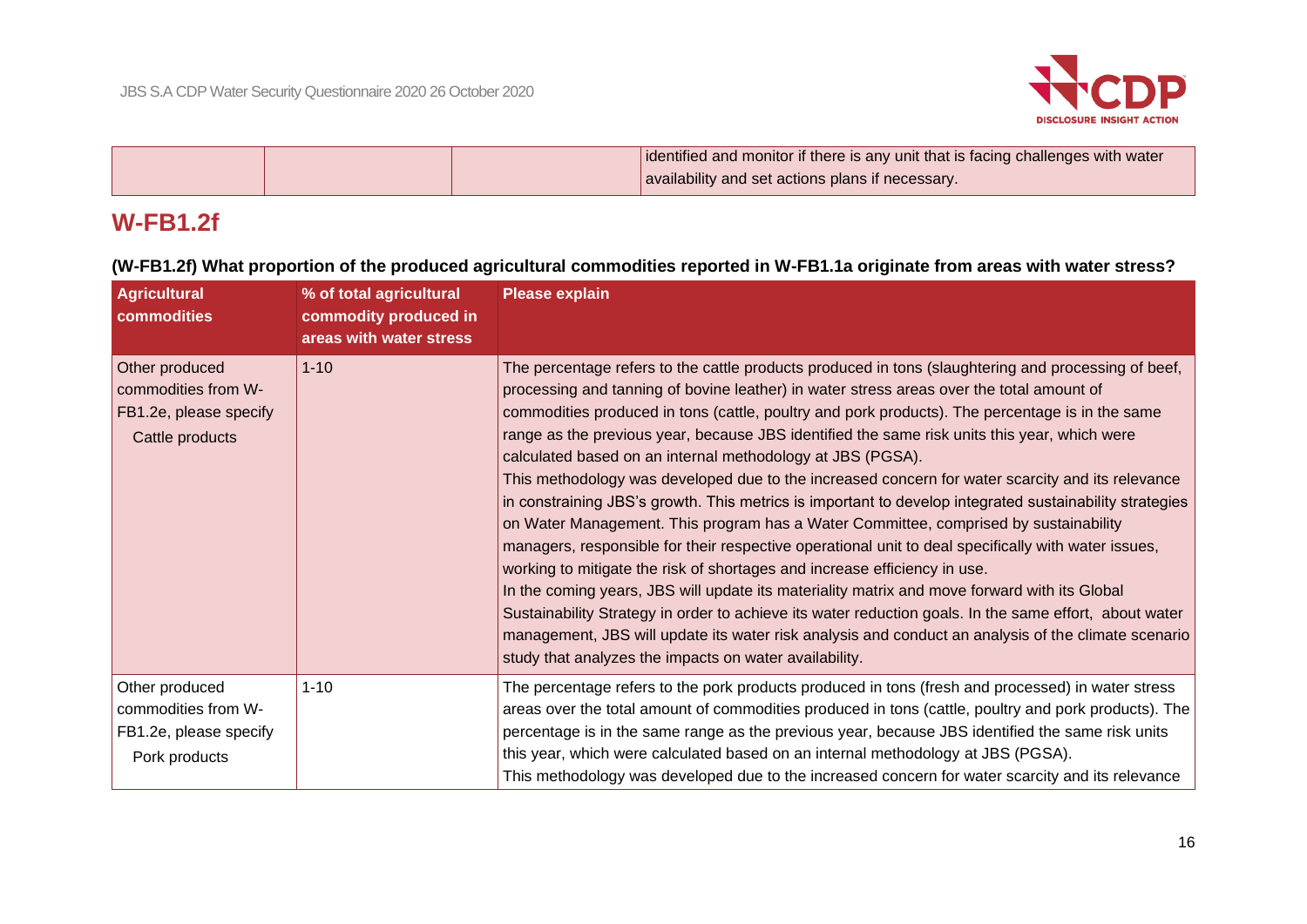

|                                                                                     |          | in constraining JBS's growth. This metrics is important to develop integrated sustainability strategies<br>on Water Management. This program has a Water Committee, comprised by sustainability<br>managers, responsible for their respective operational unit to deal specifically with water issues,<br>working to mitigate the risk of shortages and increase efficiency in use.<br>In the coming years, JBS will update its materiality matrix and move forward with its Global<br>Sustainability Strategy in order to achieve its water reduction goals. In the same effort, with regard<br>to water management, JBS will update its water risk analysis and conduct an analysis of the climate<br>scenario study that analyzes the impacts on water availability.                                                                                                                                                                                                                                                                                                                                                                                                                                                                                                            |
|-------------------------------------------------------------------------------------|----------|------------------------------------------------------------------------------------------------------------------------------------------------------------------------------------------------------------------------------------------------------------------------------------------------------------------------------------------------------------------------------------------------------------------------------------------------------------------------------------------------------------------------------------------------------------------------------------------------------------------------------------------------------------------------------------------------------------------------------------------------------------------------------------------------------------------------------------------------------------------------------------------------------------------------------------------------------------------------------------------------------------------------------------------------------------------------------------------------------------------------------------------------------------------------------------------------------------------------------------------------------------------------------------|
| Other produced<br>commodities from W-<br>FB1.2e, please specify<br>Poultry products | $1 - 10$ | The percentage refers to the poultry products produced in tons (fresh and processed) in water<br>stress areas over the total amount of commodities produced in tons (cattle, poultry and pork<br>products). The percentage is in the same range as the previous year, because JBS identified the<br>same risk units this year, which were calculated based on an internal methodology at JBS (PGSA).<br>This methodology was developed due to the increased concern for water scarcity and its relevance<br>in constraining JBS's growth. This metris is important to develop integrated sustainability strategies<br>on Water Management. This program has a Water Committee, comprised by sustainability<br>managers, responsible for their respective operational unit to deal specifically with water issues,<br>working to mitigate the risk of shortages and increase efficiency in use.<br>In the coming years, JBS will update its materiality matrix and move forward with its Global<br>Sustainability Strategy in order to achieve its water reduction goals. In the same effort, with regard<br>to water management, JBS will update its water risk analysis and conduct an analysis of the climate<br>scenario study that analyzes the impacts on water availability. |

# **W1.2h**

# **(W1.2h) Provide total water withdrawal data by source.**

| <b>Relevance Volume</b> |                            | <b>Comparison with Please explain</b> |  |
|-------------------------|----------------------------|---------------------------------------|--|
|                         | (megaliters/year) previous |                                       |  |
|                         |                            | <b>reporting year</b>                 |  |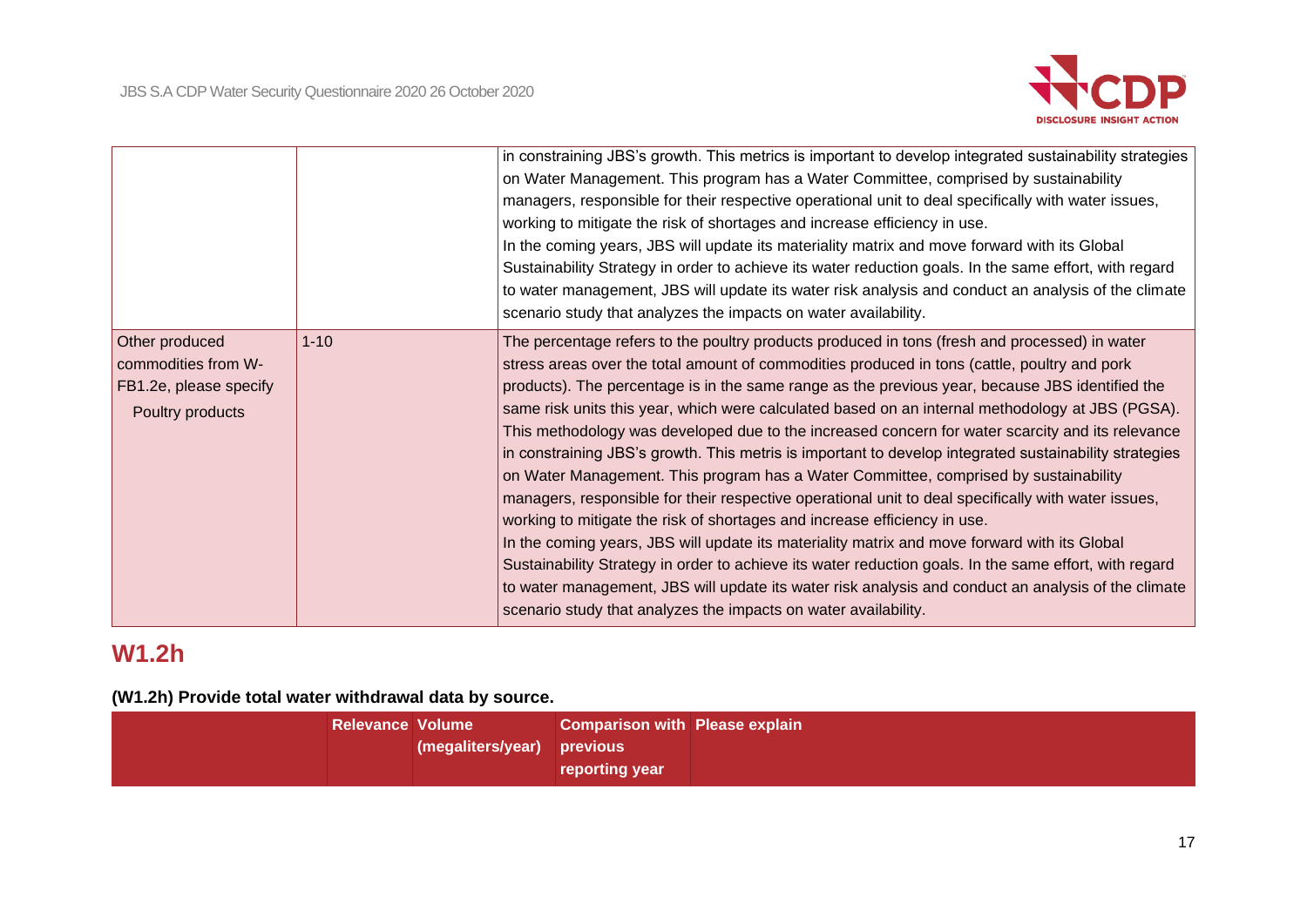

| Fresh surface water,<br>including rainwater, water<br>from wetlands, rivers, and<br>lakes | Relevant | 39,593.58 | About the same | The surface water is relevant because represents 55% of the total water<br>withdrawal. The volume comprises surface sources (rivers, lakes) and<br>rainwater, which are monitored daily.<br>All Facilities monitor water withdrawals by source, since it enables the<br>company to identify critical points and to assess the possibility of water<br>source alteration. The volume is just 10% higher (not significant for<br>JBS), compared to last year, due to higher production volume and<br>demand from the Brazilian sanitary regulation agency to enhance the<br>factory cleaning frequency. |
|-------------------------------------------------------------------------------------------|----------|-----------|----------------|-------------------------------------------------------------------------------------------------------------------------------------------------------------------------------------------------------------------------------------------------------------------------------------------------------------------------------------------------------------------------------------------------------------------------------------------------------------------------------------------------------------------------------------------------------------------------------------------------------|
| <b>Brackish surface</b><br>water/Seawater                                                 |          |           |                | JBS does not withdraw water from Brackish surface or from the sea.                                                                                                                                                                                                                                                                                                                                                                                                                                                                                                                                    |
| Groundwater - renewable                                                                   | Relevant | 28,363.5  | About the same | The groundwater is relevant because represents 40% of the total water<br>withdrawal. The volume comprises Groundwater, which is monitored<br>daily.<br>All Facilities monitor water withdrawals by source, since it enables the<br>company to identify critical points and to assess the possibility of water<br>source alteration. The volume is just 11% higher (not significant for<br>JBS), compared to last year, due to higher production volume and<br>demand from the Brazilian sanitary regulation agency to enhance the<br>factory cleaning frequency.                                      |
| Groundwater - non-<br>renewable                                                           |          |           |                | JBS does not withdraw water from non-renewable groundwater.                                                                                                                                                                                                                                                                                                                                                                                                                                                                                                                                           |
| <b>Produced/Entrained water</b>                                                           |          |           |                | This use does not apply to JBS.                                                                                                                                                                                                                                                                                                                                                                                                                                                                                                                                                                       |
| Third party sources                                                                       | Relevant | 2,873.94  | Higher         | The third-party sources are important important during periods of<br>drought, in which JBS uses the purchase of "third party sources" to<br>supply the water demand or in to attend a facility higher demand of<br>water. Even though, this source represents a small portion of the total<br>(amoung 4%). This amount water purchased from specialized public or                                                                                                                                                                                                                                     |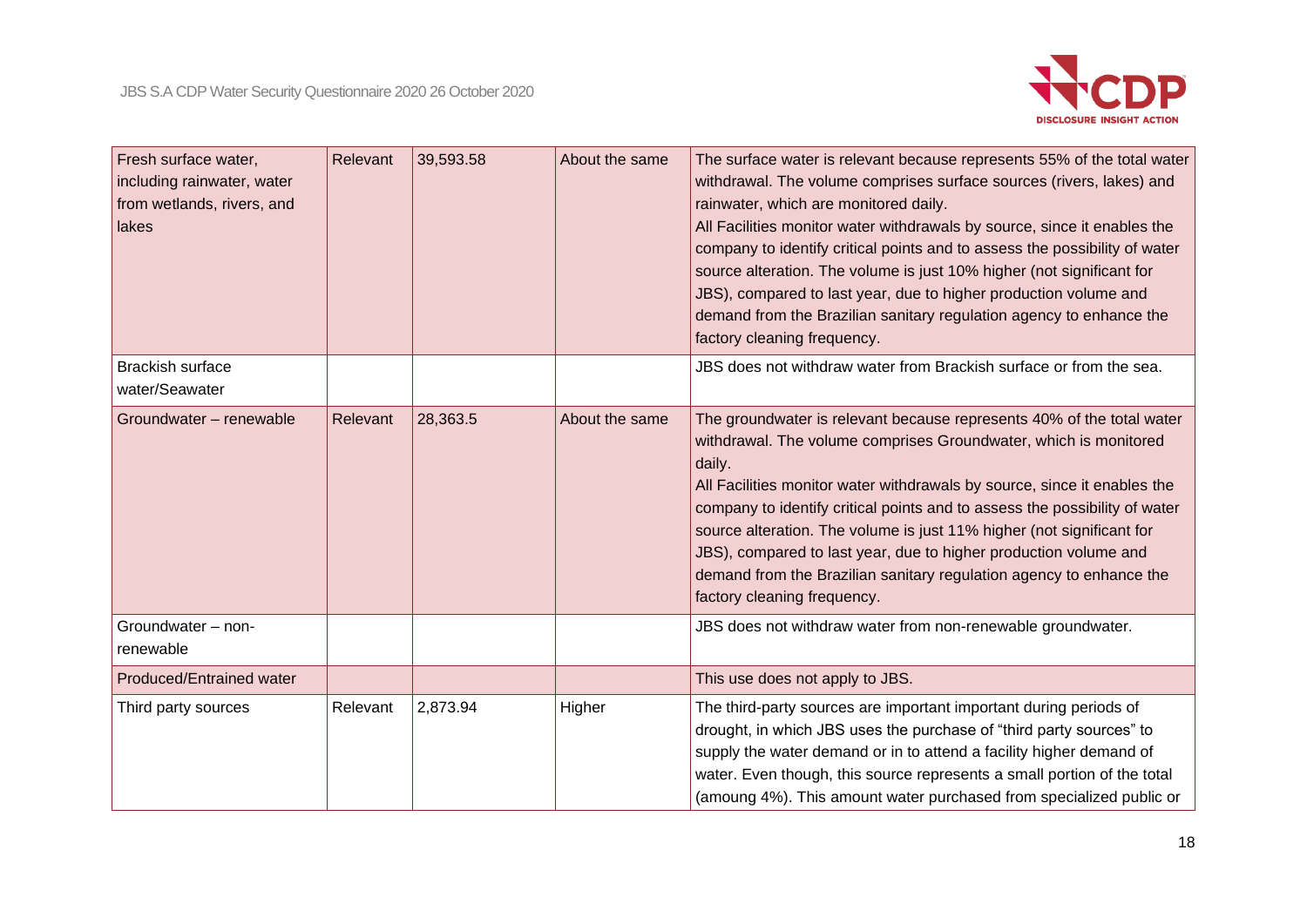

|  | private systems, which are monitored daily.                                |
|--|----------------------------------------------------------------------------|
|  | All Facilities monitor water withdrawals by source, since it enables the   |
|  | company to identify critical points and to assess the possibility of water |
|  | source alteration. The volume is 29% higher compared to last year due      |
|  | to increased production of plants that use third-party sources of water or |
|  | due the demand of government to increase the frequency of                  |
|  | hygienization in the plants.                                               |
|  |                                                                            |

# **W1.2i**

# **(W1.2i) Provide total water discharge data by destination.**

|                                           | <b>Relevance Volume</b> | (megaliters/year) | <b>Comparison with</b><br>previous<br>reporting year | <b>Please explain</b>                                                                                                                                                                                                                                                                                                                                                                                                                                                                                                                                                                                                                 |
|-------------------------------------------|-------------------------|-------------------|------------------------------------------------------|---------------------------------------------------------------------------------------------------------------------------------------------------------------------------------------------------------------------------------------------------------------------------------------------------------------------------------------------------------------------------------------------------------------------------------------------------------------------------------------------------------------------------------------------------------------------------------------------------------------------------------------|
| Fresh surface<br>water                    | Relevant                | 52,676.03         | About the same                                       | The surface disposal is relevant because it represents 90% of the total wastewater<br>discharged, and JBS ensures that this effluent returns to the environment with<br>quality and safe form because all facilities have the control of water discharge due<br>to flow rate measurements and also have a wastewater treatment plant at its own<br>facilities, meeting the legal requirements for wastewater discharge. The<br>discharged volume is calculated at the end of the wastewater treatment.<br>In 2019, the volume was less than 10% higher compared to 2018 in proportion to<br>the increase in production in the period. |
| <b>Brackish surface</b><br>water/seawater |                         |                   |                                                      | JBS does not discharge water in Brackish surface or the sea.                                                                                                                                                                                                                                                                                                                                                                                                                                                                                                                                                                          |
| Groundwater                               | Relevant                | 5,421.65          | About the same                                       | Groundwater is relevant because represents over than 9% of the total wastewater<br>discharged. This amount refers to the water used in processing that is treated and<br>reused as fertilizer in pastures, replacing the use of fetilizers. There were no                                                                                                                                                                                                                                                                                                                                                                             |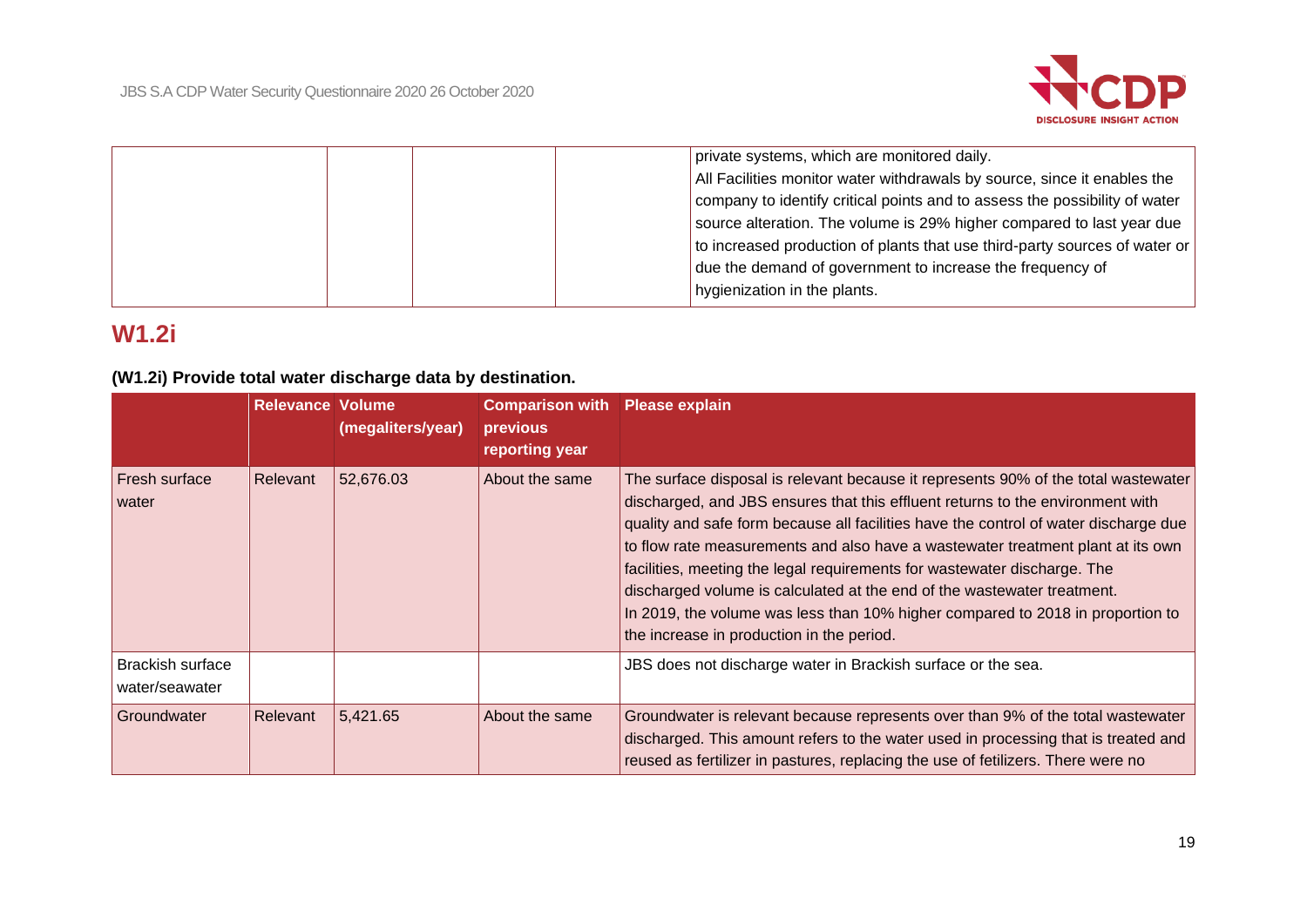

|                             |          |        |                | significant changes in the amount of water discharged in groundwater, only an<br>increase of 2%, common between one year and another.                                                                                                                                                                                                                                                                                                                                                                          |
|-----------------------------|----------|--------|----------------|----------------------------------------------------------------------------------------------------------------------------------------------------------------------------------------------------------------------------------------------------------------------------------------------------------------------------------------------------------------------------------------------------------------------------------------------------------------------------------------------------------------|
| Third-party<br>destinations | Relevant | 429.93 | About the same | The water discharge to third parties represents less than 1% of the total of the<br>discharged sources. All facilities have the control of water discharge due to flow<br>rate measurements. The amount discharged reported in third-party destination<br>comprise the Wastewater sent to the public sewer system. There were no<br>significant changes in the amount of water discharged in the public sewer system<br>compared to last year, only an increase of 4%, common between one year and<br>another. |

# **W-FB1.3**

# **(W-FB1.3) Do you collect/calculate water intensity for each commodity reported in question W-FB1.1a?**

| <b>Agricultural</b><br><b>commodities</b>                                   | <b>Water intensity information</b><br>for this produced commodity<br>is collected/calculated | <b>Water intensity information</b><br>for this sourced commodity<br>is collected/calculated | <b>Please explain</b>                                                                                                                                                                                                                                                                                                                                                                                                                                                                                                                                                                                                                                                                       |
|-----------------------------------------------------------------------------|----------------------------------------------------------------------------------------------|---------------------------------------------------------------------------------------------|---------------------------------------------------------------------------------------------------------------------------------------------------------------------------------------------------------------------------------------------------------------------------------------------------------------------------------------------------------------------------------------------------------------------------------------------------------------------------------------------------------------------------------------------------------------------------------------------------------------------------------------------------------------------------------------------|
| Other commodities<br>from $W-FB1.1a$ ,<br>please specify<br>Cattle products | <b>Yes</b>                                                                                   | Not applicable                                                                              | To calculate the water intensity of our products, we use the "total<br>water withdrawn" in all our operations (calculated on internal meters)<br>and our "production" in tons. We control these detailed data by<br>factory, which are reviewed by environmental professionals and<br>reported on the Credit360 system on a monthly basis, thus<br>calculating how much water is being consumed per ton of product.<br>Both data referring to the year 2019 (water withdrawal and<br>production) were audited by the audit firm SGS, according to the GRI<br>methodology. This parameter is used to monitor performance and<br>efficiency, as well as to define short- and long-term goals. |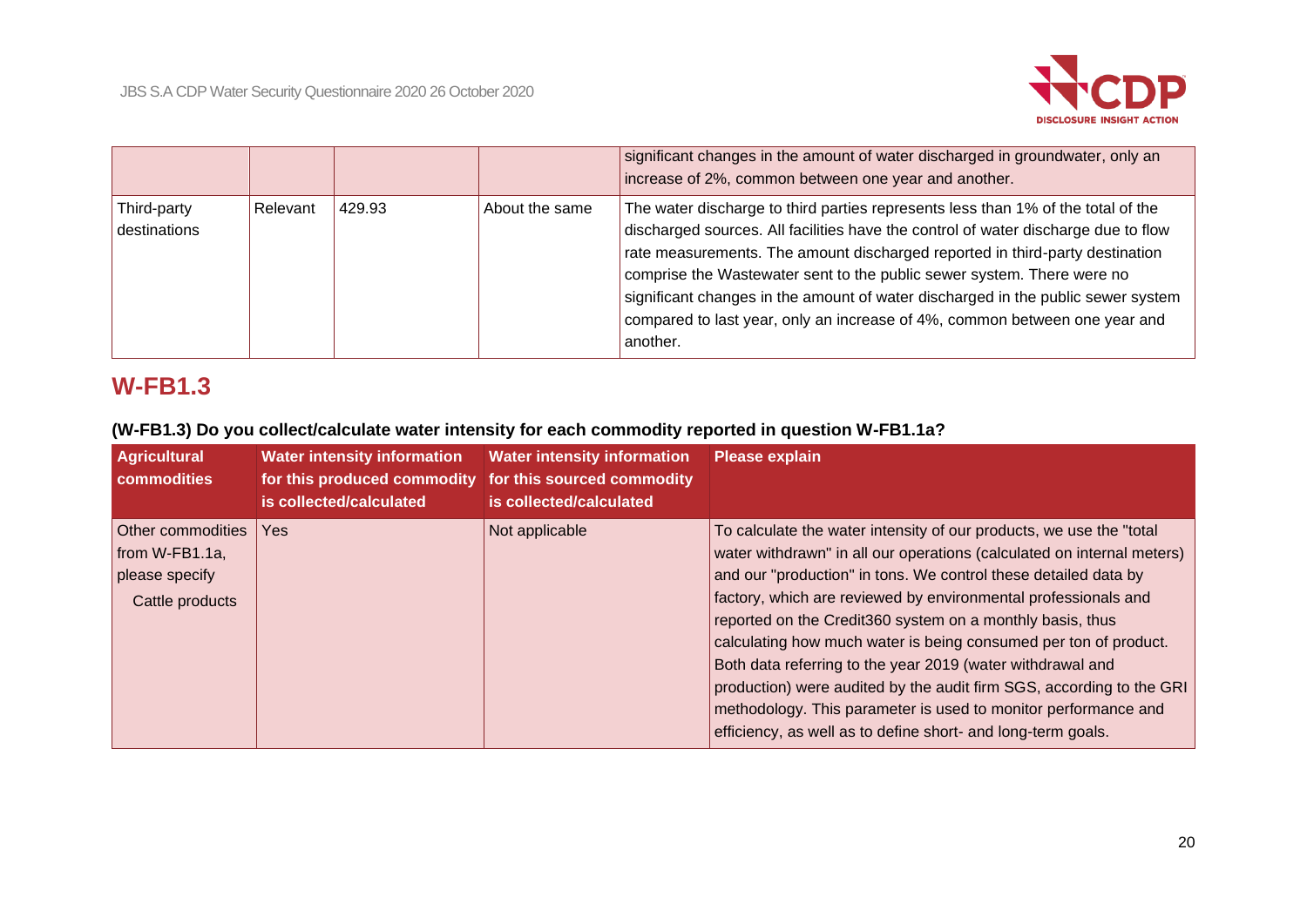

| Other commodities<br>from W-FB1.1a,<br>please specify<br>Poultry products | Yes | Not applicable | To calculate the water intensity of our products, we use the "total"<br>water withdrawn" in all our operations (calculated on internal meters)<br>and our "production" in tons. We control these detailed data by<br>factory, which are reviewed by environmental professionals and<br>reported on the Credit360 system on a monthly basis, thus<br>calculating how much water is being consumed per ton of product.<br>Both data referring to the year 2019 (water withdrawal and<br>production) were audited by the audit firm SGS, according to the GRI<br>methodology. This parameter is used to monitor performance and<br>efficiency, as well as to define short- and long-term goals. |
|---------------------------------------------------------------------------|-----|----------------|----------------------------------------------------------------------------------------------------------------------------------------------------------------------------------------------------------------------------------------------------------------------------------------------------------------------------------------------------------------------------------------------------------------------------------------------------------------------------------------------------------------------------------------------------------------------------------------------------------------------------------------------------------------------------------------------|
| Other commodities<br>from W-FB1.1a,<br>please specify<br>Pork products    | Yes | Not applicable | To calculate the water intensity of our products, we use the "total<br>water withdrawn" in all our operations (calculated on internal meters)<br>and our "production" in tons. We control these detailed data by<br>factory, which are reviewed by environmental professionals and<br>reported on the Credit360 system on a monthly basis, thus<br>calculating how much water is being consumed per ton of product.<br>Both data referring to the year 2019 (water withdrawal and<br>production) were audited by the audit firm SGS, according to the GRI<br>methodology. This parameter is used to monitor performance and<br>efficiency, as well as to define short- and long-term goals.  |

# **W-FB1.3a**

**(W-FB1.3a) Provide water intensity information for each of the agricultural commodities identified in W-FB1.3 that you produce.**

# **Agricultural commodity**

Other produced commodities from W-FB1.3, please specify Cattle products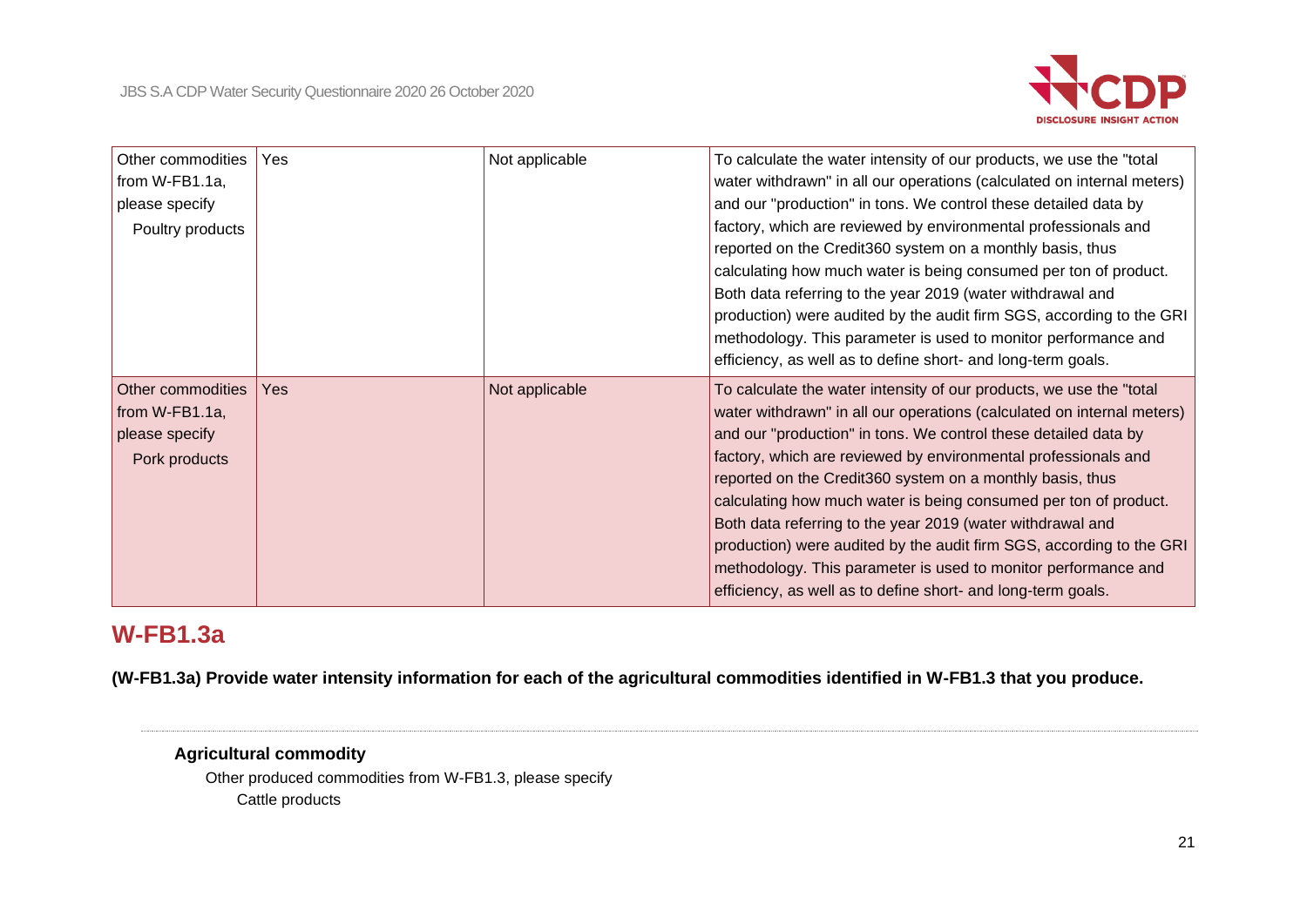JBS S.A CDP Water Security Questionnaire 2020 26 October 2020



**Water intensity value (m3)** 10.42

## **Numerator: water aspect**

Total water withdrawals

#### **Denominator**

Tons

### **Comparison with previous reporting year**

Lower

## **Please explain**

All units of the JBS monitor daily the water intensity indicators (m<sup>3</sup>/ton of final product). Although the water withdrawal absolute volume increased, there was a slight reduction (3%) regarding the intensity indicator, due to greater efficiency in water use (structural and behavioral change). Based on these indicators, it is possible to identify the performance of each unit, identifying best practices and opportunities for improvement in low performance units, and generating historical data for the definition of the next goals. In 2019, were developed numerous projects that allowed the increase of the volume of reuse water. The company is committed to the goal of reducing water intensity in 13% until 2025 for Brazil operations compared to the average base year 2014-2015

JBS constantly encourages its employees to develop and share ideas and projects that bring environmental and economic benefits. JBS Brazil invested 86% more than 2018 in efficiency water improvements.

# **Agricultural commodity**

Other produced commodities from W-FB1.3, please specify Poutry products

**Water intensity value (m3)**

12.38

**Numerator: water aspect**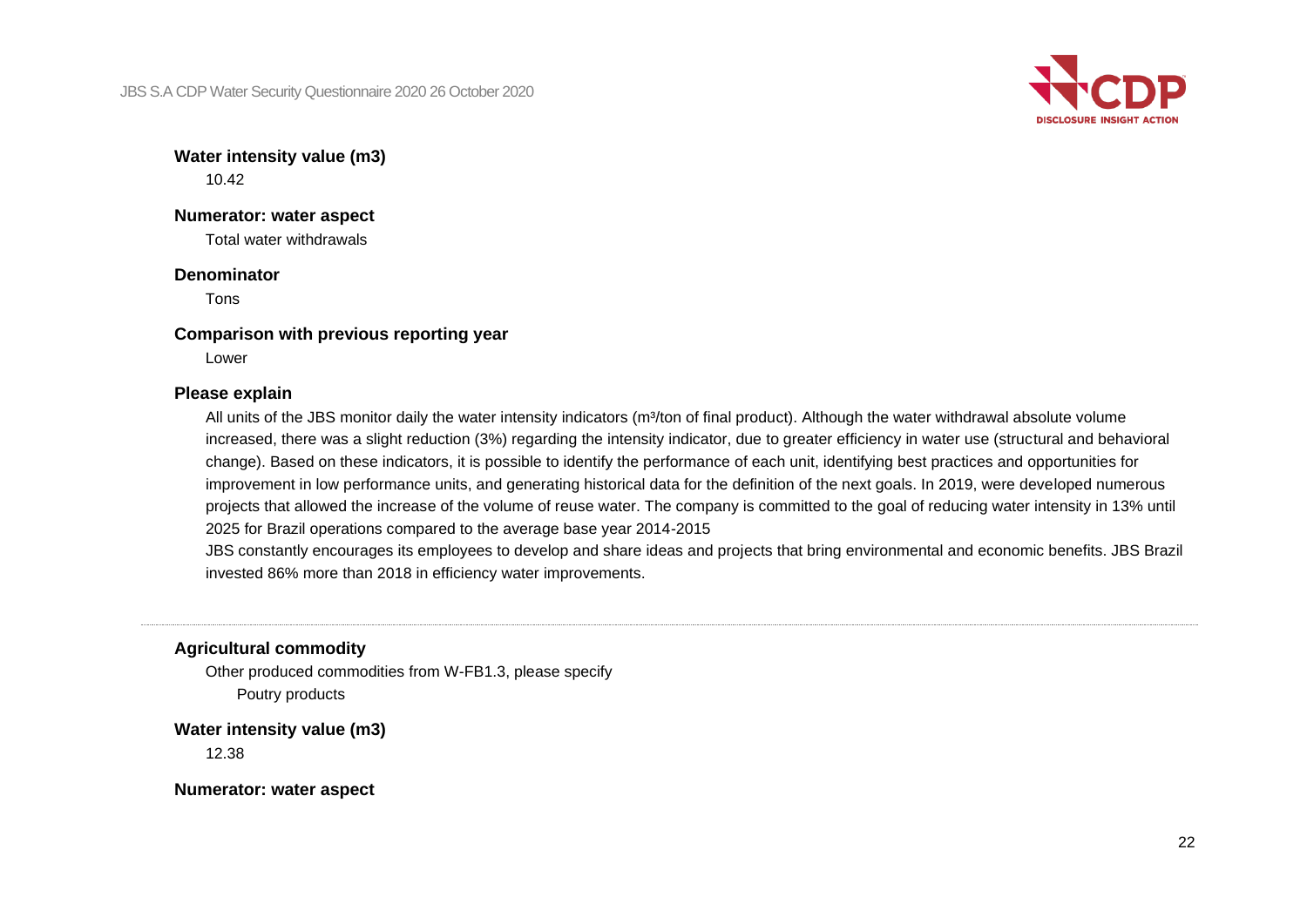

Total water withdrawals

## **Denominator**

Tons

# **Comparison with previous reporting year**

**Higher** 

## **Please explain**

All units of the JBS monitor daily the water intensity indicators (m<sup>3</sup>/ton of final product). Regarding the indicator, there was an increase (22%) in consequence of the demand from the Brazilian sanitary regulation agency, applied for the food company sector, to enhance the cleaning frequency. Based on these indicators, it is possible to identify the performance of each unit, identifying best practices and opportunities for improvement in low performance units, and generating historical data for the definition of the next goals. The company is committed to the goal of reducing water intensity by 13% until 2025 for Brazil operations compared to the average base year 2014-2015. To achieve the goal, JBS constantly encourages its employees to develop and share ideas and projects that bring environmental and economic benefits and invests financially in improvements and eco-efficiency related to water. JBS Brazil invested 86% more than 2018 in efficiency water improvements.

# **Agricultural commodity**

Other produced commodities from W-FB1.3, please specify Pork products

**Water intensity value (m3)**

5.71

**Numerator: water aspect**

Total water withdrawals

# **Denominator**

Tons

**Comparison with previous reporting year**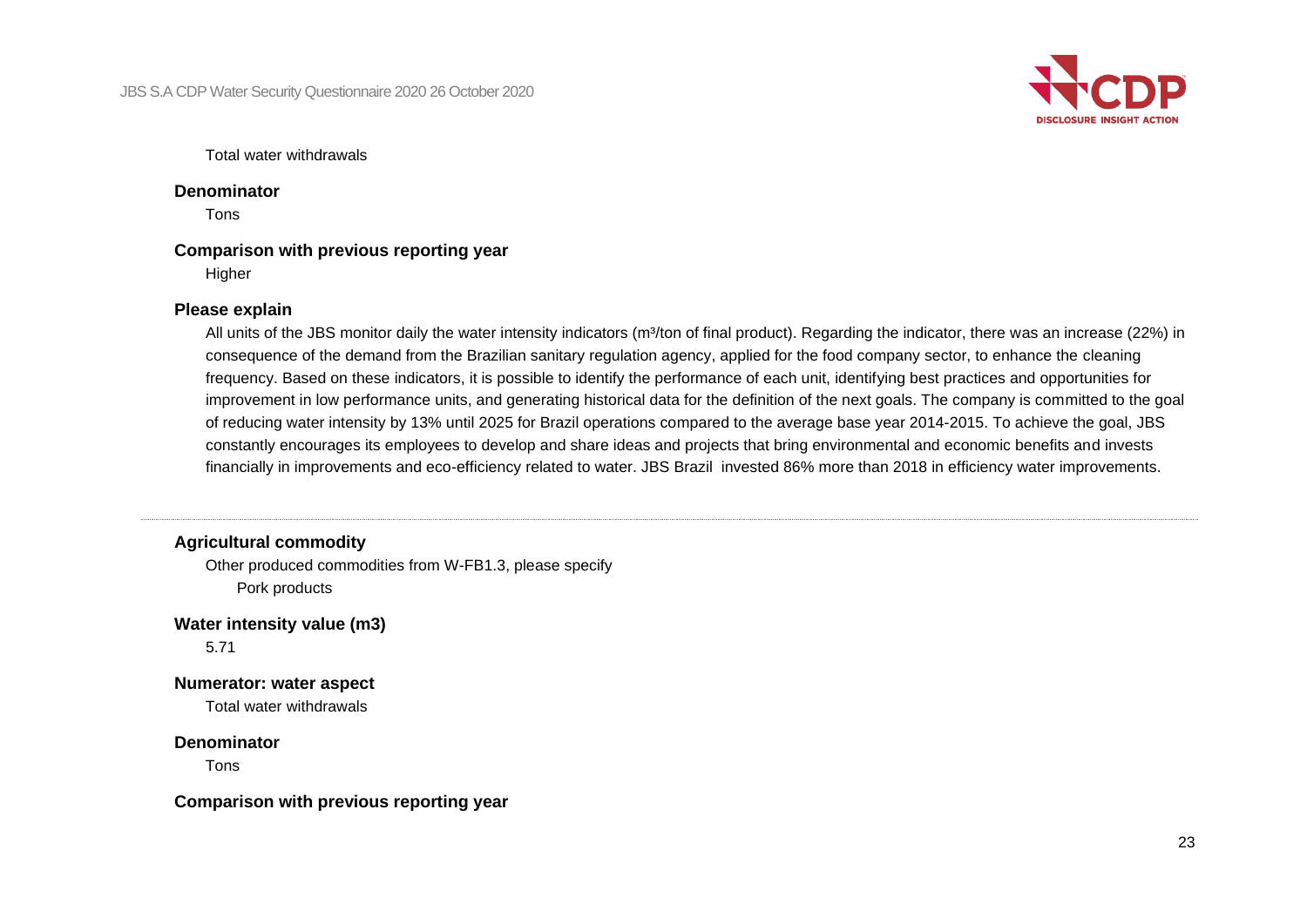

About the same

## **Please explain**

All units of the JBS monitor daily the water intensity indicators (m<sup>3</sup>/ton of final product). Regarding the indicator, the value is about the same in relation to 2018, only 7% higher due to demand from the Brazilian sanitary regulation agency to enhance the cleaning frequency. Based on these indicators, it is possible to identify the performance of each unit, identifying best practices and opportunities for improvement in low performance units, and generating historical data for the definition of the next goals The company is committed to the goal of reducing water intensity by 13% until 2025 in Brazil operations, compared to the average base year 2014-2015. To achieve the goal, JBS constantly encourages its employees to develop and share ideas and projects that bring environmental and economic benefits and invests financially in improvements and eco-efficiency related to water.

JBS Brazil invested 86% more than 2018 in efficiency water improvements.

# **W1.4**

**(W1.4) Do you engage with your value chain on water-related issues?**

Yes, our suppliers

# **W1.4a**

**(W1.4a) What proportion of suppliers do you request to report on their water use, risks and/or management information and what proportion of your procurement spend does this represent?**

**Row 1**

**% of suppliers by number** 76-100 **% of total procurement spend**

76-100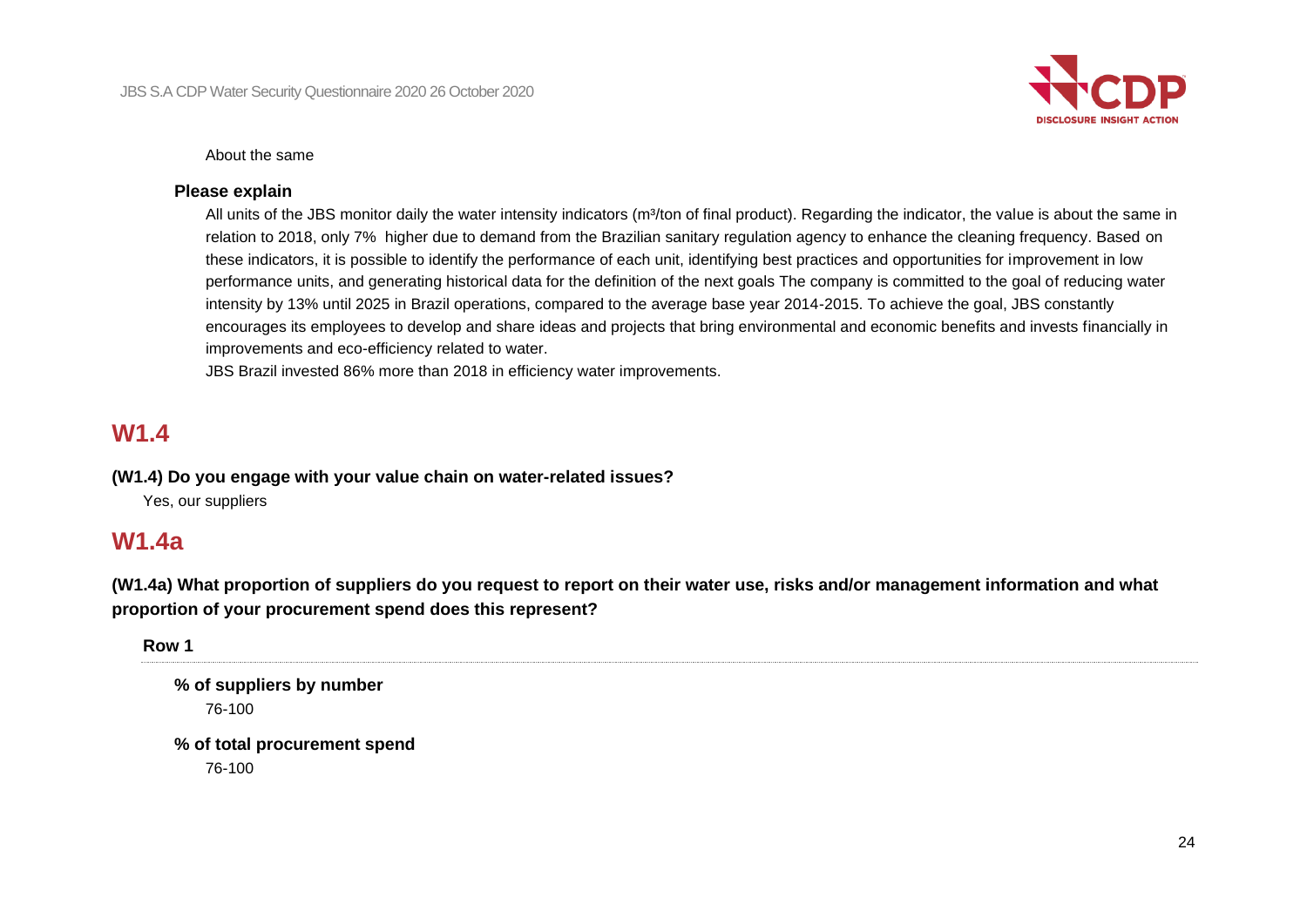

### **Rationale for this coverage**

In the pork and poultry supply chain 100% of integrated producers receive visits and technical assistance from the Company in which it can help its suppliers to improve water management. During the supply process, checklists are applied to identify what is the water source in the farm and the quality of the its water.

All visits are done by around 500 extension agents and veterinarians who make technical tours to guarantee that all suppliers adopt practices and structures suited to production and in compliance with necessary environmental laws, covering themes such as water management. For cattle suppliers, JBS made progress in its Supply Chain Protocol certifying compliance with criteria that assure food safety and meet the highest standards of customers and consumers. Through this initiative, the Company brings together strict protocols on topics such as animal welfare, traceability, sustainability, operation, production, quality, industrialization and marketing.

### **Impact of the engagement and measures of success**

Poultry and Pork: Through 500 field technicians, JBS guide the responsible production management, meeting the quality standards and in line with the principles of animal welfare.

Cattle: Concerning Supply Chain Protocol, all Brazil units operate according to the guidelines of the Protocol and undergo annual external audits, performed by the Brazilian Certification System. In 2019, all Friboi units passed and kept their seals.

For both commodities are requested information from the total volume of water withdrawal and environmental conditions of the withdrawal point. For JBS, the information is very important as it is fully integrated with JBS 'objectives, strategies and business plan, as well as our responsibility to produce sustainable, safe and quality food.

To improve its management JBS actively participates in the Sustainable Livestock Indicators Guide (GIPS), aiming to measure and improve meat production in the sustainable practices, covering themes such as efficient water use.

### **Comment**

# **W1.4b**

**(W1.4b) Provide details of any other water-related supplier engagement activity.**

**Type of engagement**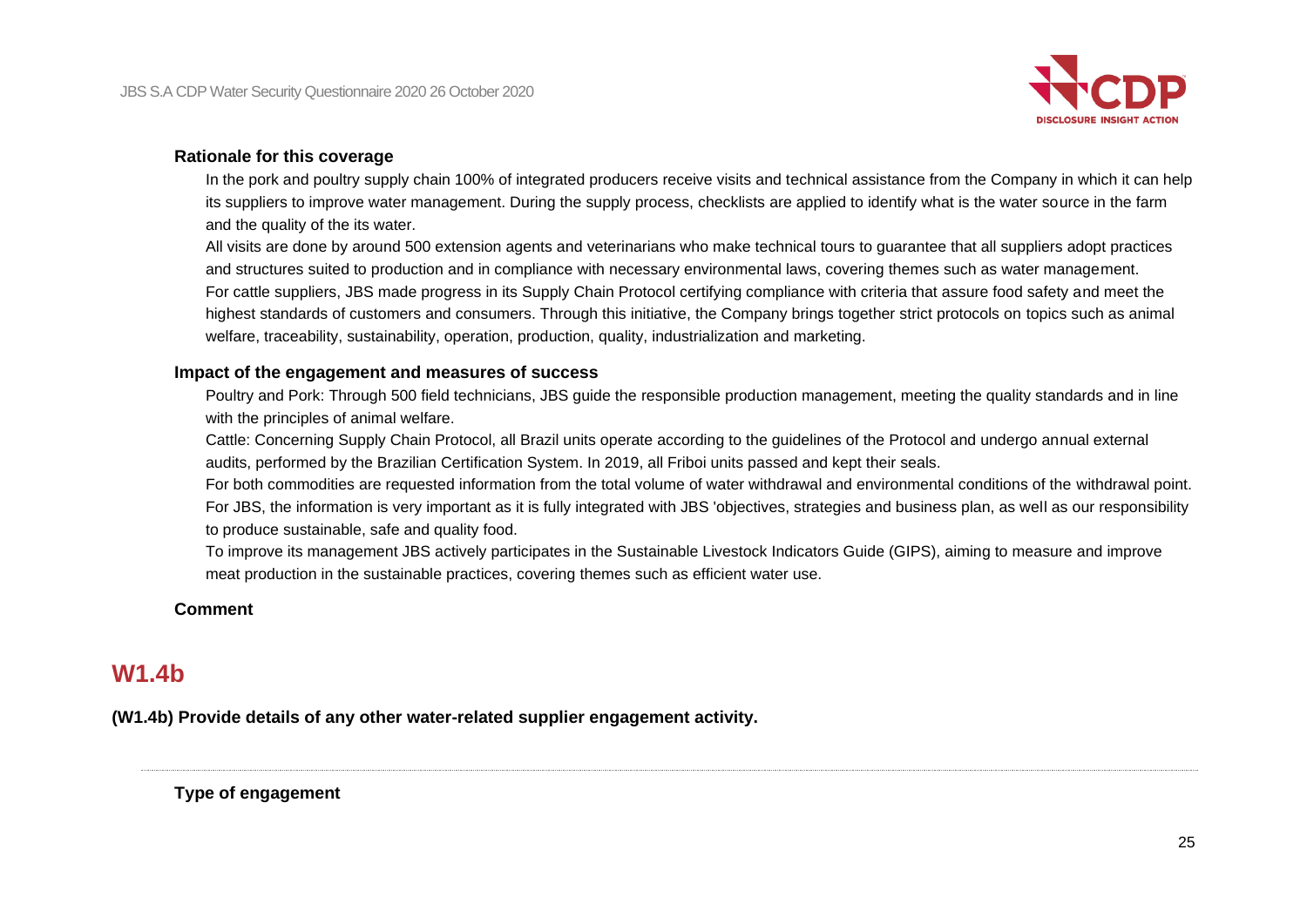

Incentivizing for improved water management and stewardship

## **Details of engagement**

Water management and stewardship is integrated into supplier evaluation processes

# **% of suppliers by number**

1-25

# **% of total procurement spend**

1-25

# **Rationale for the coverage of your engagement**

As suppliers are an integral and important part of the value chain, the Company has developed several initiatives to build even closer ties with them based on trust, respect, ethics and transparency. One of these projects is the partnership with the Araguaia League. In 2019, Friboi entered into a partnership with the Araguaia League, whose members include around 60 livestock producers in the state of Mato Grosso. The producers were selected for their efforts to increase productivity and sustainable intensification in beef cattle. The goal is to promote sustainable livestock development in the region, with the support of local producers, protecting and recovering natural resources like forests and as consequence the water sources.

# **Impact of the engagement and measures of success**

The Araguaia League organizes the producers, while Friboi subsidizes the hiring of specialized consultancies in property management for the intensification of its pastures, ensuring better productivity per area and reducing the need for new areas of pastures, which contributes to the preservation of vegetation, water resources and local biodiversity. With this, livestock farmers are better able to invest, increase their productivity indicators, improve the quality of their animals and, mainly, collaborate with the sustainability of production. The partnership with Friboi strengthens sustainable meat production in the Cerrado by responding to the demand of relevant players seeking products with strong social and environmental responsibility. The actions of the program have the horizon of three years to present results. The project aims to transform the region, one of the biggest cattle producers in the country, within a global parameter of good production practices.

# **Comment**

It is expected that 10 new farms will participate in the program next year; and another 10 in 2022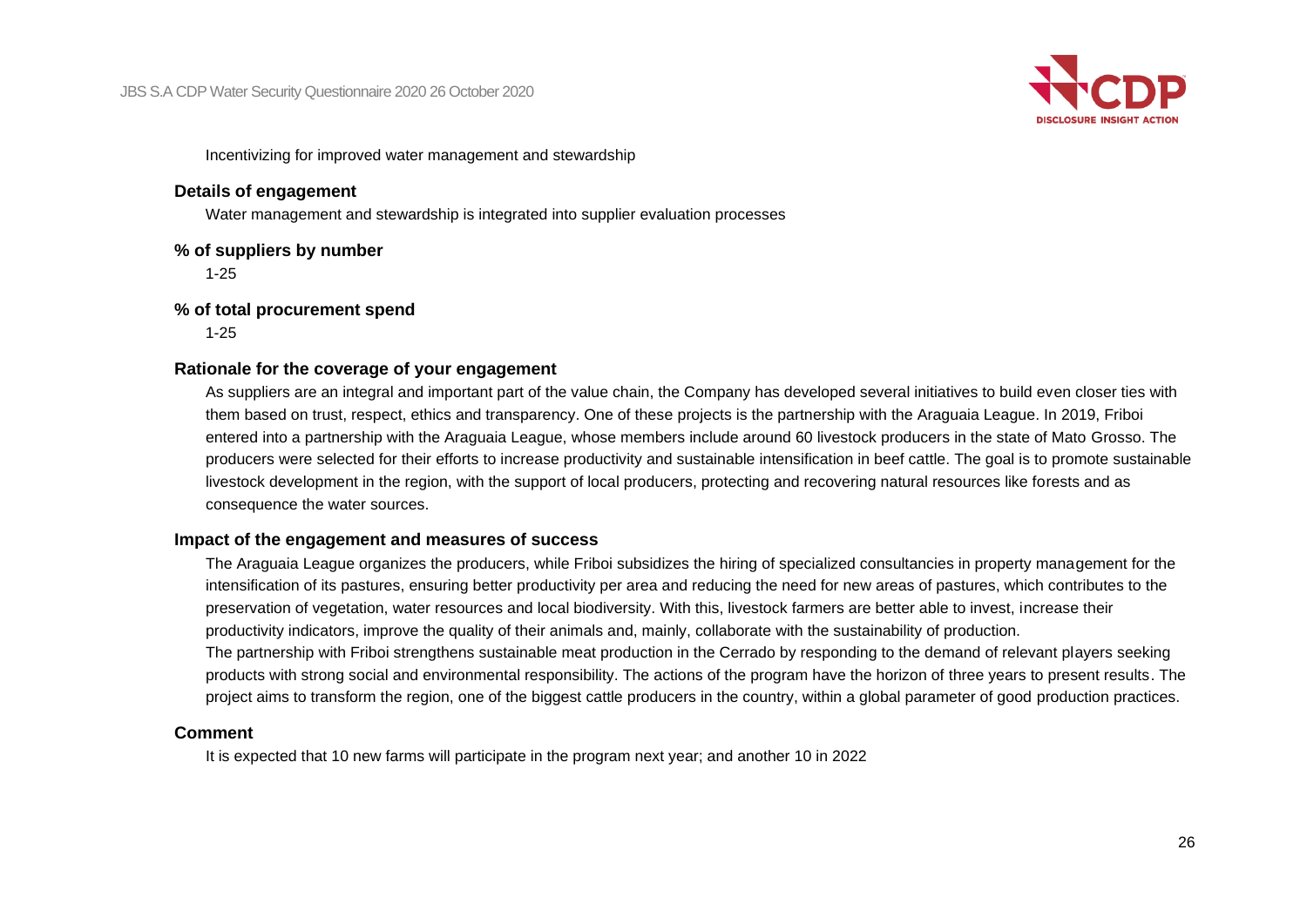

# **W2. Business impacts**

# **W2.1**

**(W2.1) Has your organization experienced any detrimental water-related impacts?** Yes

# **W2.1a**

**(W2.1a) Describe the water-related detrimental impacts experienced by your organization, your response, and the total financial impact.**

# **Country/Area & River basin**

Brazil

Parana

### **Type of impact driver & Primary impact driver**

Physical

Drought

# **Primary impact**

Increased operating costs

# **Description of impact**

With the drought, JBS had to buy water from third parties, and increased its production cost. Despite this, the impact was not substantial because the cost was proportionally low in relation to the cost of production, and there was no need to interrupt production.

# **Primary response**

Secure alternative water supply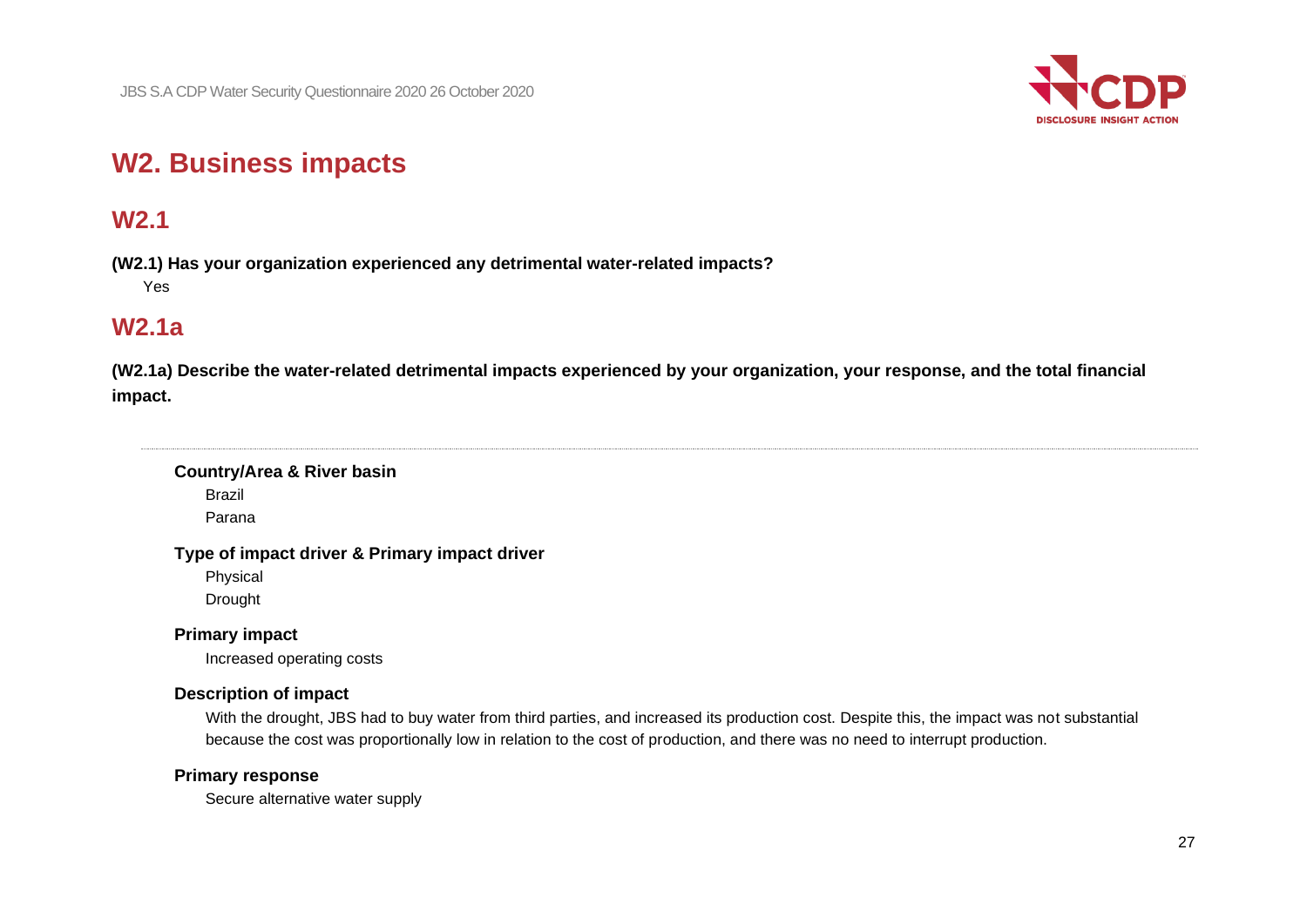JBS S.A CDP Water Security Questionnaire 2020 26 October 2020



## **Total financial impact**

161,401

## **Description of response**

The cost is associated with the need to purchase water from third-party sources, since the sources of water abstraction were interrupted or the volumes were insufficient for operations.

**Country/Area & River basin**

Brazil **Tocantins** 

# **Type of impact driver & Primary impact driver**

Physical

Drought

# **Primary impact**

Increased operating costs

# **Description of impact**

With the drought, JBS had to buy water from third parties, and increased its production cost. Despite this, the impact was not substantial because the cost was proportionally low in relation to the cost of production, and there was no need to interrupt production.

### **Primary response**

Secure alternative water supply

**Total financial impact**

1,100,000

# **Description of response**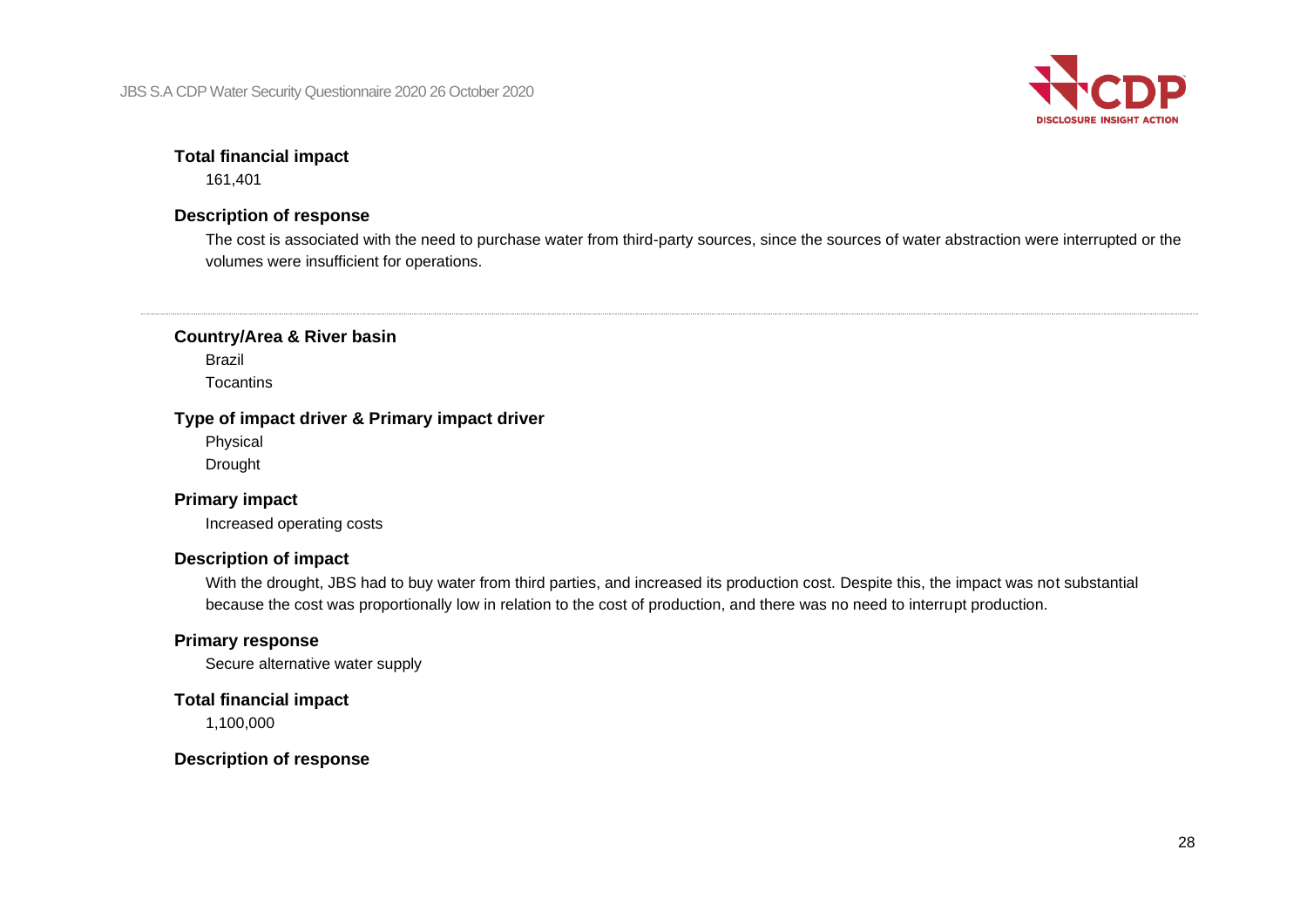

The cost is associated with the need to purchase water from third-party sources, since the sources of water abstraction were interrupted or the volumes were insufficient for operations.

#### **Country/Area & River basin**

Brazil Amazonas

#### **Type of impact driver & Primary impact driver**

Physical Drought

# **Primary impact**

Increased operating costs

#### **Description of impact**

With the drought, JBS had to change the water withdrawal point to guarantee the water demand of the facilities, but this change generated an increase in the energy cost. Despite this, the impact was not substantial because the cost was proportionally low in relation to the cost of production, and there was no need to interrupt production.

### **Primary response**

Improve maintenance of infrastructure

# **Total financial impact**

70,370.63

#### **Description of response**

The reported amount refers to the total expense to make a change in the water withdrawal point.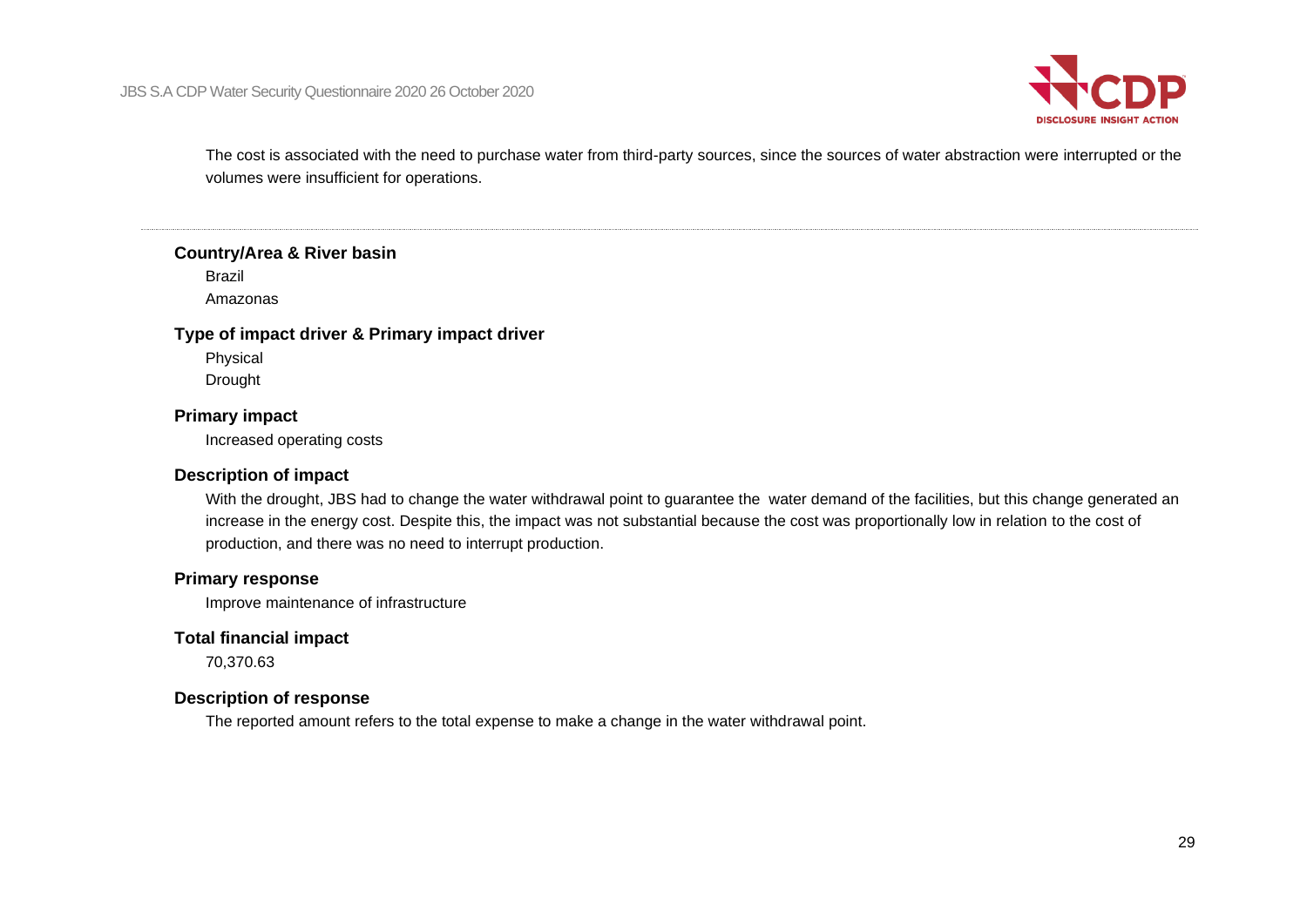

# **W2.2**

**(W2.2) In the reporting year, was your organization subject to any fines, enforcement orders, and/or other penalties for water-related regulatory violations?**

No

# **W3. Procedures**

# **W-FB3.1**

# **(W-FB3.1) How does your organization identify and classify potential water pollutants associated with its food, beverage, and tobacco sector activities that could have a detrimental impact on water ecosystems or human health?**

The JBS business strategy is predicated on quality excellence and food safety. All JBS facilities have modern treatment stations to appropriately treat the effluent liquid produced by its production processes, complying with legal regulations. Due to the nature of JBS's operations, the company is legally obliged to monitor the quality of effluents it releases to the environment.

All wastewater from JBS operations is transported to the Company's own treatment stations or to the public treatment systems. The JBS internal requirements for efficiency performance in physical, chemical and biological parameters are higher than those required by applicable legislation - in order to ensure compliance with legal requirements and the protection of water resources. The effluents from all units undergo appropriate treatment before final discharge and their samples are examined in laboratories, and the results are submitted to regulatory bodies and reported in the Credit360 monthly.

The local government agencies constantly monitor compliance with legally required physical and chemical standards. The main parameters analyzed that could eventually cause direct or indirect impact are: COD, BOD, pH, Nitrogen, temperature, TSS, among others. To reduce the volume and guarantee the quality of the effluents produced, JBS invests in procedures to reduce the organic load in the effluents through well-dimensioned treatment systems that guarantee high efficiency. JBS also invests in flotation systems and anaerobic lagoons to help reduce emissions from effluents. In 2019, over R\$ 18.2 million was invested in modernizing and improving effluent treatment efficiency.

In the value chain, the livestock activities (manure and slurries production in pork suppliers for example) if not managed and treated appropriately can compromise water bodies. To support the management of impacts in the poultry and pork supply chain, JBS conducts technical visits to suppliers to ensure that everyone adopts practices and structures suitable for production and in compliance with the necessary environmental laws, addressing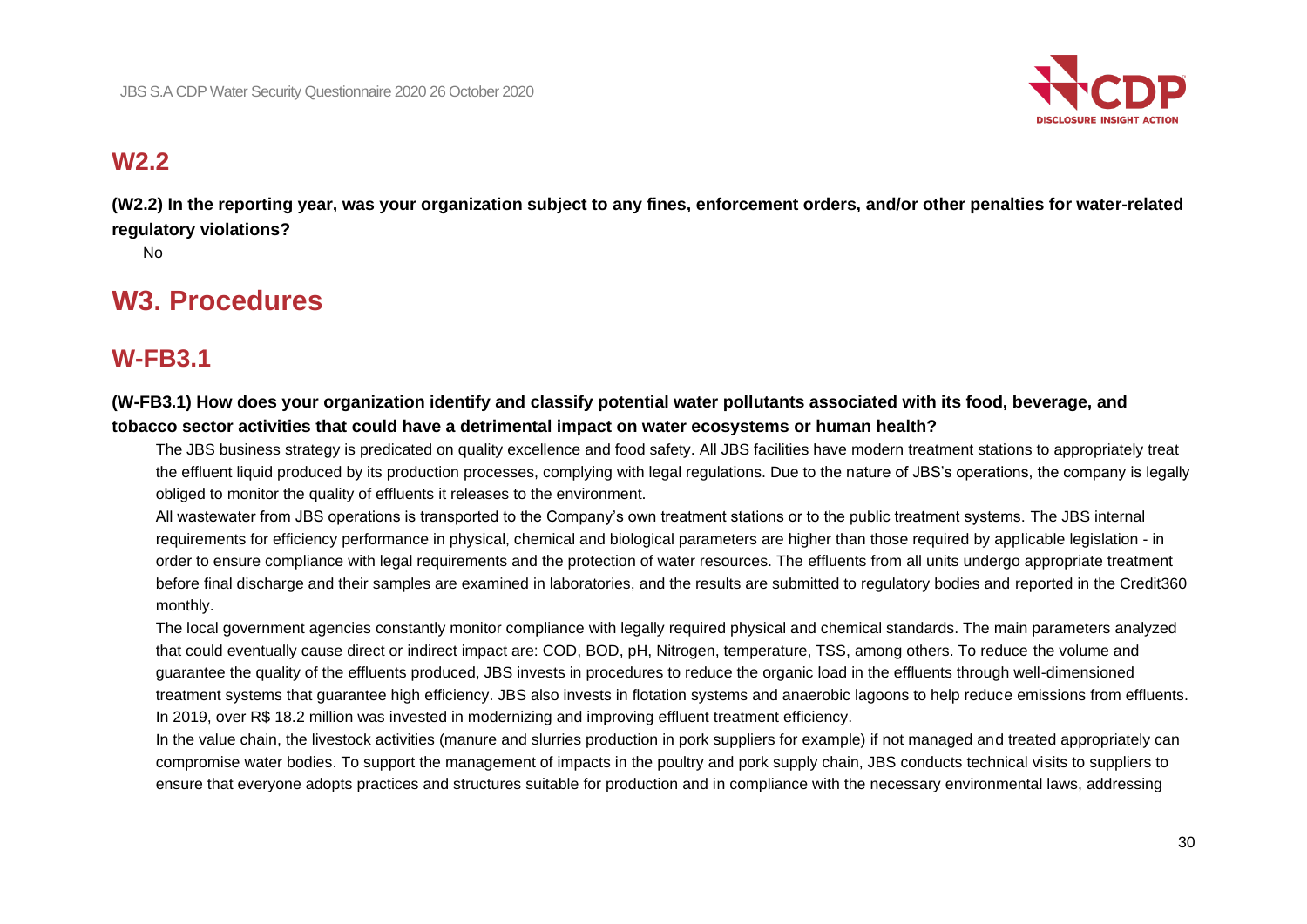

issues such as wastewater management. To improve the management of livestock suppliers, JBS participated in the construction of the Sustainable Livestock Indicators Guide (GIPS), developed by the Brazilian Roundtable on Sustainable Livestock (GTPS).

# **W-FB3.1a**

**(W-FB3.1a) Describe how your organization minimizes the adverse impacts of potential water pollutants on water ecosystems or human health associated with your food, beverage, and tobacco sector activities.**

### **Potential water pollutant**

Wastewater and sludge with high organic or suspended solids content

### **Activity/value chain stage**

Manufacturing – direct operations

### **Description of water pollutant and potential impacts**

The activities in the industrial processes of slaughter and processing of the cattle, pork and poultry products can generate organic pollutants, and a high organic load concentration. Without the due treatment can generate alterations in the water quality, causing eutrophication, oxygen reduction and species mortality, being harmful to aquatic ecosystems. If discarded in waters used for human consumption, the consequences can result in diseases such as cholera, dysentery, among others

### **Management procedures**

Waste water management Follow regulation standards

# **Please explain**

All JBS facilities have modern treatment stations to collect and appropriately treat the effluent liquid produced by its production processes, complying with legal regulations. In 2019, the Company invested over R\$ 18.2 million modernizing and improving effluent efficiency. All of the wastewater from JBS operations is transported to the Company's own treatment stations or to the public treatment systems. The Company is constantly monitoring wastewater treatment station performance and local government agencies constantly monitor compliance with legally required physical and chemical standards. The JBS internal requirements for efficiency performance in physical, chemical and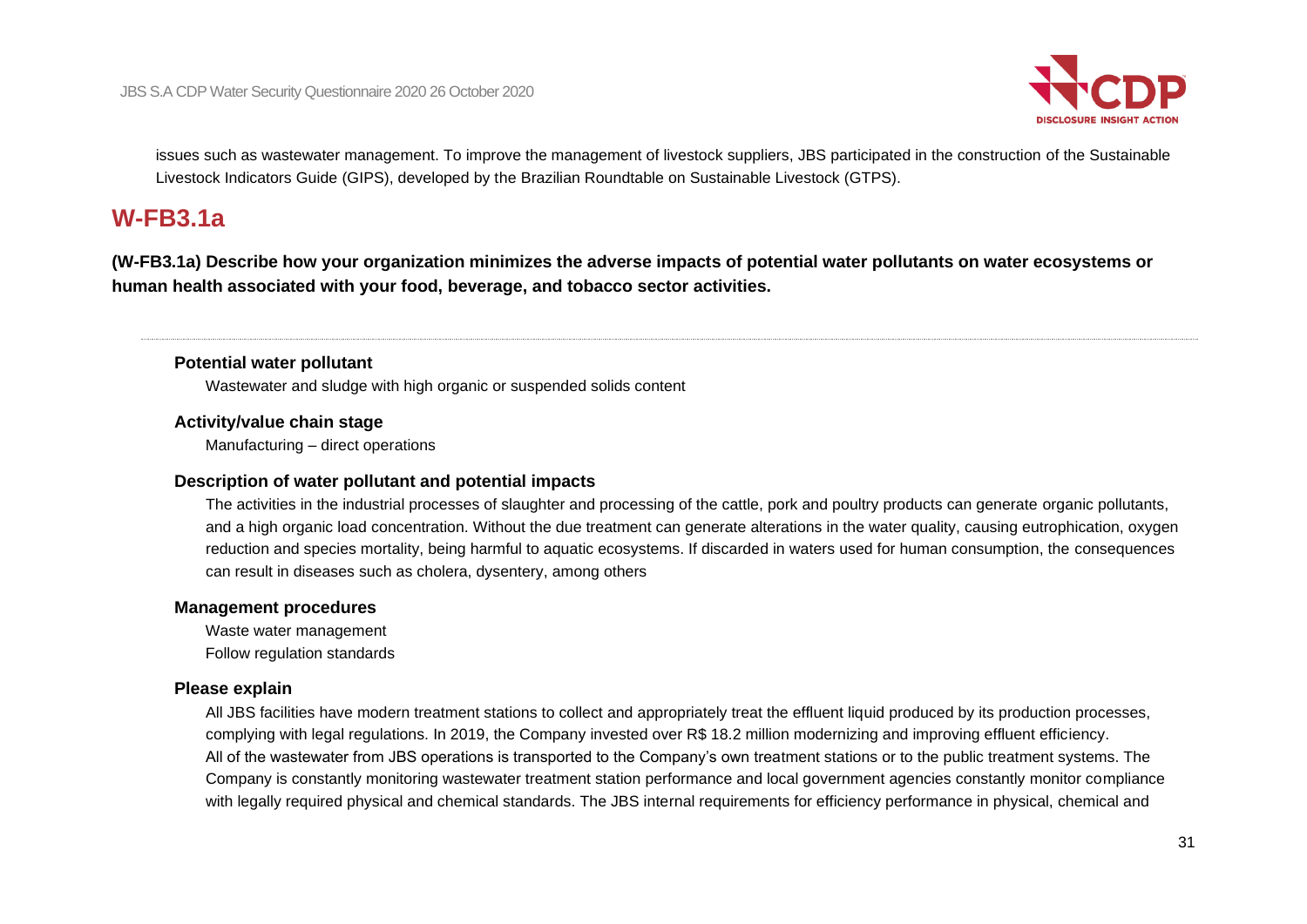

biological parameters are higher than those required by applicable legislation - in order to ensure compliance with legal requirements and the protection of water resources.

The effluents from all units undergo appropriate treatment before final discharge and their samples are examined in laboratories, and the results are submitted to regulatory bodies and reported in the Credit360 monthly.

#### **Potential water pollutant**

Manure and slurries

#### **Activity/value chain stage**

Agriculture – supply chain

#### **Description of water pollutant and potential impacts**

The activities of livestock on farms can generate organic pollutants and a high organic load concentration. Without the due treatment can generate alterations in the water quality causing eutrophication, oxygen reduction and species mortality, being harmful to aquatic ecosystems. If discarded in waters used for human consumption, the consequences can result in diseases.

### **Management procedures**

Animal waste management Sustainable irrigation and drainage management

### **Please explain**

All JBS pork supplier is obligated to install in their farms a wastewater treatment system in order to treat the manure generated in that operation. In the poultry farms, it is not necessary to install any kind of treatment since the manure produced is manage in order to contribute with the quality of the farm floor and not represent pollution risk to the environmental.

For cattle suppliers, since more than 75% of the livestock acquired are breed throughout their lives in pasture, their manure is absorbed by the pasture in the nature environment. To improve cattle suppliers' management JBS participated in the construction of the Sustainable Livestock Indicators Guide (GIPS), developed by the Brazilian Roundtable on Sustainable Livestock (GTPS). This group is developing a guidance for Sustainable Livestock indicators, aiming to account the sustainability in meat production. The tool contains themes such as Business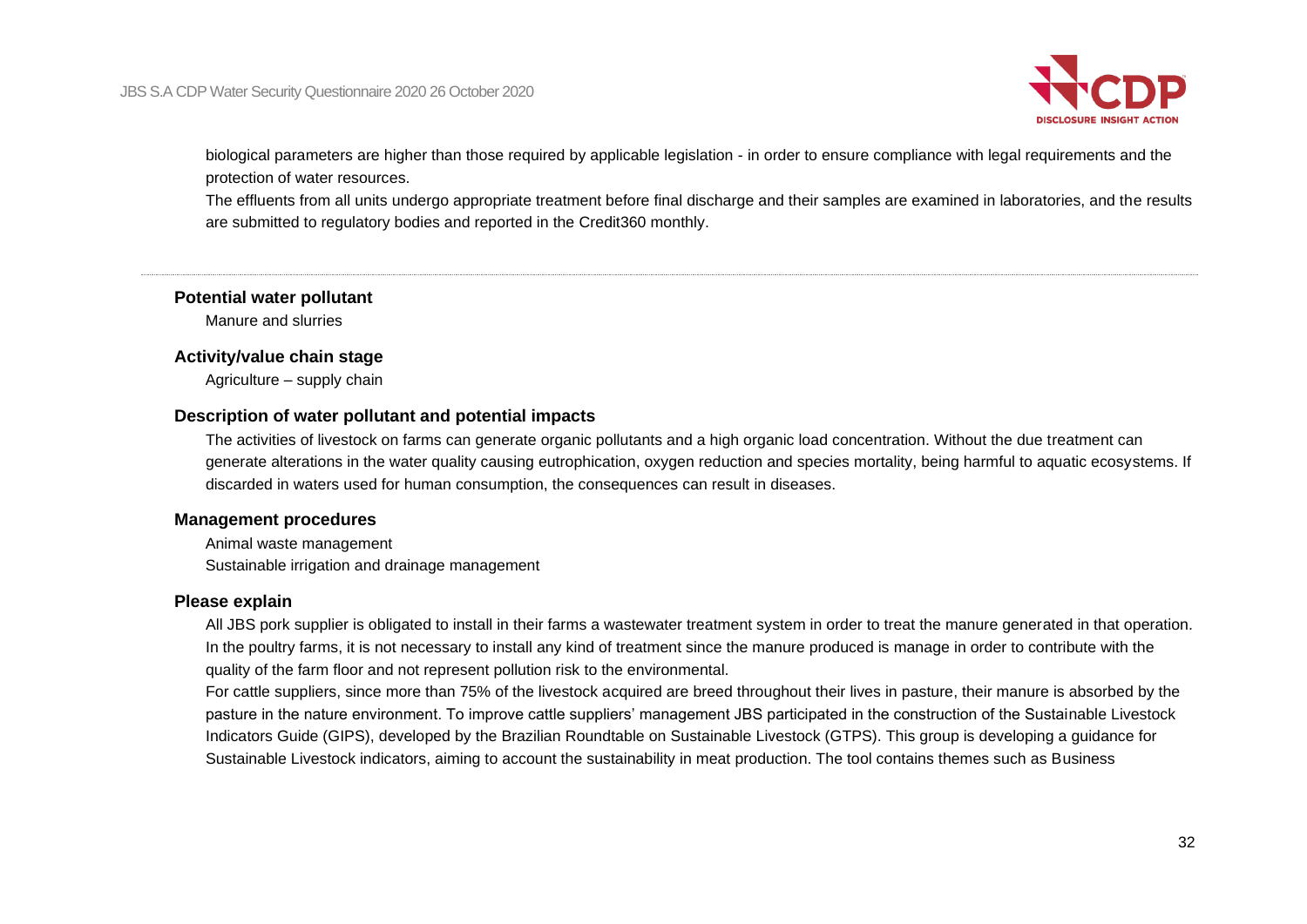

Management, Communities, Workers, Environment and Value Chain. In Criterion 4.2 of GIPS, it is approached the efficient use of water resources, water consumption, reuse, treatment and / or proper disposal and compliance with legal requirements.

# **W3.3**

**(W3.3) Does your organization undertake a water-related risk assessment?**

Yes, water-related risks are assessed

# **W3.3a**

**(W3.3a) Select the options that best describe your procedures for identifying and assessing water-related risks.**

# **Direct operations**

# **Coverage**

Full

## **Risk assessment procedure**

Water risks are assessed as part of an enterprise risk management framework

### **Frequency of assessment**

More than once a year

# **How far into the future are risks considered?**

3 to 6 years

# **Type of tools and methods used**

Tools on the market Enterprise Risk Management Databases

## **Tools and methods used**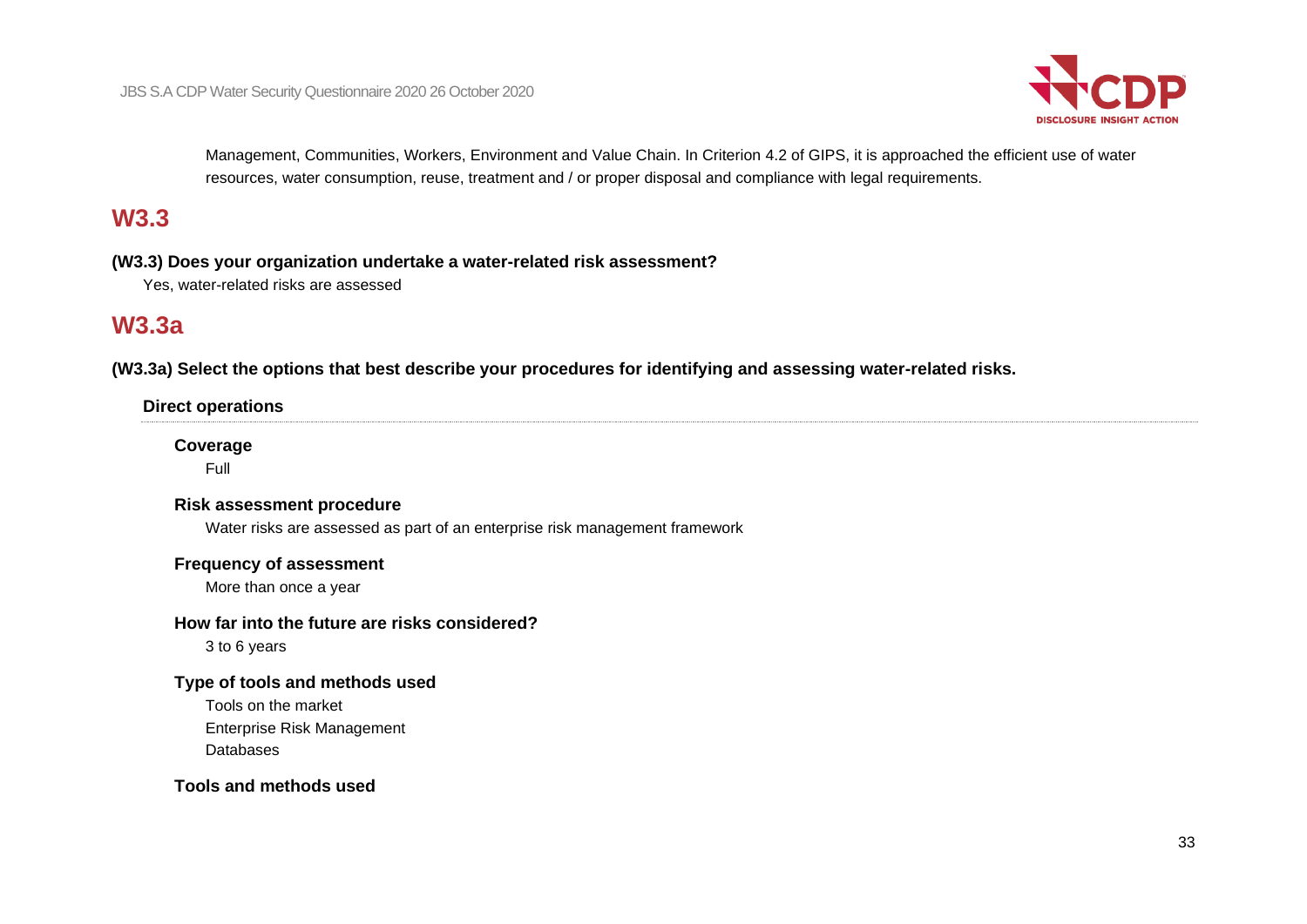

# WRI Aqueduct Regional government databases Other, please specify Credit 360

## **Comment**

The PGSA identifying the critical units using internal knowledge on the impacts of water shortage and the importance of water to these units' strategy, and identifying critical river basins using databases provided by Brazilian National Water Agency (ANA) to quantify the river basin water balance. In additional, JBS also monitors the risks with the help of Aqueduct provided by WRI and Credit360 to manage its sustainability KPIs indicators, monitoring monthly water withdrawals.

# **Supply chain**

## **Coverage**

Partial

### **Risk assessment procedure**

Water risks are assessed as part of an enterprise risk management framework

## **Frequency of assessment**

More than once a year

# **How far into the future are risks considered?**

3 to 6 years

# **Type of tools and methods used**

Tools on the market Databases

# **Tools and methods used**

WRI Aqueduct Regional government databases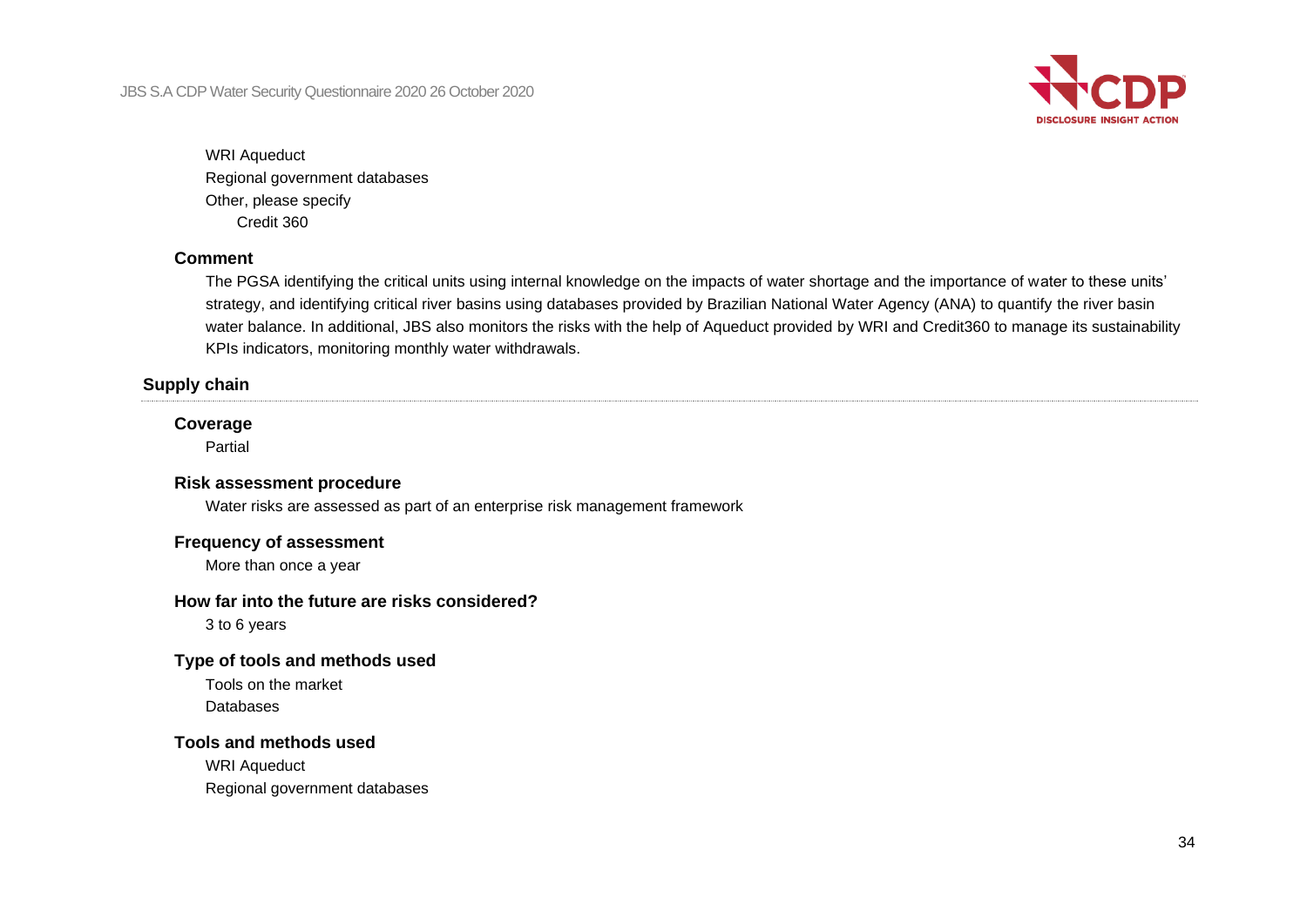

#### **Comment**

In the pork and poultry supply chain 100% of integrated producers receive visits and technical assistance from the Company. Checklists are applied to identify the water source in the farm. The supplier is not allowed to supply to JBS if the farm couldn't guarantee free water demand to the animals. For cattle suppliers, JBS made progress in its Supply Chain Protocol certifying compliance. The Protocol follow with the suppliers, by third part audit, what is the source of water in the farm.

# **Other stages of the value chain**

**Coverage**

None

**Comment**

# **W3.3b**

|                                                  | <b>Relevance &amp;</b><br><i>inclusion</i> | <b>Please explain</b>                                                                                                                                                                                                                                                                                                                                                                                                                                                                                                                                                                                                                                                                                                                                                                                                                                                                                                                                                                                                                                                                                                                                                                                |
|--------------------------------------------------|--------------------------------------------|------------------------------------------------------------------------------------------------------------------------------------------------------------------------------------------------------------------------------------------------------------------------------------------------------------------------------------------------------------------------------------------------------------------------------------------------------------------------------------------------------------------------------------------------------------------------------------------------------------------------------------------------------------------------------------------------------------------------------------------------------------------------------------------------------------------------------------------------------------------------------------------------------------------------------------------------------------------------------------------------------------------------------------------------------------------------------------------------------------------------------------------------------------------------------------------------------|
| Water availability at a<br>basin/catchment level | Relevant,<br>always<br>included            | Water management is not just a critical issue for JBS and food industry sustainability: it is a basic element<br>of the production chain and essential for animal and vegetable development and for ensuring product and<br>process sanitary standards as well as facility, equipment and utensil cleaning. As such, sustainable water<br>usage is a priority at all Company units as is development of projects and strategies to maximize efficient<br>water usage and reuse and minimize the need to develop new water sources.<br>Thus, this resource is essential to the company's operations. The evaluation of water supply source is<br>mandatory: all units must measure and manage regularly the volume of water withdrawal, collection site,<br>water consumption, and conduct analysis to monitor water quality. This issue is factored with the internal<br>company Knowledge and environmental legislation methods. JBS uses a sustainability software named<br>"Credit360" to manage its sustainability indicators, monitoring monthly water withdrawals in all its units. In<br>Brazil, the monitoring is aligned with the Sustainable Water Management Program (PGSA) that monitors |

**(W3.3b) Which of the following contextual issues are considered in your organization's water-related risk assessments?**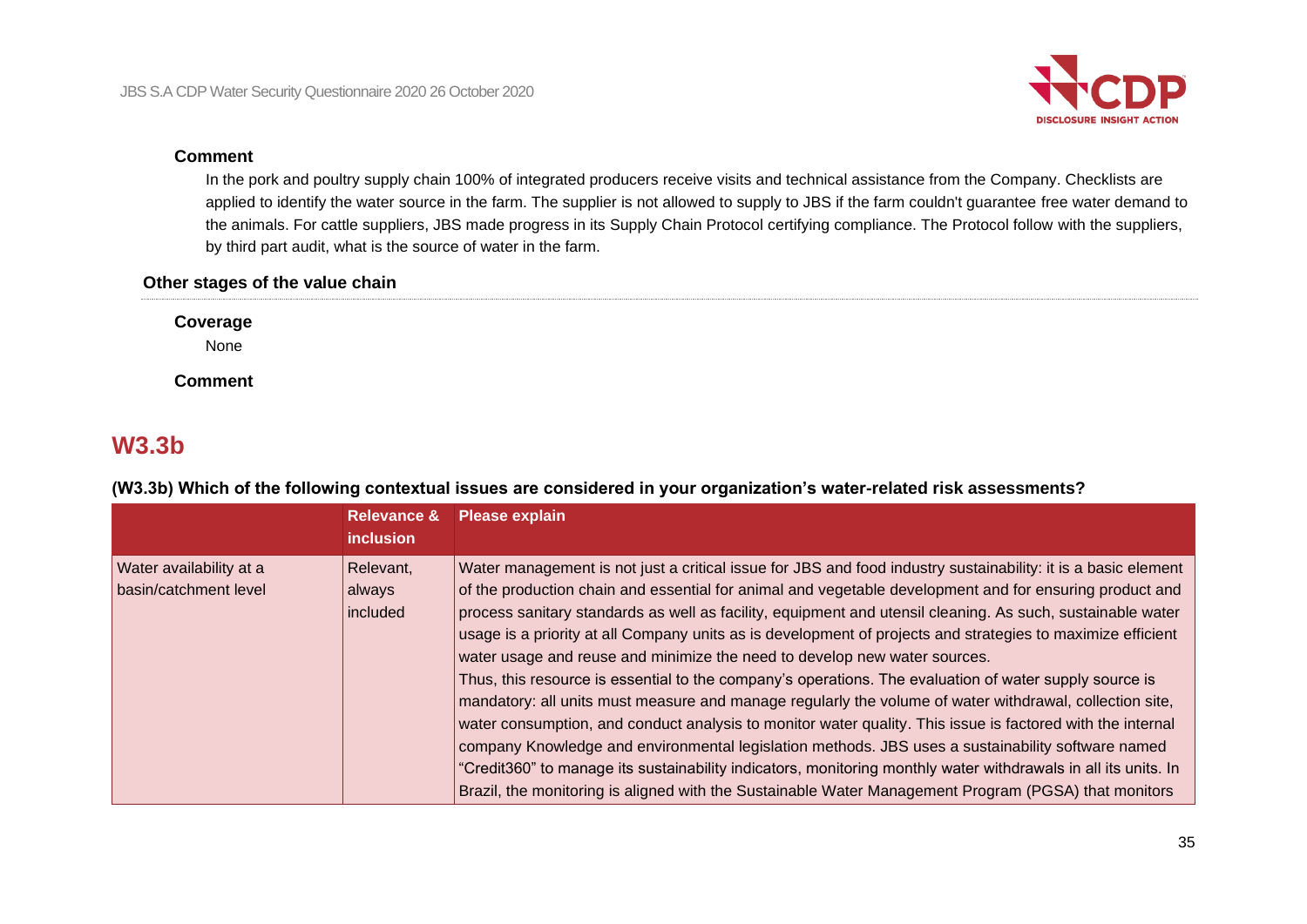

|                                                                                                  |                                 | water shortage risk and water use, based also on WRI Aqueduct and Regional government databases<br>such as the Brazilian National Water Agency (ANA).                                                                                                                                                                                                                                                                                                                                                                                                                                                                                                                                                                                                                                                                                                                                                                                                                                                                                                                                                                                                                                                                                                                                                                                                                                                                                                                                                                                                                                                                                                                                                                                                                           |
|--------------------------------------------------------------------------------------------------|---------------------------------|---------------------------------------------------------------------------------------------------------------------------------------------------------------------------------------------------------------------------------------------------------------------------------------------------------------------------------------------------------------------------------------------------------------------------------------------------------------------------------------------------------------------------------------------------------------------------------------------------------------------------------------------------------------------------------------------------------------------------------------------------------------------------------------------------------------------------------------------------------------------------------------------------------------------------------------------------------------------------------------------------------------------------------------------------------------------------------------------------------------------------------------------------------------------------------------------------------------------------------------------------------------------------------------------------------------------------------------------------------------------------------------------------------------------------------------------------------------------------------------------------------------------------------------------------------------------------------------------------------------------------------------------------------------------------------------------------------------------------------------------------------------------------------|
| Water quality at a<br>basin/catchment level                                                      | Relevant,<br>always<br>included | Water quality is vital to JBS business, since it affect directly on production cost. The water used in the<br>production process has to meet quality standards, if the water source shows quality deficiency JBS must<br>invest to adequate its treatment, or in extreme cases, there might be a need to close the operation - if<br>there is no other source of locally available water. JBS has 22 laboratories for the official and<br>microbiological analysis, to provide the food safety indicators ensuring its quality.<br>All industrial units have Water Treatment Stations and have strict procedures for controlling and monitoring<br>the quality of water for human consumption, considering the standard of potability and standards for food<br>production, in accordance with the requirements set forth in regulatory and legislation. Water quality<br>monitoring is performed daily and hourly and water must meet microbiological and chemical standards.<br>For Wastewater discharge JBS must meet the management standards as well as the environmental<br>agencies' requirements. Thus, JBS has specific operational procedures and internal controls for<br>wastewater treatment, to ensure water quality in the basin.<br>In order to measure the water withdrawal quality, the company collects the sample and performs physical,<br>chemical and biological analyzes. The verification is performed periodically, in accordance with Brazilian<br>sanitary standards, national and international market requirements, in addition to the standards required<br>by the company. Until 2015, JBS Brazil exclusively used the sustainability software "Credit360" to manage<br>its sustainability indicators, by monitoring monthly the water quality. |
| Stakeholder conflicts<br>concerning water resources at a $\vert$ always<br>basin/catchment level | Relevant,<br>included           | The water use can generate conflicts with the local community, other companies located at the same river<br>basin and the government.<br>The priority of water use is for human consumption; thus, it is important to JBS to manage the conflicts<br>with local stakeholders. In Brazil, the watershed committees arbitrate conflicts over the water use, with the<br>presence of environmental spoken-man and other members of the local society, companies and<br>government. This discussion is covered by JBS's Regional Government databases, following the<br>environmental legislation. JBS's Sustainable Water Management Program (PGSA) is responsible to keep<br>track of changes in the regulatory framework in the watershed committee in Brazil. The company also<br>counts on its Sustainability Committee to                                                                                                                                                                                                                                                                                                                                                                                                                                                                                                                                                                                                                                                                                                                                                                                                                                                                                                                                                     |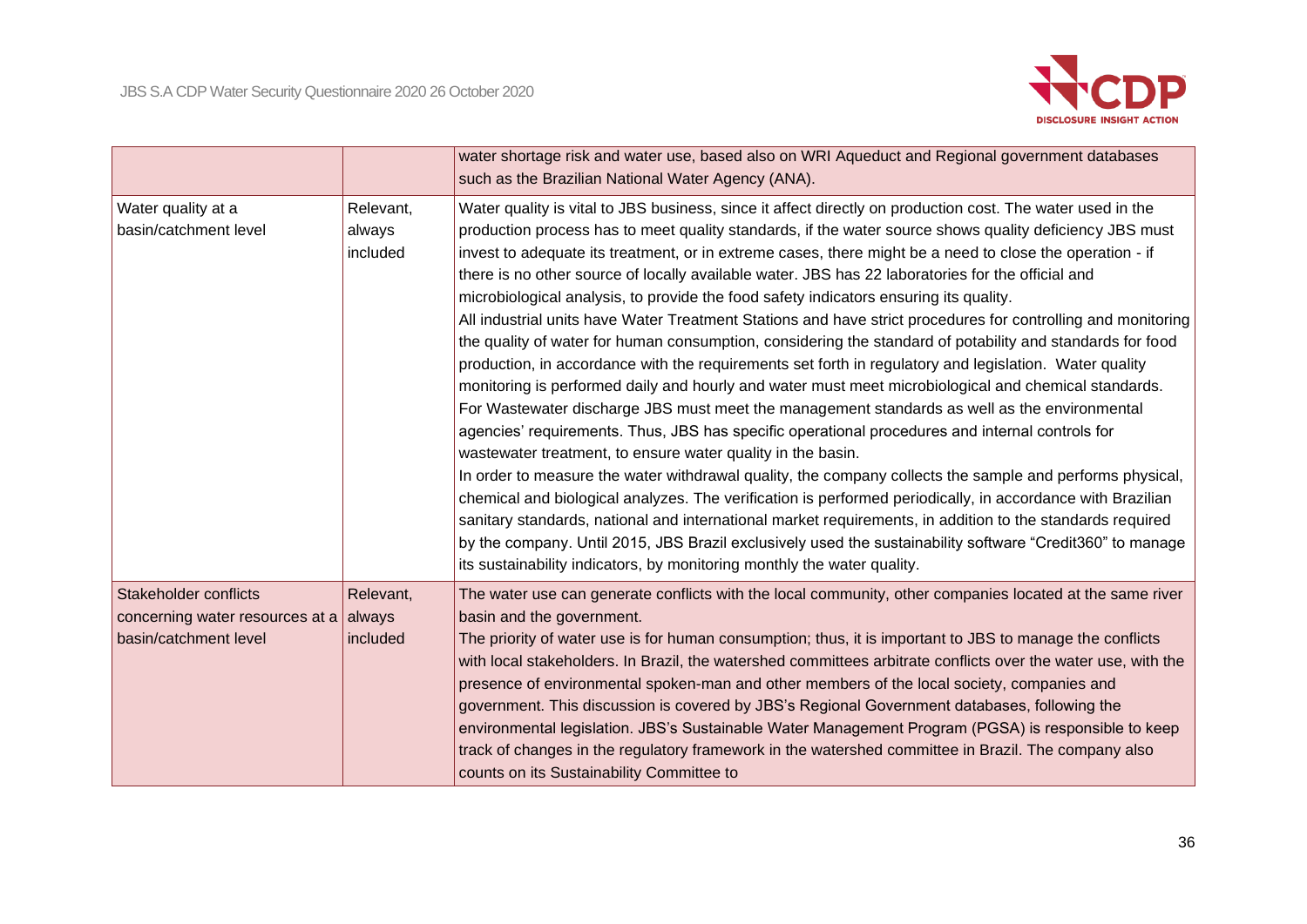

|                                                                |                                 | advises the Board of Directors in a global perspective, including identification, addressing and treatment of<br>critical issues that result in risks or impacts on business.                                                                                                                                                                                                                                                                                                                                                                                                                                                                                                                                                                                                                                                                                                                                                                                                                                                                                                                                                                                                                                                                                                      |
|----------------------------------------------------------------|---------------------------------|------------------------------------------------------------------------------------------------------------------------------------------------------------------------------------------------------------------------------------------------------------------------------------------------------------------------------------------------------------------------------------------------------------------------------------------------------------------------------------------------------------------------------------------------------------------------------------------------------------------------------------------------------------------------------------------------------------------------------------------------------------------------------------------------------------------------------------------------------------------------------------------------------------------------------------------------------------------------------------------------------------------------------------------------------------------------------------------------------------------------------------------------------------------------------------------------------------------------------------------------------------------------------------|
| Implications of water on your<br>key commodities/raw materials | Relevant,<br>always<br>included | The company monthly tracks the water availability and its impacts on energy production and animal feed.<br>Besides, Poultry and pork suppliers are monitored in order to guarantee that water is constantly available<br>for those animals. The availability and cost of cattle for slaughter vary according to rainfall distribution;<br>therefore, it is also one of the criteria evaluated by the company.<br>The monitoring process uses government databases, internal knowledge, data from "SomarMetereologia"<br>and climate data to formulate a strategic planning of purchase<br>The Company has already conducted some Water Footprint study, based on the ISO 14046:2014<br>methodology, to improve water management and become even more effective in sustainable water use by<br>assessing water consumption over the life cycle of cattle and chicken production. This way, it was possible<br>to analyze direct and indirect use of water resources, i.e., the total volume of water used to manufacture<br>the company's products. With this methodology, JBS can target actions and investments by evaluating the<br>entire cycle of water use, including in the production chain, which includes the production of raw material<br>for animal feed, for example. |
| Water-related regulatory<br>frameworks                         | Relevant,<br>always<br>included | In some Brazilian states where JBS units are located, it is requested payment for water usage. These<br>regulations are tracked by the company through participation in watershed committee, which disclose<br>information about the river Basin management, and it is considered in JBS "Regional government<br>databases" and "environmental legislation" method. JBS's Sustainable Water Management Program<br>(PGSA) is responsible to keep track of changes in the regulatory framework in the watershed committee in<br>Brazil. Following guidelines from PGSA, the company intends to expand the local participation in River<br>Basin Committees that are relevant to the company's operations.                                                                                                                                                                                                                                                                                                                                                                                                                                                                                                                                                                            |
| Status of ecosystems and<br>habitats                           | Relevant,<br>always<br>included | The Company has projects that consider the protection and preservation of the environment, knowing that<br>forestry preservation is one of the aspects that ensure water supply availability/ quality. JBS supported<br>projects which promotes sustainable practices; spring preservation to increase the productivity of farms in<br>the Amazon region; to develop a new operating model that preserves natural resources and to bring<br>financial benefits to the ranchers in the region. JBS also has a system for social and environmental<br>monitoring of cattle suppliers, which is composed of two analysis processes that work in an integrated                                                                                                                                                                                                                                                                                                                                                                                                                                                                                                                                                                                                                         |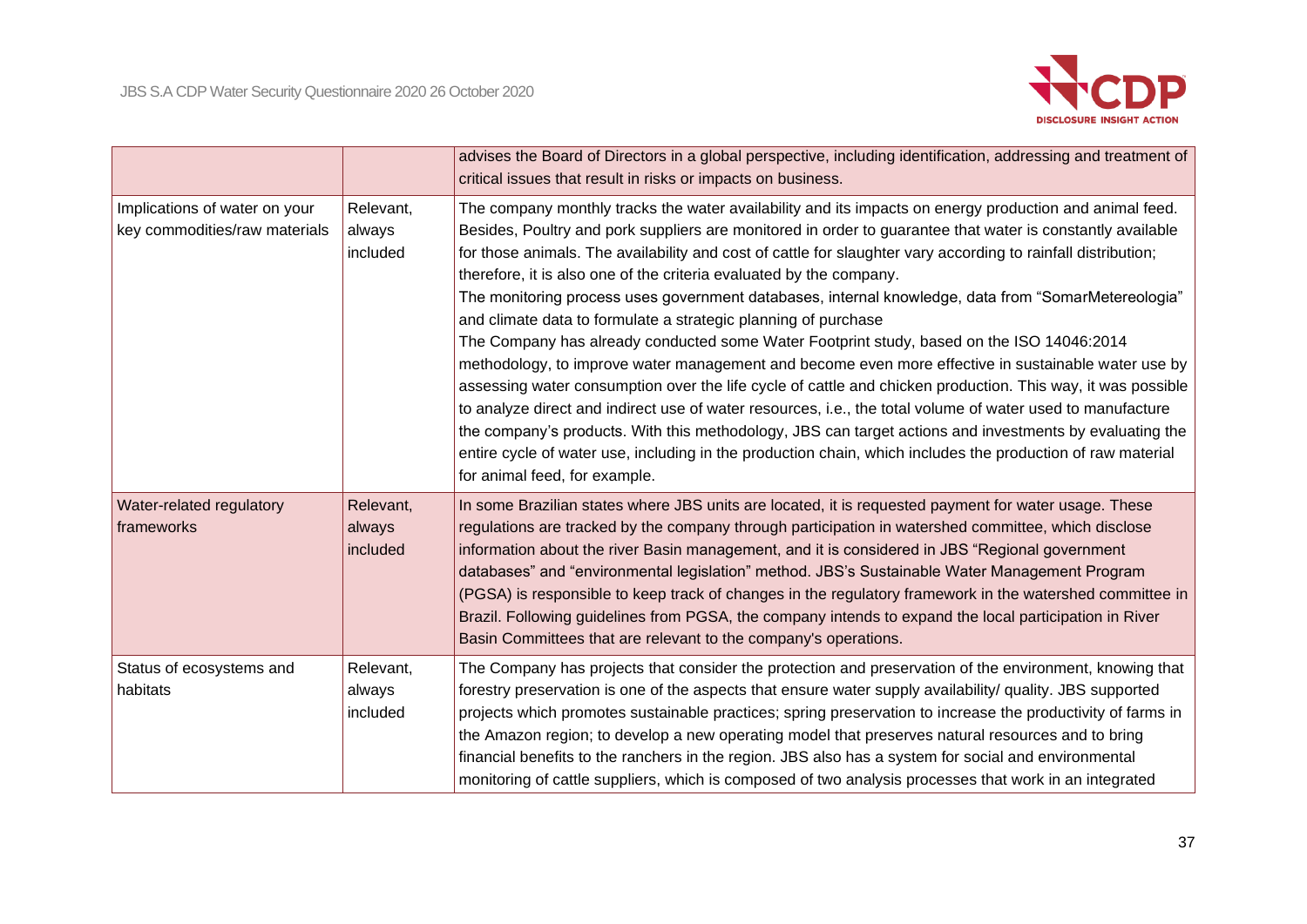

|                                                                                          |                       | way. The first one works on a daily download of public agencies IBAMA and MTE dirty lists and a<br>crosschecking of supplier's taxpayer numbers database against them (Regional government databases).<br>The second process is run by a system that analyses cattle farms in the Brazilian Legal Amazon based on<br>geographical information. It performs by daily geographic monitoring through the digital overlay of<br>georeferenced maps of cattle supplier properties and deforestation maps published by National Space<br>Research Institute (INPE) combined with official data from National Indigenous Foundation (FUNAI) and<br>National Conservation Units System (SNUC). The suppliers, which do not comply with one or both<br>processes, are automatically blocked in the Enterprise Resource Planning System (ERP) and no<br>purchasing operations are made. Besides, independent audits annually performed and the results of the<br>last three audits hit a compliance level greater than 99.9%. |
|------------------------------------------------------------------------------------------|-----------------------|---------------------------------------------------------------------------------------------------------------------------------------------------------------------------------------------------------------------------------------------------------------------------------------------------------------------------------------------------------------------------------------------------------------------------------------------------------------------------------------------------------------------------------------------------------------------------------------------------------------------------------------------------------------------------------------------------------------------------------------------------------------------------------------------------------------------------------------------------------------------------------------------------------------------------------------------------------------------------------------------------------------------|
| Access to fully-functioning,<br>safely managed WASH services always<br>for all employees | Relevant,<br>included | Water quality is primordial to maintain JBS's production, due to the sanitation rules of the sector. The<br>monitoring of water quality is presented in the operational process, and the consumption of water by its<br>employees follows the standard for human consumption. The process is covered by the Internal company<br>knowledge method and follows the current legislation requirements (Environmental legislation).                                                                                                                                                                                                                                                                                                                                                                                                                                                                                                                                                                                      |
| Other contextual issues, please<br>specify                                               |                       |                                                                                                                                                                                                                                                                                                                                                                                                                                                                                                                                                                                                                                                                                                                                                                                                                                                                                                                                                                                                                     |

# **W3.3c**

**(W3.3c) Which of the following stakeholders are considered in your organization's water-related risk assessments?**

|                  | <b>Relevance &amp;</b><br><i>inclusion</i> | <b>Please explain</b>                                                                                               |
|------------------|--------------------------------------------|---------------------------------------------------------------------------------------------------------------------|
|                  |                                            |                                                                                                                     |
| <b>Customers</b> | Relevant,                                  | Product quality depends directly on the quality of water used. Water scarcity affects directly the price of energy, |
|                  | always                                     | animal feed (soy and corn) and could affect the quantity of products. All of the aforementioned aspects affect the  |
|                  | included                                   | price of JBS's final products and consequently its customers. JBS has incorporated the water risks associated       |
|                  |                                            | with its customers in the development of new solutions for managing its water footprints and water risks analyses   |
|                  |                                            | in their facilities, through the PGSA Program. The company has already conducted Water Footprint studies to         |
|                  |                                            | some products through the ISO 14046:2014 methodology, aiming at analyzing the direct and indirect use of            |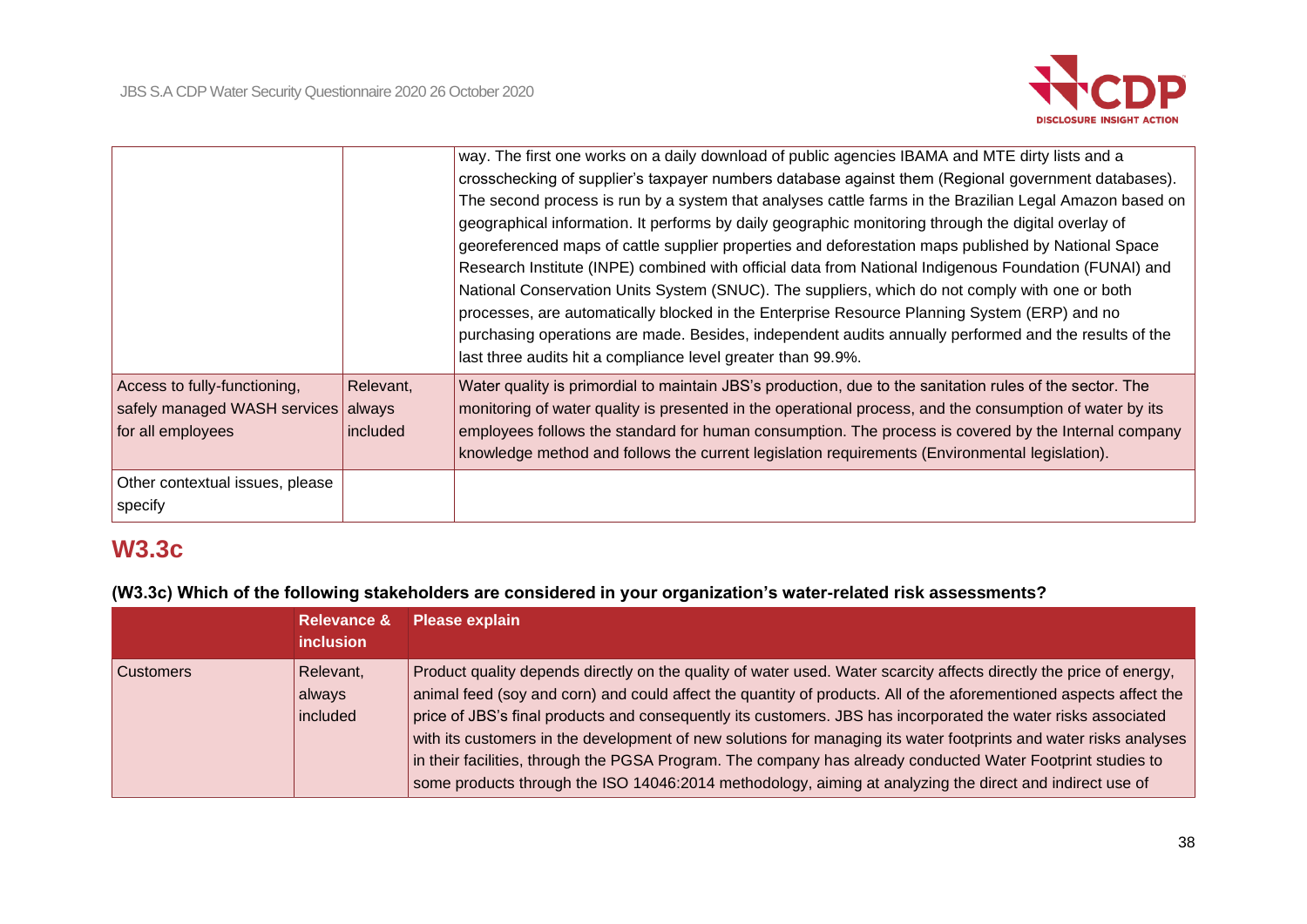

|                   |           | water resources, that is, the total volume of fresh water used to manufacture its products. Annually, JBS engage    |  |
|-------------------|-----------|---------------------------------------------------------------------------------------------------------------------|--|
|                   |           | with customers by providing information through CDP Supply Chain, detailing the company water management            |  |
|                   |           | and its commitments.                                                                                                |  |
| Employees         | Relevant, | Water Management and water reduction are directly associated with employees' action in such manner that they        |  |
|                   | always    | are awarded through bonuses due to fulfillment of targets. The bonus for Environment professionals is linked to     |  |
|                   | included  | the water use target, which is shared with other areas as well, like the Industrial Manager. This method helps      |  |
|                   |           | engaging the company's employees in taking action to improve the water use.                                         |  |
|                   |           | We work closely with our employees, raising awareness on water consumption. There are also ongoing                  |  |
|                   |           | communication campaigns that address the sustainable use of water for awareness, these training's are applied       |  |
|                   |           | to all employees of the JBS units.                                                                                  |  |
|                   |           | The JBS water risk assessment analyses made by JBS as part of the PGSA mapped the units in water stress             |  |
|                   |           | areas, where efforts to improve water management should be focused, such as improvement of water efficiency         |  |
|                   |           | and investment in water reuse in procedures and operations. The PGSA also helps the company to understand           |  |
|                   |           | the most vulnerable watersheds, not only for its operations, but also for its employees.                            |  |
|                   |           | About the risks, the water use by employees (hygiene and food) can pose a health risk as the development of         |  |
|                   |           | diseases if the water quality is outside the standards. In addition, drought events also affect employees, as they  |  |
|                   |           | often live near the units, using the same hydrographic basin.                                                       |  |
| Investors         | Relevant, | Investors are one of the key stakeholders in the water risk assessments that JBS is exposed to. During the          |  |
|                   | always    | elaboration of JBS's Materiality Matrix there was a compilation of the internal and external views of material      |  |
|                   | included  | aspects for its businesses. This work showed that Water is one of the five aspects that is priority to the company. |  |
|                   |           | Water availability is related to financial risk, since it has the power to reduce production, shutdown units and    |  |
|                   |           | consequently influence JBS's profit. Aiming to engage with investors and to meet their demands, the company         |  |
|                   |           | answers several specific questionnaires, publishes CDP Water responses and disclosures annually specific data       |  |
|                   |           | on "Annual and Sustainability report", and its JBS website, showing transparency in water management.               |  |
| Local communities | Relevant, | Superficial water consumption and water discharge directly influence the local community, which can be located      |  |
|                   | always    | downstream or upstream. There is also the discussion for water competition. During scarcity periods, since the      |  |
|                   | included  | water is destined preferentially to human consumption, it is possible to have discussions that can affect the       |  |
|                   |           | permission to withdraw water and the environmental agency can reduce JBS's permit or even cancel it. To             |  |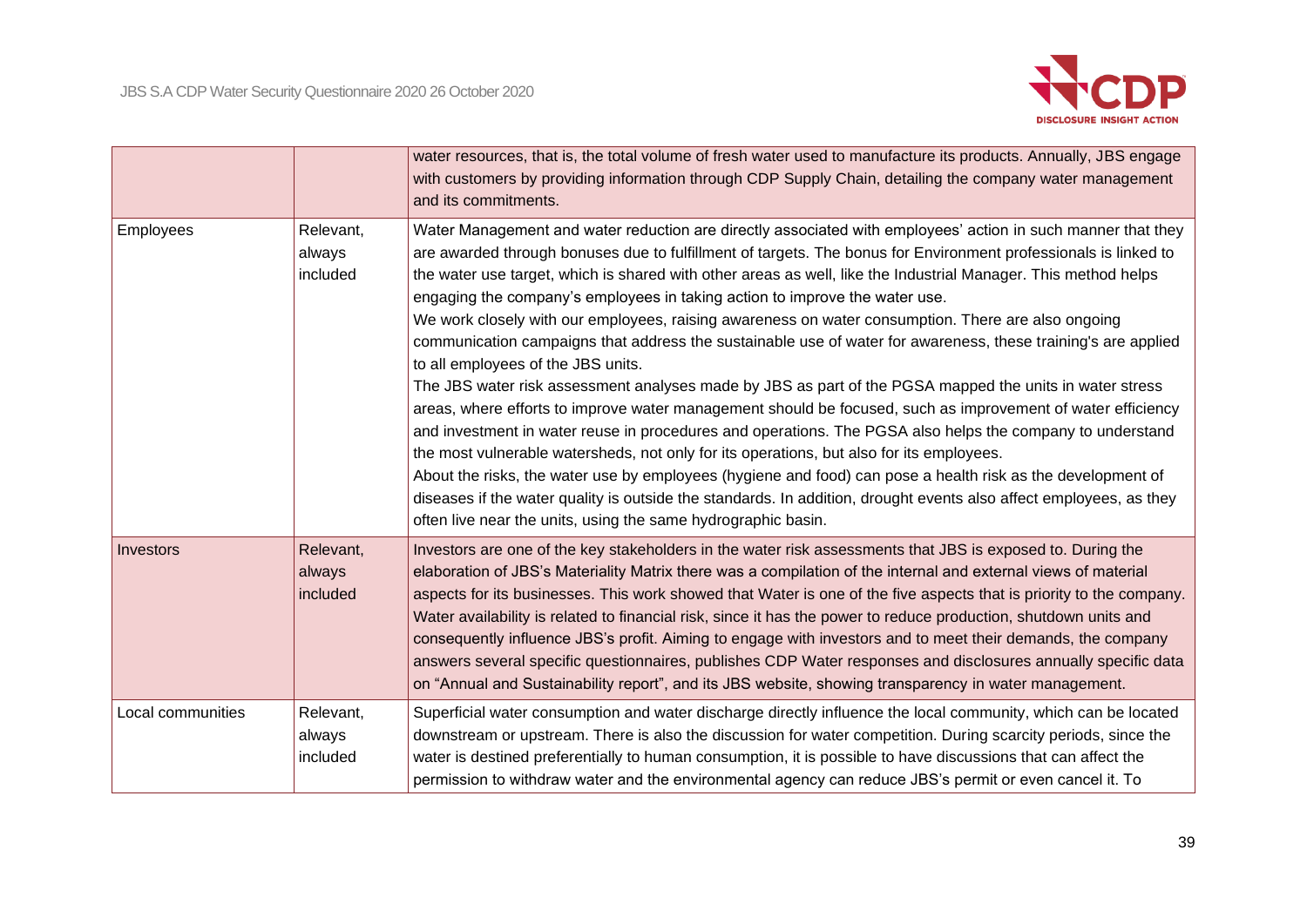

|                                                   |                                 | manage the water demand in order to guarantee water availability for JBS and communities, JBS is part of the<br>local Watershed Committee Throughout the year, mainly during the Environmental Day and Water Day, the<br>company performed environmental education actions with their employees (who often take the information to<br>their families) as well as students from nearby public schools and with the local communities.                                                                                                                                                                                                                                                                                                                                                                                                                                                                                                                                                                                                                                                                                                                                                                                                                                                                            |
|---------------------------------------------------|---------------------------------|-----------------------------------------------------------------------------------------------------------------------------------------------------------------------------------------------------------------------------------------------------------------------------------------------------------------------------------------------------------------------------------------------------------------------------------------------------------------------------------------------------------------------------------------------------------------------------------------------------------------------------------------------------------------------------------------------------------------------------------------------------------------------------------------------------------------------------------------------------------------------------------------------------------------------------------------------------------------------------------------------------------------------------------------------------------------------------------------------------------------------------------------------------------------------------------------------------------------------------------------------------------------------------------------------------------------|
| <b>NGOs</b>                                       | Relevant,<br>always<br>included | NGO was part in the group of stakeholders to elaborate the JBS's Materiality Matrix, which was made by a<br>compilation of the internal and external views of material aspects for its businesses. This work showed that Water<br>is one of the five aspects that is priority are material to the company.<br>JBS also answered several specific NGOs questionnaires, besides giving transparency to publish their CDP<br>Water questionnaire responses as well as the JBS's water management in its Annual and Sustainability Report<br>and the JBS website. These questionnaires are used to evaluated demands and issues and are considered on<br>the risk assessment. Public Authority representatives and civil society organizations compose Brazilian<br>watershed committees. Water users and NGOs participate in these meetings and can influence the decisions<br>that are taken in there. The committees' discussion has to be taken into account in the water management<br>planning. JBS also engages with NGOs by participating in basin committees, in the Working Group on<br>Sustainable Livestock (GTPS) and in institutions such as the Roundtable for Sustainable Beef (GRSB) and their<br>concerns are internally discussed and integrated into internal management when it is applicable. |
| Other water users at a<br>basin/catchment level   | Relevant,<br>always<br>included | Public Authority representatives, civil society organizations and water users compose Brazilian watershed<br>committees. JBS supports environmental education initiatives on the local river basin.                                                                                                                                                                                                                                                                                                                                                                                                                                                                                                                                                                                                                                                                                                                                                                                                                                                                                                                                                                                                                                                                                                             |
| Regulators                                        | Relevant,<br>always<br>included | JBS provides information of their management to the regulatory agencies periodically, and regulatory change can<br>expose the company to regulatory risks. In Brazil, JBS implemented the Sustainable Water Management<br>Program (PGSA) to promote the sustainable management of natural resources, this program intends to promote<br>JBS's units' participation in watershed committees, so the company can study and develop local action in<br>accordance with the river basin needs and regulatory changes.                                                                                                                                                                                                                                                                                                                                                                                                                                                                                                                                                                                                                                                                                                                                                                                               |
| River basin management   Relevant,<br>authorities | always<br>included              | The watershed committee is an important tool and authority in Brazilian river basin management and it is covered<br>in JBS's water assessment. The company implemented the Sustainable Water Management Program (PGSA) in<br>Brazil to promote the sustainable management of natural resources. This program intends to promote JBS's                                                                                                                                                                                                                                                                                                                                                                                                                                                                                                                                                                                                                                                                                                                                                                                                                                                                                                                                                                           |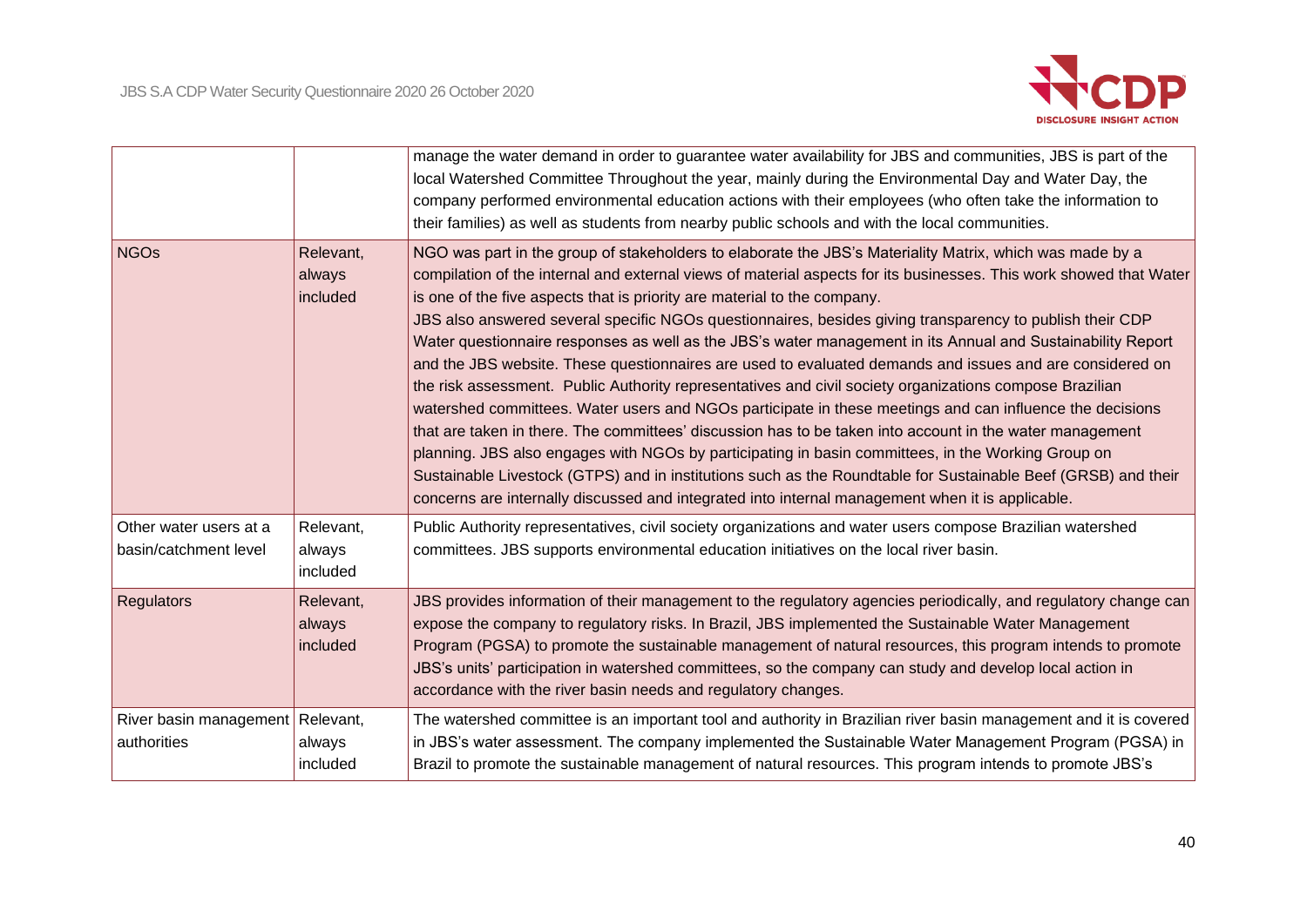

|                                                                   |                                 | units' participation in watershed committees, so the company can study and develop local actions in accordance<br>with the river basin needs and the unit needs.                                                                                                                                                                                                                                                                                                                                                                                                                                                                                                                                                                                                                                                                                                                                                                                                                                                                                                                                                                                                                                                                                                                                                                                                                                                                                              |
|-------------------------------------------------------------------|---------------------------------|---------------------------------------------------------------------------------------------------------------------------------------------------------------------------------------------------------------------------------------------------------------------------------------------------------------------------------------------------------------------------------------------------------------------------------------------------------------------------------------------------------------------------------------------------------------------------------------------------------------------------------------------------------------------------------------------------------------------------------------------------------------------------------------------------------------------------------------------------------------------------------------------------------------------------------------------------------------------------------------------------------------------------------------------------------------------------------------------------------------------------------------------------------------------------------------------------------------------------------------------------------------------------------------------------------------------------------------------------------------------------------------------------------------------------------------------------------------|
| Statutory special interest   Relevant,<br>groups at a local level | always<br>included              | JBS supports initiatives on the local river basin in environmental education. It underpins environmental education<br>development actions along with Prefectures / Education and Environmental Secretaries. In partnership with<br>Getulio Vargas Foundation's initiative "Applied Life Cycle Assessment", JBS participated in a project for<br>development of Life cycle assessment (water and carbon footprint) of two products: cattle rump cap (Picanha)<br>and a whole chicken. This project was based on ISO 14046:2014 and will continue Water Footprint assessment -<br>Water availability.<br>JBS also is part of forums for assessment and discussion of water risk management at local, regional and<br>national level, such as Working Group on Sustainable Livestock - GTPS and the Roundtable for Sustainable Beef<br>- GRSB.                                                                                                                                                                                                                                                                                                                                                                                                                                                                                                                                                                                                                   |
| Suppliers                                                         | Relevant,<br>always<br>included | JBS's suppliers depend on water availability and drought periods are a risk for them. and drought periods are a<br>risk for them. Poultry and Pork suppliers need to guarantee the animal welfare, and the water supply is one of the<br>aspects evaluated by JBS in its periodical visits. Those aspects are taken into consideration in the water<br>assessment. Integrated poultry and pork producers are considered key suppliers for Seara. Since JBS performs<br>technical visits at Poultry and Pork suppliers, it is possible to interact and improve the management of water.<br>Besides, Seara has been supporting the installation of cistern for collecting and storing rainwater and installed<br>electric generators for its integrated partners, to ensure a regular supply of both water in the water risks regions.<br>For cattle suppliers, JBS has implemented the Supply Chain Protocol certifying compliance with criteria that<br>assure food safety and meet the highest standards of customers and consumers. The Protocol follow with the<br>suppliers, by third part audit, what is the source of water in the farm.<br>Furthermore, the company supported projects which promotes sustainable practices and preservation to<br>increase the productivity of farms in the Amazon region, in order to develop a new operating model that<br>preserves natural resources and brings financial benefits to the ranchers in the region. |
| Water utilities at a local<br>level                               | Relevant,<br>always<br>included | The company interacts with other users (communities, companies and government) through representation in<br>River Basin Committees and / or Technical Chambers.<br>The Committees are composed by users, civil society, municipalities and government bodies. It is the most<br>important instance of participation and integration of planning and actions in the area of water resources. The                                                                                                                                                                                                                                                                                                                                                                                                                                                                                                                                                                                                                                                                                                                                                                                                                                                                                                                                                                                                                                                               |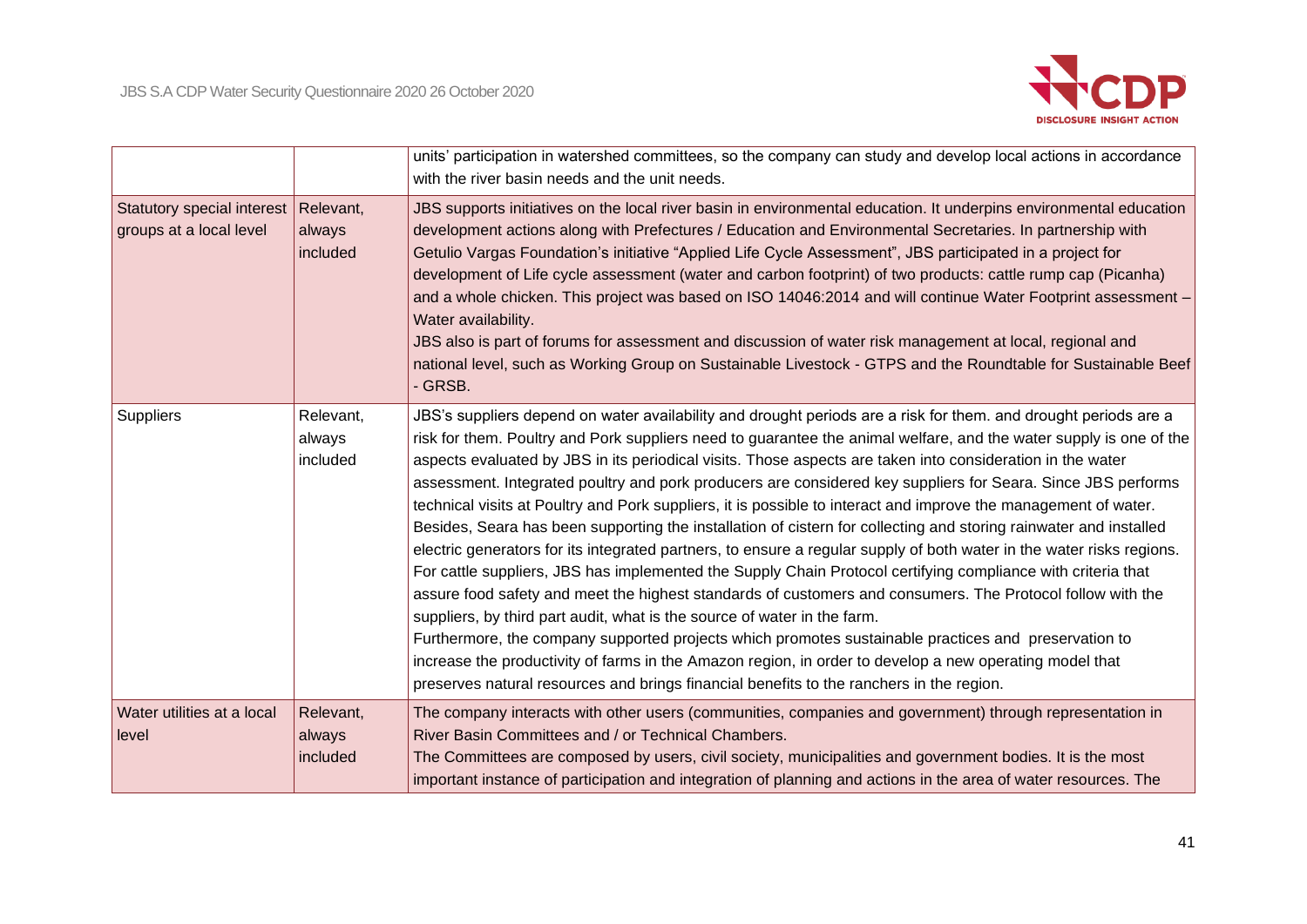

|                                      | Committees are responsible for: promoting the debate on issues related to water resources; arbitrate conflicts<br>related to water resources; to propose criteria and mechanisms to be used in charging for the use of water<br>resources, and to suggest the amounts to be collected; monitor the implementation of the river basin water<br>resources plan and suggest the steps necessary to achieve its goals; among others. In addition, JBS has third<br>part water suppliers who are responsible for about 4% of the water used within the company. Water suppliers are<br>an alternative water source in some regions and minimize the units' exposition to water risks in scarcity periods.<br>It is essential to consider the possible suppliers in water risk assessment and in the contingency plan, to ensure<br>water supply and production. |
|--------------------------------------|------------------------------------------------------------------------------------------------------------------------------------------------------------------------------------------------------------------------------------------------------------------------------------------------------------------------------------------------------------------------------------------------------------------------------------------------------------------------------------------------------------------------------------------------------------------------------------------------------------------------------------------------------------------------------------------------------------------------------------------------------------------------------------------------------------------------------------------------------------|
| Other stakeholder,<br>please specify |                                                                                                                                                                                                                                                                                                                                                                                                                                                                                                                                                                                                                                                                                                                                                                                                                                                            |

# **W3.3d**

# **(W3.3d) Describe your organization's process for identifying, assessing, and responding to water-related risks within your direct operations and other stages of your value chain.**

In order to be prepared to water risks as water scarcity and its consequences, JBS established the Sustainable Water Management Program (PGSA) to develop integrated sustainability strategies on Water Management. This program has a Water Committee, comprised by corporate environmental managers, responsible for their respective operational unit to deal specifically with water issues, enhancing water management. The program identified the critical facilities by evaluating internal (water shortage risk and water strategic importance) and the external aspects (Water Balance in the river basin) for each unit, making it possible to prioritize actions such as investment allocation and targets setting to reduce the units exposure to shortage risk. The data used for the analysis are updated annually by the Credit 360 tool, which generates KPIs. JBS also uses other tools to manage water risks in direct operations such as WRI's Aqueduct tool and qualitative and quantitative maps of water availability prepared by the Brazilian National Water Agency (ANA).

Based on the KPIs analyses and the Committee outputs the leadership can define the strategy to the business related to water management. The company has already conducted Water Footprint studies to some products through the ISO 14046:2014 methodology, aiming at analyzing the direct and indirect use of water resources, that is, the total volume of fresh water used to manufacture its products. The outputs from these project guided JBS into some actions plans, focused on JBS operations and its supply chain.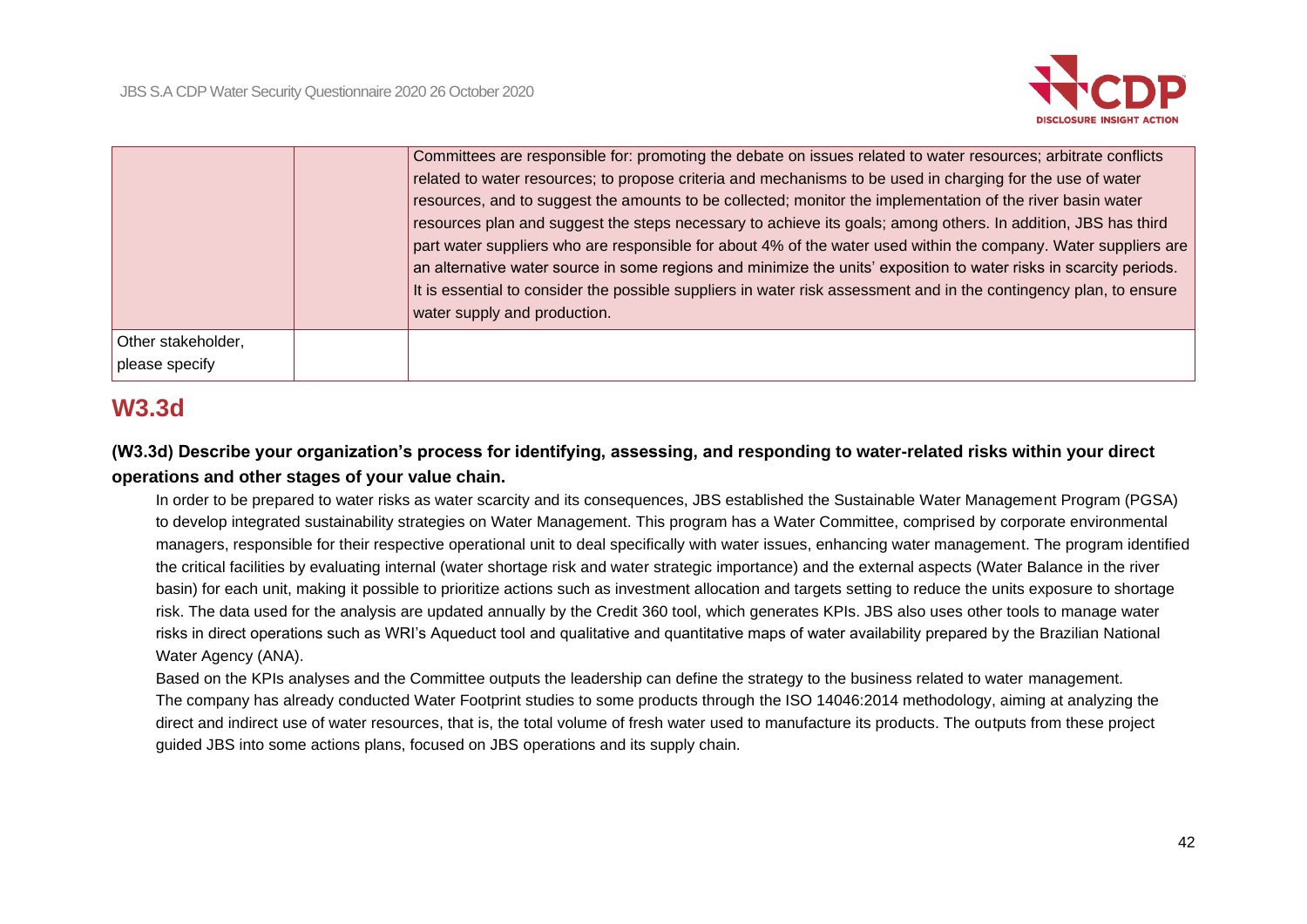

The president of the Water Committee is the JBS Director of Sustainability that is also member of the Sustainability Committee. He is in responsible to report the main sustainability concerns and strategy to the Sustainability Committee. Water-related risks and opportunities are fully integrated to these Committees.

The Sustainability Committee advises the Board of Directors in relation to sustainability risks and opportunities. Accordingly, the committee is responsible for connecting all topics related to the Company's business in a global perspective, including: identification, addressing and treatment of critical issues that result in risks or impacts on business; monitoring and implementation of policies, strategies and specific initiatives; and evaluation of proposed sustainability investments. There are four members on the Committee which reports directly to the Board of Directors. The Board's Chairman also joined the Sustainability Committee in 2019.

The supply chain evaluation varies according to the supplier. Poultry and Pork suppliers receive technical visits, in order to interact and improve the management of water need to guarantee the animal welfare. Because of that, the water supply is one of the aspects evaluated by JBS in its periodical visits. Those aspects are taken into consideration in the water assessment. For cattle suppliers, JBS has implemented the Supply Chain Protocol certifying compliance with criteria that assure food safety and meet the highest standards of customers and consumers. The Protocol follow with the suppliers, by third part audit, what is the source of water in the farm.

JBS also addressed long term reduction goals. The Brazil operation set to reduce water-use intensity by 13% until 2025 based on 2014 and 2015 average baseline.

# **W4. Risks and opportunities**

# **W4.1**

**(W4.1) Have you identified any inherent water-related risks with the potential to have a substantive financial or strategic impact on your business?**

Yes, both in direct operations and the rest of our value chain

# **W4.1a**

#### **(W4.1a) How does your organization define substantive financial or strategic impact on your business?**

The company recognizes its risk exposures due to water dependence on direct operations and on its value chain. The most important aspects that could cause a financial risk for JBS and its supply chain is the water availability and regulatory framework changes. Therefore, in order to manage the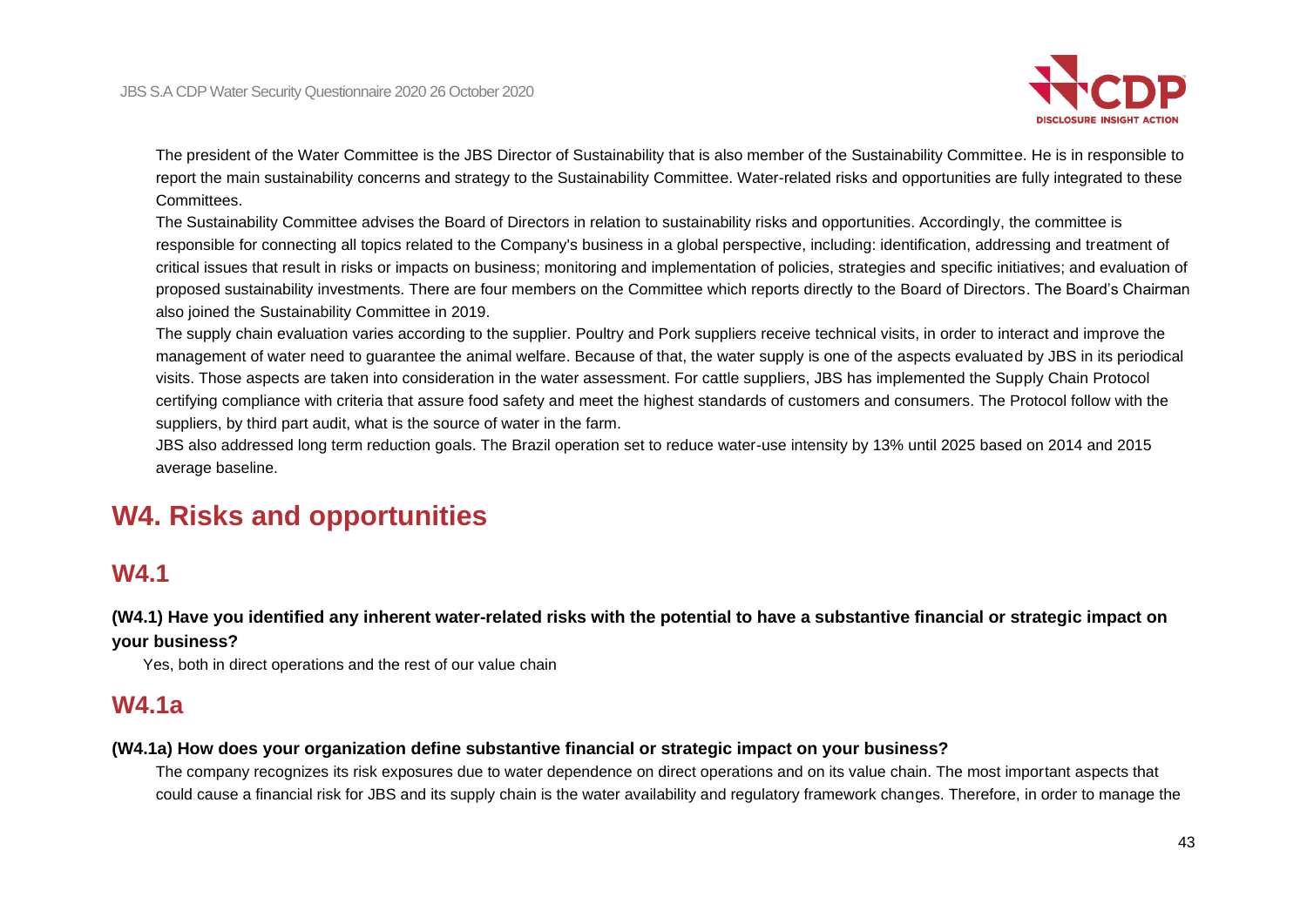

financial and operation risks related to water use, JBS develops water risk assessments based on different scenarios and available tools, such as risk maps released by the Brazilian National Water Agency (ANA), Aqueduct (WRI) tool and the LCA - Life Cycle Analyses methodology, as well as the methodology set by the PGSA Program – this one is the most important evaluation tool for JBS which was developed customized to JBS scenario. The Sustainable Water Management Program (PGSA) implemented in Brazil evaluates each unit using two "Water Criticality Matrix". The first matrix is based in the units' internal information relating to the impacts of water shortage and the importance of water to these units' strategy. The second matrix aims to identify critical river basins using a regional government database provided by Brazilian National Water Agency to quantify the river basin water balance. The combined matrices generate a water risk scoring for all units: the water criticality indicator.

The water criticality indicator is composed of two risk categories: occurrence risk (80%) and consequence severity (20%). The company has set a minimum score for the units to be considered exposed to water risk.

Once the risks are identified, the process follows a methodology issued by the Sustainability Committee seeking to assess and prioritize the risks and opportunities within the Company. The main steps are described below:

(a) Description of risks and opportunities identified, the mapping process is performed by the Technical Team.

(b) Analysis of mapped risks and opportunities and their prioritization. This step is based on business impact and likelihood of occurrence.

i) Each risk or opportunity is classified as consequence of its impact on business and its likelihood of occurrence. It is developed under three different scenarios: short, medium and long term.

ii) The Sustainability Committee focuses in the Action Plan on the short-term scenario with risks / opportunities classified as high impact to business and high probability of occurrence; or medium and high likelihood of occurrence; or high and medium probability impact. In these scenarios of medium and long term, only the risks/ opportunities classified with high business impact and high probability of occurrence are object of attention of the Sustainability Committee.

(c) The risks have been studied to be transformed into opportunities.

Due to the water-risk management process adopted by the Company, JBS could show a progress related to financial impacts stewardship concerning water scarcity. Comparing the financial impacts caused by water issues, from 2019 to 2018 JBS had a decrease of 64% in the quantity of investments to mitigate the impacts generated. The units that faced negative impacts in 2019 represents 6% of JBS Brasil production and and none of them interrupt their activities due to water stress problems.

In 2019, the Company invested more than R\$ 39 million on management and measurement initiatives to reduce water usage and reuse water worldwide and over R\$ 129 million modernizing and improving efficiency of wastewater treatment.

The water issues for the supply chain can also generate substantial financial impact. One of the main risks relates to the animal's lives. In order to mitigate risks to the poultry and pork suppliers, producers receive technical visits and the water supply is one of the aspects evaluated by JBS in its periodical visits. Those aspects are considered in the supplier homologation process. For cattle suppliers, JBS has implemented the Supply Chain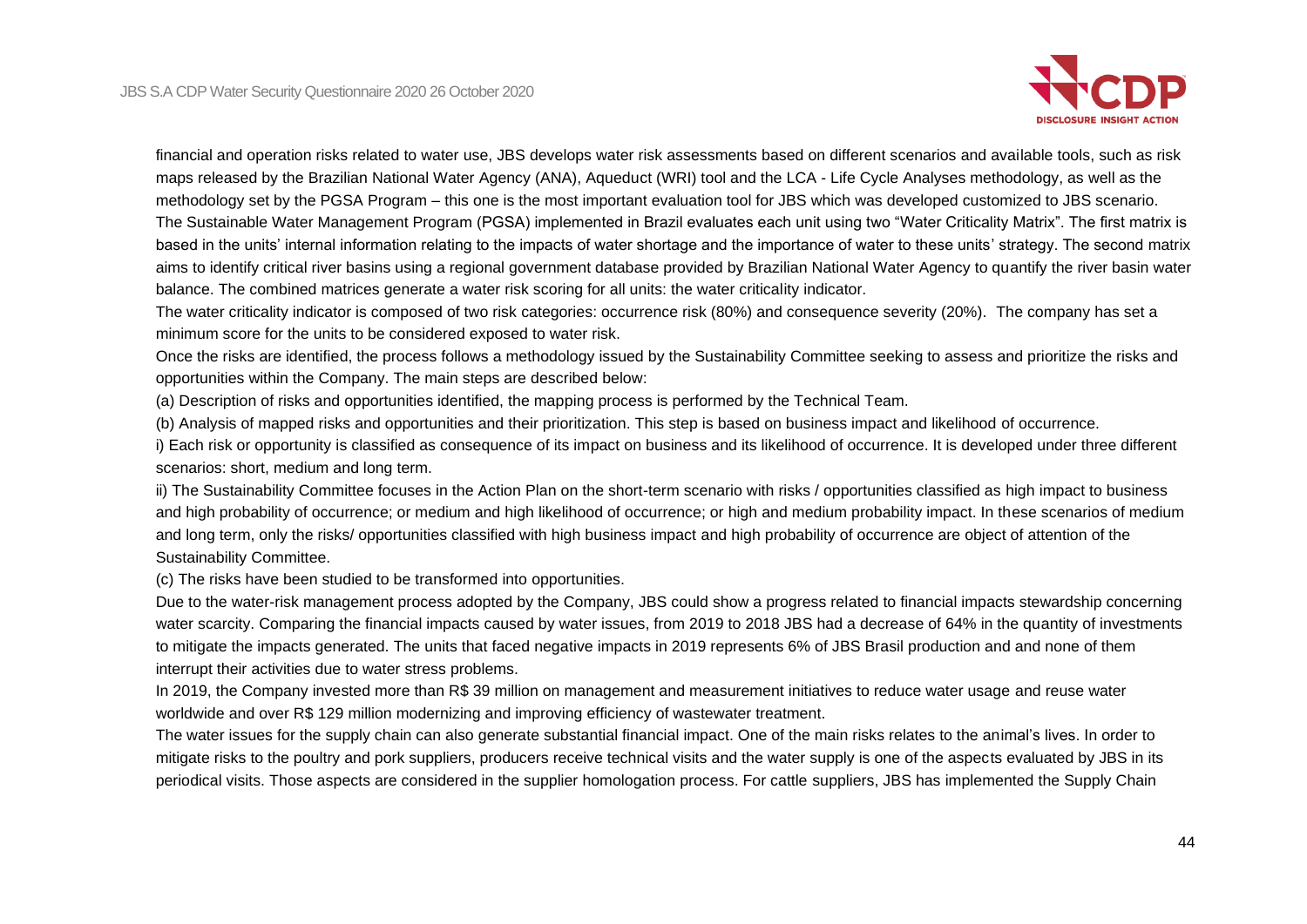

Protocol certifying compliance with criteria that assure food safety and meet the highest standards of customers and consumers. The Protocol also checks, by third part audit, the source of water available in the supplier's farms.

# **W4.1b**

**(W4.1b) What is the total number of facilities exposed to water risks with the potential to have a substantive financial or strategic impact on your business, and what proportion of your company-wide facilities does this represent?**

|               | <b>Total number of</b><br>facilities exposed<br>to water risk | % company-wide<br>facilities this<br>represents | <b>Comment</b>                                                                                                                                                                                                                                                                                                                                                                                                                                                                                                                                                                                                                                                                                                                                                                                                 |
|---------------|---------------------------------------------------------------|-------------------------------------------------|----------------------------------------------------------------------------------------------------------------------------------------------------------------------------------------------------------------------------------------------------------------------------------------------------------------------------------------------------------------------------------------------------------------------------------------------------------------------------------------------------------------------------------------------------------------------------------------------------------------------------------------------------------------------------------------------------------------------------------------------------------------------------------------------------------------|
| <b>Row 28</b> |                                                               | $1 - 25$                                        | In Brazil, due to the increased concern for water scarcity and its relevance in constraining JBS's growth, it<br>established the Sustainable Water Management Program (PGSA) to develop integrated sustainability<br>strategies on Water Management. This program has a Water Committee, comprised by sustainability<br>managers, responsible for their respective operational unit to deal specifically with water issues, enhancing<br>water management. The program identified the critical units by evaluating internal (water shortage risk and<br>water strategic importance) and the external aspects (Water Balance in the river basin) for each unit,<br>making it possible to prioritize actions such as investment allocation and targets setting to reduce the units<br>exposure to shortage risk. |

# **W4.1c**

**(W4.1c) By river basin, what is the number and proportion of facilities exposed to water risks that could have a substantive financial or strategic impact on your business, and what is the potential business impact associated with those facilities?**

| <b>Country/Area &amp; River basin</b> |  |
|---------------------------------------|--|
| Brazil                                |  |
| Amazonas                              |  |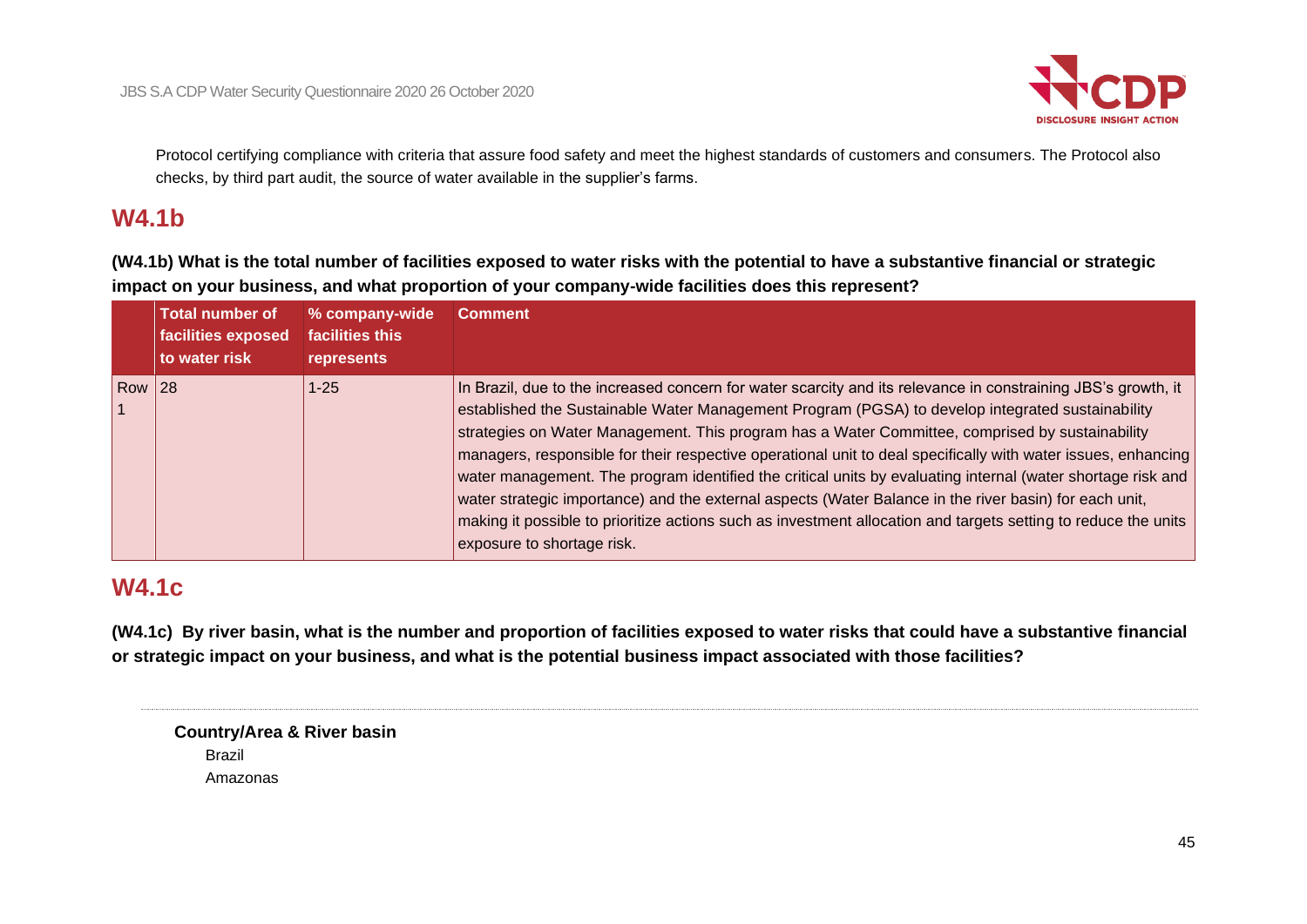

**Number of facilities exposed to water risk** 6

**% company-wide facilities this represents** 1-25

**% company's total global revenue that could be affected** 1-10

#### **Comment**

In Brazil, due to the increased concern for water scarcity and its relevance in constraining JBS's growth, was established the Sustainable Water Management Program (PGSA) to develop integrated sustainability strategies on Water Management. This program has a Water Committee, comprised by sustainability managers, responsible for their respective operational unit to deal specifically with water issues, enhancing water management. The program identified the critical units by evaluating internal (water shortage risk and water strategic importance) and the external aspects (Water Balance in the river basin) for each unit, making it possible to prioritize actions such as investment allocation and targets setting to reduce the units exposure to shortage risk.

**Country/Area & River basin**

Brazil Other, please specify East Atantic

#### **Number of facilities exposed to water risk**

2

**% company-wide facilities this represents**

Less than 1%

#### **% company's total global revenue that could be affected**

1-10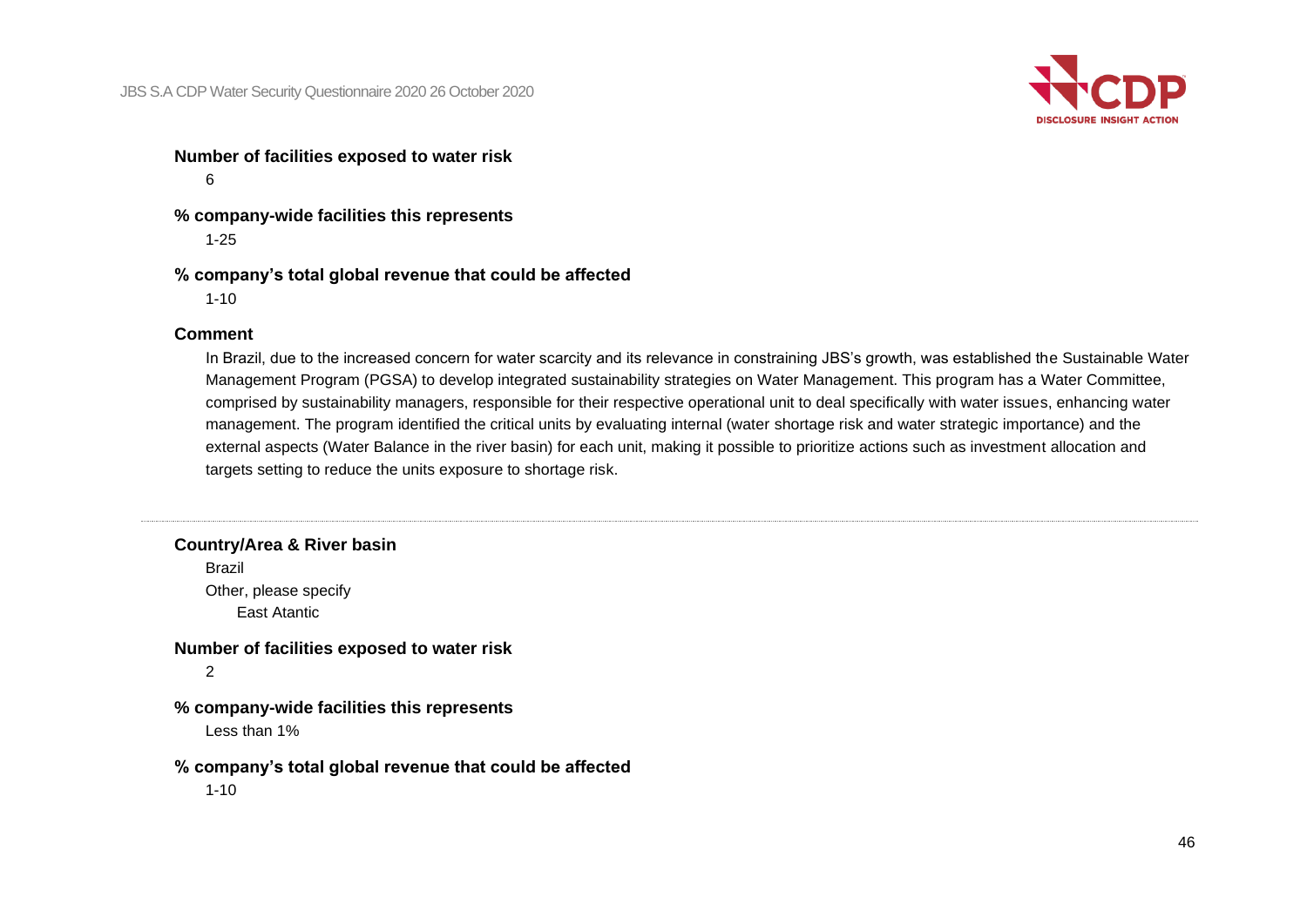

#### **Comment**

In Brazil, due to the increased concern for water scarcity and its relevance in constraining JBS's growth, was established the Sustainable Water Management Program (PGSA) to develop integrated sustainability strategies on Water Management. This program has a Water Committee, comprised by sustainability managers, responsible for their respective operational unit to deal specifically with water issues, enhancing water management. The program identified the critical units by evaluating internal (water shortage risk and water strategic importance) and the external aspects (Water Balance in the river basin) for each unit, making it possible to prioritize actions such as investment allocation and targets setting to reduce the units exposure to shortage risk.

# **Country/Area & River basin** Brazil Other, please specify

Eastern Northeast Atlantic

#### **Number of facilities exposed to water risk**

1

#### **% company-wide facilities this represents**

Less than 1%

#### **% company's total global revenue that could be affected**

Less than 1%

#### **Comment**

In Brazil, due to the increased concern for water scarcity and its relevance in constraining JBS's growth, was established the Sustainable Water Management Program (PGSA) to develop integrated sustainability strategies on Water Management. This program has a Water Committee, comprised by sustainability managers, responsible for their respective operational unit to deal specifically with water issues, enhancing water management. The program identified the critical units by evaluating internal (water shortage risk and water strategic importance) and the external aspects (Water Balance in the river basin) for each unit, making it possible to prioritize actions such as investment allocation and targets setting to reduce the units exposure to shortage risk.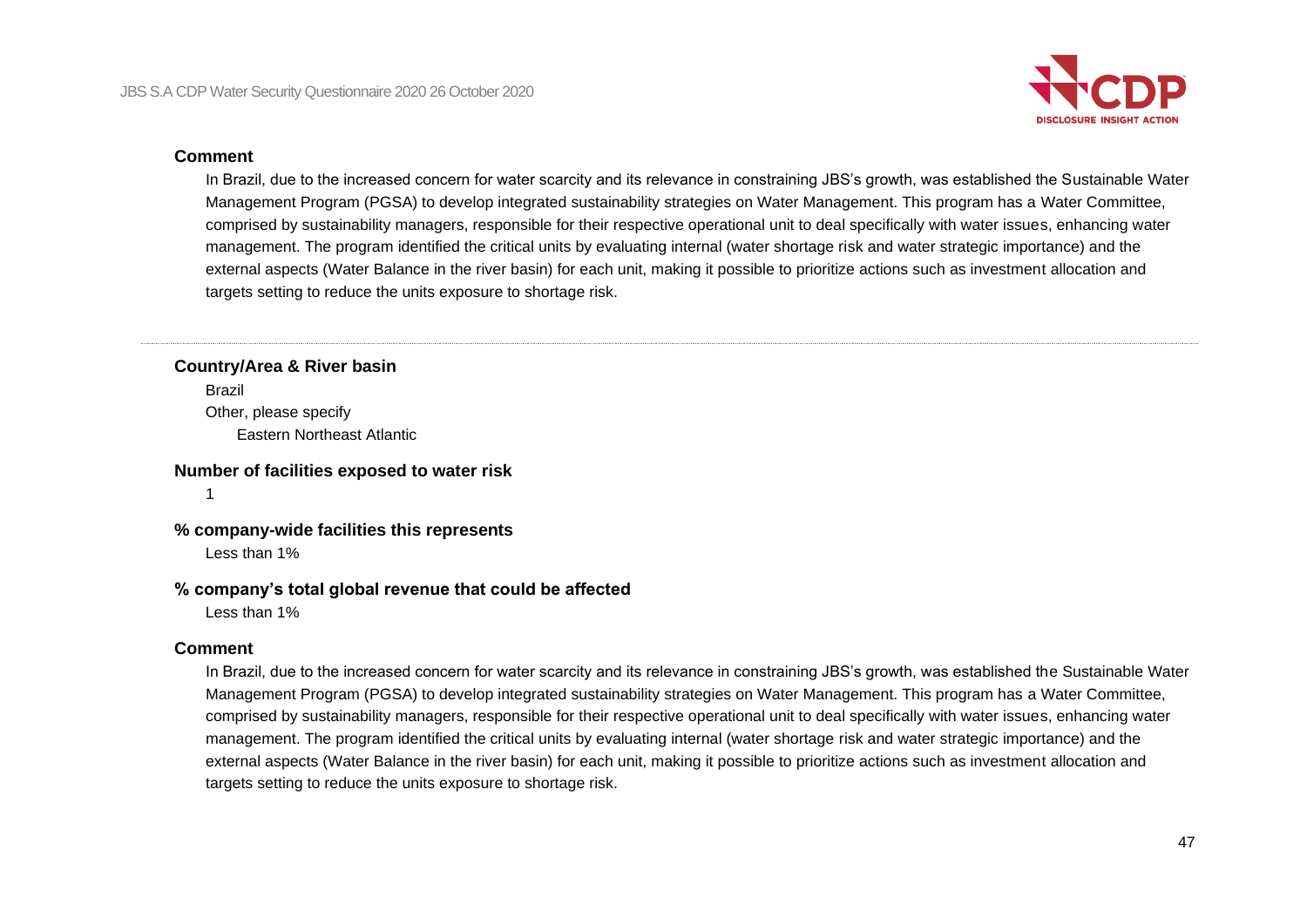

# **Country/Area & River basin**

Brazil Other, please specify Southeast Atlantic

#### **Number of facilities exposed to water risk**

1

# **% company-wide facilities this represents**

Less than 1%

#### **% company's total global revenue that could be affected**

Less than 1%

#### **Comment**

In Brazil, due to the increased concern for water scarcity and its relevance in constraining JBS's growth, was established the Sustainable Water Management Program (PGSA) to develop integrated sustainability strategies on Water Management. This program has a Water Committee, comprised by sustainability managers, responsible for their respective operational unit to deal specifically with water issues, enhancing water management. The program identified the critical units by evaluating internal (water shortage risk and water strategic importance) and the external aspects (Water Balance in the river basin) for each unit, making it possible to prioritize actions such as investment allocation and targets setting to reduce the units exposure to shortage risk.

**Country/Area & River basin**

Brazil Other, please specify South Atlantic

#### **Number of facilities exposed to water risk**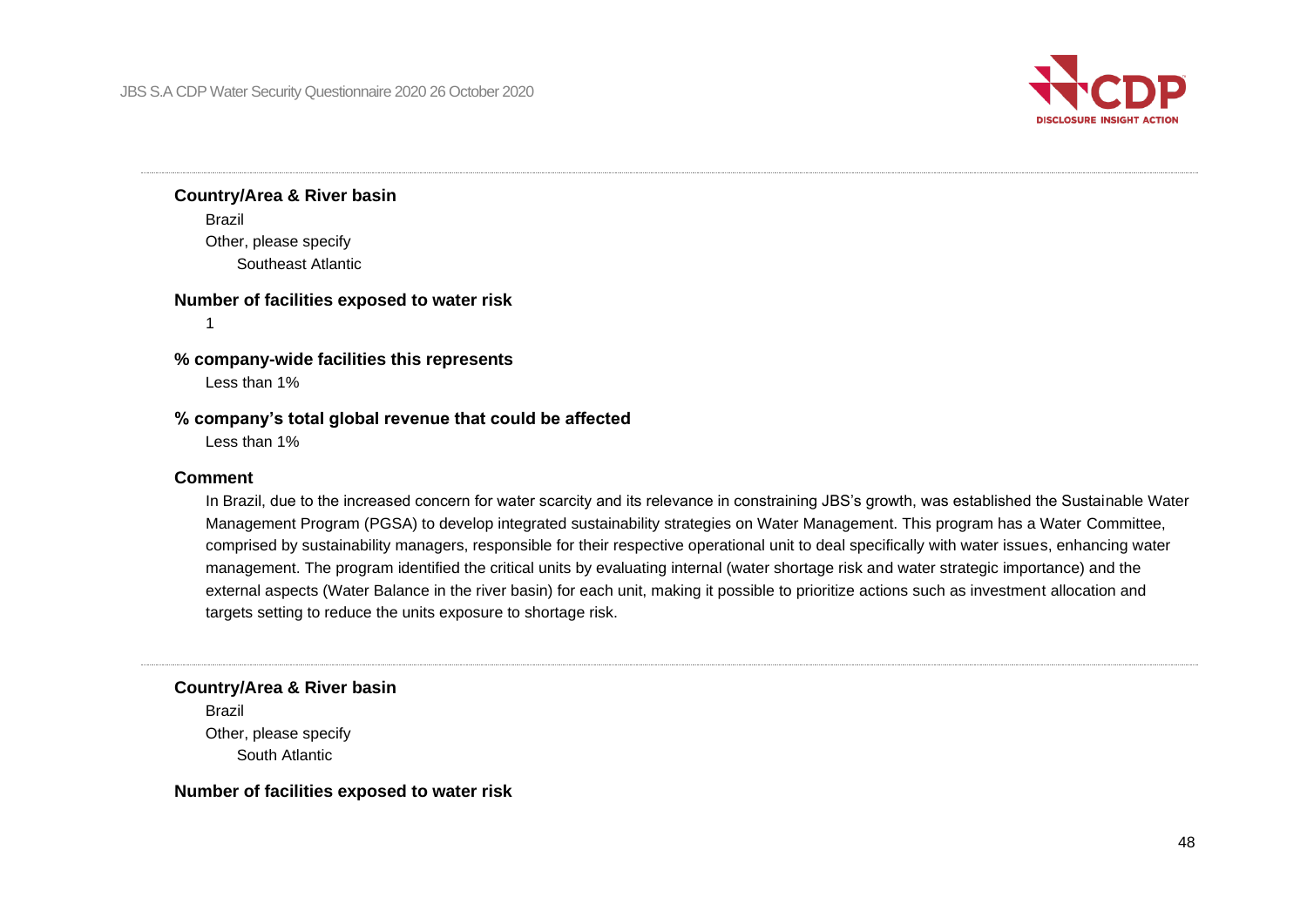

4

**% company-wide facilities this represents**

1-25

## **% company's total global revenue that could be affected**

1-10

#### **Comment**

In Brazil, due to the increased concern for water scarcity and its relevance in constraining JBS's growth, was established the Sustainable Water Management Program (PGSA) to develop integrated sustainability strategies on Water Management. This program has a Water Committee, comprised by sustainability managers, responsible for their respective operational unit to deal specifically with water issues, enhancing water management. The program identified the critical units by evaluating internal (water shortage risk and water strategic importance) and the external aspects (Water Balance in the river basin) for each unit, making it possible to prioritize actions such as investment allocation and targets setting to reduce the units exposure to shortage risk.

**Country/Area & River basin** Brazil Parana **Number of facilities exposed to water risk** 12 **% company-wide facilities this represents** 1-25 **% company's total global revenue that could be affected** 1-10 **Comment**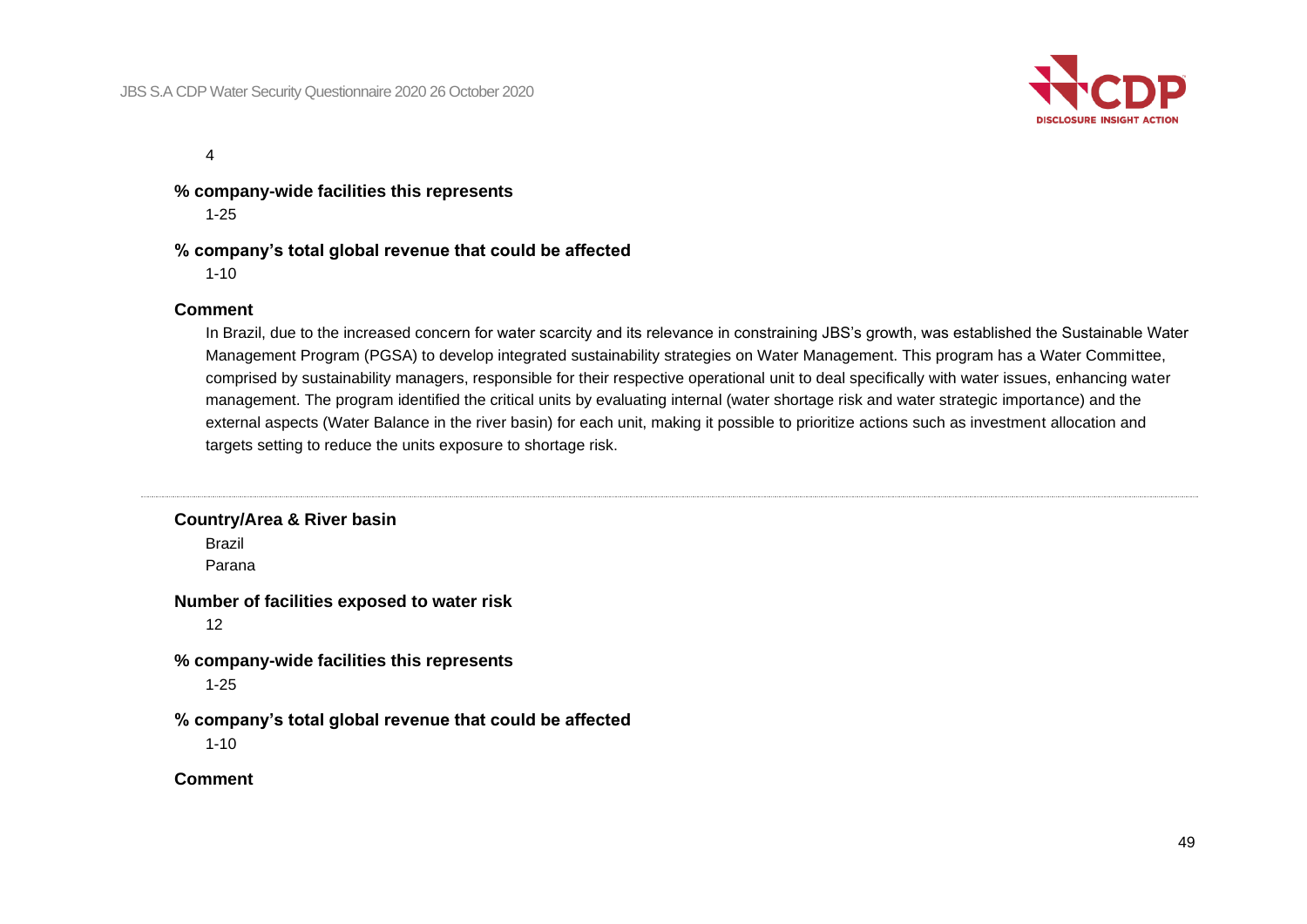

In Brazil, due to the increased concern for water scarcity and its relevance in constraining JBS's growth, was established the Sustainable Water Management Program (PGSA) to develop integrated sustainability strategies on Water Management. This program has a Water Committee, comprised by sustainability managers, responsible for their respective operational unit to deal specifically with water issues, enhancing water management. The program identified the critical units by evaluating internal (water shortage risk and water strategic importance) and the external aspects (Water Balance in the river basin) for each unit, making it possible to prioritize actions such as investment allocation and targets setting to reduce the units exposure to shortage risk.

#### **Country/Area & River basin**

Brazil **Tocantins** 

#### **Number of facilities exposed to water risk**

1

#### **% company-wide facilities this represents**

Less than 1%

## **% company's total global revenue that could be affected**

Less than 1%

#### **Comment**

In Brazil, due to the increased concern for water scarcity and its relevance in constraining JBS's growth, was established the Sustainable Water Management Program (PGSA) to develop integrated sustainability strategies on Water Management. This program has a Water Committee, comprised by sustainability managers, responsible for their respective operational unit to deal specifically with water issues, enhancing water management. The program identified the critical units by evaluating internal (water shortage risk and water strategic importance) and the external aspects (Water Balance in the river basin) for each unit, making it possible to prioritize actions such as investment allocation and targets setting to reduce the units exposure to shortage risk.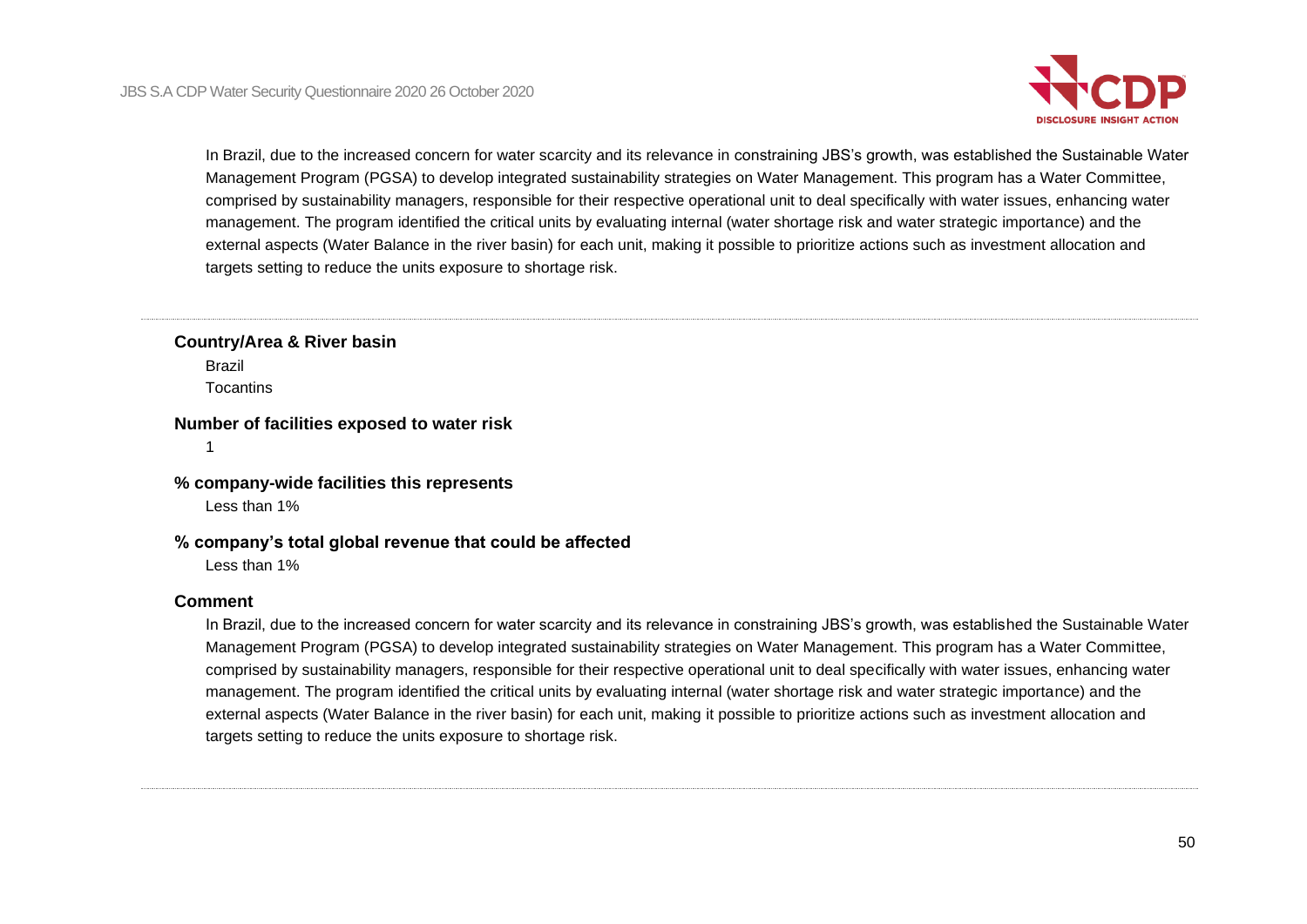

#### **Country/Area & River basin**

Brazil

Uruguay

#### **Number of facilities exposed to water risk**

1

## **% company-wide facilities this represents**

Less than 1%

#### **% company's total global revenue that could be affected**

1-10

#### **Comment**

In Brazil, due to the increased concern for water scarcity and its relevance in constraining JBS's growth, was established the Sustainable Water Management Program (PGSA) to develop integrated sustainability strategies on Water Management. This program has a Water Committee, comprised by sustainability managers, responsible for their respective operational unit to deal specifically with water issues, enhancing water management. The program identified the critical units by evaluating internal (water shortage risk and water strategic importance) and the external aspects (Water Balance in the river basin) for each unit, making it possible to prioritize actions such as investment allocation and targets setting to reduce the units exposure to shortage risk.

# **W4.2**

**(W4.2) Provide details of identified risks in your direct operations with the potential to have a substantive financial or strategic impact on your business, and your response to those risks.**

**Country/Area & River basin** Brazil Parana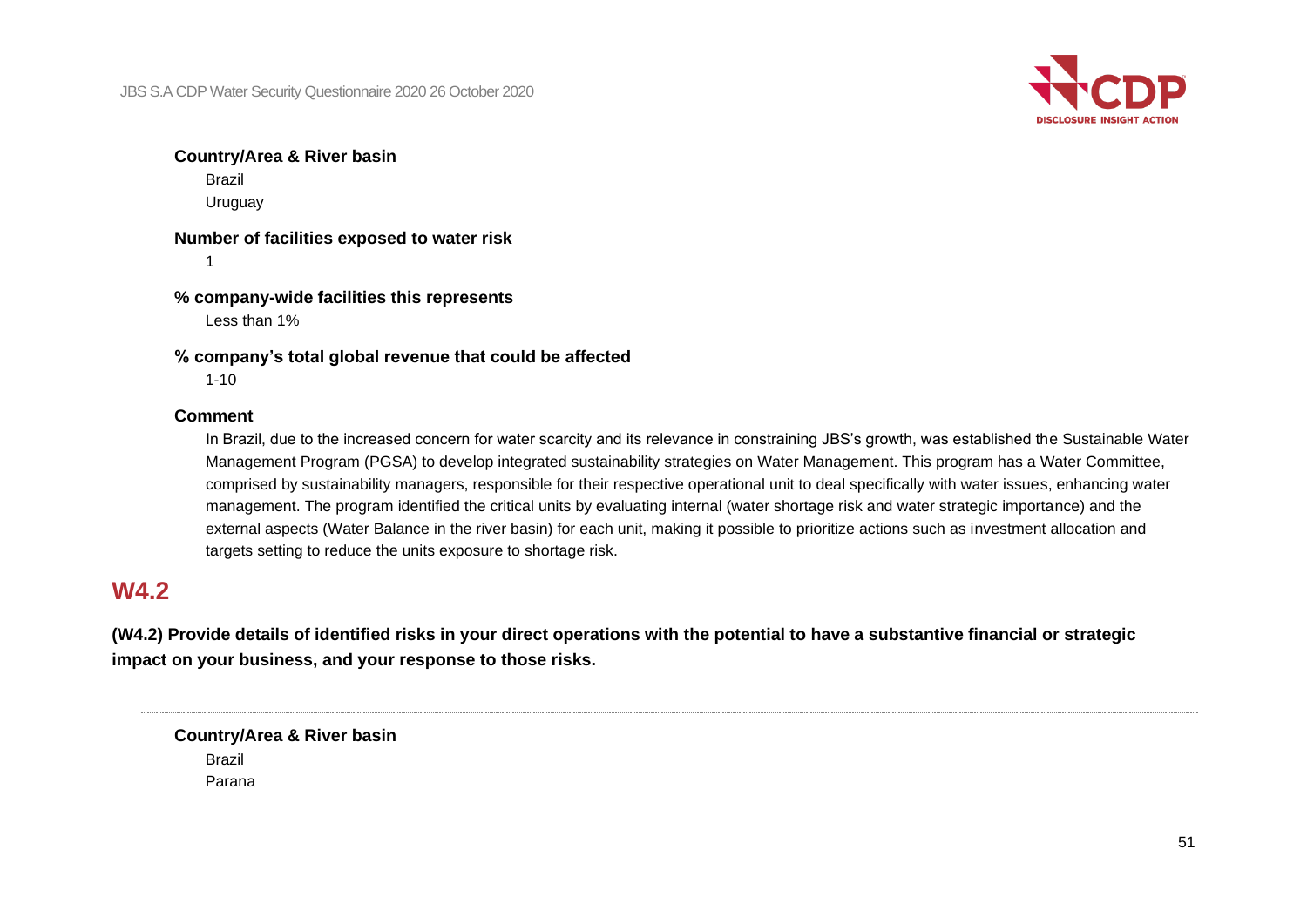

## **Type of risk & Primary risk driver**

Regulatory Higher water prices

# **Primary potential impact**

Increased production costs

## **Company-specific description**

Demand from the brazilian sanitary regulation agency to enhance the factory cleaning frequency.

## **Timeframe**

1-3 years

## **Magnitude of potential impact**

High

# **Likelihood**

Likely

# **Are you able to provide a potential financial impact figure?**

No, we do not have this figure

**Potential financial impact figure (currency)**

**Potential financial impact figure - minimum (currency)**

**Potential financial impact figure - maximum (currency)**

**Explanation of financial impact**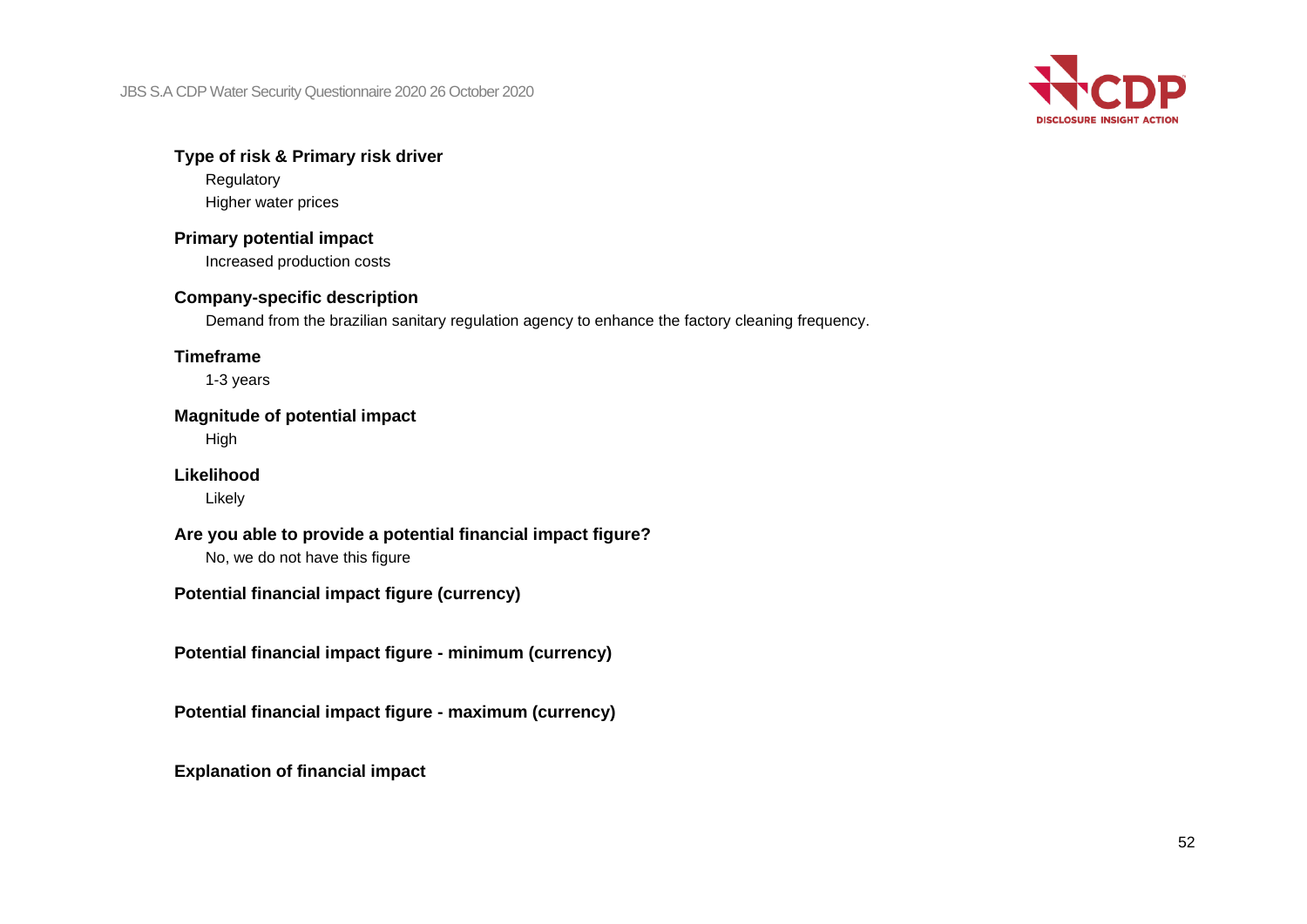

## **Primary response to risk**

Adopt water efficiency, water reuse, recycling and conservation practices

## **Description of response**

The practices that aim an efficiency in the water use will mean that the obligation to use more water for cleaning does not impact the business as much.

## **Cost of response**

0

# **Explanation of cost of response**

The action does not have significant costs.

## **Country/Area & River basin**

Brazil Uruguay

## **Type of risk & Primary risk driver**

Physical

Flooding

## **Primary potential impact**

Reduction or disruption in production capacity

## **Company-specific description**

Interruption of activities due to the flooding , preventing the transport of raw material, inputs (packaging, biomass boiler and others), and distribution of finished products. Furthermore, it were identified the following impacts: plant/production disruption leading to reduced output, supply chain disruption, transport disruption.

## **Timeframe**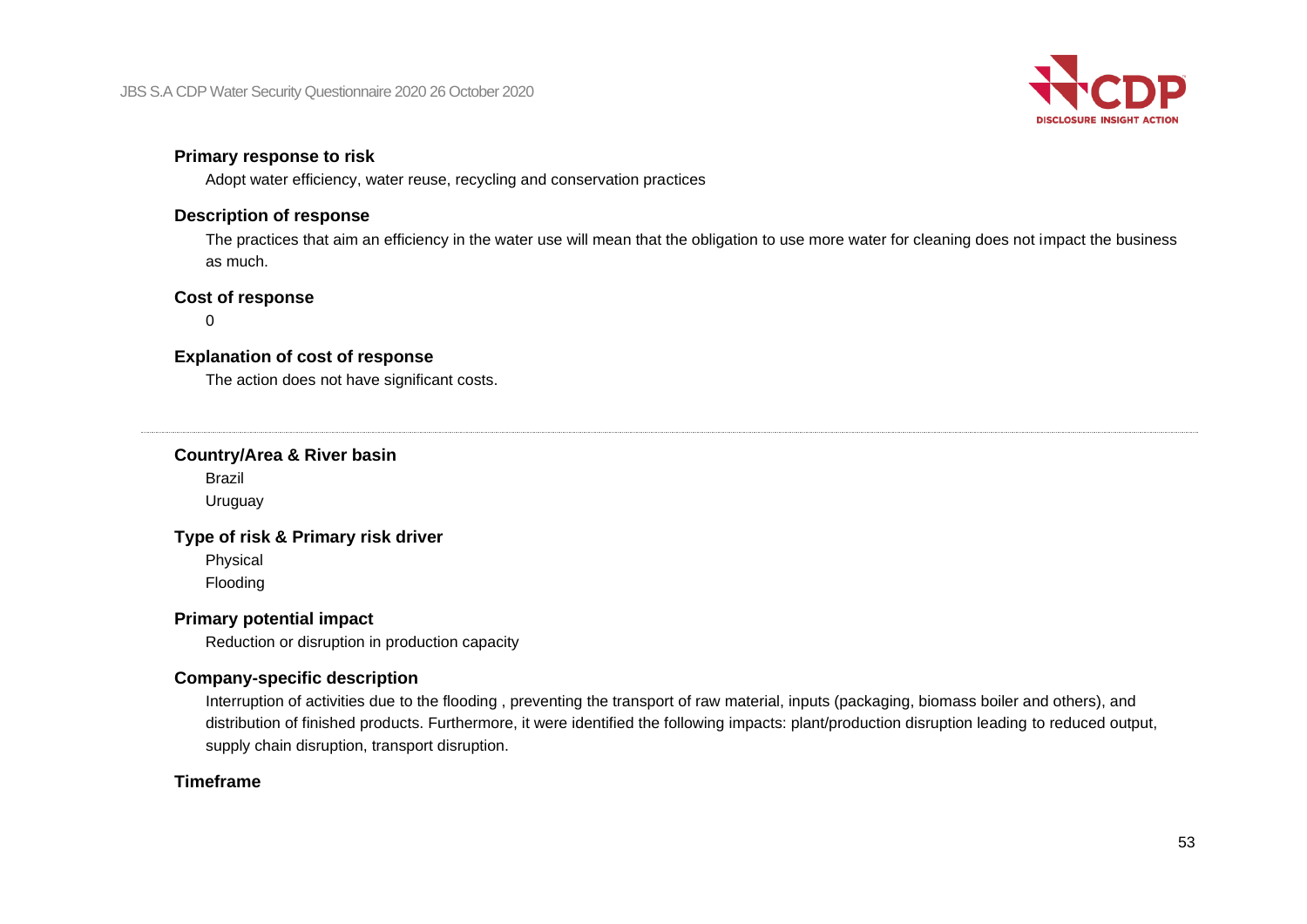

1-3 years

**Magnitude of potential impact** Medium-low

**Likelihood** More likely than not

**Are you able to provide a potential financial impact figure?** No, we do not have this figure

**Potential financial impact figure (currency)**

**Potential financial impact figure - minimum (currency)**

**Potential financial impact figure - maximum (currency)**

**Explanation of financial impact**

## **Primary response to risk**

Develop flood emergency plans

#### **Description of response**

Track rainfall data to identify anticipating contingency actions for flooding

#### **Cost of response**

 $\Omega$ 

**Explanation of cost of response**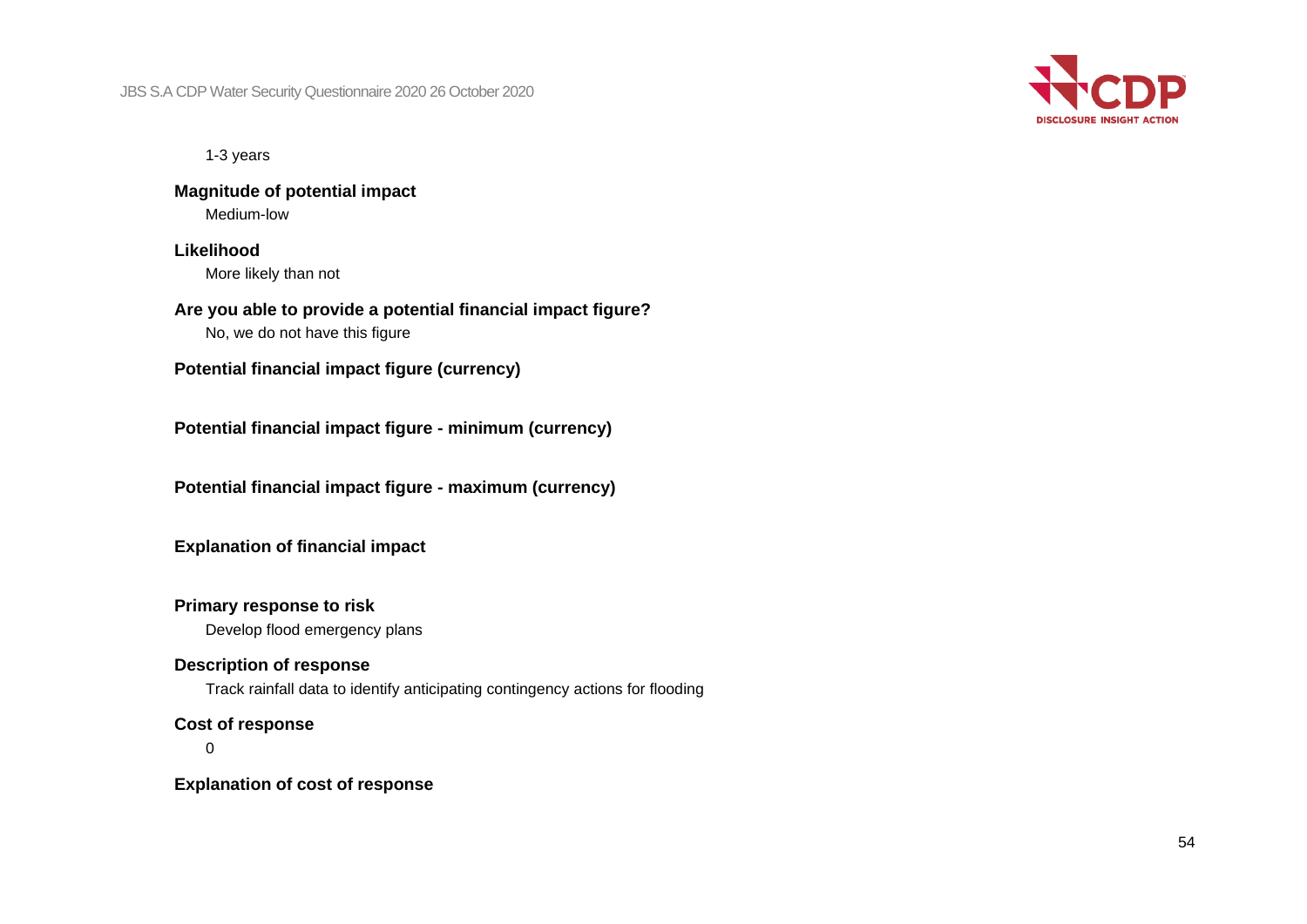

#### The action does not have significant costs.

#### **Country/Area & River basin**

Brazil Other, please specify Paraguay

#### **Type of risk & Primary risk driver**

Physical Flooding

#### **Primary potential impact**

Reduction or disruption in production capacity

#### **Company-specific description**

Interruption of activities due to the flooding , preventing the transport of raw material, inputs (packaging, biomass boiler and others), and distribution of finished products. Furthermore, it were identified the following impacts: plant/production disruption leading to reduced output, supply chain disruption, transport disruption.

## **Timeframe**

1-3 years

# **Magnitude of potential impact**

Medium-low

#### **Likelihood**

More likely than not

## **Are you able to provide a potential financial impact figure?**

No, we do not have this figure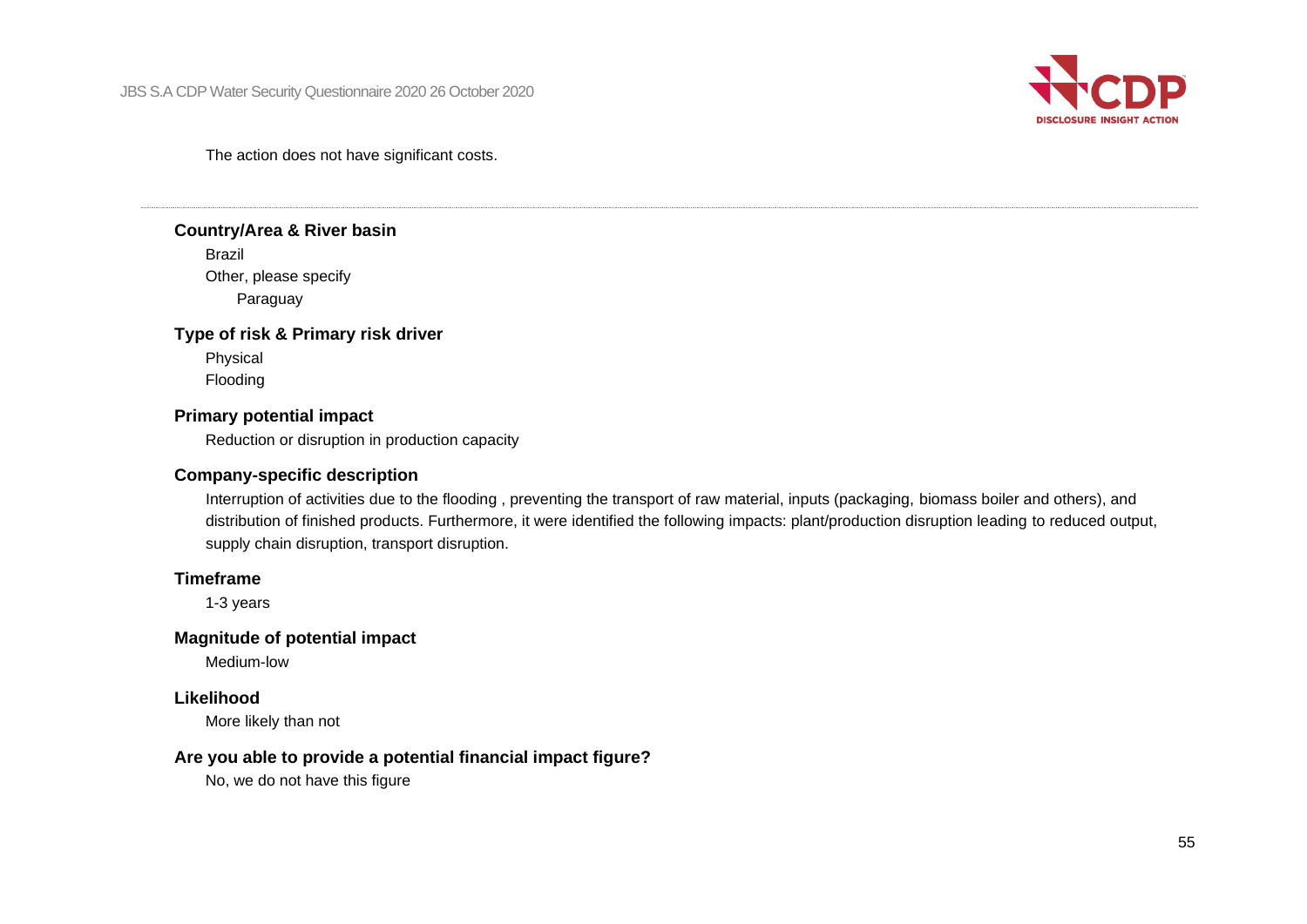

**Potential financial impact figure (currency)**

**Potential financial impact figure - minimum (currency)**

**Potential financial impact figure - maximum (currency)**

**Explanation of financial impact**

### **Primary response to risk**

Develop flood emergency plans

# **Description of response**

Track rainfall data to identify anticipating contingency actions for flooding

### **Cost of response**

 $\Omega$ 

# **Explanation of cost of response**

The action does not have significant costs.

#### **Country/Area & River basin**

Brazil Parana

# **Type of risk & Primary risk driver**

Physical Increased water scarcity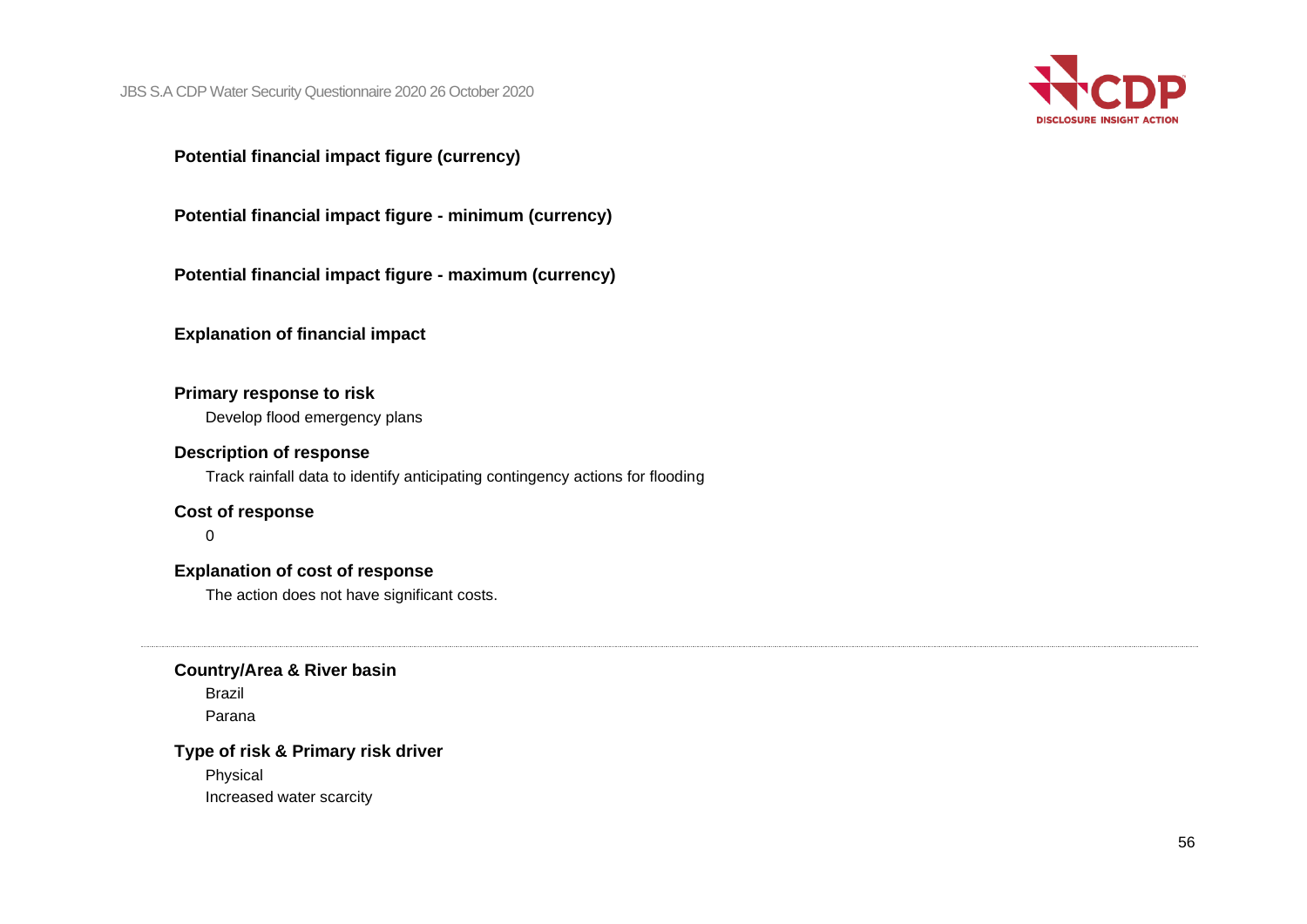

# **Primary potential impact**

Reduction or disruption in production capacity

# **Company-specific description**

Currently, the region is facing issues associated with water availability. A higher water scarcity could result in a production disruption or increase on the capital cost.

# **Timeframe**

Current up to one year

#### **Magnitude of potential impact**

Medium-low

## **Likelihood**

More likely than not

# **Are you able to provide a potential financial impact figure?**

No, we do not have this figure

**Potential financial impact figure (currency)**

**Potential financial impact figure - minimum (currency)**

**Potential financial impact figure - maximum (currency)**

**Explanation of financial impact**

# **Primary response to risk**

Adopt water efficiency, water reuse, recycling and conservation practices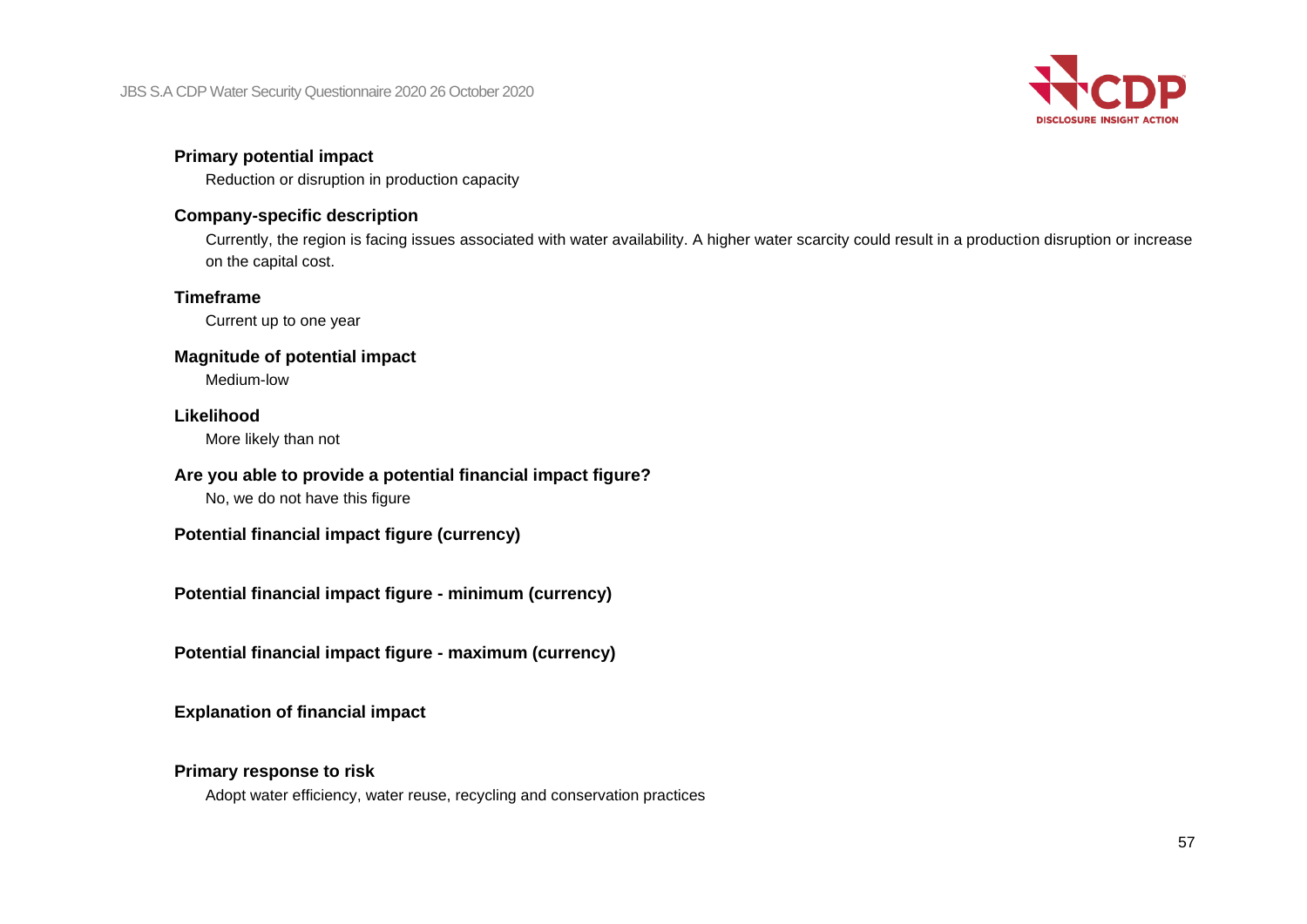

#### **Description of response**

Monitor weather forecasts and prevent droughts through water-saving actions and efficient reuse.

#### **Cost of response**

120,000

# **Explanation of cost of response**

The costs are related to the purchase of new equipment more efficient in water use, as well as the development of new projects to reduce water consumption and / or increase the volume of reuse water. There are sites that are developed studies for the construction of ponds for water storage, as a measure of contingency in periods of extreme scarcity.

#### **Country/Area & River basin**

Brazil Amazonas

## **Type of risk & Primary risk driver**

Physical Increased water scarcity

# **Primary potential impact**

Reduction or disruption in production capacity

# **Company-specific description**

Currently, the region is facing issues associated with water availability. A higher water scarcity could result in a production disruption or increase on the capital cost.

## **Timeframe**

Current up to one year

## **Magnitude of potential impact**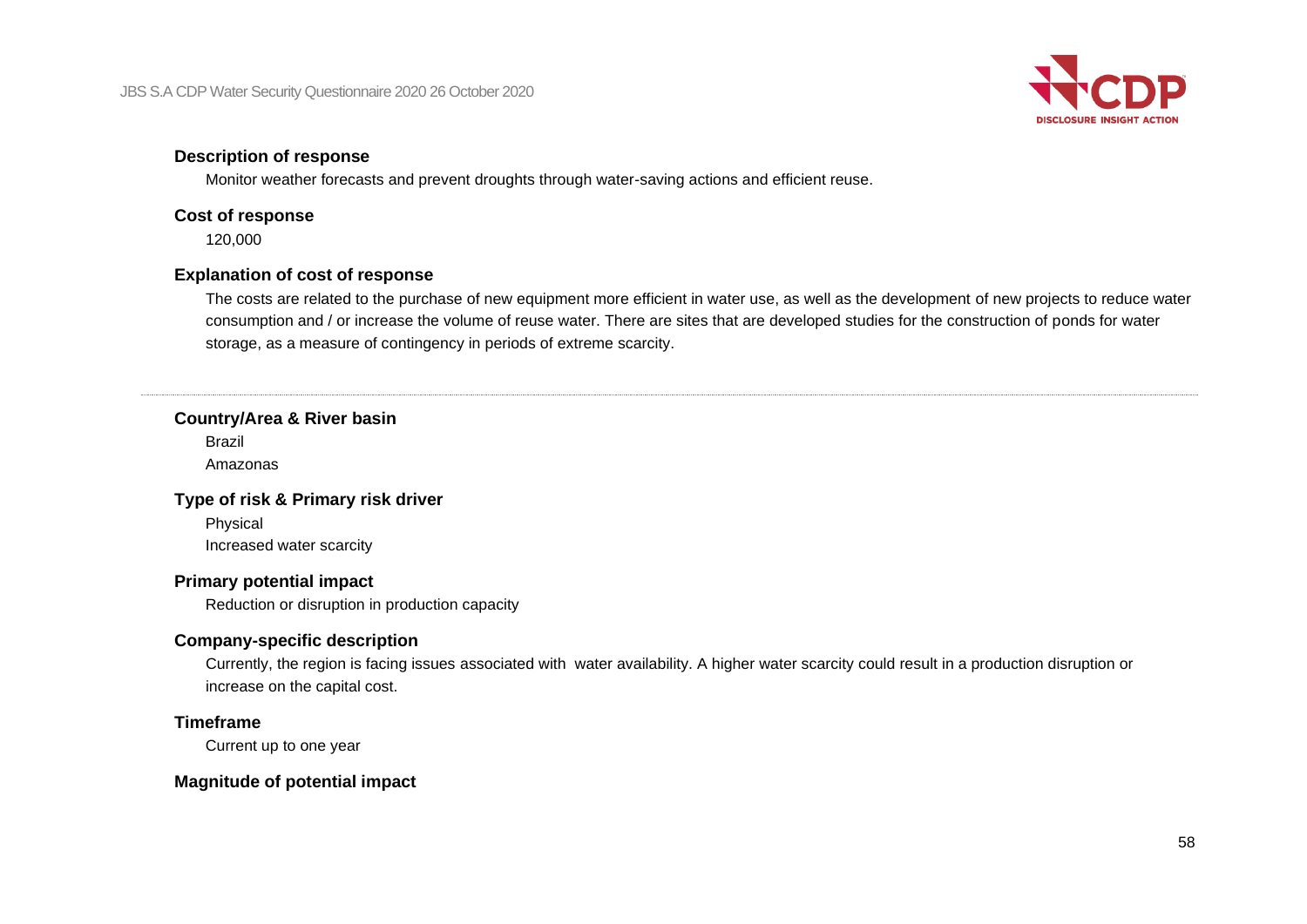

#### Medium-low

**Likelihood** More likely than not

**Are you able to provide a potential financial impact figure?** No, we do not have this figure

**Potential financial impact figure (currency)**

**Potential financial impact figure - minimum (currency)**

**Potential financial impact figure - maximum (currency)**

**Explanation of financial impact**

#### **Primary response to risk**

Adopt water efficiency, water reuse, recycling and conservation practices

#### **Description of response**

Monitor weather forecasts and prevent droughts through water-saving actions and efficient reuse

#### **Cost of response**

120,000

#### **Explanation of cost of response**

The costs are related to the purchase of new equipment more efficient in water use, as well as the development of new projects to reduce water consumption and / or increase the volume of reuse water. There are sites that are developed studies for the construction of ponds for water storage, as a measure of contingency in periods of extreme scarcity.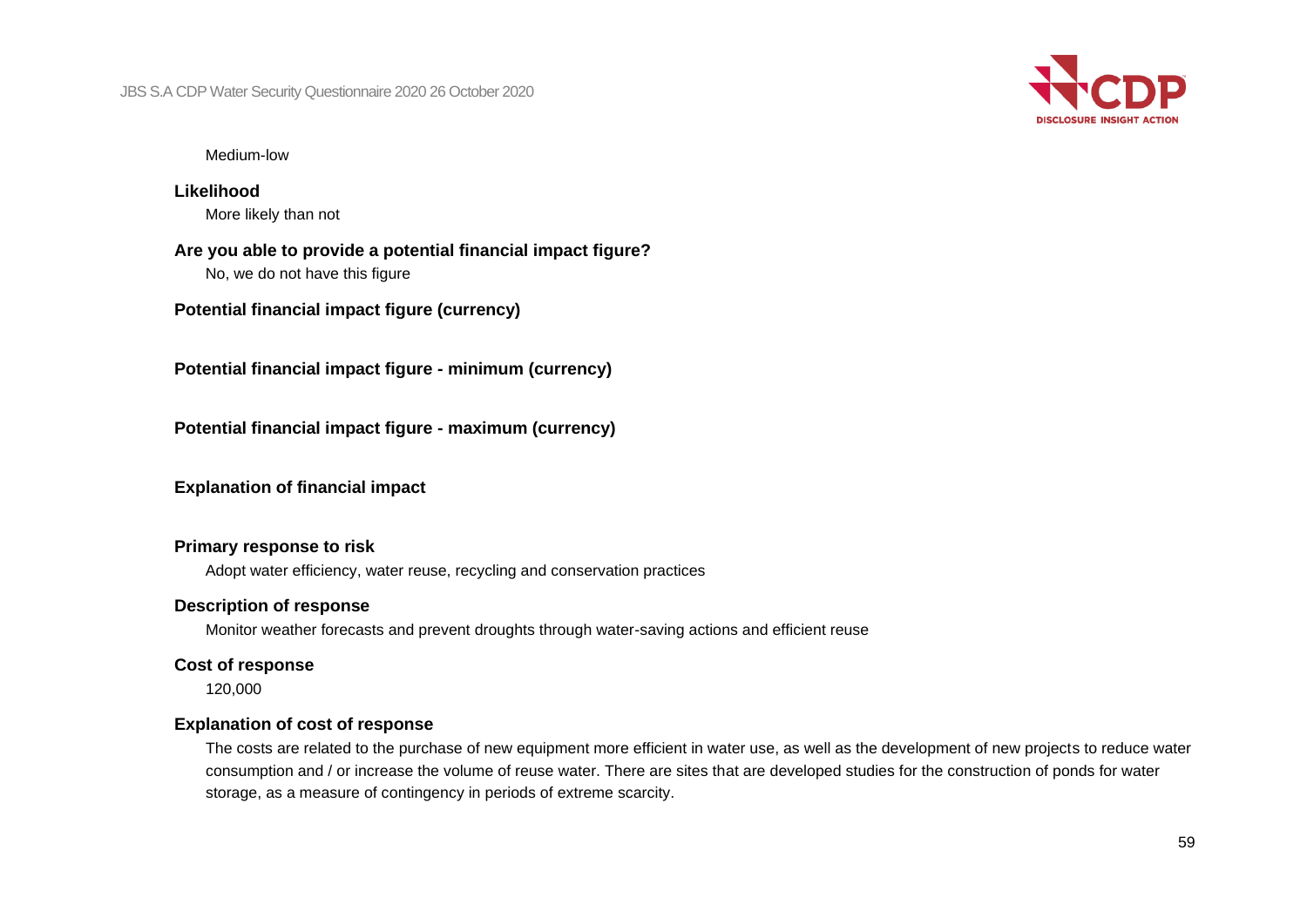

#### **Country/Area & River basin**

Brazil Other, please specify Western Northeast Atlantic

## **Type of risk & Primary risk driver**

Physical Increased water scarcity

## **Primary potential impact**

Reduction or disruption in production capacity

## **Company-specific description**

Currently, the region is facing issues associated with water availability. A higher water scarcity could result in a production disruption or increase on the capital cost.

#### **Timeframe**

Current up to one year

## **Magnitude of potential impact**

Medium-low

## **Likelihood**

More likely than not

## **Are you able to provide a potential financial impact figure?**

No, we do not have this figure

## **Potential financial impact figure (currency)**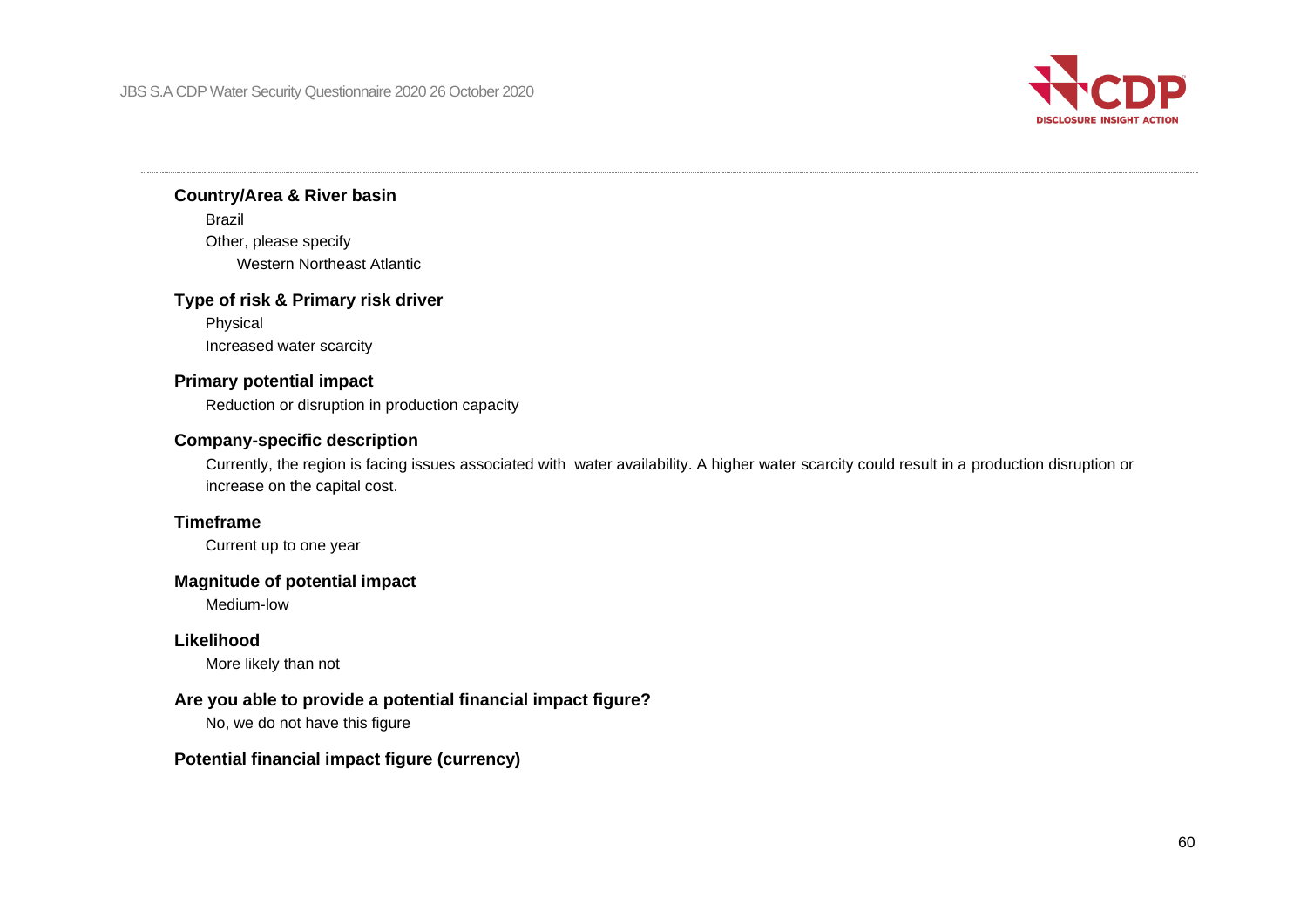

**Potential financial impact figure - minimum (currency)**

**Potential financial impact figure - maximum (currency)**

**Explanation of financial impact**

#### **Primary response to risk**

Adopt water efficiency, water reuse, recycling and conservation practices

#### **Description of response**

Monitor weather forecasts and prevent droughts through water-saving actions and efficient reuse.

#### **Cost of response**

120,000

#### **Explanation of cost of response**

The costs are related to the purchase of new equipment more efficient in water use, as well as the development of new projects to reduce water consumption and / or increase the volume of reuse water. There are sites that are developed studies for the construction of ponds for water storage, as a measure of contingency in periods of extreme scarcity.

**Country/Area & River basin**

Brazil Other, please specify Tocantins-Araguaia

**Type of risk & Primary risk driver** Physical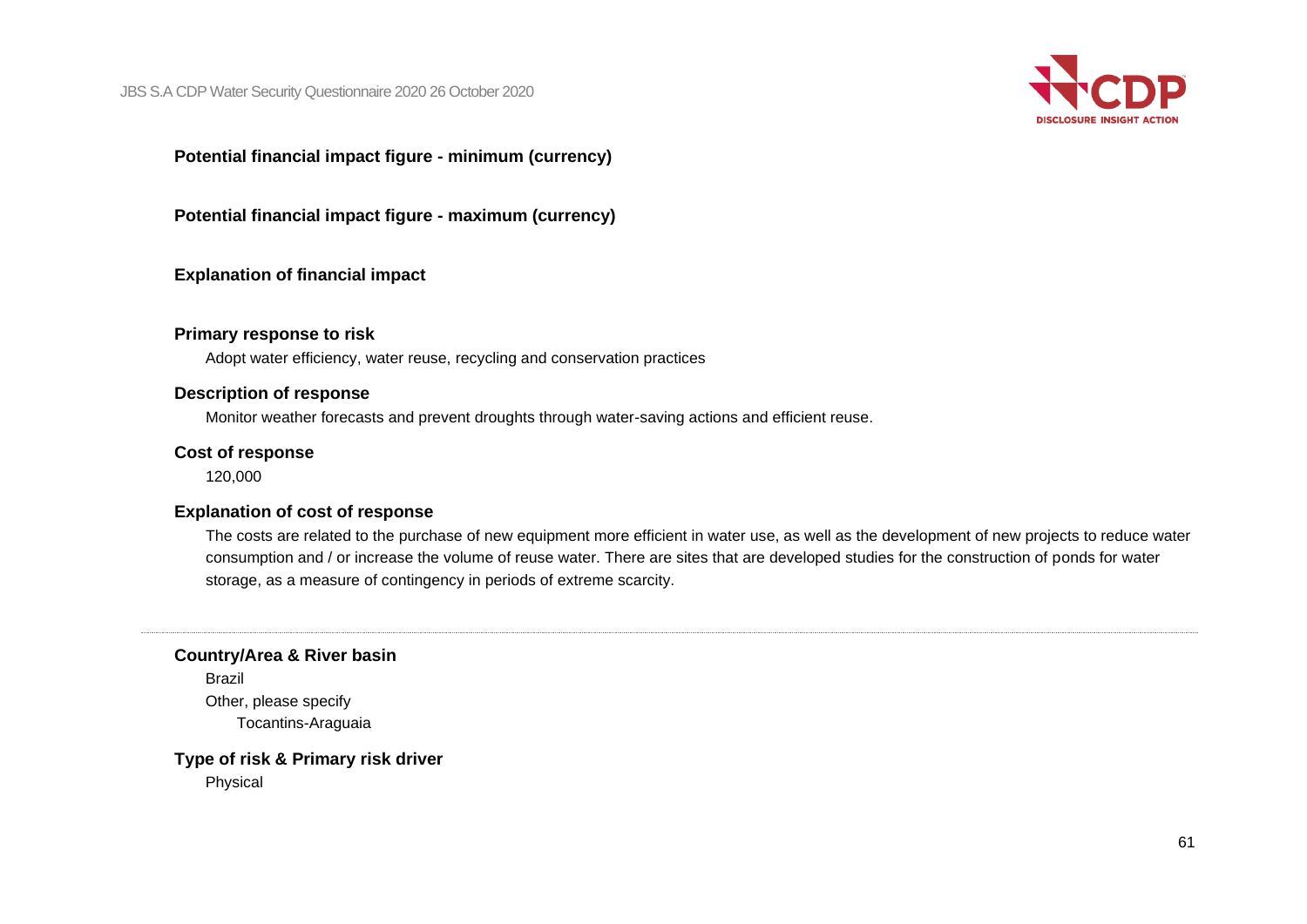

Increased water scarcity

## **Primary potential impact**

Reduction or disruption in production capacity

#### **Company-specific description**

Currently, the region is facing issues associated with water availability. A higher water scarcity could result in a production disruption or increase on the capital cost.

## **Timeframe**

Current up to one year

## **Magnitude of potential impact**

Medium-low

# **Likelihood**

More likely than not

## **Are you able to provide a potential financial impact figure?**

No, we do not have this figure

# **Potential financial impact figure (currency)**

**Potential financial impact figure - minimum (currency)**

**Potential financial impact figure - maximum (currency)**

**Explanation of financial impact**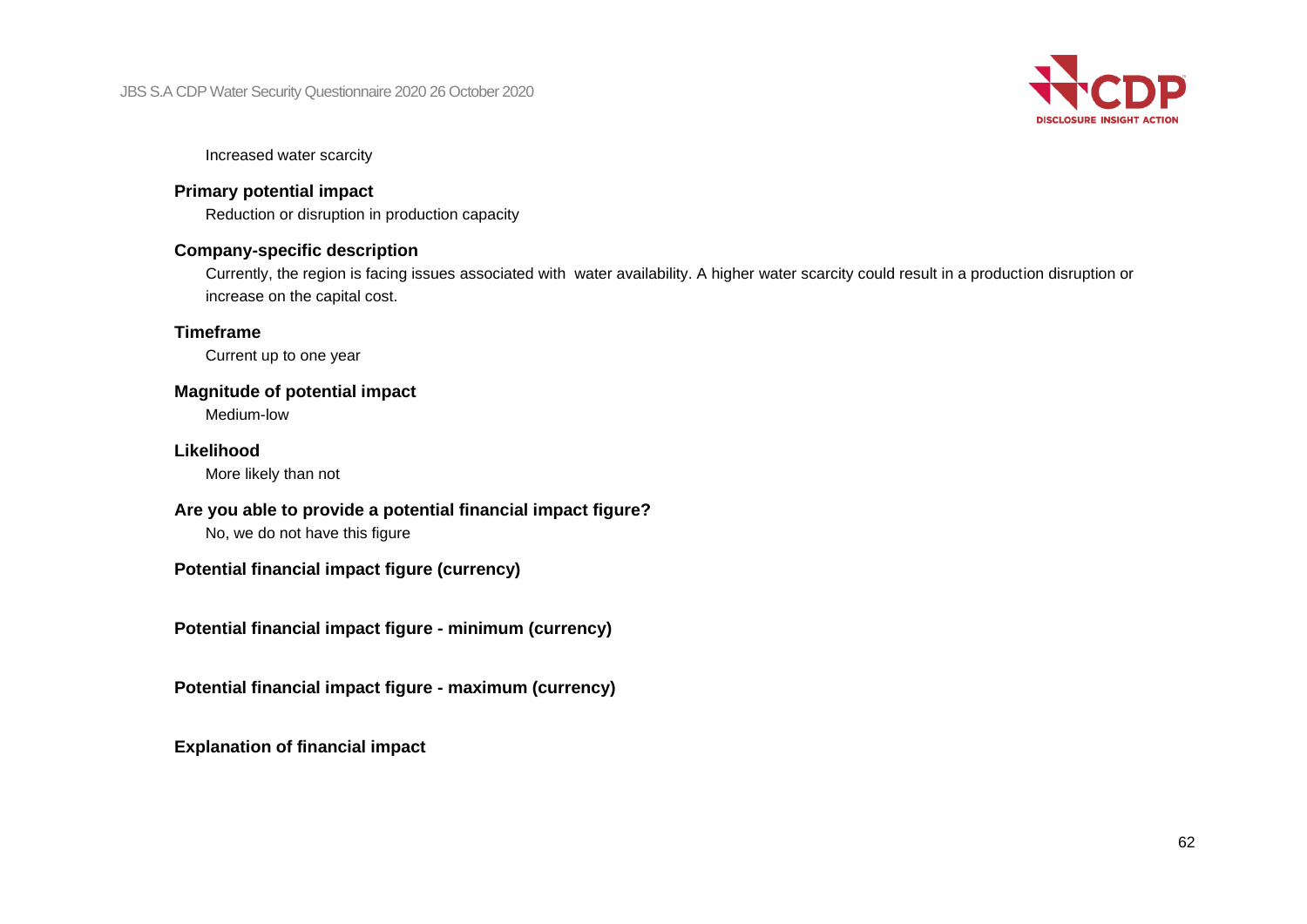

#### **Primary response to risk**

Adopt water efficiency, water reuse, recycling and conservation practices

#### **Description of response**

Monitor weather forecasts and prevent droughts through water-saving actions and efficient reuse.

#### **Cost of response**

120,000

#### **Explanation of cost of response**

The costs are related to the purchase of new equipment more efficient in water use, as well as the development of new projects to reduce water consumption and / or increase the volume of reuse water. There are sites that are developed studies for the construction of ponds for water storage, as a measure of contingency in periods of extreme scarcity.

#### **Country/Area & River basin**

Brazil Other, please specify Paraguay

## **Type of risk & Primary risk driver**

Physical Increased water scarcity

## **Primary potential impact**

Reduction or disruption in production capacity

#### **Company-specific description**

Currently, the region is facing issues associated with water availability. A higher water scarcity could result in a production disruption or increase on the capital cost.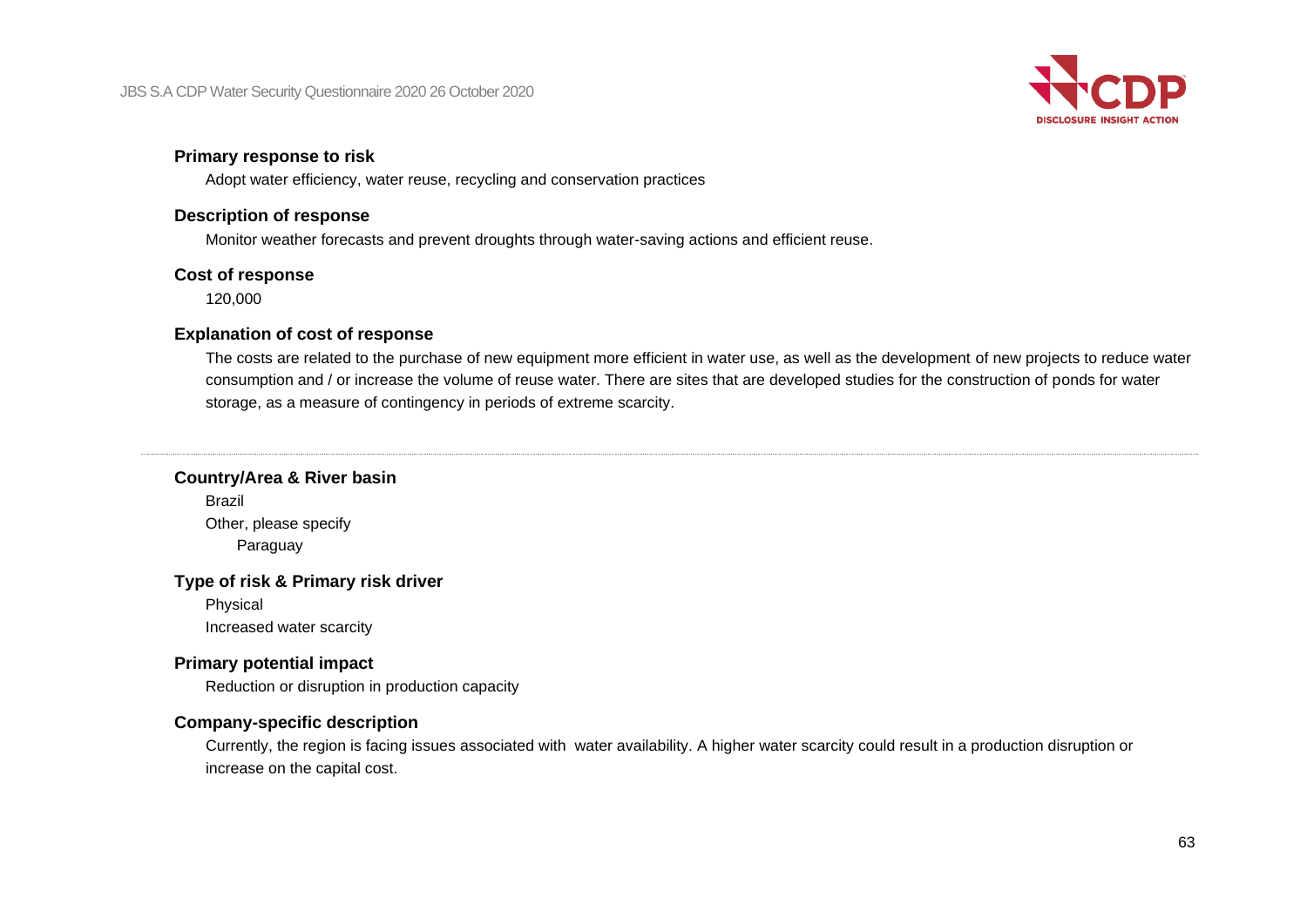

#### **Timeframe**

Current up to one year

## **Magnitude of potential impact** Medium-high

#### **Likelihood**

More likely than not

# **Are you able to provide a potential financial impact figure?**

No, we do not have this figure

**Potential financial impact figure (currency)**

**Potential financial impact figure - minimum (currency)**

**Potential financial impact figure - maximum (currency)**

# **Explanation of financial impact**

Adopt water efficiency, water re-use, recycling and conservation practices.

# **Primary response to risk**

Adopt water efficiency, water reuse, recycling and conservation practices

## **Description of response**

Monitor weather forecasts and prevent droughts through water-saving actions and efficient reuse.

## **Cost of response**

120,000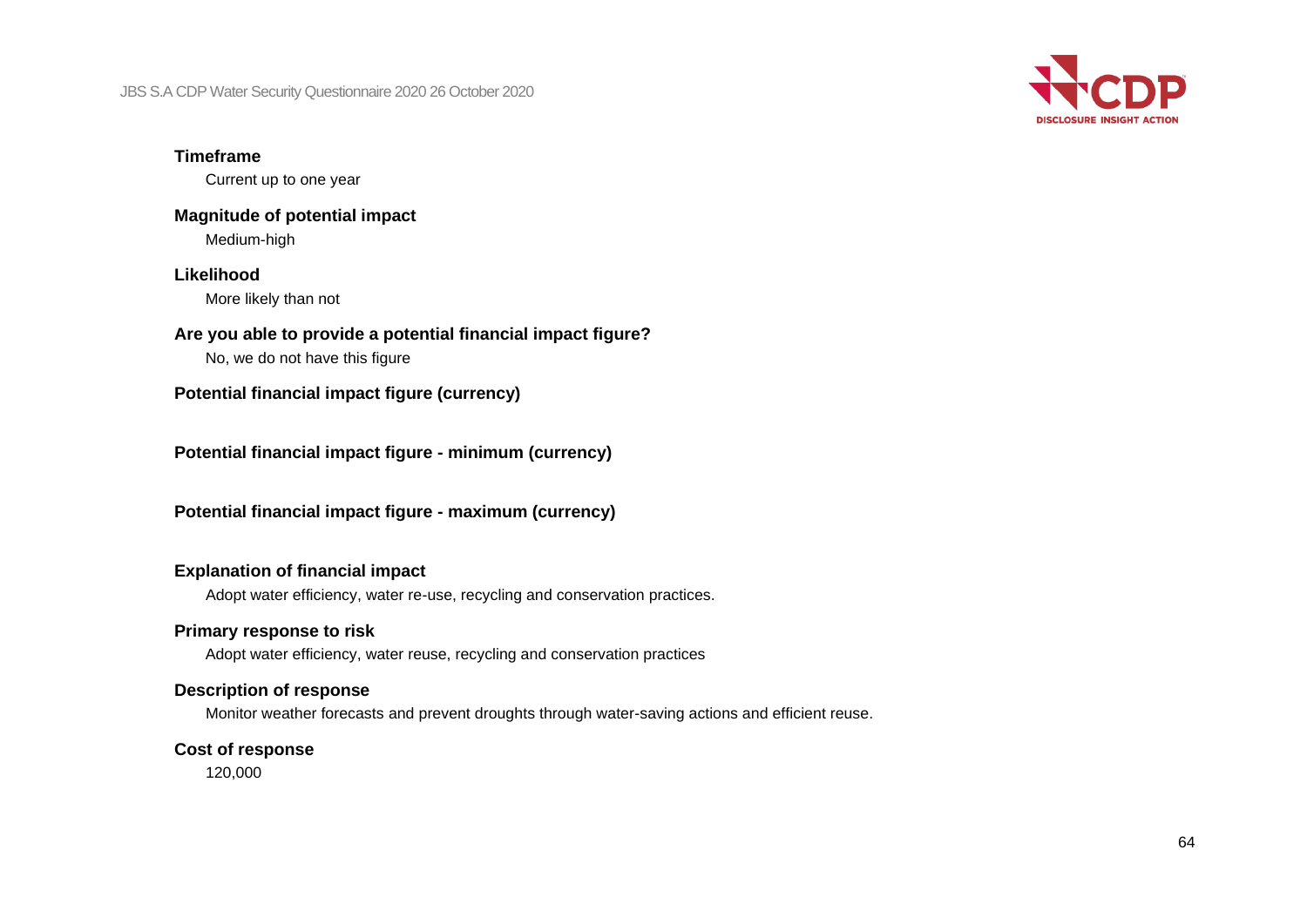

#### **Explanation of cost of response**

The costs are related to the purchase of new equipment more efficient in water use, as well as the development of new projects to reduce water consumption and / or increase the volume of reuse water. There are sites that are developed studies for the construction of ponds for water storage, as a measure of contingency in periods of extreme scarcity.

#### **Country/Area & River basin**

Brazil Other, please specify South Atlantic

#### **Type of risk & Primary risk driver**

Physical Increased water scarcity

## **Primary potential impact**

Increased operating costs

#### **Company-specific description**

Necessity to look for another water supply and discharge sources that leads to an initial investment by the company.

#### **Timeframe**

Current up to one year

#### **Magnitude of potential impact**

Low

#### **Likelihood**

More likely than not

## **Are you able to provide a potential financial impact figure?**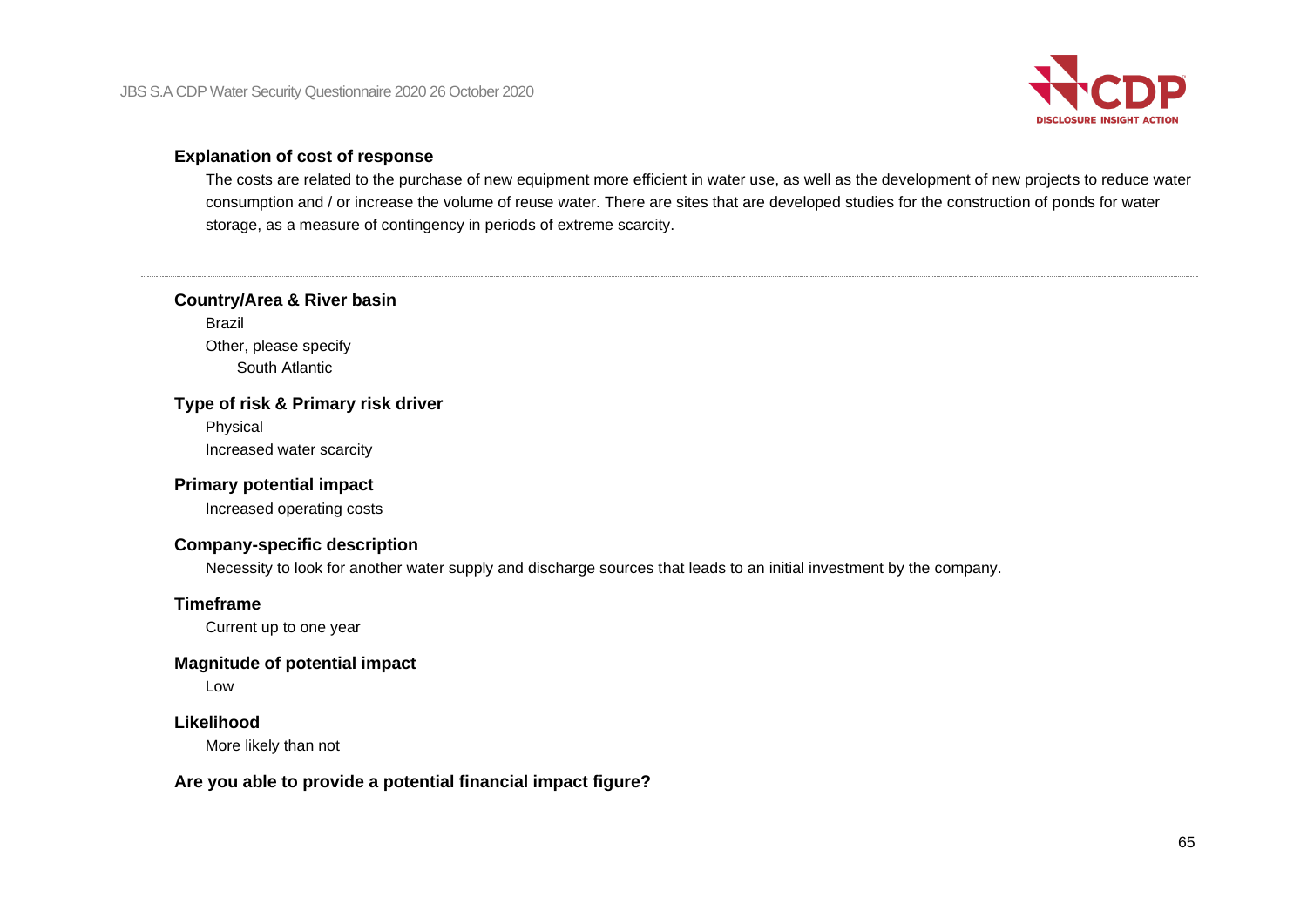

Yes, an estimated range

## **Potential financial impact figure (currency)**

## **Potential financial impact figure - minimum (currency)** 100,000

## **Potential financial impact figure - maximum (currency)** 150,000

#### **Explanation of financial impact**

Costs related to temporary purchase third-party water.

#### **Primary response to risk**

Adopt water efficiency, water reuse, recycling and conservation practices

## **Description of response**

Monitor weather forecasts and prevent droughts through water-saving actions and efficient reuse.

#### **Cost of response**

100,000

## **Explanation of cost of response**

The costs are related to the purchase of new equipment more efficient in water use, as well as the development of new projects to reduce water consumption and / or increase the volume of reuse water.

# **W4.2a**

**(W4.2a) Provide details of risks identified within your value chain (beyond direct operations) with the potential to have a substantive financial or strategic impact on your business, and your response to those risks.**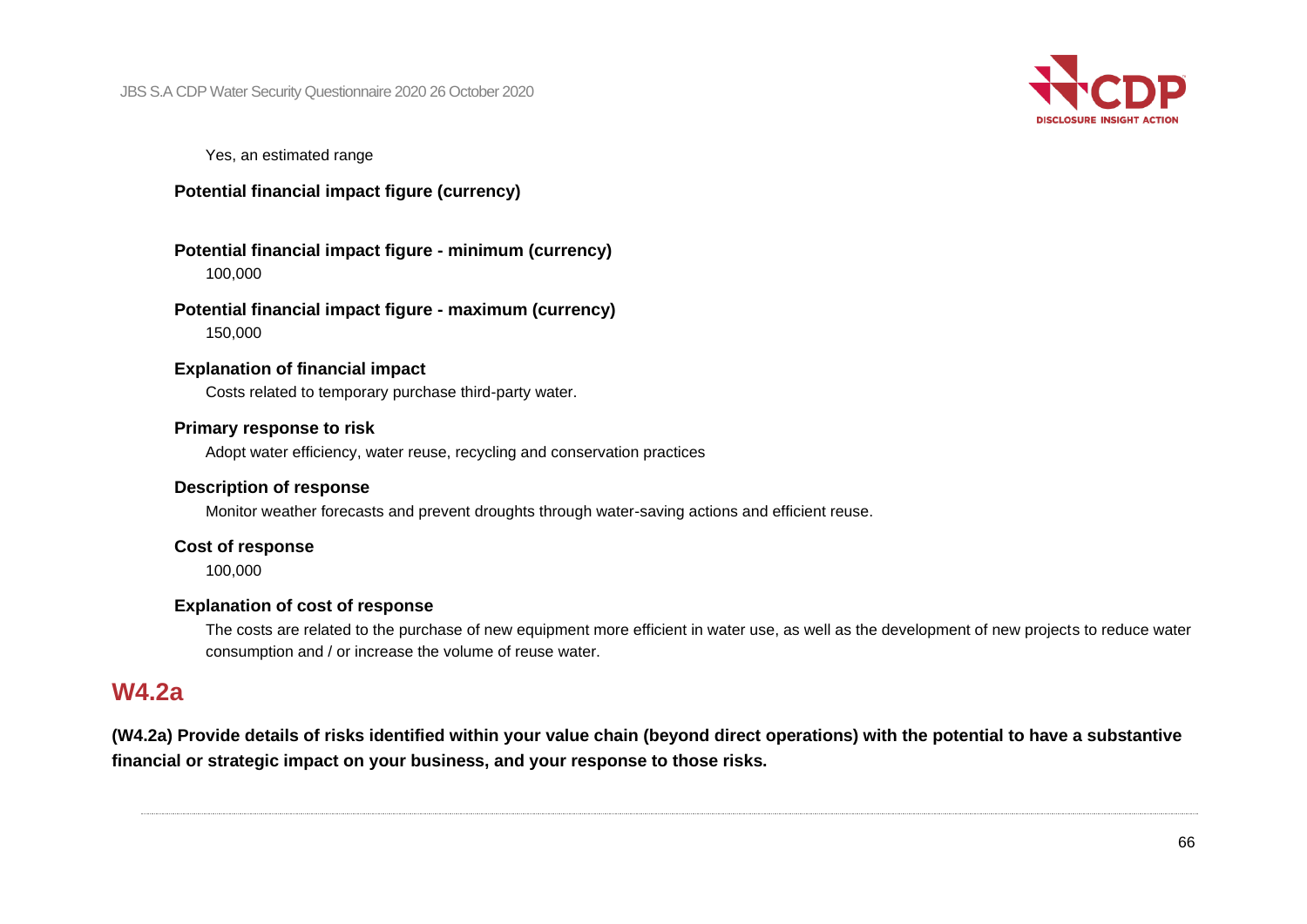

#### **Country/Area & River basin**

Brazil Parana

#### **Stage of value chain**

Supply chain

#### **Type of risk & Primary risk driver**

Physical Increased water scarcity

## **Primary potential impact**

Reduction or disruption in production capacity

## **Company-specific description**

Potential Risks to agriculture in certain regions due to changes in water availability. This can affect the supply of raw material for the company, such as cattle, poultry, pork and animal feed.

### **Timeframe**

1-3 years

## **Magnitude of potential impact**

Medium-high

# **Likelihood**

More likely than not

## **Are you able to provide a potential financial impact figure?**

Yes, a single figure estimate

## **Potential financial impact figure (currency)**

17,500,000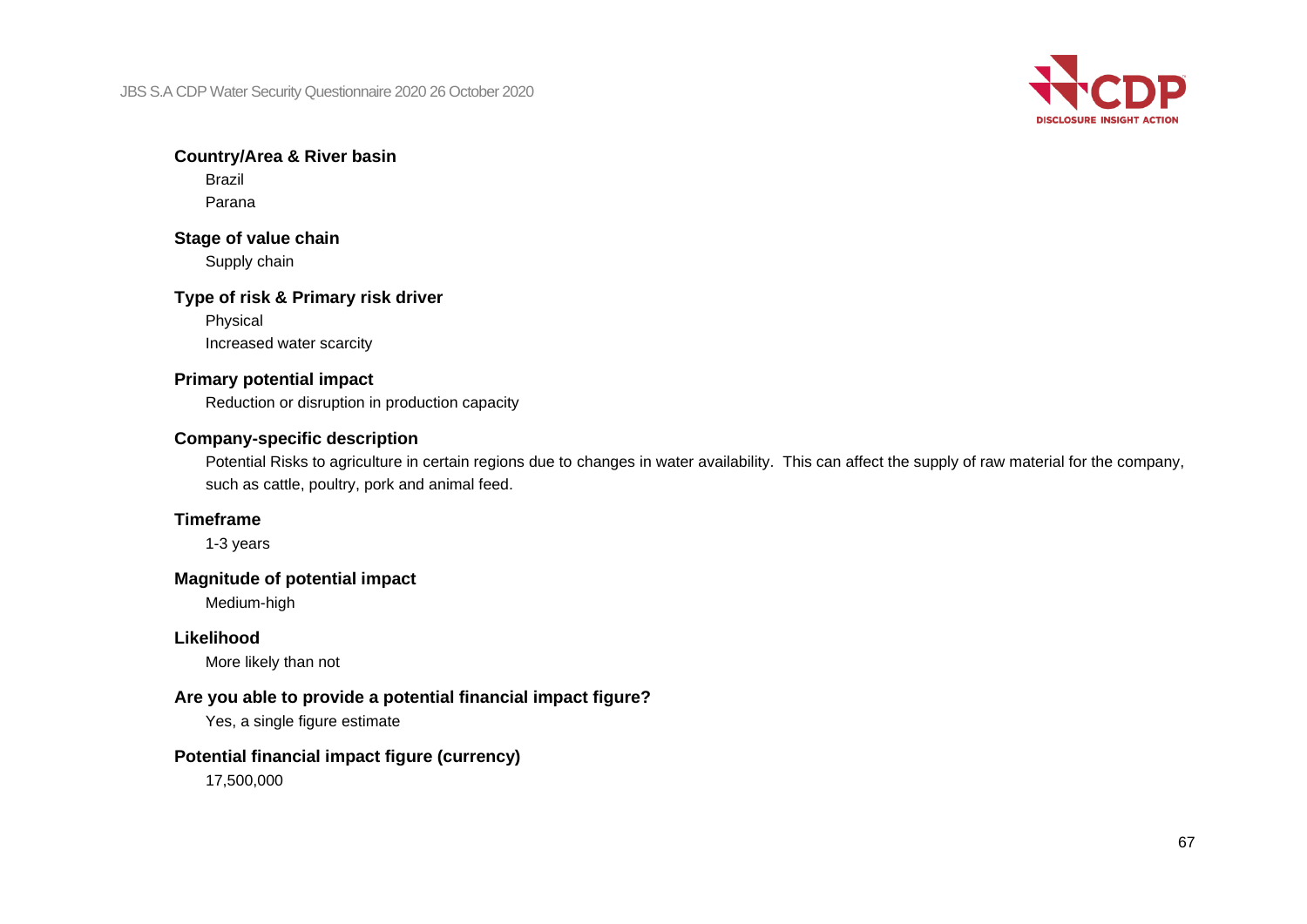

# **Potential financial impact figure - minimum (currency)**

## **Potential financial impact figure - maximum (currency)**

#### **Explanation of financial impact**

The value refers to the amount of revenue obtained by the units located in this river basin that may be associated with the reported impacts.

#### **Primary response to risk**

Direct operations

Improve alignment of our public policy influencing activity with our water stewardship commitments

#### **Description of response**

Improvement of existing actions in the company's risk management, with the development modeling that allow to evaluate the impacts and recommend necessary measures.

#### **Cost of response**

0

**Explanation of cost of response**

The action does not have significant costs.

**Country/Area & River basin**

Brazil Amazonas

**Stage of value chain** Supply chain

**Type of risk & Primary risk driver**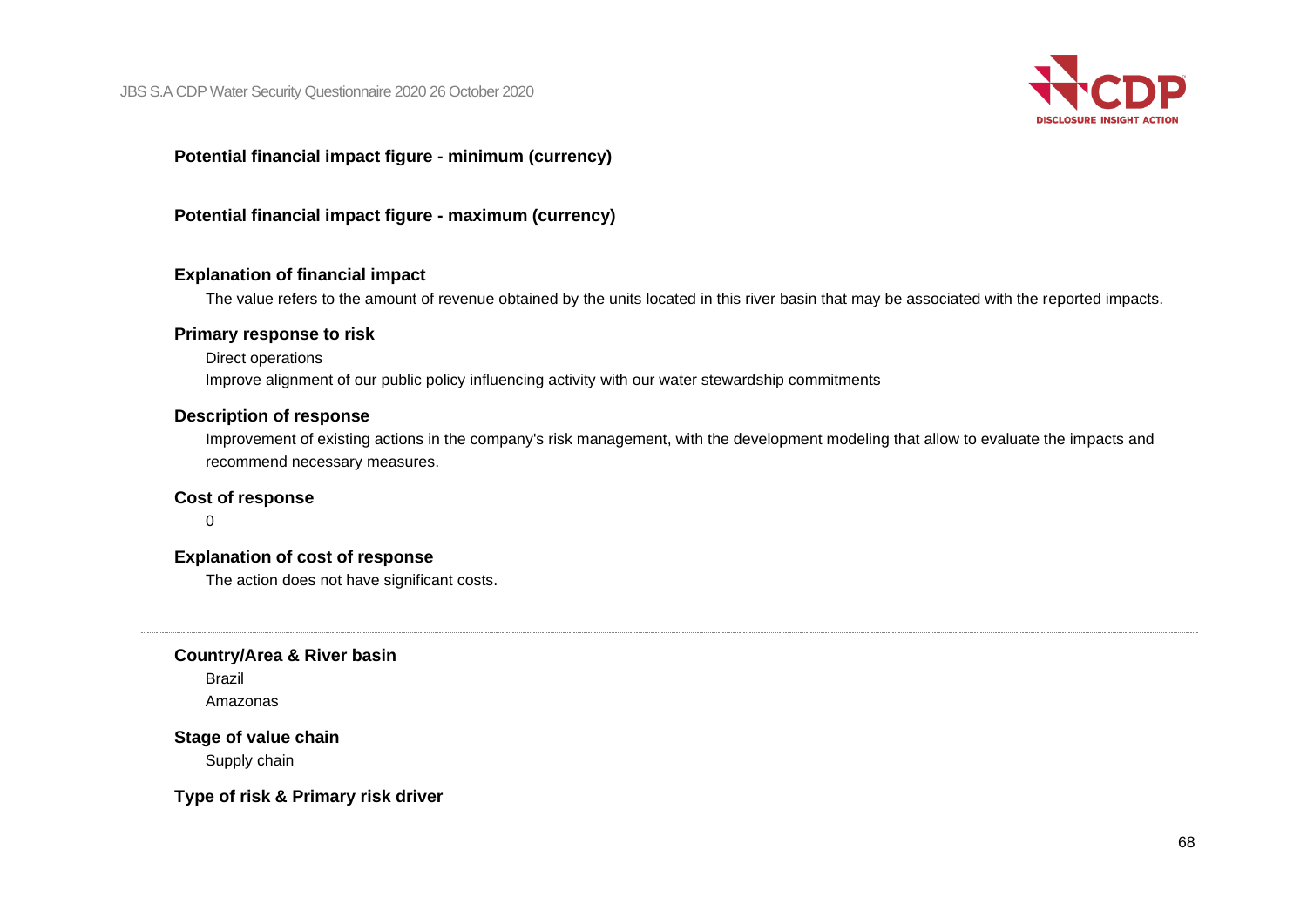

#### Physical

Increased water scarcity

## **Primary potential impact**

Reduction or disruption in production capacity

# **Company-specific description**

Potential Risks to agriculture in certain regions due to changes in water availability. This can affect the supply of raw material for the company, such as cattle, poultry, pork and animal feed.

## **Timeframe**

1-3 years

#### **Magnitude of potential impact**

Medium-high

# **Likelihood**

More likely than not

## **Are you able to provide a potential financial impact figure?**

Yes, a single figure estimate

# **Potential financial impact figure (currency)**

12,500,000

**Potential financial impact figure - minimum (currency)**

**Potential financial impact figure - maximum (currency)**

## **Explanation of financial impact**

The value refers to the amount of revenue obtained by the units located in this river basin that may be associated with the reported impacts.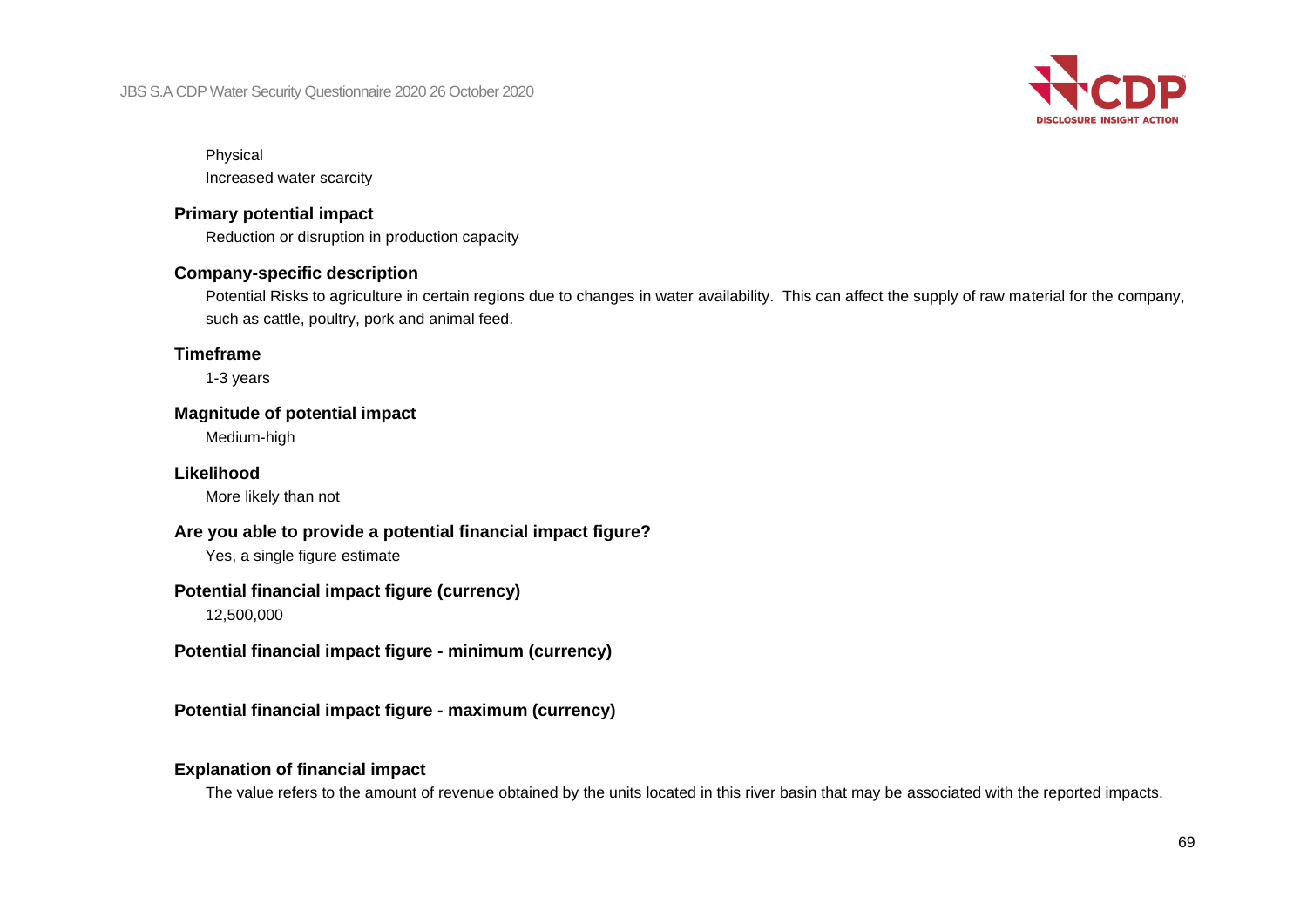

# **Primary response to risk**

#### Direct operations

Improve alignment of our public policy influencing activity with our water stewardship commitments

## **Description of response**

Improvement of existing actions in the company's risk management, with the development modeling that allow to evaluate the impacts and recommend necessary measures.

#### **Cost of response**

0

## **Explanation of cost of response**

The action does not have significant costs.

#### **Country/Area & River basin**

Brazil Other, please specify Paraguay

#### **Stage of value chain**

Supply chain

#### **Type of risk & Primary risk driver**

Physical Flooding

## **Primary potential impact**

Reduction or disruption in production capacity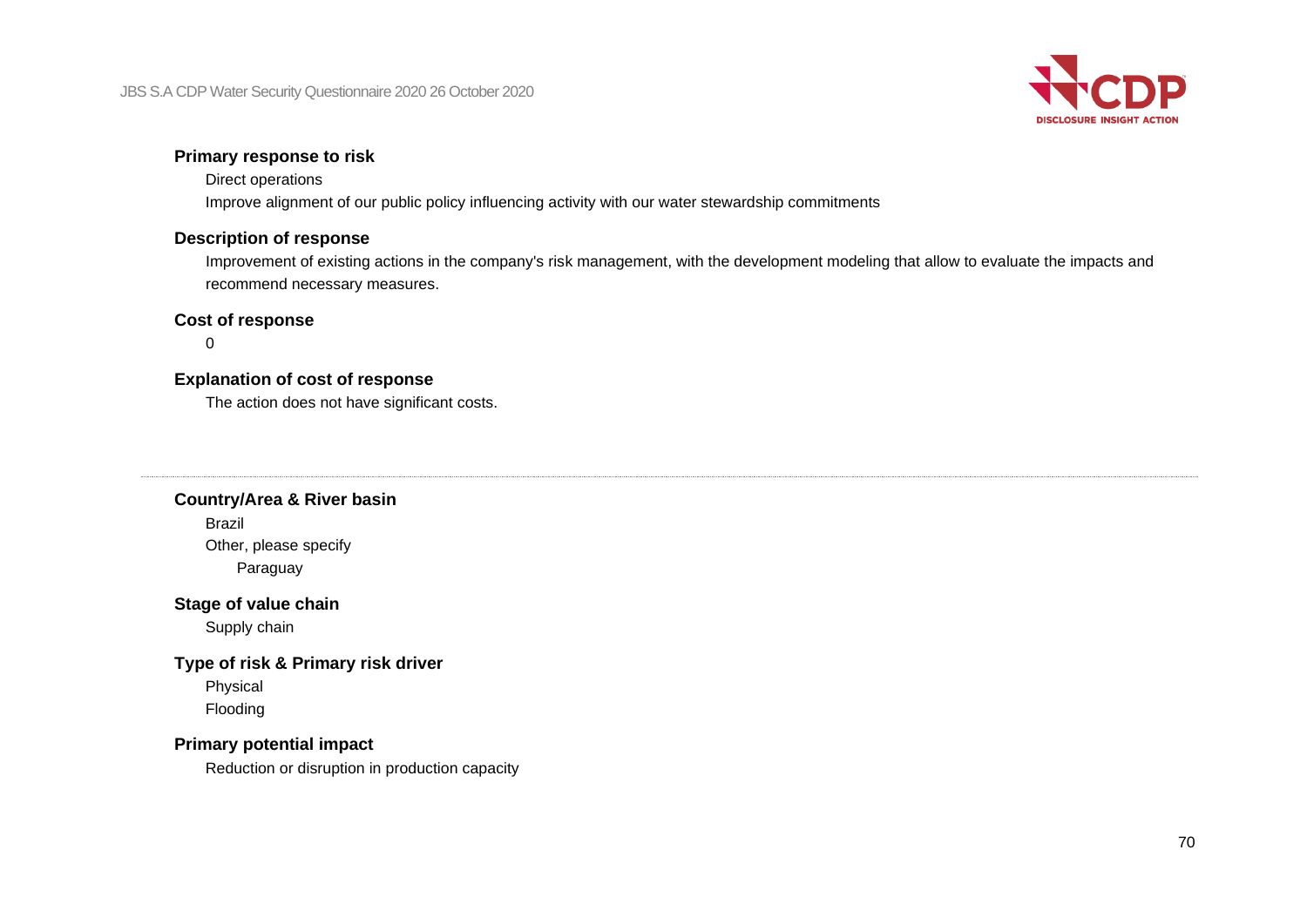

## **Company-specific description**

Extreme rains can affect agricultural production, with flooding and loss of production areas. Floods can also affect the logistic distribution of products to customers.

## **Timeframe**

1-3 years

## **Magnitude of potential impact**

Medium-high

# **Likelihood**

More likely than not

# **Are you able to provide a potential financial impact figure?**

Yes, a single figure estimate

## **Potential financial impact figure (currency)**

3,000,000

**Potential financial impact figure - minimum (currency)**

# **Potential financial impact figure - maximum (currency)**

# **Explanation of financial impact**

The value refers to the amount of revenue obtained by the units located in this river basin that may be associated with the reported impacts.

# **Primary response to risk**

Direct operations

Improve alignment of our public policy influencing activity with our water stewardship commitments

# **Description of response**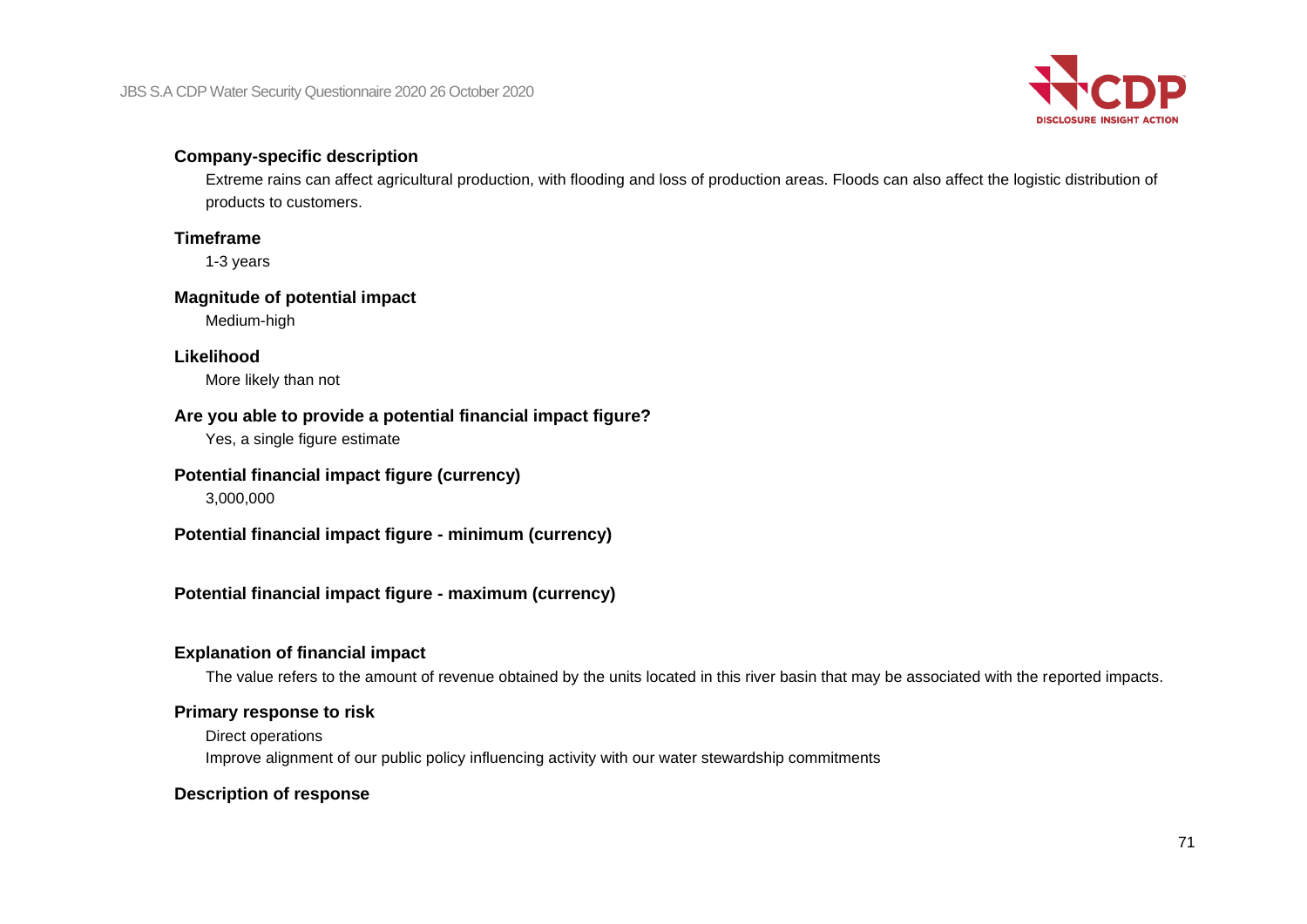

Improvement of existing actions in the company's risk management, with the development modelling that allow to evaluate the impacts and recommend necessary measures.

#### **Cost of response**

 $\Omega$ 

#### **Explanation of cost of response**

The action does not have significant costs.

#### **Country/Area & River basin**

Brazil

Other, please specify South Atlantic

#### **Stage of value chain**

Supply chain

## **Type of risk & Primary risk driver**

Physical Increased water scarcity

# **Primary potential impact**

Reduction or disruption in production capacity

# **Company-specific description**

Potential Risks to agriculture in certain regions due to changes in water availability. This can affect the supply of raw material for the company, such as cattle, poultry, pork and animal feed.

## **Timeframe**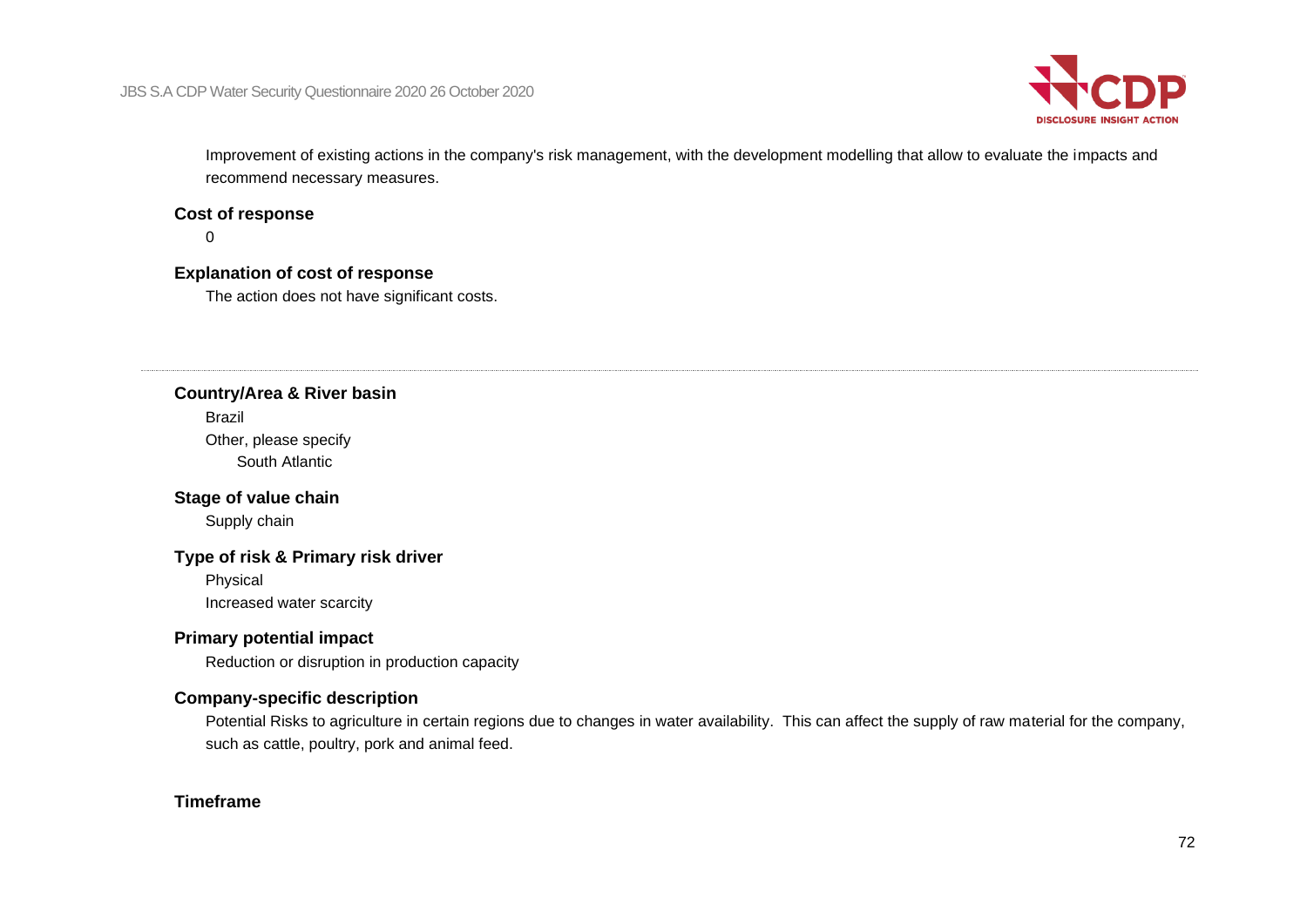

1-3 years

**Magnitude of potential impact** Medium-high

## **Likelihood**

More likely than not

#### **Are you able to provide a potential financial impact figure?**

Yes, a single figure estimate

# **Potential financial impact figure (currency)**

750,000

**Potential financial impact figure - minimum (currency)**

**Potential financial impact figure - maximum (currency)**

## **Explanation of financial impact**

The value refers to the amount of revenue obtained by the units located in this river basin that may be associated with the reported impacts.

## **Primary response to risk**

Direct operations Improve alignment of our public policy influencing activity with our water stewardship commitments

#### **Description of response**

Improvement of existing actions in the company's risk management, with the development modelling that allow to evaluate the impacts and recommend necessary measures.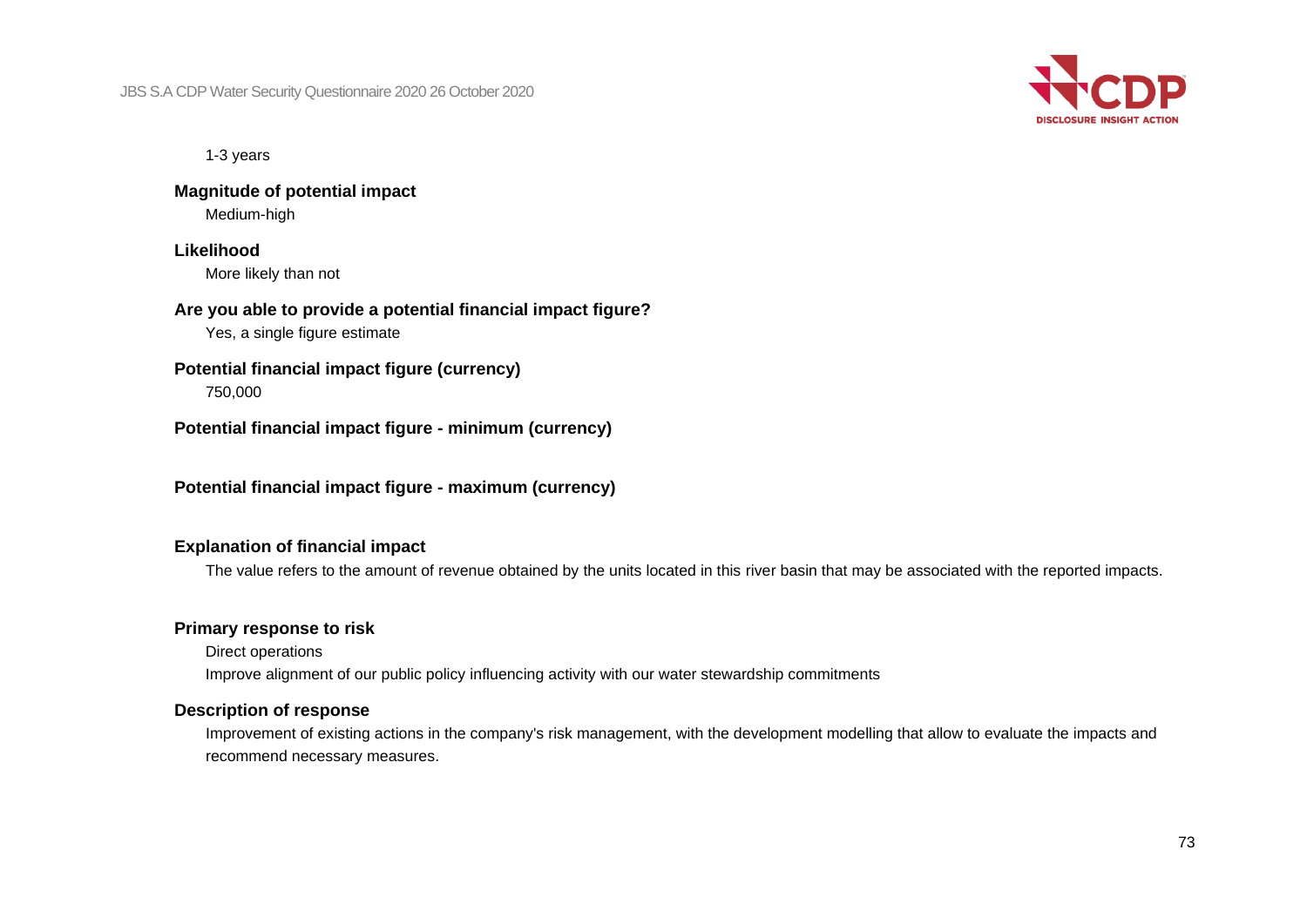

## **Cost of response**

 $\Omega$ 

**Explanation of cost of response** The action does not have significant costs.

# **W4.3**

**(W4.3) Have you identified any water-related opportunities with the potential to have a substantive financial or strategic impact on your business?**

Yes, we have identified opportunities, and some/all are being realized

## **W4.3a**

**(W4.3a) Provide details of opportunities currently being realized that could have a substantive financial or strategic impact on your business.**

**Type of opportunity Efficiency** 

#### **Primary water-related opportunity**

Improved water efficiency in operations

## **Company-specific description & strategy to realize opportunity**

The reduction in the use of natural resources such as water promotes reductions in cost, since it reduces the amount spent for water and wastewater treatment. JBS's strategy for cost savings encompasses several actions in reducing the amount of water used in industrial processes, decreasing costs with water consumption and effluent treatment. A diagnosis of all operations is carried out through a corporate action plan, which identifies areas of higher water consumption and opportunities for improvements in production process. All units are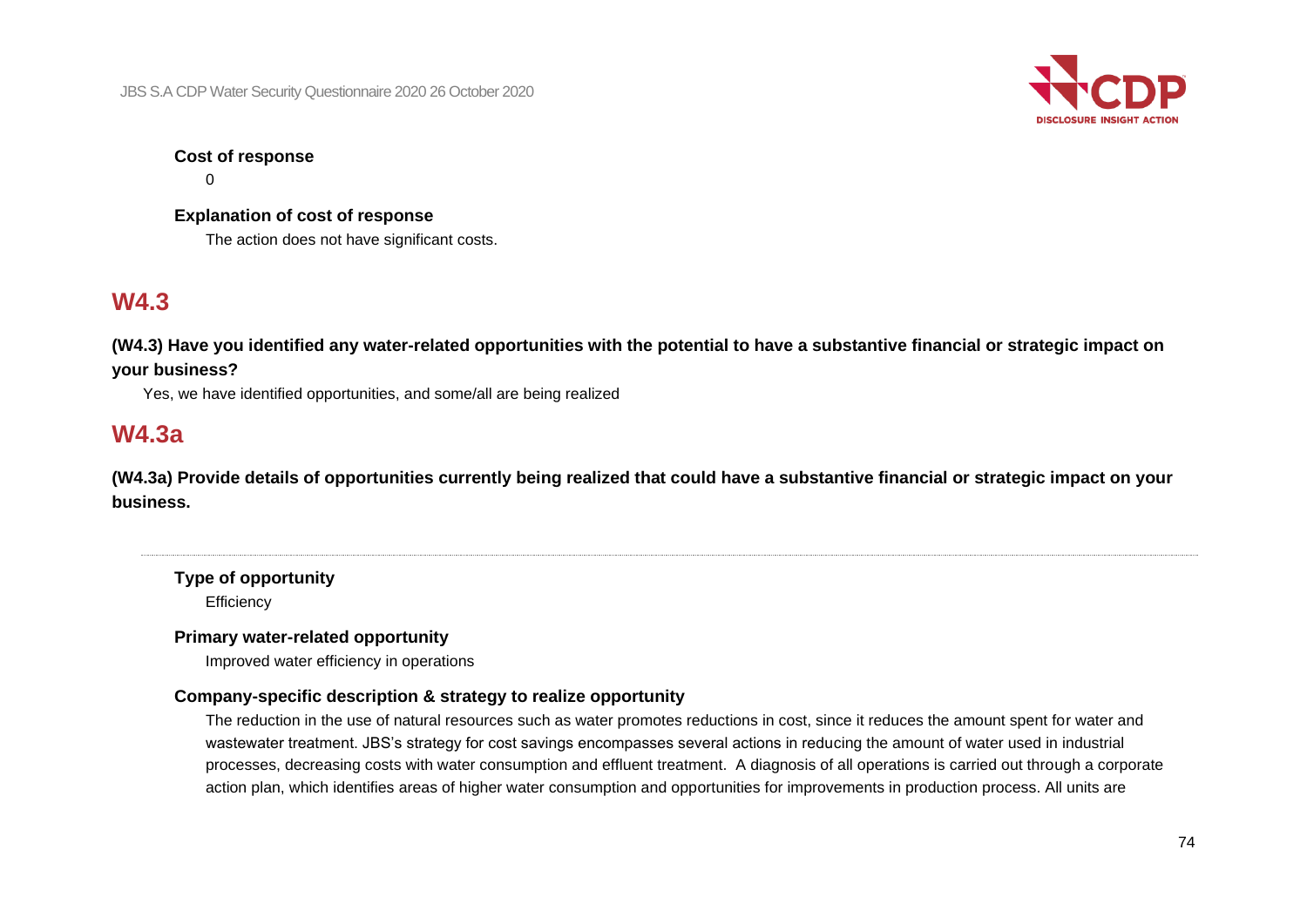

encouraged to identify opportunities and to develop projects to improve water use efficiency and reduce water consumption.

Besides that, JBS's units have established water consumption Targets. The Targets are based on the performance and production volume and each unit is encouraged to develop programs and projects for the sustainable water use in their industrial processes.

#### **Estimated timeframe for realization**

1 to 3 years

#### **Magnitude of potential financial impact**

Medium

#### **Are you able to provide a potential financial impact figure?**

Yes, an estimated range

### **Potential financial impact figure (currency)**

#### **Potential financial impact figure – minimum (currency)**

1,500,000

#### **Potential financial impact figure – maximum (currency)**

2,500,000

#### **Explanation of financial impact**

JBS encourages its collaborators to develop projects to make the water use more efficient in different processes which allows the expansion of the projects in the other units of the group, maximizing the results obtained. The target monitoring, besides its establishment, does not generate significant cost.

## **Type of opportunity** Resilience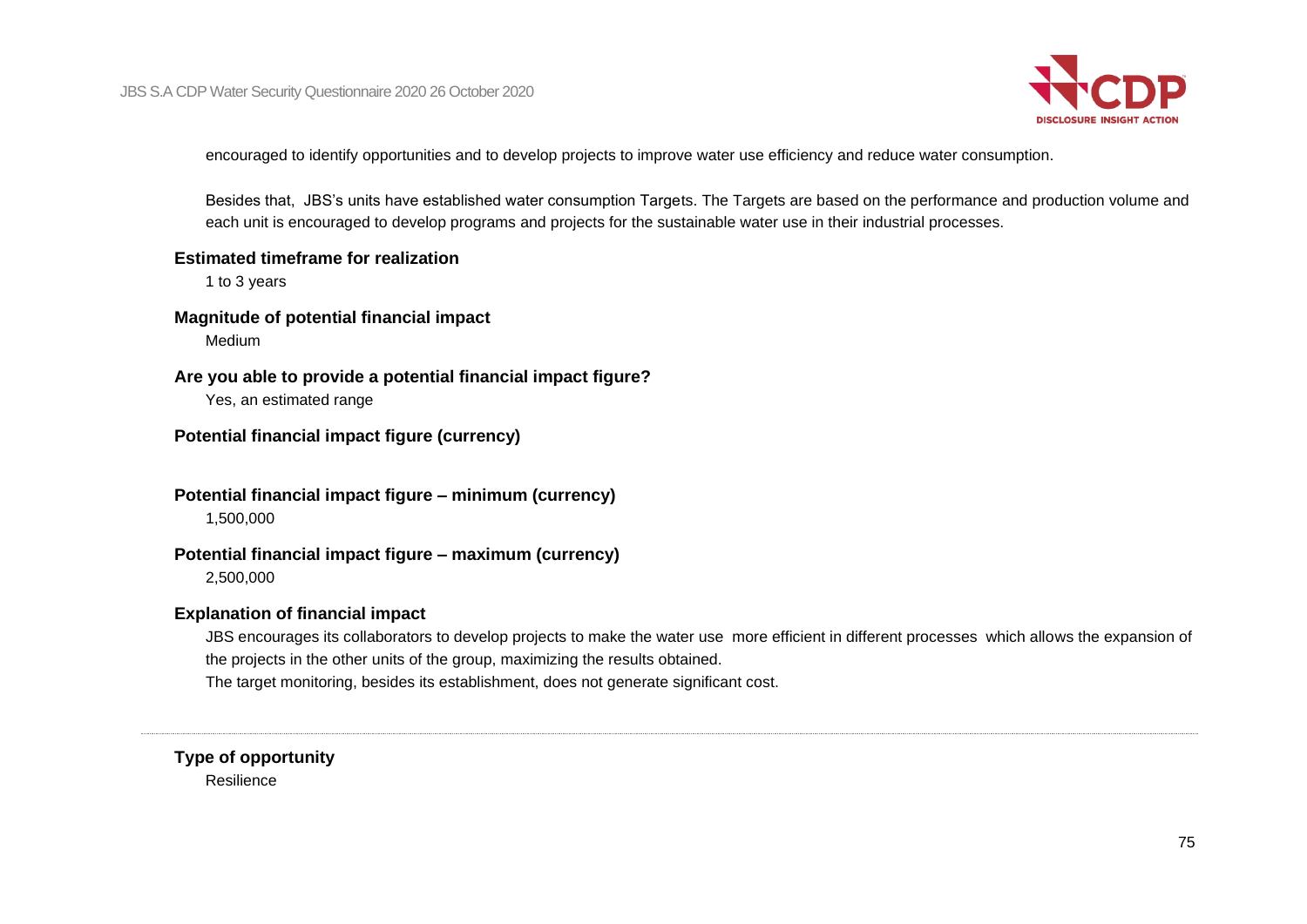

#### **Primary water-related opportunity**

Other, please specify Increased shareholder value

#### **Company-specific description & strategy to realize opportunity**

To increase shareholder value, JBS works on ensuring the sustainability on its business through a water- risk assessment and the disclosure of its actions. In order to increase efficiency and avoid shortages, JBS established in Brazil the Sustainable Water Management Program (PGSA) that aims to identify critical areas and prioritize facilities and river basins to mitigate the risk of shortfalls and increase usage efficiency, in addition to measuring water-related financial impacts and providing strategic tools and methodologies. JBS's actions on water management are disclosed on its sustainability report. This report provides the investor vital information on water management, disclosing JBS's actions to ensure production in times of water shortage. JBS's transparency on CDP Water report and its good performance in relation to other companies in Latin America, brings security to its investors.mitigate the risk of shortfalls and increase usage efficiency, in addition to measuring waterrelated financial impacts and providing strategic tools and methodologies.

#### **Estimated timeframe for realization**

Current - up to 1 year

#### **Magnitude of potential financial impact**

Medium

#### **Are you able to provide a potential financial impact figure?**

Yes, an estimated range

**Potential financial impact figure (currency)**

## **Potential financial impact figure – minimum (currency)**

50,000

#### **Potential financial impact figure – maximum (currency)** 100,000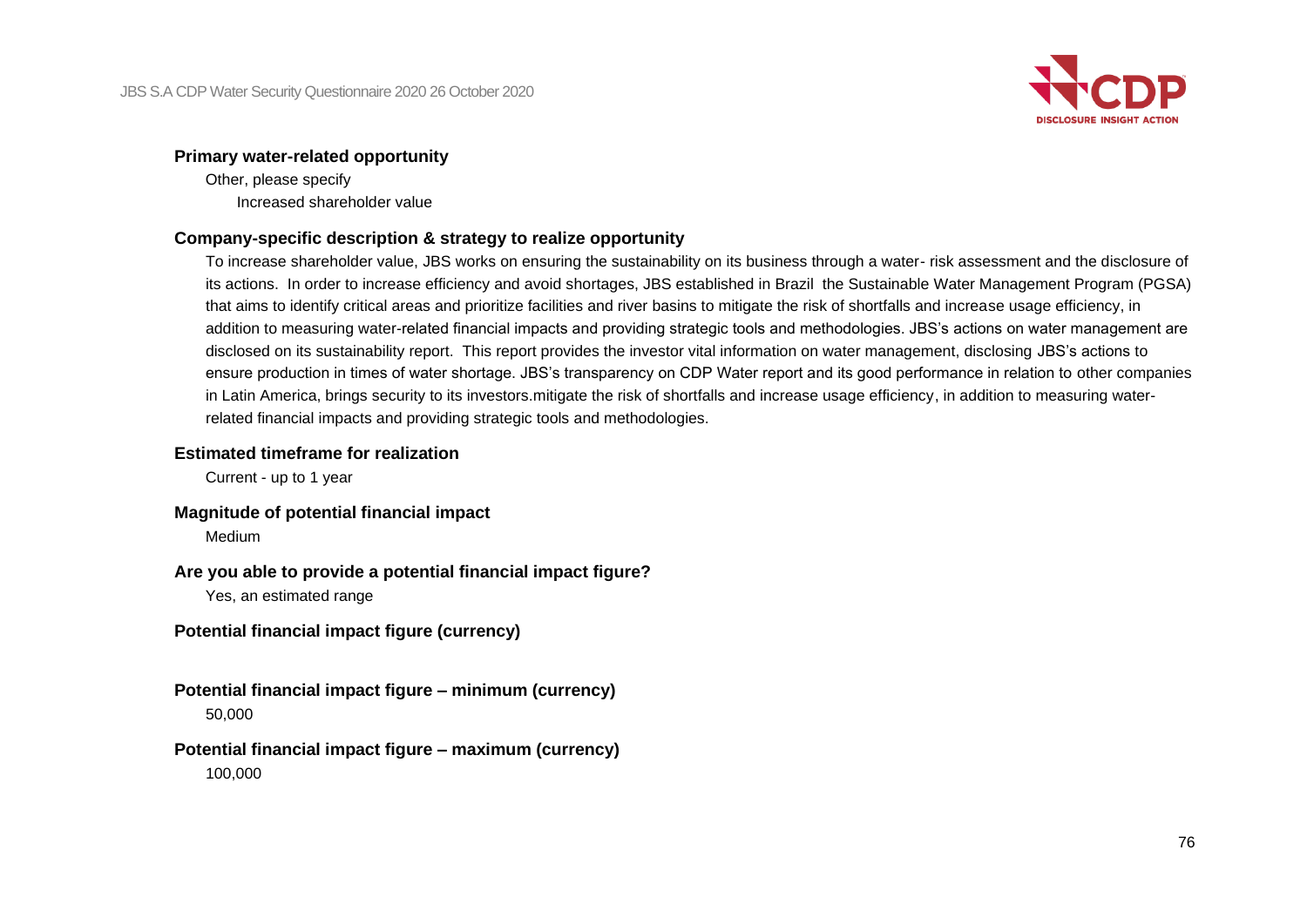

### **Explanation of financial impact**

The cost is related to the corporate management of the project and its updating.

#### **Type of opportunity**

Resilience

#### **Primary water-related opportunity**

Increased supply chain resilience

## **Company-specific description & strategy to realize opportunity**

Supply chain resilience is important to ensure JBS's operations and growth. The strategy used by JBS to ensure the sustainability of its suppliers encompasses a set of actions on preparing suppliers to scarcity periods, promoting forest preservation and sustainable actions. Seara is supporting the installation of tanks for collecting in and storing rainwater and installed electric generators for its integrated partners to ensure a regular supply of both water and power. A tank has the capacity to supply a farm with up to 45,000 chickens for approximately 3 months. However, these amounts vary in accordance with the number of animals on the farm and the capacity of the tank, which can vary from 500 to 1,000 cubic meters. This initiative demonstrates the innovative approach of JBS's commitment and its integrated producers to identify solutions to ensure water availability. To ensure supply chain resilience, the company supports projects like the Liga do Araguaia, which promotes sustainable practices and spring preservation, to increase the productivity of cattle ranching farms in the Cerrado Biome in order to develop a new operating model that preserves natural resources and brings financial benefits to the ranchers in the region.

#### **Estimated timeframe for realization**

Current - up to 1 year

#### **Magnitude of potential financial impact**

Medium

#### **Are you able to provide a potential financial impact figure?**

No, we do not have this figure

#### **Potential financial impact figure (currency)**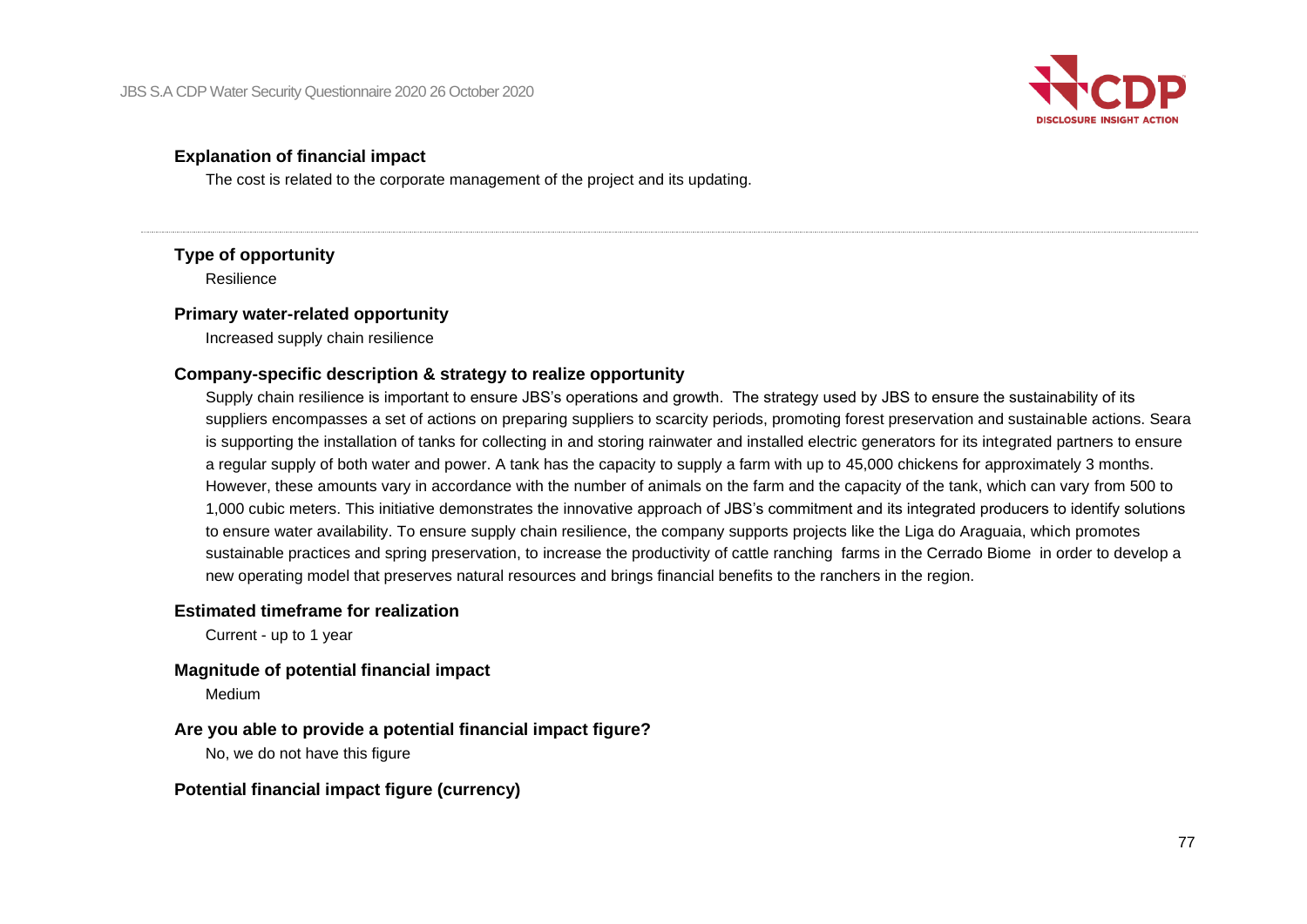

**Potential financial impact figure – minimum (currency)**

**Potential financial impact figure – maximum (currency)**

#### **Explanation of financial impact**

The related costs have not yet been calculated.

#### **Type of opportunity**

**Markets** 

#### **Primary water-related opportunity**

Increased shareholder value

#### **Company-specific description & strategy to realize opportunity**

To increase brand value, JBS acts on the access to new markets/ new trends of more sustainable products (with lower environmental impacts). Specific communication of projects aiming the improvement of water use efficiency in JBS, generating recognition due to the results achieved. JBS has projects to establish partnerships with clients, to make its products a leading reference in sustainability, aiming to reduce environmental impacts and promote improvement. Water consumption is one of the environmental indicators evaluated by JBS, and cases with good practices are cascaded in other units. One example is the Kind Leather, a a revolutionary type of leather, developed by JBS Couros. With a patent filed by the Company, Kind Leather uses a production process that reduces water consumption by 46%, energy consumption by 20%, and CO2 emissions during transport by 65%.

#### **Estimated timeframe for realization**

1 to 3 years

#### **Magnitude of potential financial impact**

Medium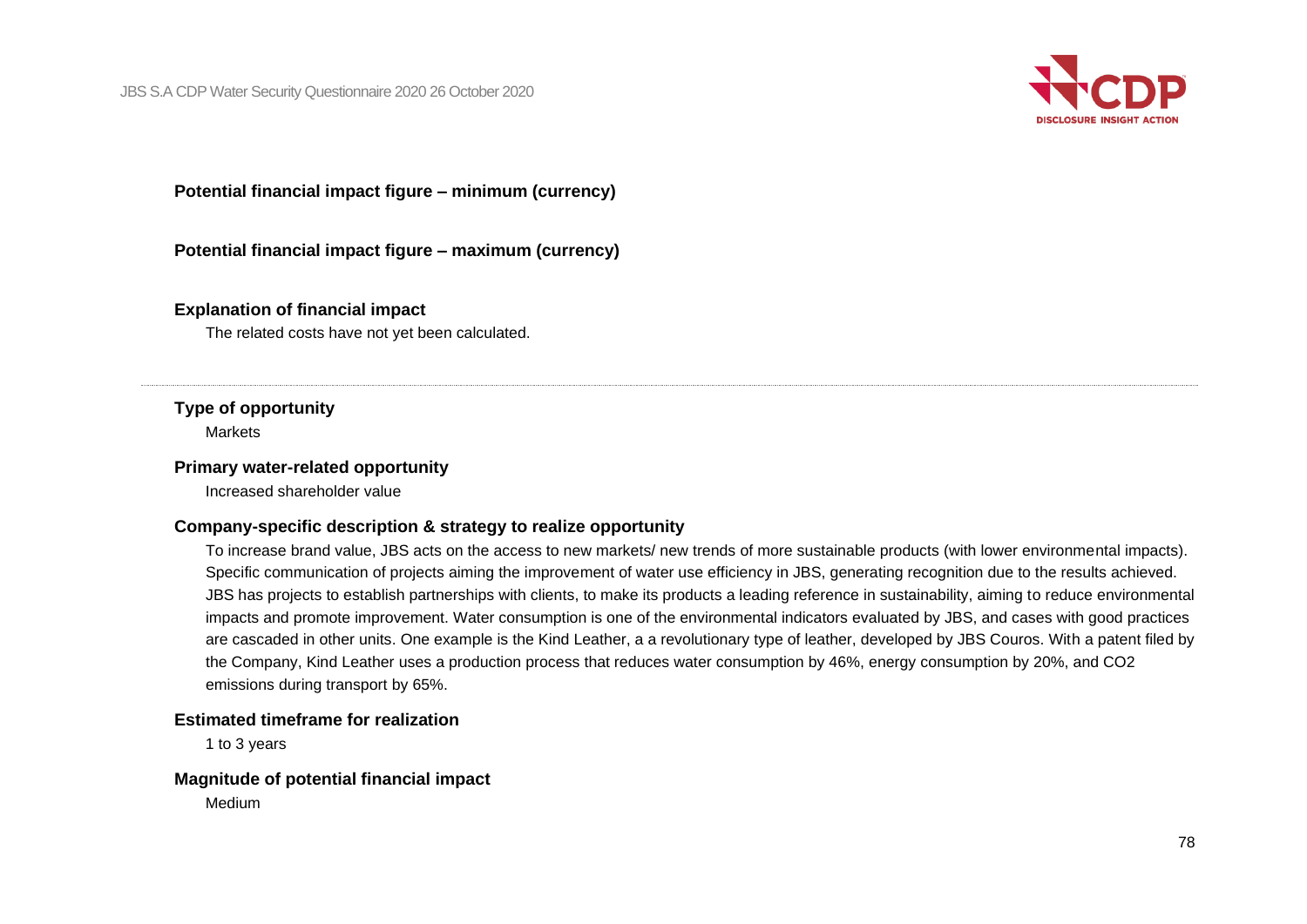

**Are you able to provide a potential financial impact figure?** No, we do not have this figure

**Potential financial impact figure (currency)**

**Potential financial impact figure – minimum (currency)**

**Potential financial impact figure – maximum (currency)**

**Explanation of financial impact** The related costs have not yet been calculated.

# **W5. Facility-level water accounting**

## **W5.1**

**(W5.1) For each facility referenced in W4.1c, provide coordinates, water accounting data, and a comparison with the previous reporting year.**

**Facility reference number** Facility 1

**Facility name (optional)** Facility 1

**Country/Area & River basin**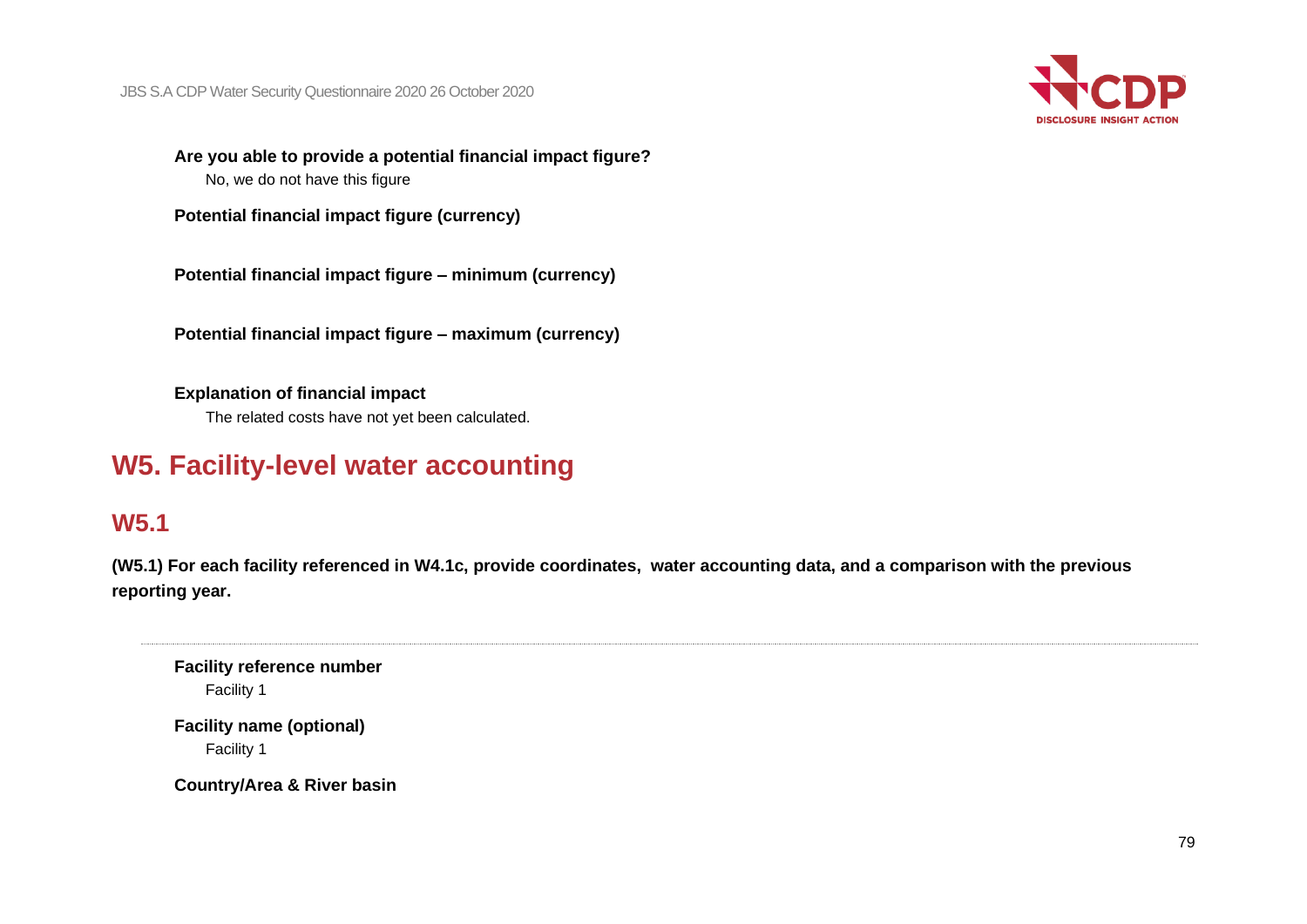

#### Brazil

Other, please specify East Atlantic

#### **Latitude**

-15.25389

#### **Longitude**

-40.25019

### **Located in area with water stress**

Yes

### **Total water withdrawals at this facility (megaliters/year)** 275.68

#### **Comparison of total withdrawals with previous reporting year** About the same

## **Withdrawals from fresh surface water, including rainwater, water from wetlands, rivers and lakes** 275.68

## **Withdrawals from brackish surface water/seawater**

0

**Withdrawals from groundwater - renewable**  $\Omega$ 

**Withdrawals from groundwater - non-renewable**

0

**Withdrawals from produced/entrained water**

0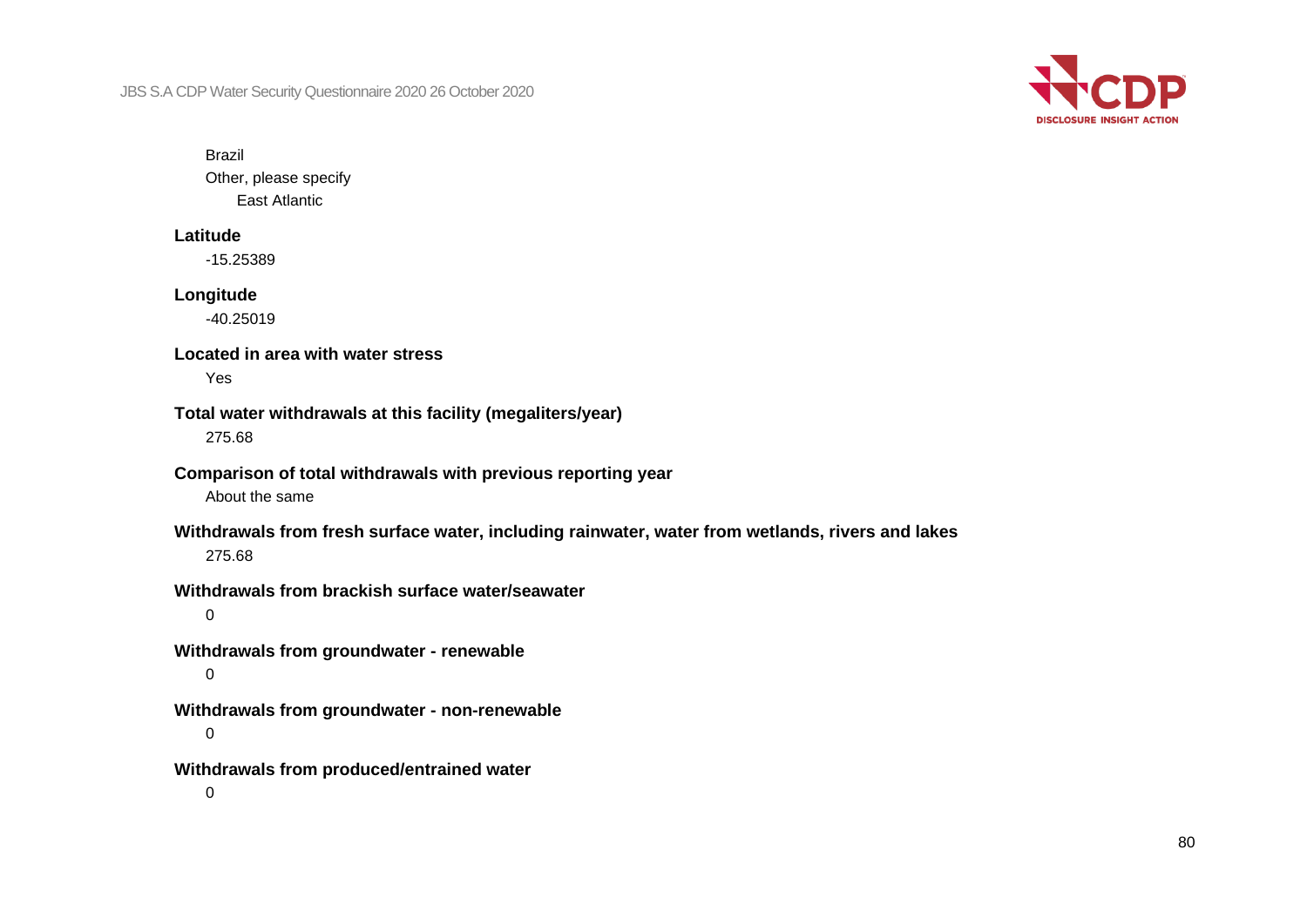

**Withdrawals from third party sources**

 $\Omega$ 

**Total water discharges at this facility (megaliters/year)** 239.07

**Comparison of total discharges with previous reporting year** About the same

**Discharges to fresh surface water** 239.07

**Discharges to brackish surface water/seawater**  $\Omega$ 

**Discharges to groundwater**

0

**Discharges to third party destinations**

 $\Omega$ 

**Total water consumption at this facility (megaliters/year)**

36.31

**Comparison of total consumption with previous reporting year**

About the same

## **Please explain**

No significant variations were recorded

**Facility reference number**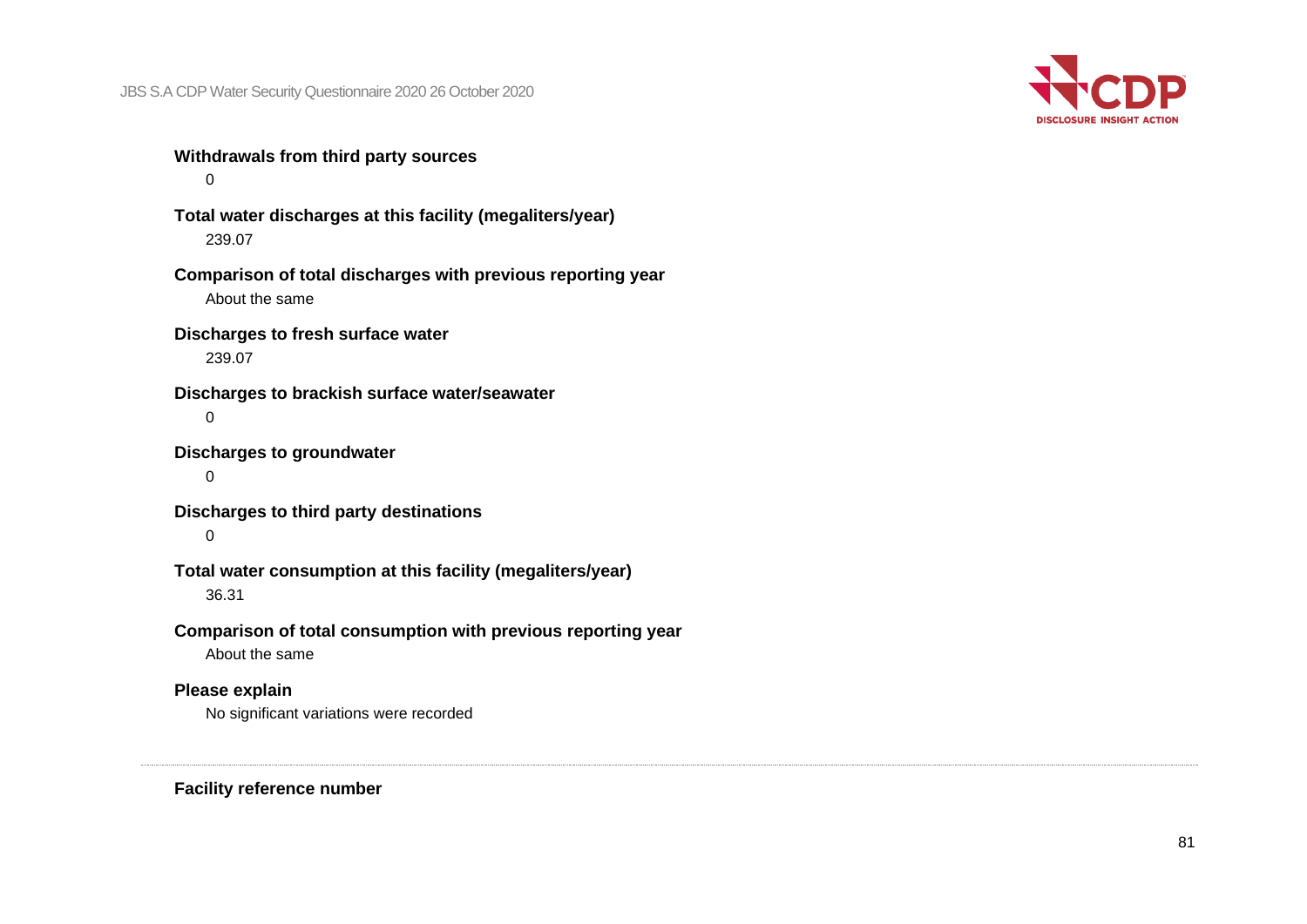

Facility 2

**Facility name (optional)** Facility 2

**Country/Area & River basin**

Brazil

Parana

**Latitude**

-16.67902

## **Longitude**

-49.25639

**Located in area with water stress**

Yes

#### **Total water withdrawals at this facility (megaliters/year)**

636.84

## **Comparison of total withdrawals with previous reporting year**

About the same

## **Withdrawals from fresh surface water, including rainwater, water from wetlands, rivers and lakes**

636.84

## **Withdrawals from brackish surface water/seawater**

0

#### **Withdrawals from groundwater - renewable**

 $\Omega$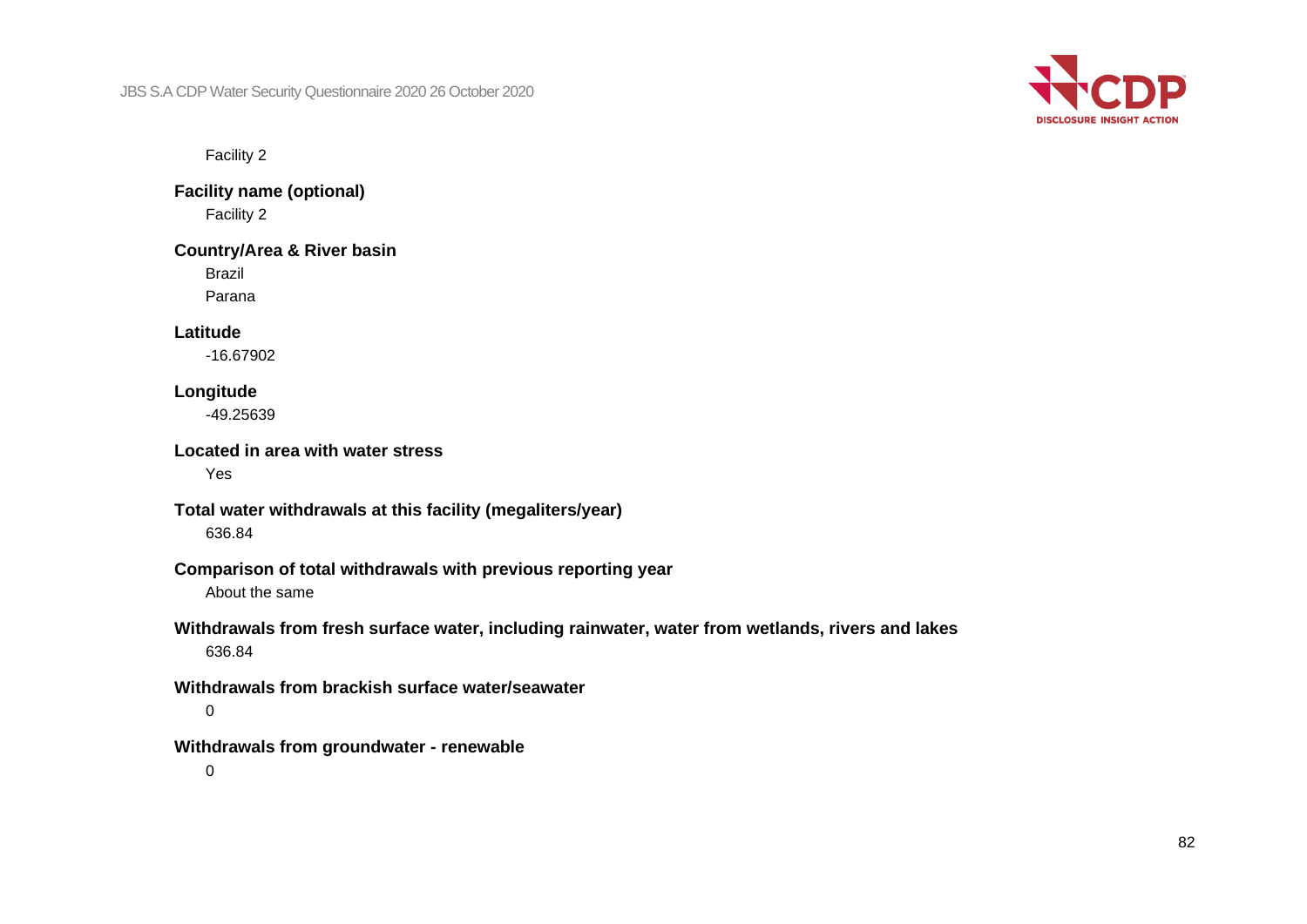

**Withdrawals from groundwater - non-renewable**  $\Omega$ 

**Withdrawals from produced/entrained water**  $\Omega$ 

**Withdrawals from third party sources** 0

**Total water discharges at this facility (megaliters/year)** 588.46

**Comparison of total discharges with previous reporting year** About the same

**Discharges to fresh surface water**

588.46

**Discharges to brackish surface water/seawater**  $\Omega$ 

**Discharges to groundwater**

0

**Discharges to third party destinations**

0

**Total water consumption at this facility (megaliters/year)**

48.38

**Comparison of total consumption with previous reporting year**

Much lower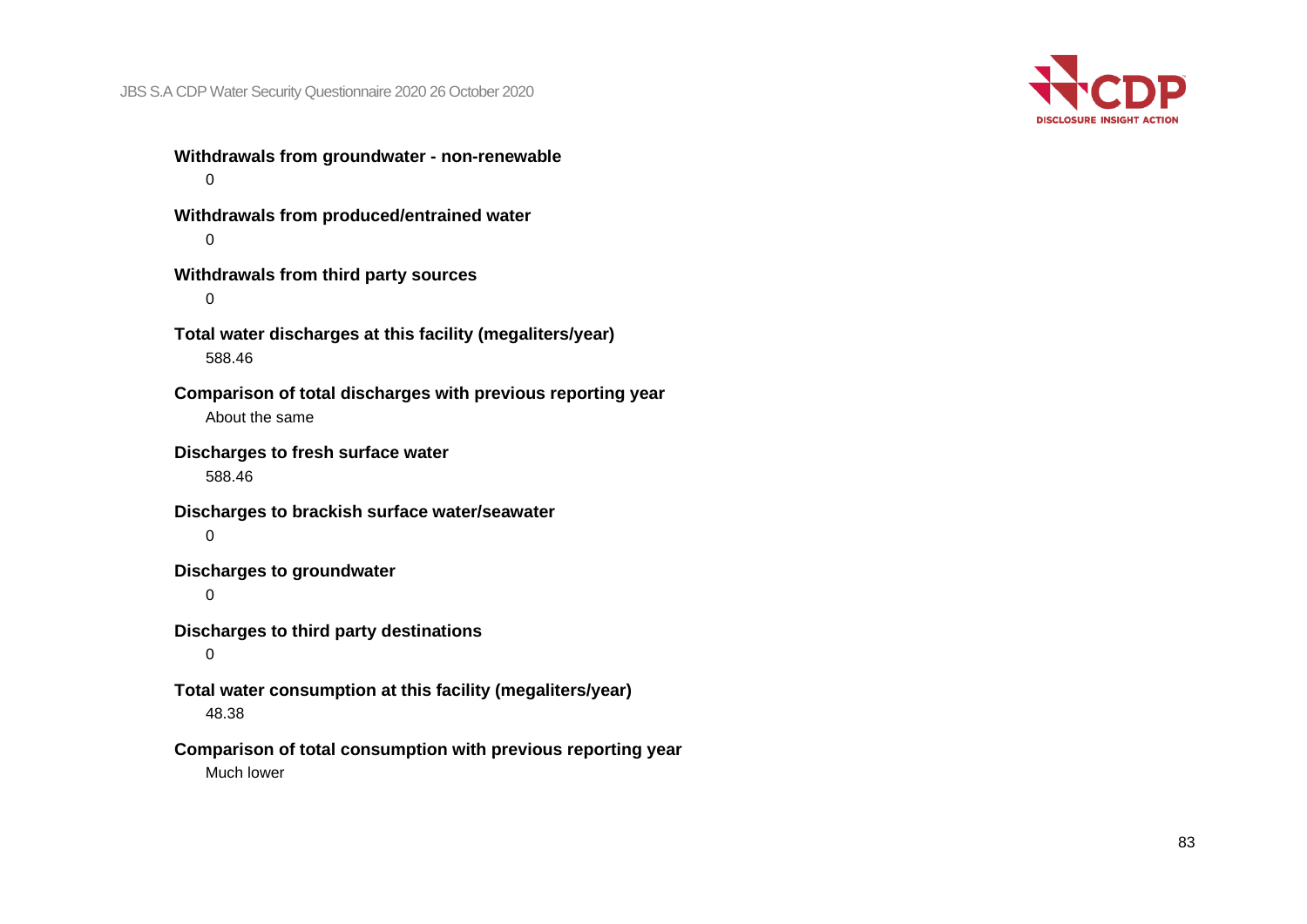

#### **Please explain**

The decrease in consumption is justified by the projects to reduce water consumption implemented.

# **Facility reference number** Facility 3 **Facility name (optional)** Facility 3 **Country/Area & River basin** Brazil Amazonas **Latitude** -6.75212 **Longitude** -51.14101 **Located in area with water stress** Yes **Total water withdrawals at this facility (megaliters/year)** 294.16 **Comparison of total withdrawals with previous reporting year** Higher **Withdrawals from fresh surface water, including rainwater, water from wetlands, rivers and lakes** 296.16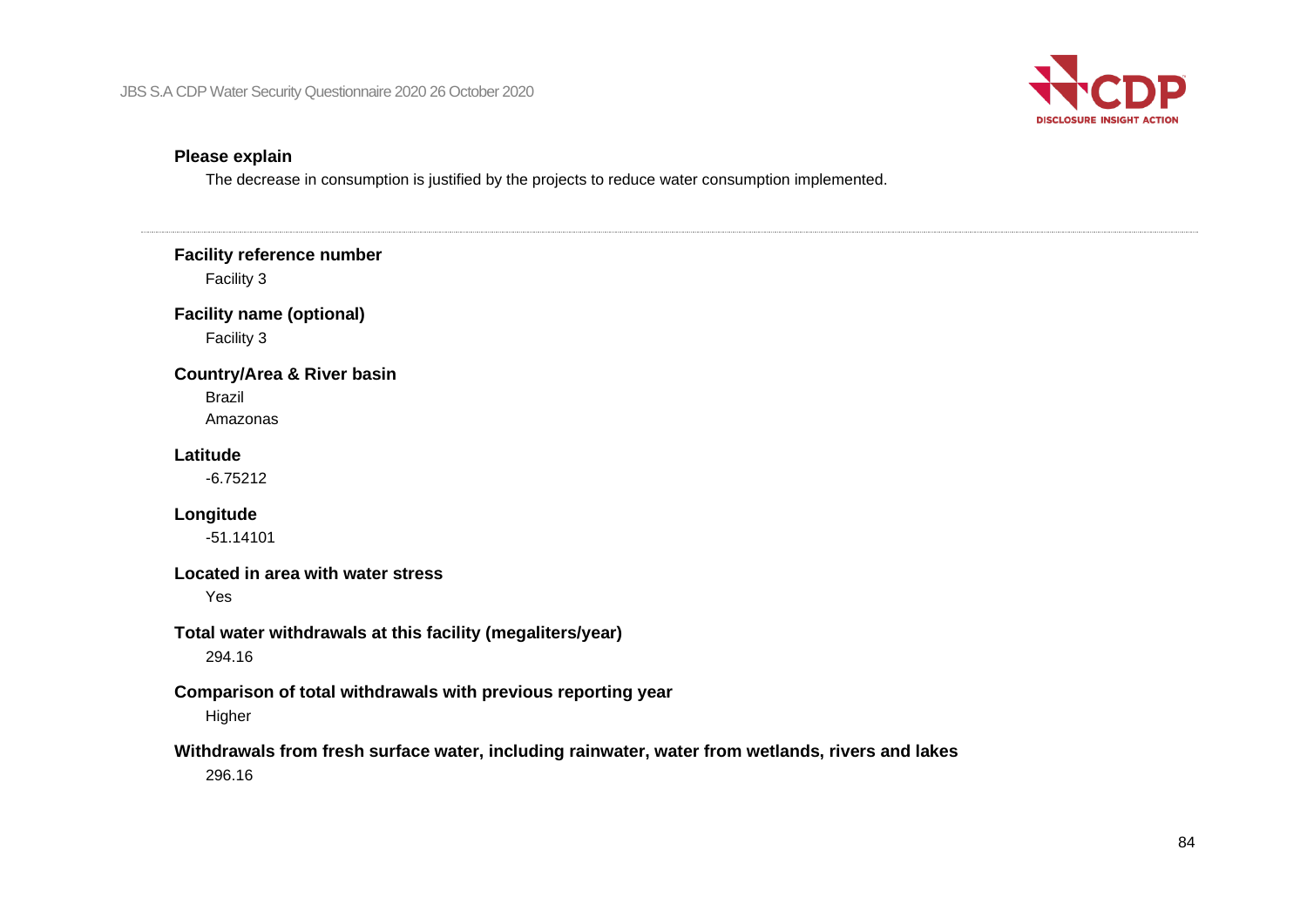

**Withdrawals from brackish surface water/seawater**  $\Omega$ **Withdrawals from groundwater - renewable**  $\Omega$ 

**Withdrawals from groundwater - non-renewable** 0

**Withdrawals from produced/entrained water**  $\Omega$ 

**Withdrawals from third party sources** 0

**Total water discharges at this facility (megaliters/year)** 234.98

**Comparison of total discharges with previous reporting year** About the same

**Discharges to fresh surface water**

0

**Discharges to brackish surface water/seawater** 0

**Discharges to groundwater**

234.98

**Discharges to third party destinations**

 $\Omega$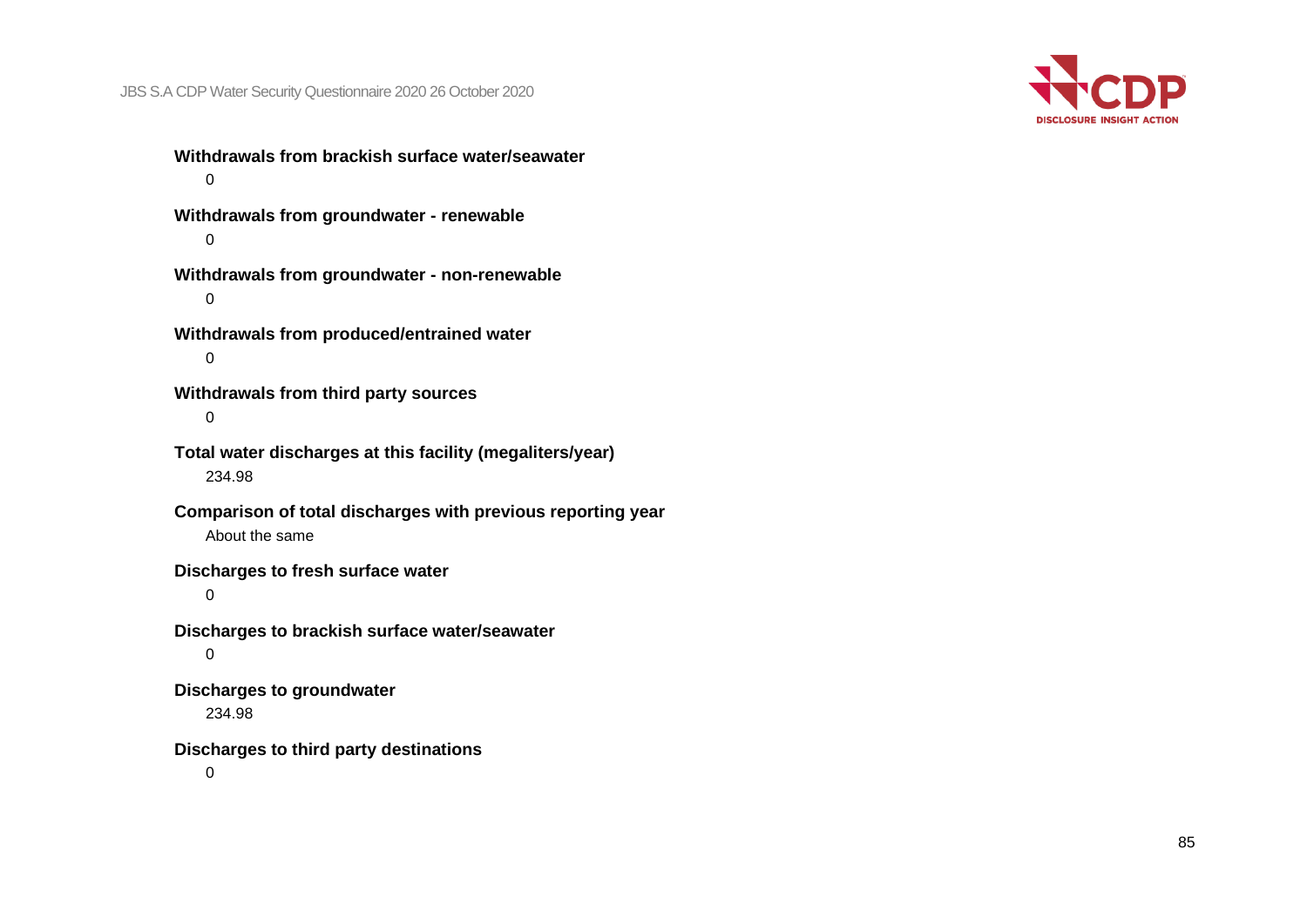

## **Total water consumption at this facility (megaliters/year)**

59.19

### **Comparison of total consumption with previous reporting year**

Much higher

## **Please explain**

Absolute increase in water consumption due to increased production, but water consumption per ton of product has decreased.

#### **Facility reference number**

Facility 4

## **Facility name (optional)**

Facility 4

## **Country/Area & River basin** Brazil Amazonas

## **Latitude**

-9.87622

## **Longitude**

-56.08617

### **Located in area with water stress**

Yes

#### **Total water withdrawals at this facility (megaliters/year)**

700.18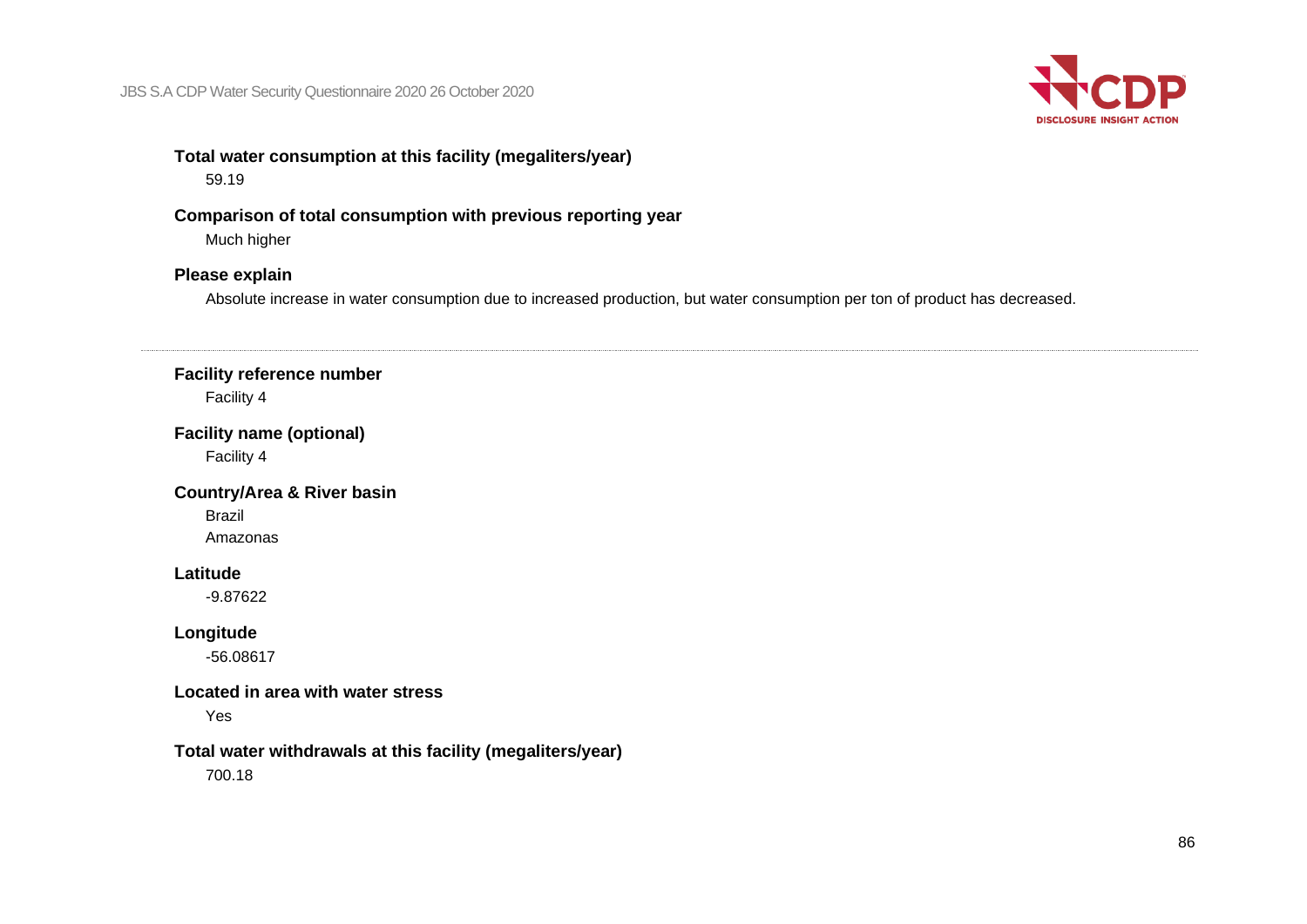

- **Comparison of total withdrawals with previous reporting year** About the same
- **Withdrawals from fresh surface water, including rainwater, water from wetlands, rivers and lakes** 700.18
- **Withdrawals from brackish surface water/seawater** 0
- **Withdrawals from groundwater - renewable**  $\Omega$
- **Withdrawals from groundwater - non-renewable** 0
- **Withdrawals from produced/entrained water** 0
- **Withdrawals from third party sources**

#### $\Omega$

- **Total water discharges at this facility (megaliters/year)** 293.06
- **Comparison of total discharges with previous reporting year** Lower
- **Discharges to fresh surface water**
	- 172.68
- **Discharges to brackish surface water/seawater**
	- $\Omega$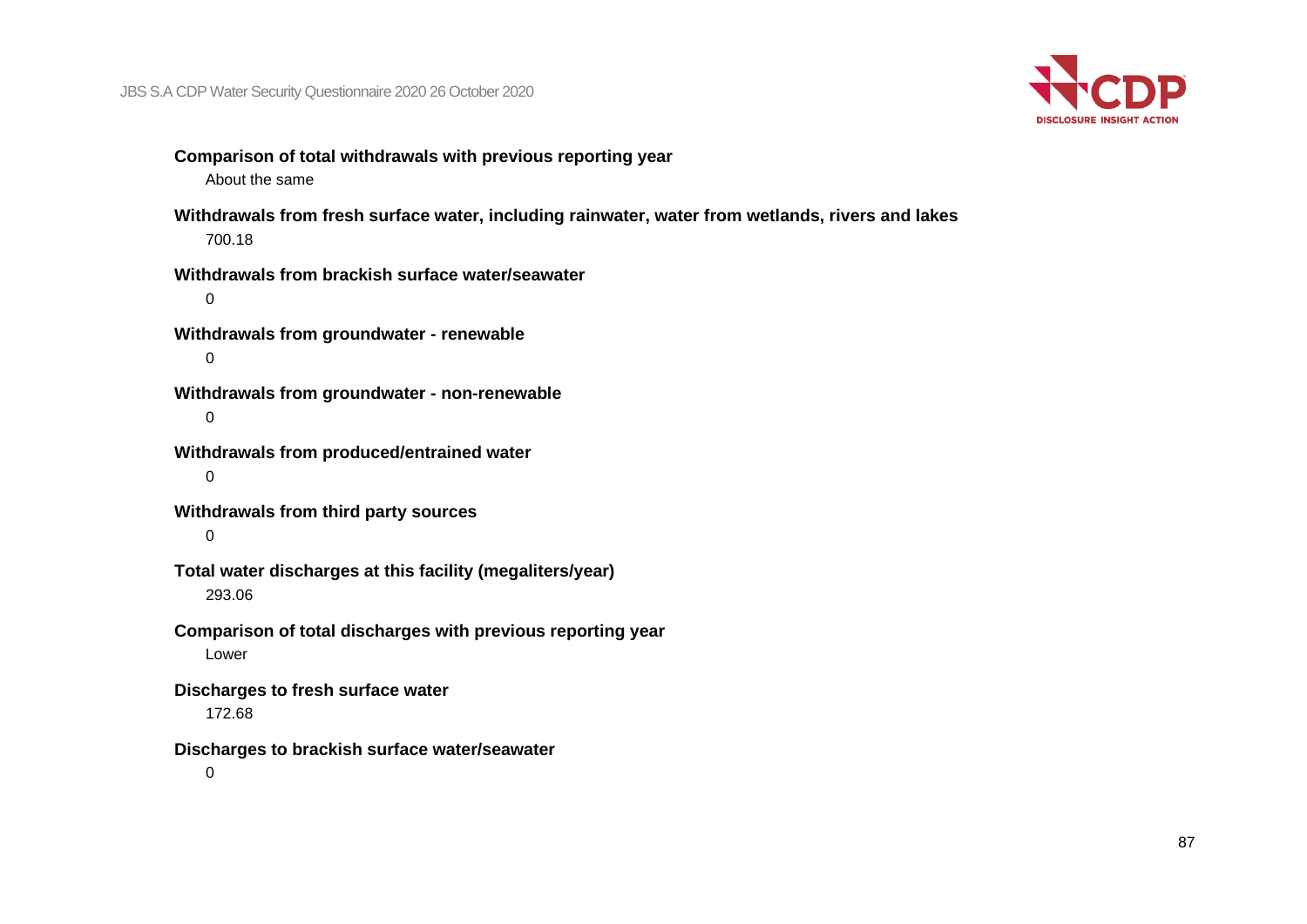

## **Discharges to groundwater**

120.38

**Discharges to third party destinations**  $\Omega$ 

**Total water consumption at this facility (megaliters/year)** 407.13

**Comparison of total consumption with previous reporting year** Higher

## **Please explain**

Increased production volume and consequently water consumption.

## **Facility reference number** Facility 5

## **Facility name (optional)**

Facility 5

#### **Country/Area & River basin**

Brazil Amazonas

## **Latitude**

-10.80594

#### **Longitude**

-55.44643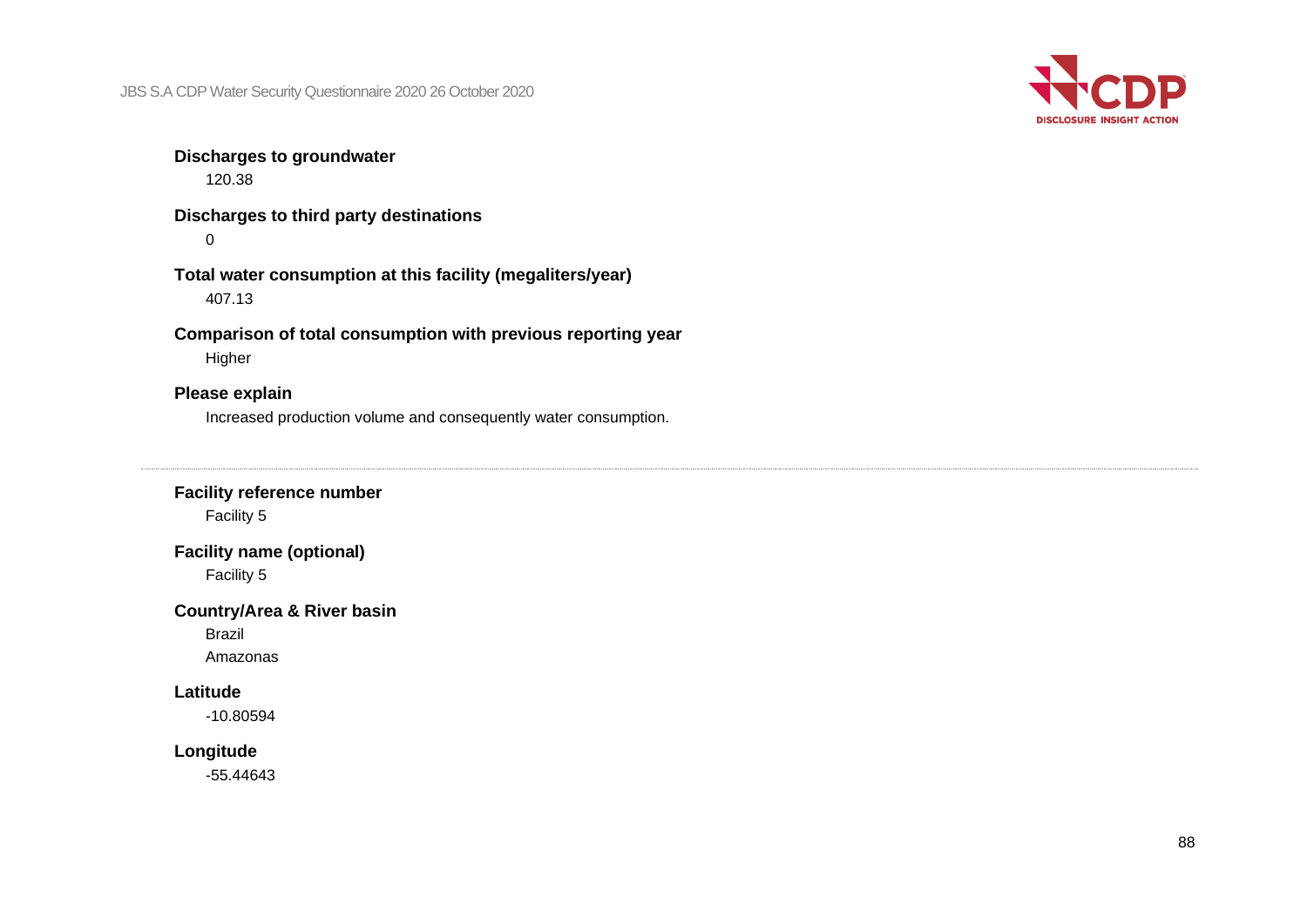

**Located in area with water stress**

Yes

**Total water withdrawals at this facility (megaliters/year)** 402.69

**Comparison of total withdrawals with previous reporting year** About the same

**Withdrawals from fresh surface water, including rainwater, water from wetlands, rivers and lakes** 402.69

**Withdrawals from brackish surface water/seawater**  $\Omega$ 

**Withdrawals from groundwater - renewable** 0

**Withdrawals from groundwater - non-renewable**  $\Omega$ 

**Withdrawals from produced/entrained water**

0

**Withdrawals from third party sources**

0

**Total water discharges at this facility (megaliters/year)** 367.03

**Comparison of total discharges with previous reporting year** About the same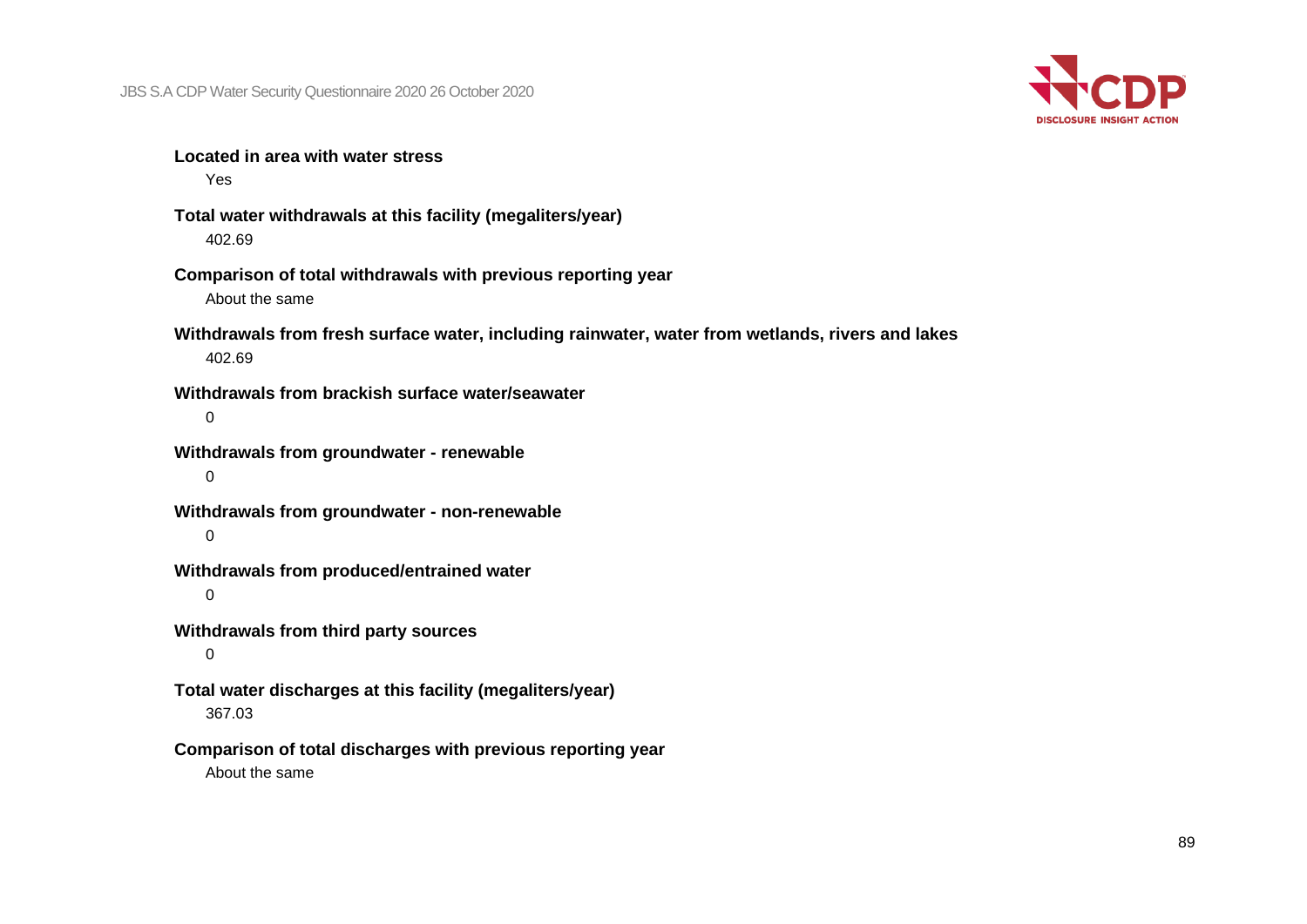

**Discharges to fresh surface water** 175.08

**Discharges to brackish surface water/seawater**  $\Omega$ 

**Discharges to groundwater** 191.95

**Discharges to third party destinations**  $\Omega$ 

**Total water consumption at this facility (megaliters/year)** 35.66

**Comparison of total consumption with previous reporting year**

Much lower

#### **Please explain**

The decrease in consumption is justified by the projects to reduce water consumption implemented.

**Facility reference number**

Facility 6

**Facility name (optional)**

Facility 6

#### **Country/Area & River basin**

Brazil **Tocantins**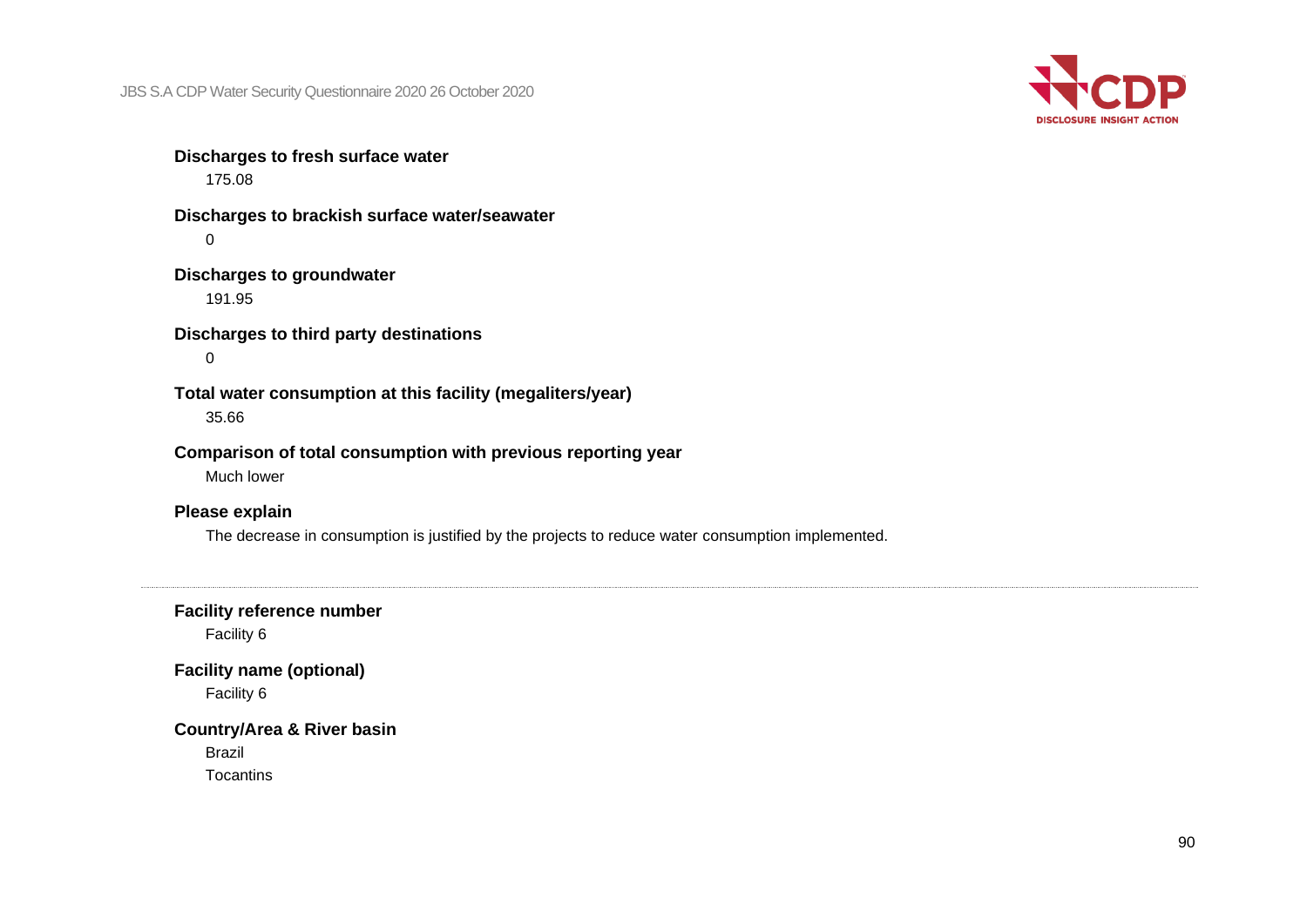

#### **Latitude**

-10.65788

#### **Longitude** -51.57927

#### **Located in area with water stress**

Yes

- **Total water withdrawals at this facility (megaliters/year)** 747.61
- **Comparison of total withdrawals with previous reporting year** About the same
- **Withdrawals from fresh surface water, including rainwater, water from wetlands, rivers and lakes** 747.61
- **Withdrawals from brackish surface water/seawater**

 $\Omega$ 

**Withdrawals from groundwater - renewable**

0

- **Withdrawals from groundwater - non-renewable** 0
- **Withdrawals from produced/entrained water**

0

**Withdrawals from third party sources**

 $\Omega$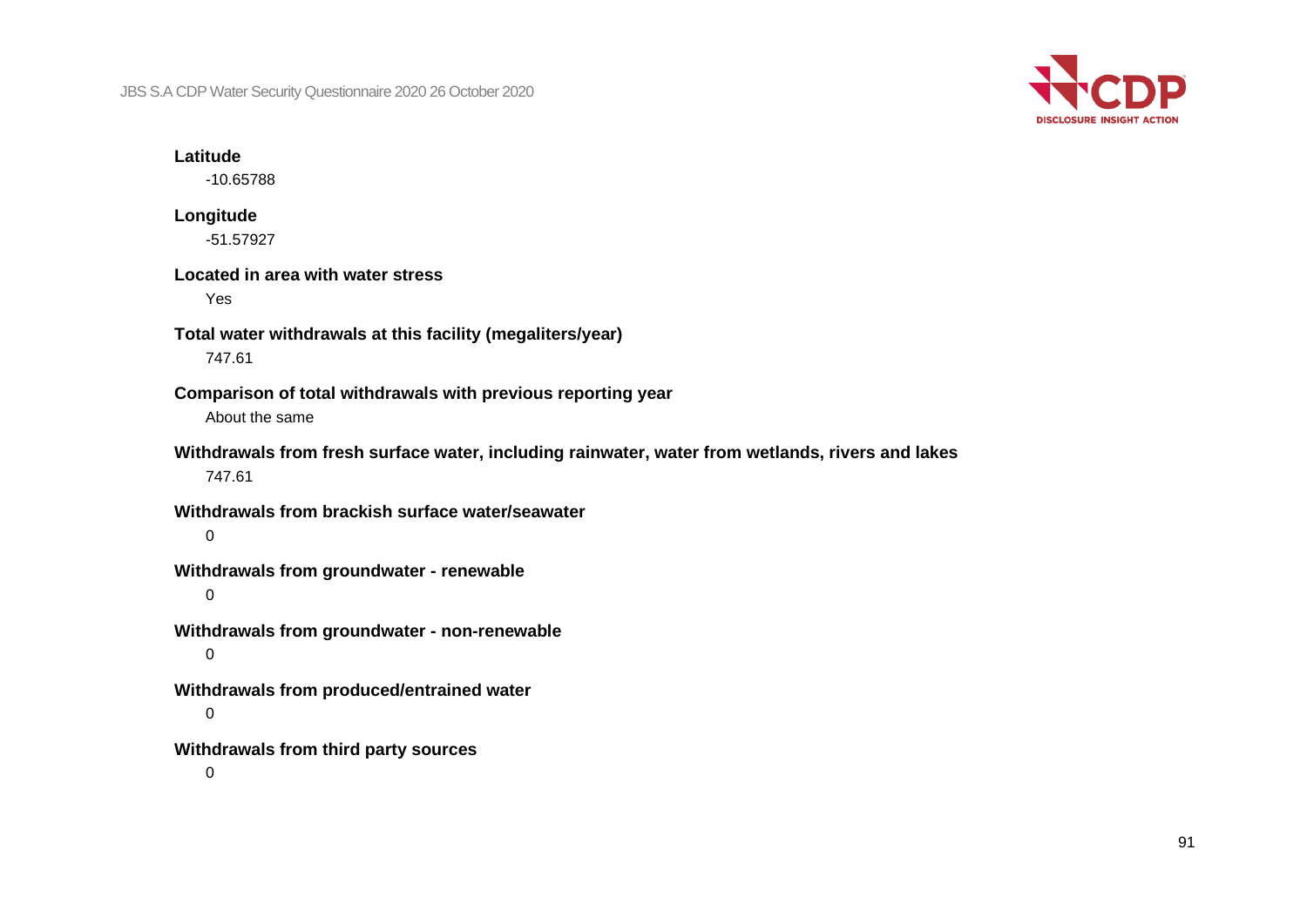

**Total water discharges at this facility (megaliters/year)** 685.3

**Comparison of total discharges with previous reporting year** About the same

#### **Discharges to fresh surface water** 255.16

**Discharges to brackish surface water/seawater**  $\Omega$ 

**Discharges to groundwater** 430.15

**Discharges to third party destinations**

0

**Total water consumption at this facility (megaliters/year)** 62.31

**Comparison of total consumption with previous reporting year**

Lower

## **Please explain**

The decrease in consumption is justified by the projects to reduce water consumption implemented.

#### **Facility reference number**

Facility 7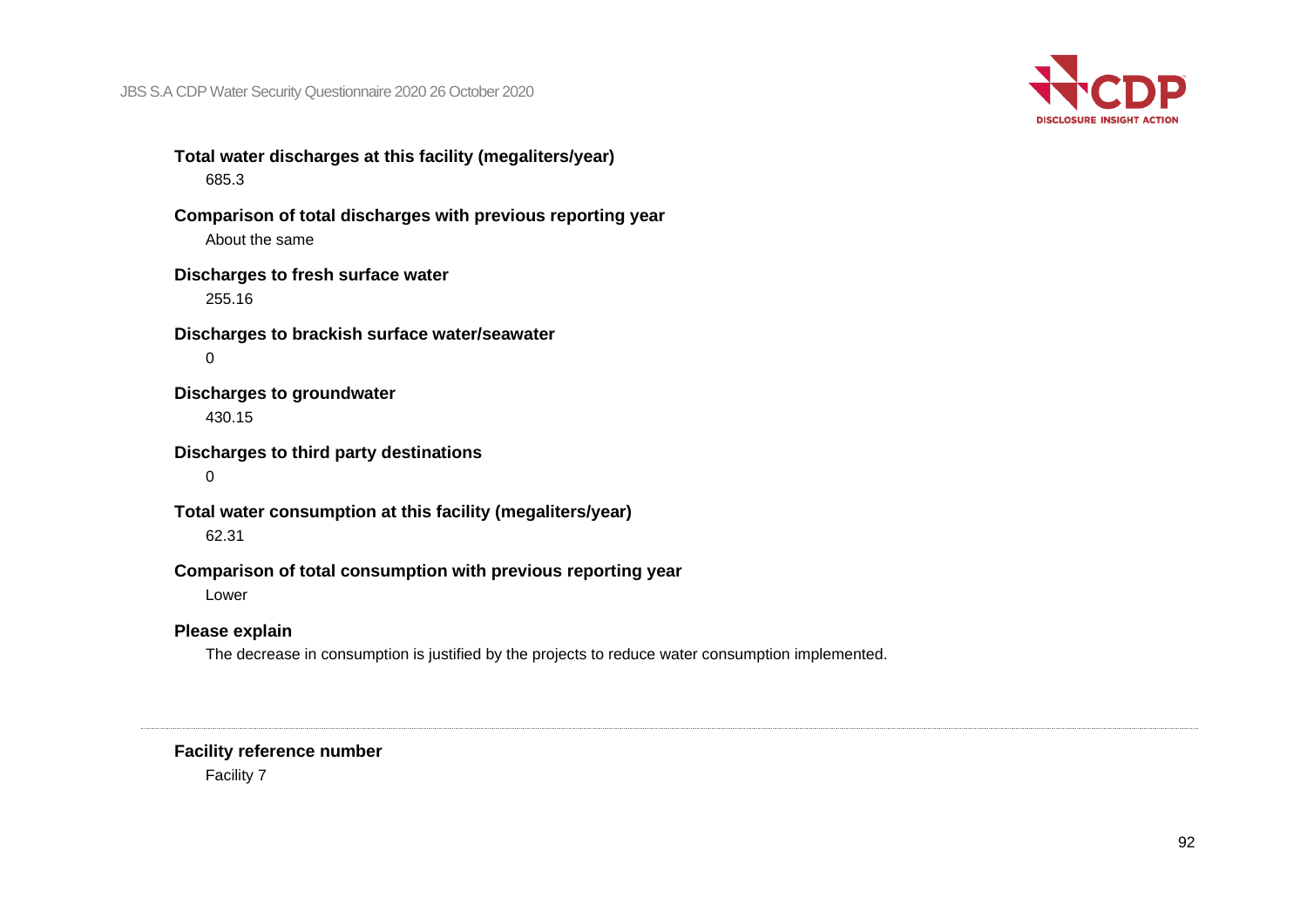

**Facility name (optional)**

Facility 7

**Country/Area & River basin**

Brazil

Amazonas

## **Latitude**

-9.87357

## **Longitude**

-67.80749

## **Located in area with water stress**

Yes

## **Total water withdrawals at this facility (megaliters/year)**

323.95

### **Comparison of total withdrawals with previous reporting year**

About the same

## **Withdrawals from fresh surface water, including rainwater, water from wetlands, rivers and lakes**

323.95

#### **Withdrawals from brackish surface water/seawater**

0

#### **Withdrawals from groundwater - renewable**

0

#### **Withdrawals from groundwater - non-renewable**

 $\Omega$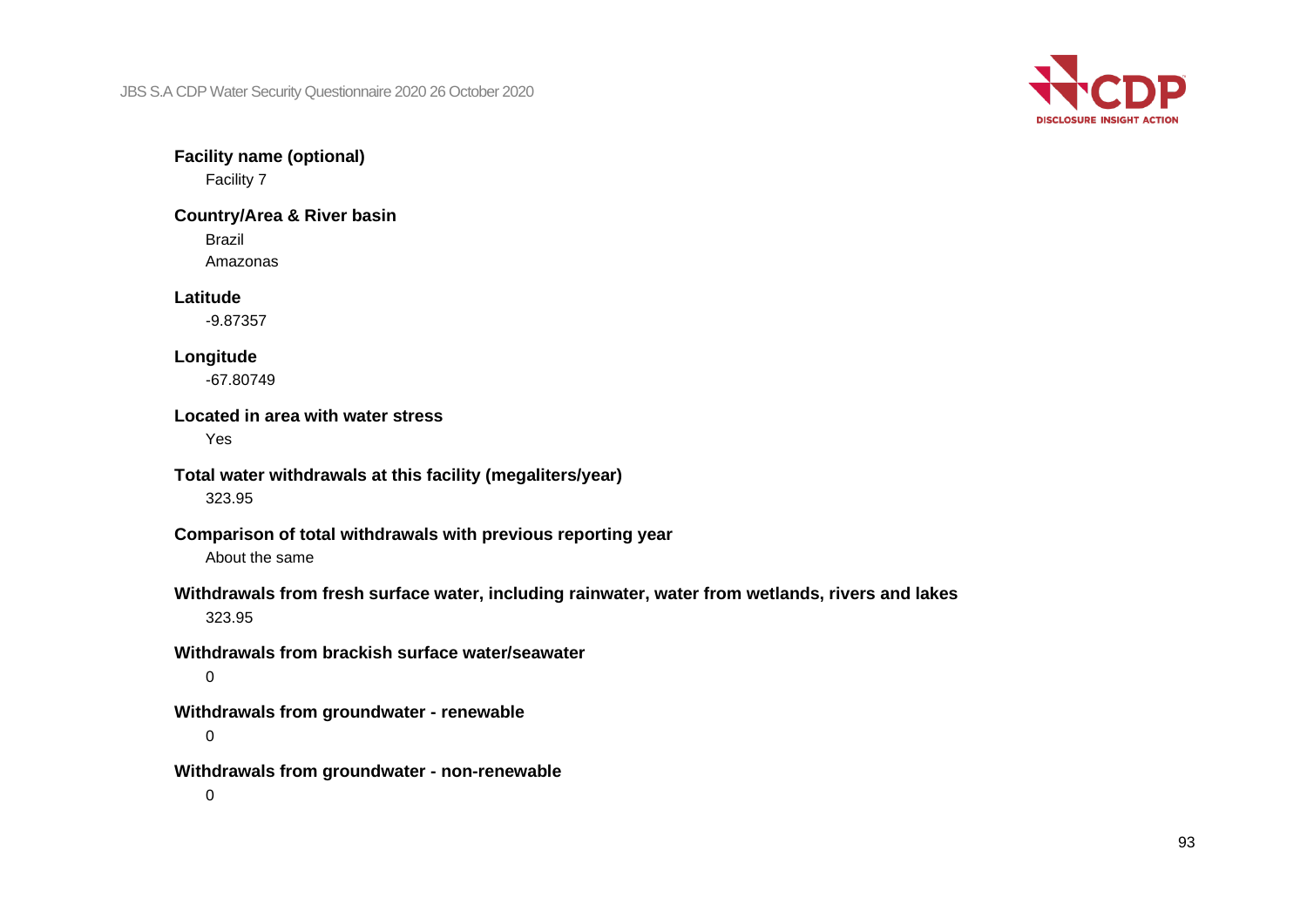

**Withdrawals from produced/entrained water**  $\Omega$ **Withdrawals from third party sources**  $\Omega$ **Total water discharges at this facility (megaliters/year)** 291.75 **Comparison of total discharges with previous reporting year** About the same **Discharges to fresh surface water** 291.75 **Discharges to brackish surface water/seawater**

0

**Discharges to groundwater**

 $\Omega$ 

**Discharges to third party destinations**

0

**Total water consumption at this facility (megaliters/year)** 32.2

**Comparison of total consumption with previous reporting year**

About the same

**Please explain**

No significant variations were recorded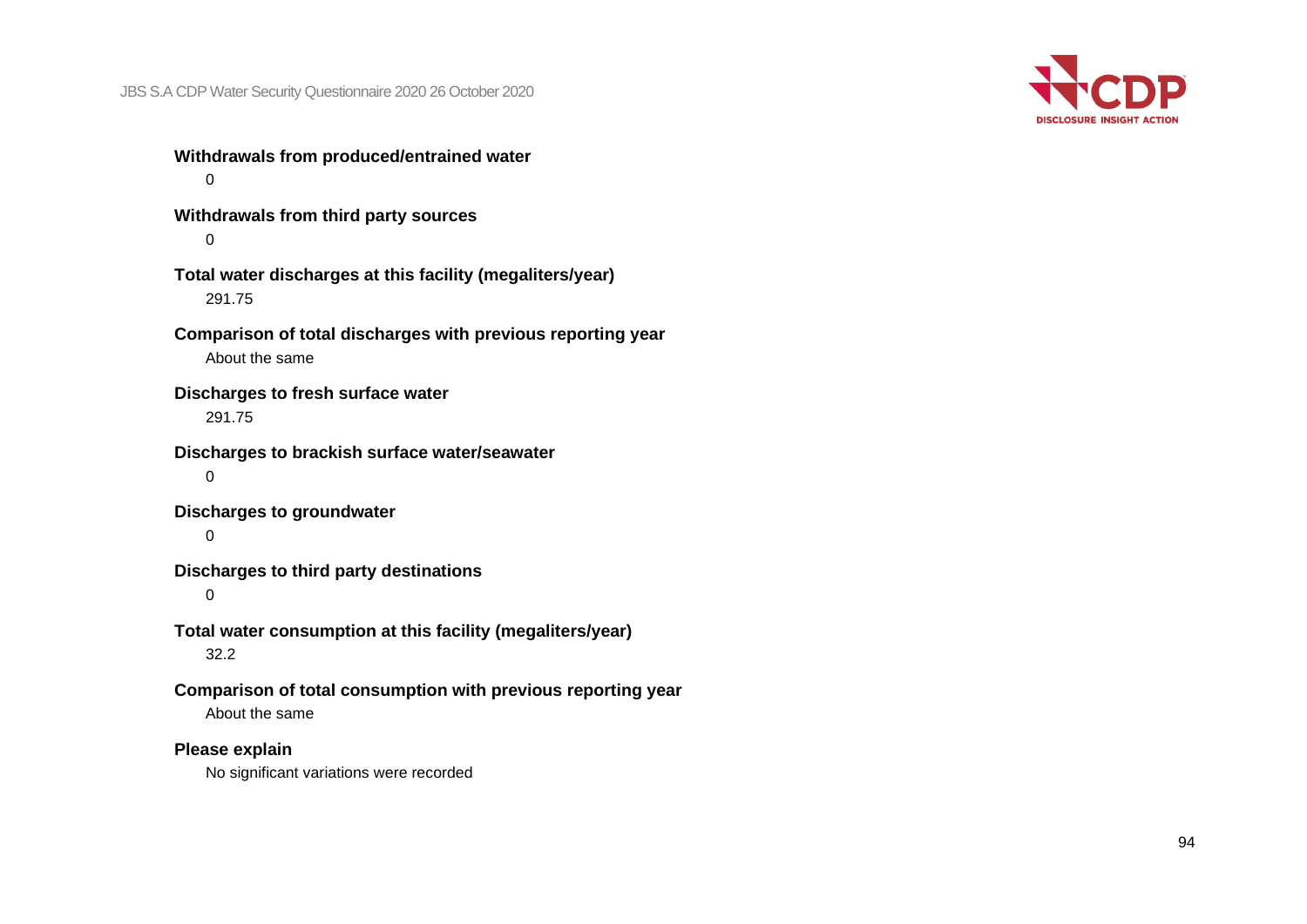

**Facility reference number** Facility 8

**Facility name (optional)** Facility 8

**Country/Area & River basin**

Brazil Amazonas

#### **Latitude**

-11.70171

#### **Longitude**

-62.7188

#### **Located in area with water stress**

Yes

#### **Total water withdrawals at this facility (megaliters/year)**

676.43

## **Comparison of total withdrawals with previous reporting year**

About the same

### **Withdrawals from fresh surface water, including rainwater, water from wetlands, rivers and lakes**

676.43

## **Withdrawals from brackish surface water/seawater**

 $\Omega$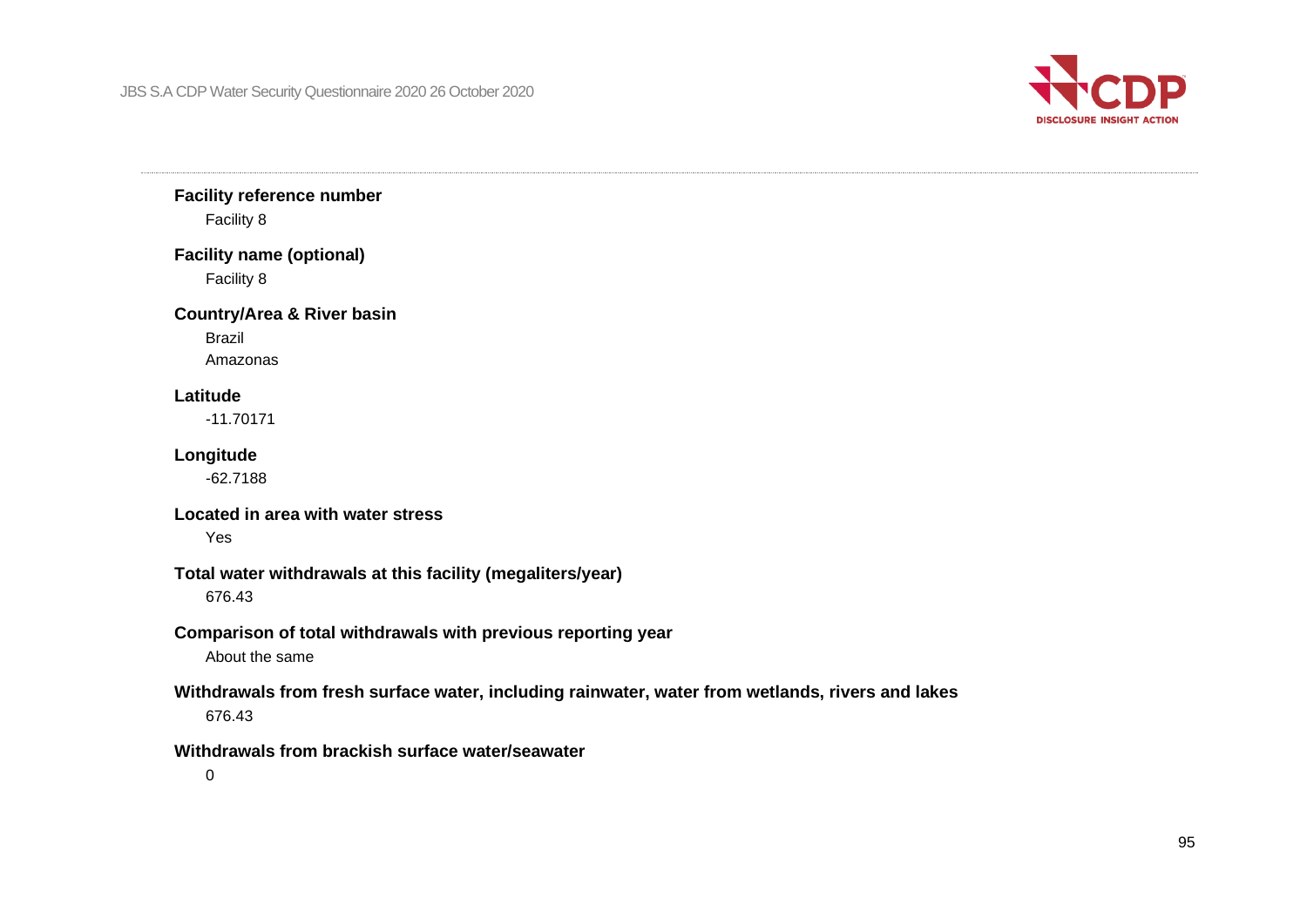

**Withdrawals from groundwater - renewable**  $\Omega$ 

**Withdrawals from groundwater - non-renewable**  $\Omega$ 

**Withdrawals from produced/entrained water** 0

**Withdrawals from third party sources**  $\Omega$ 

**Total water discharges at this facility (megaliters/year)** 898.26

**Comparison of total discharges with previous reporting year** About the same

**Discharges to fresh surface water** 898.26

**Discharges to brackish surface water/seawater**

0

**Discharges to groundwater**

0

**Discharges to third party destinations**

0

**Total water consumption at this facility (megaliters/year)**

-221.83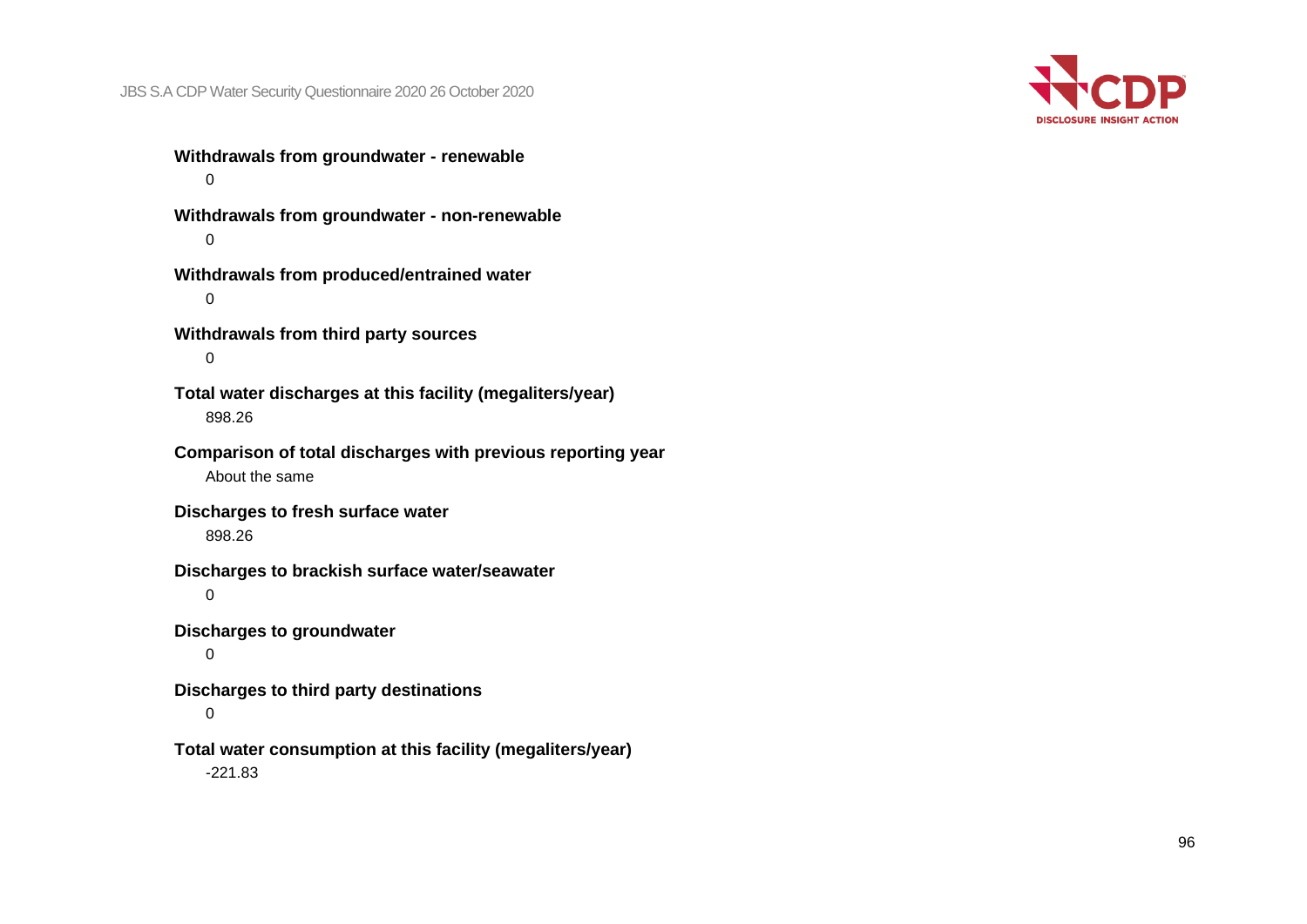

## **Comparison of total consumption with previous reporting year**

About the same

## **Please explain**

The total of water discharged is greater than the total withdrawal due to water that rains in the lagoons of the effluent treatment station. We do not use this water in the process, but it fills the ponds of the wastewater treatment plant and makes the effluent volume greater than the water withdrawal .

## **Facility reference number** Facility 9

**Facility name (optional)** Facility 9

**Country/Area & River basin** Brazil Other, please specify Eastern Northeast Atlantic

#### **Latitude**

-24.96317

## **Longitude**

-53.45366

### **Located in area with water stress**

Yes

## **Total water withdrawals at this facility (megaliters/year)**

120.7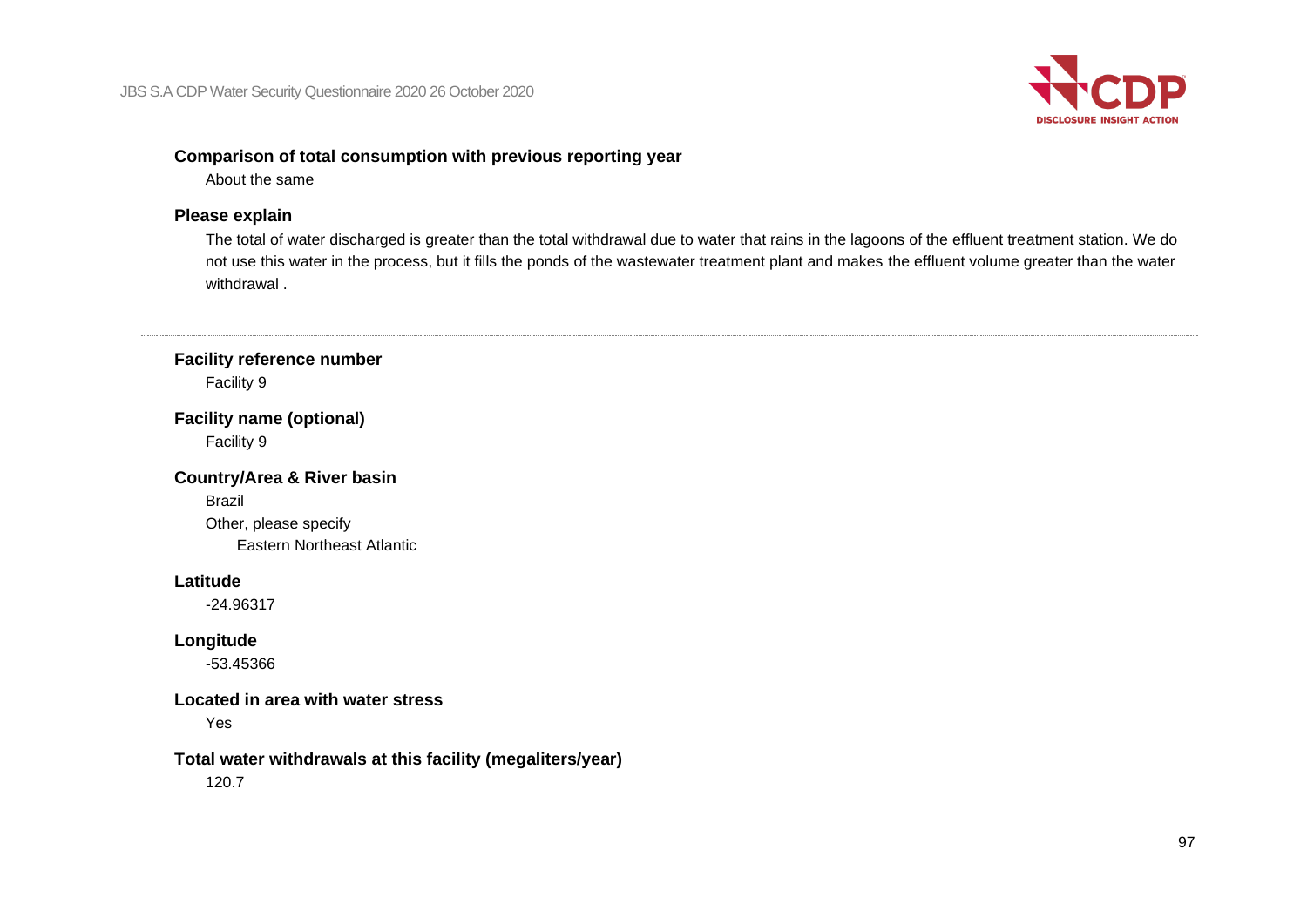

- **Comparison of total withdrawals with previous reporting year** Much lower
- **Withdrawals from fresh surface water, including rainwater, water from wetlands, rivers and lakes** 117.83
- **Withdrawals from brackish surface water/seawater** 0
- **Withdrawals from groundwater - renewable** 2.876
- **Withdrawals from groundwater - non-renewable** 0
- **Withdrawals from produced/entrained water** 0
- **Withdrawals from third party sources**

#### $\Omega$

**Total water discharges at this facility (megaliters/year)**

#### 137.52

- **Comparison of total discharges with previous reporting year** Lower
- **Discharges to fresh surface water**
	- 0
- **Discharges to brackish surface water/seawater**
	- $\Omega$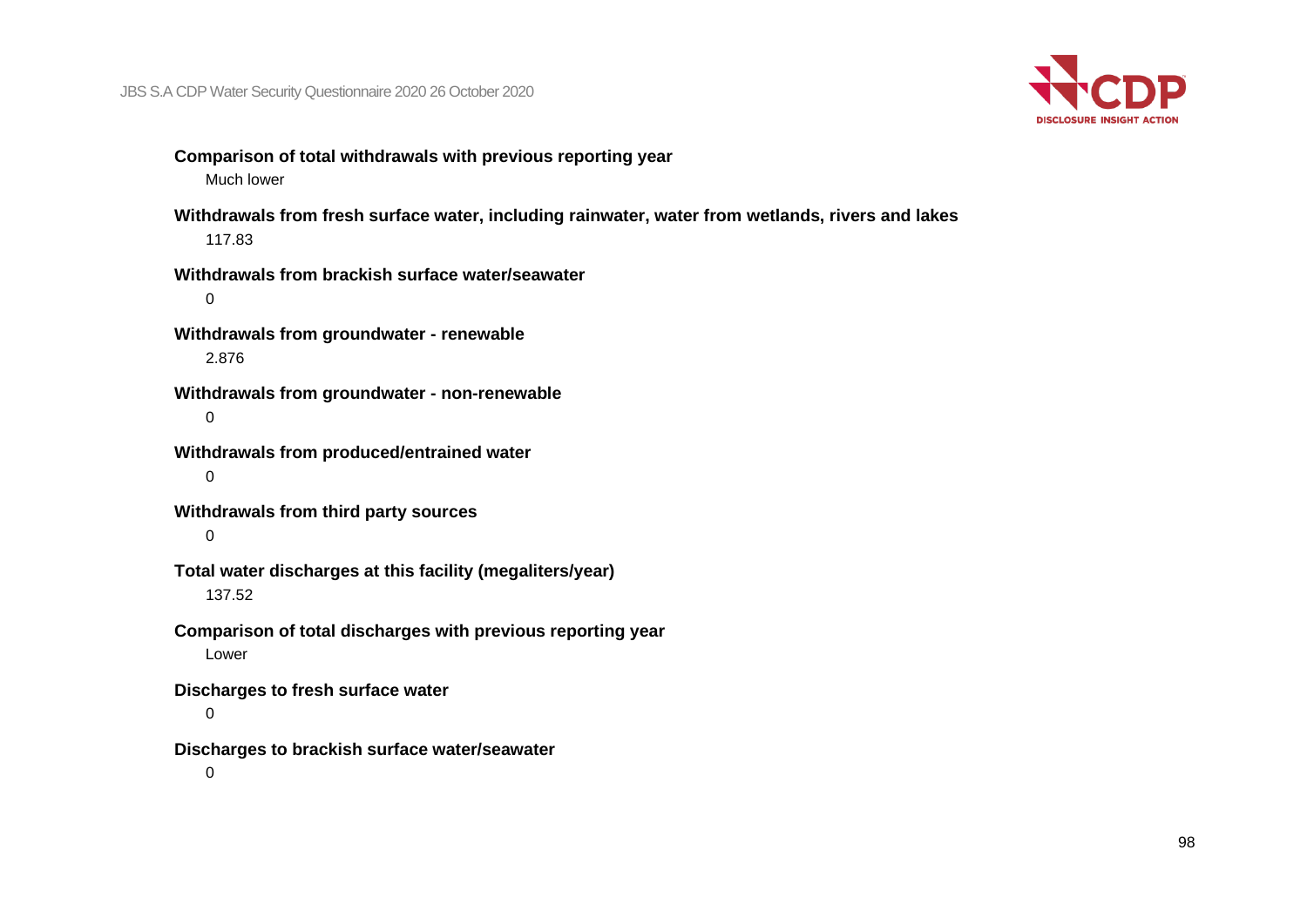

#### **Discharges to groundwater**

137.52

**Discharges to third party destinations**  $\Omega$ 

**Total water consumption at this facility (megaliters/year)** -16.82

**Comparison of total consumption with previous reporting year**

Much lower

#### **Please explain**

The total of water discharged is greater than the total withdrawal due to water that rains in the lagoons of the effluent treatment station. We do not use this water in the process, but it fills the ponds of the wastewater treatment plant and makes the effluent volume greater than the water withdrawal .

**Facility reference number**

Facility 10

**Facility name (optional)**

Facility 10

**Country/Area & River basin**

Brazil Parana

#### **Latitude**

-18.4028

**Longitude**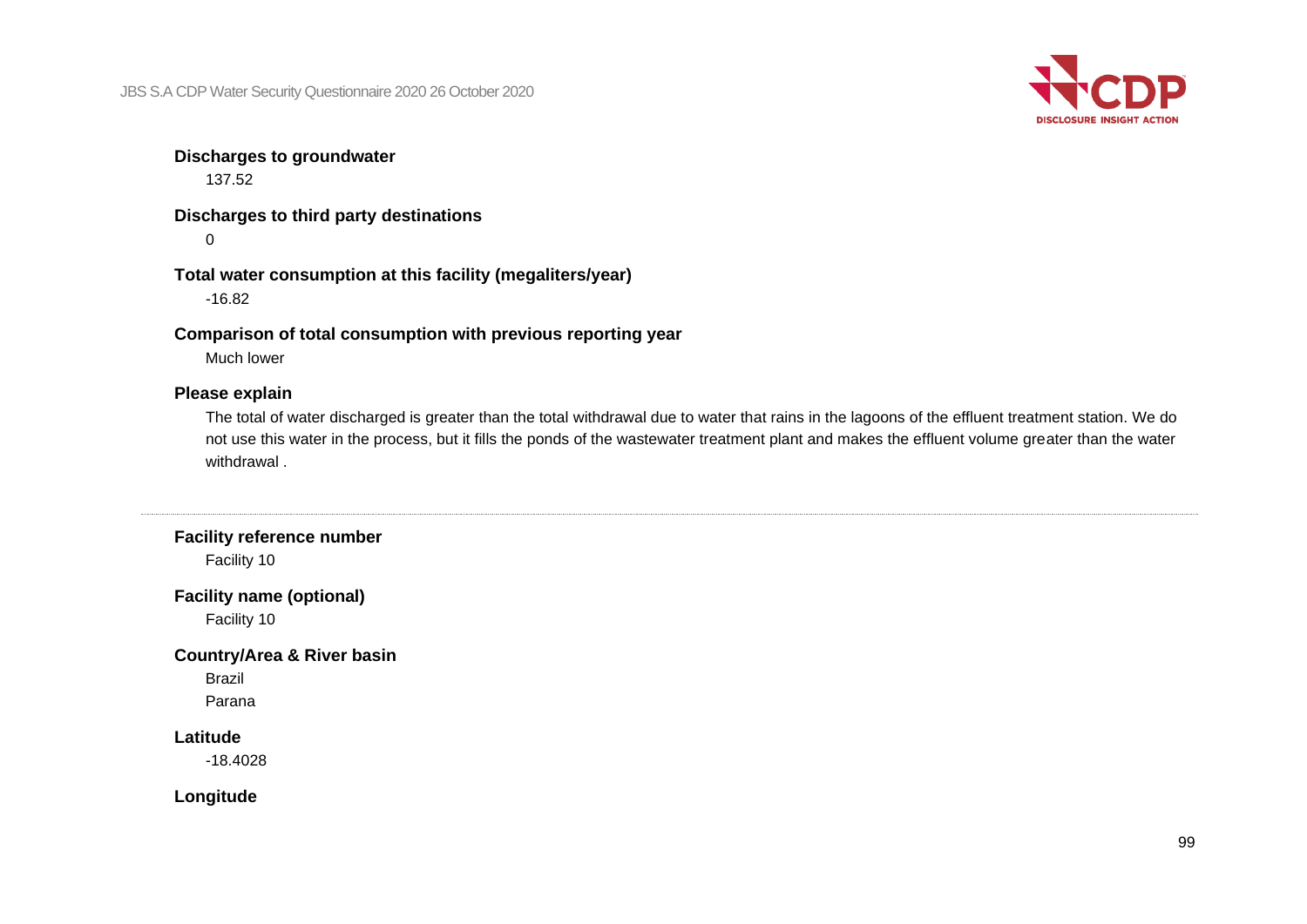

-49.20779

**Located in area with water stress** Yes

- **Total water withdrawals at this facility (megaliters/year)** 651.68
- **Comparison of total withdrawals with previous reporting year** About the same
- **Withdrawals from fresh surface water, including rainwater, water from wetlands, rivers and lakes** 575.916
- **Withdrawals from brackish surface water/seawater** 0
- **Withdrawals from groundwater - renewable** 75.763
- **Withdrawals from groundwater - non-renewable** 0
- **Withdrawals from produced/entrained water**
	- $\Omega$
- **Withdrawals from third party sources**

#### 0

**Total water discharges at this facility (megaliters/year)** 505.3

**Comparison of total discharges with previous reporting year**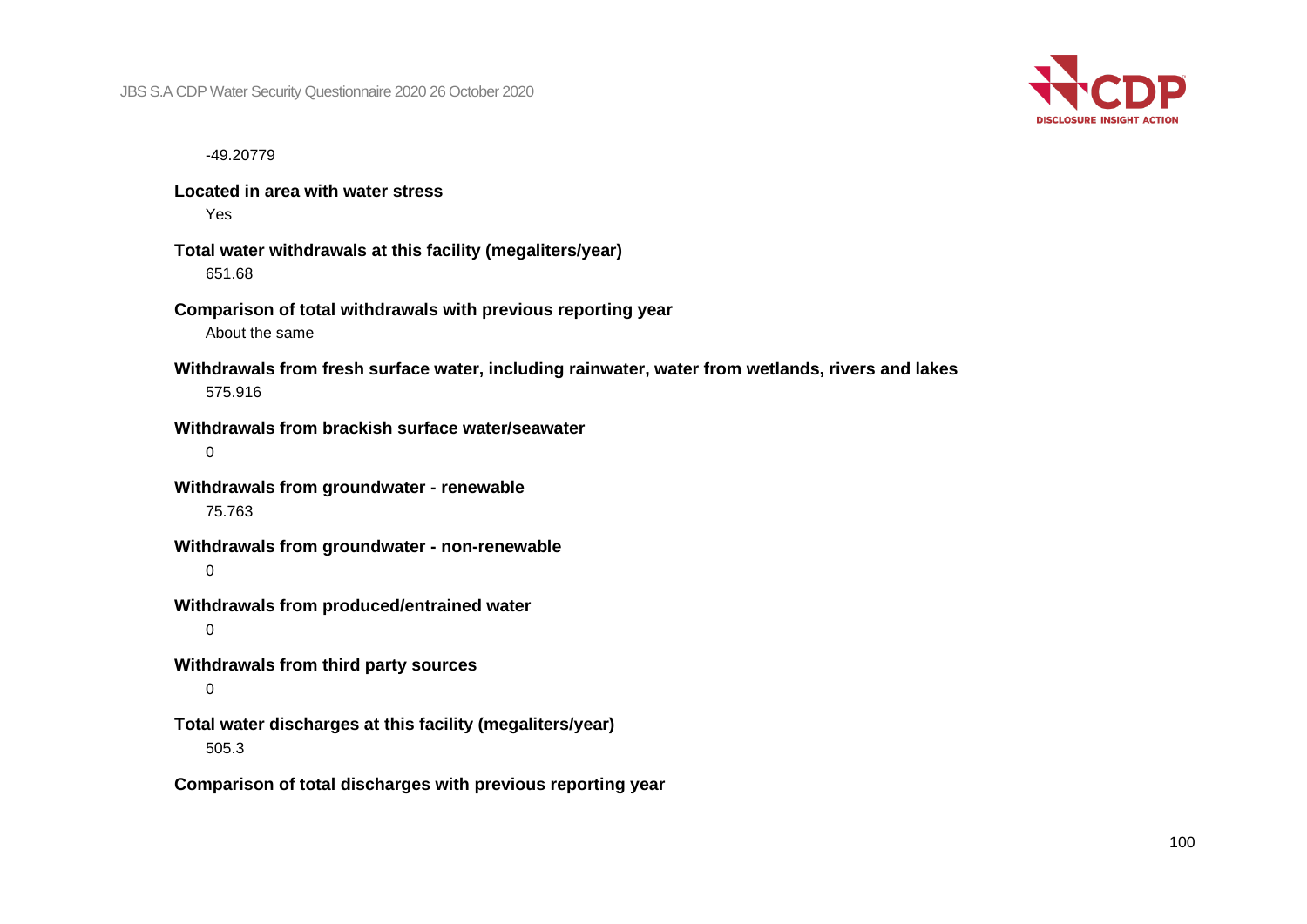

About the same

**Discharges to fresh surface water**  $\Omega$ 

**Discharges to brackish surface water/seawater**  $\Omega$ 

**Discharges to groundwater** 505.3

**Discharges to third party destinations** 0

**Total water consumption at this facility (megaliters/year)** 146.38

**Comparison of total consumption with previous reporting year** Much higher

**Please explain**

Increased production volume and consequently water consumption.

**Facility reference number**

Facility 11

**Facility name (optional)** Facility 11

**Country/Area & River basin**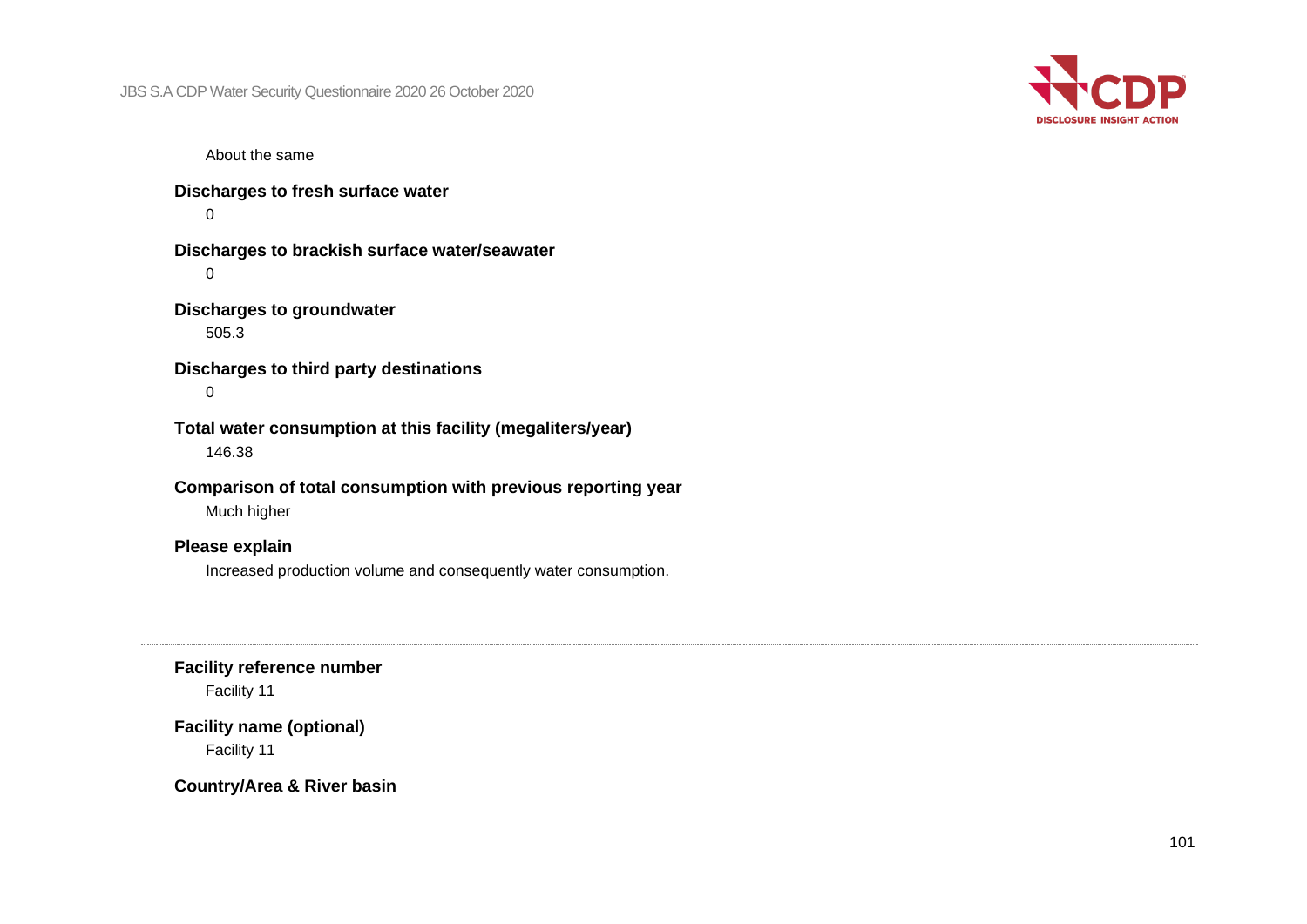

## Brazil

Parana

#### **Latitude**

-18.9188

#### **Longitude**

-48.27835

# **Located in area with water stress**

Yes

### **Total water withdrawals at this facility (megaliters/year)** 240.63

## **Comparison of total withdrawals with previous reporting year** Higher

## **Withdrawals from fresh surface water, including rainwater, water from wetlands, rivers and lakes**

 $\Omega$ 

## **Withdrawals from brackish surface water/seawater**

0

## **Withdrawals from groundwater - renewable** 170.277

## **Withdrawals from groundwater - non-renewable** 0

## **Withdrawals from produced/entrained water**

 $\Omega$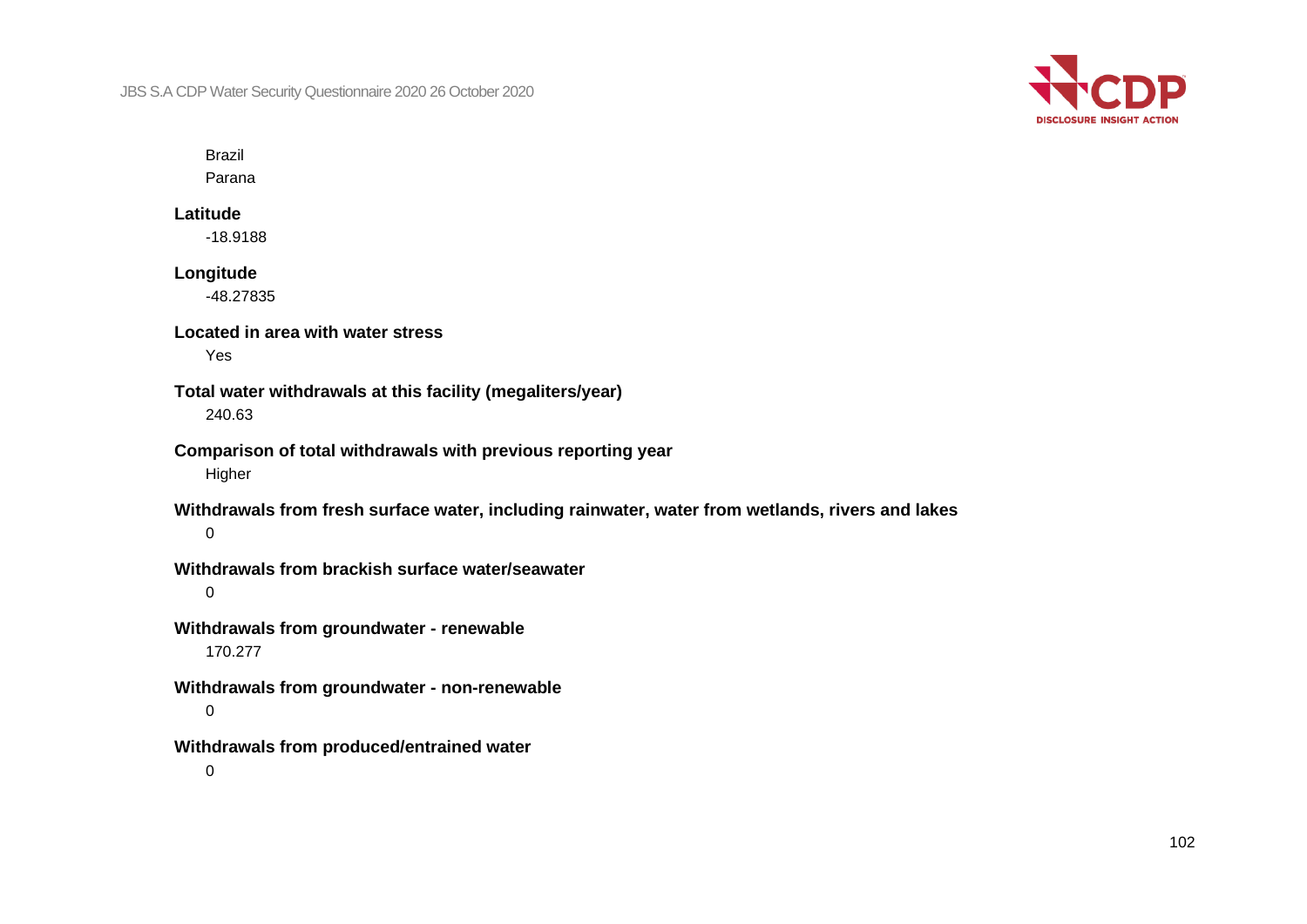

**Withdrawals from third party sources** 70.4

**Total water discharges at this facility (megaliters/year)** 185.68

**Comparison of total discharges with previous reporting year** About the same

**Discharges to fresh surface water**  $\Omega$ 

**Discharges to brackish surface water/seawater**  $\Omega$ 

**Discharges to groundwater**

0

**Discharges to third party destinations** 185.68

**Total water consumption at this facility (megaliters/year)**

54.95

**Comparison of total consumption with previous reporting year**

Much higher

## **Please explain**

Increased production volume and consequently water consumption.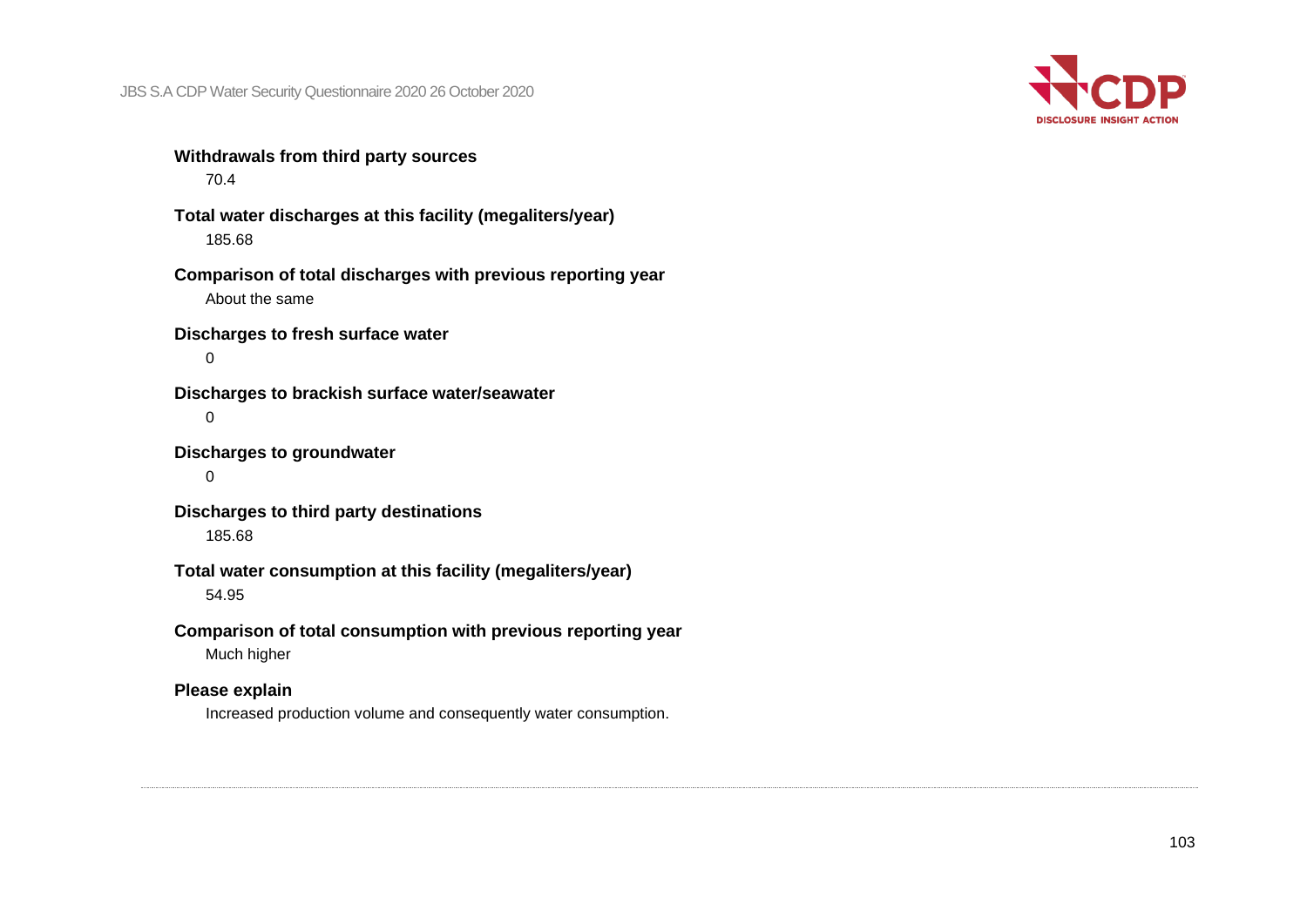

**Facility reference number**

Facility 12

**Facility name (optional)** Facility 12

#### **Country/Area & River basin**

Brazil

Amazonas

## **Latitude**

-10.80594

## **Longitude**

-55.44643

## **Located in area with water stress**

Yes

## **Total water withdrawals at this facility (megaliters/year)**

261.5

## **Comparison of total withdrawals with previous reporting year**

About the same

# **Withdrawals from fresh surface water, including rainwater, water from wetlands, rivers and lakes**

261.5

#### **Withdrawals from brackish surface water/seawater**

0

#### **Withdrawals from groundwater - renewable**

0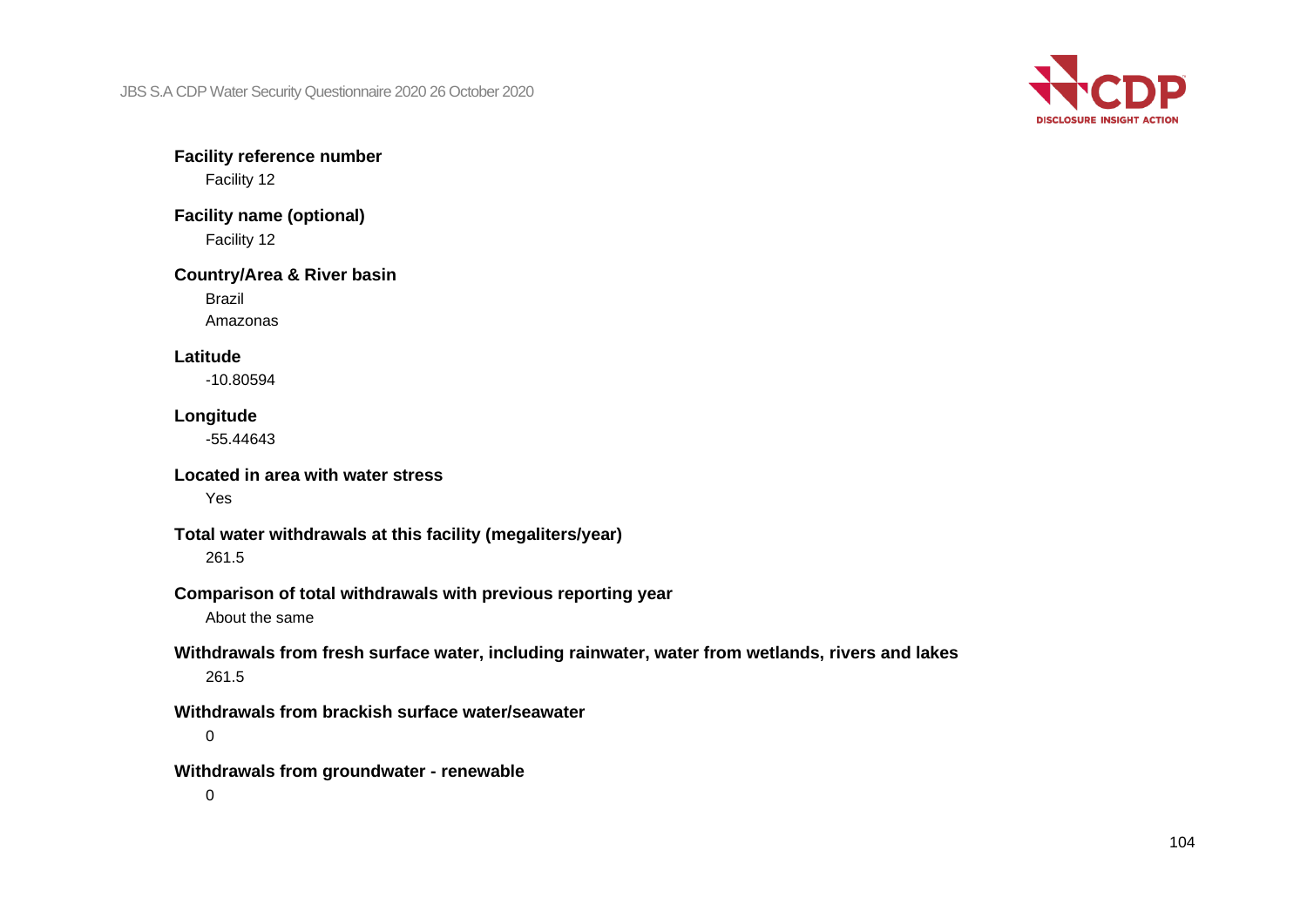

**Withdrawals from groundwater - non-renewable**  $\Omega$ 

**Withdrawals from produced/entrained water**  $\Omega$ 

**Withdrawals from third party sources** 0

**Total water discharges at this facility (megaliters/year)** 234.71

**Comparison of total discharges with previous reporting year** About the same

**Discharges to fresh surface water**

42.33

**Discharges to brackish surface water/seawater**  $\Omega$ 

**Discharges to groundwater**

192.39

**Discharges to third party destinations**

0

**Total water consumption at this facility (megaliters/year)**

26.79

**Comparison of total consumption with previous reporting year** Much higher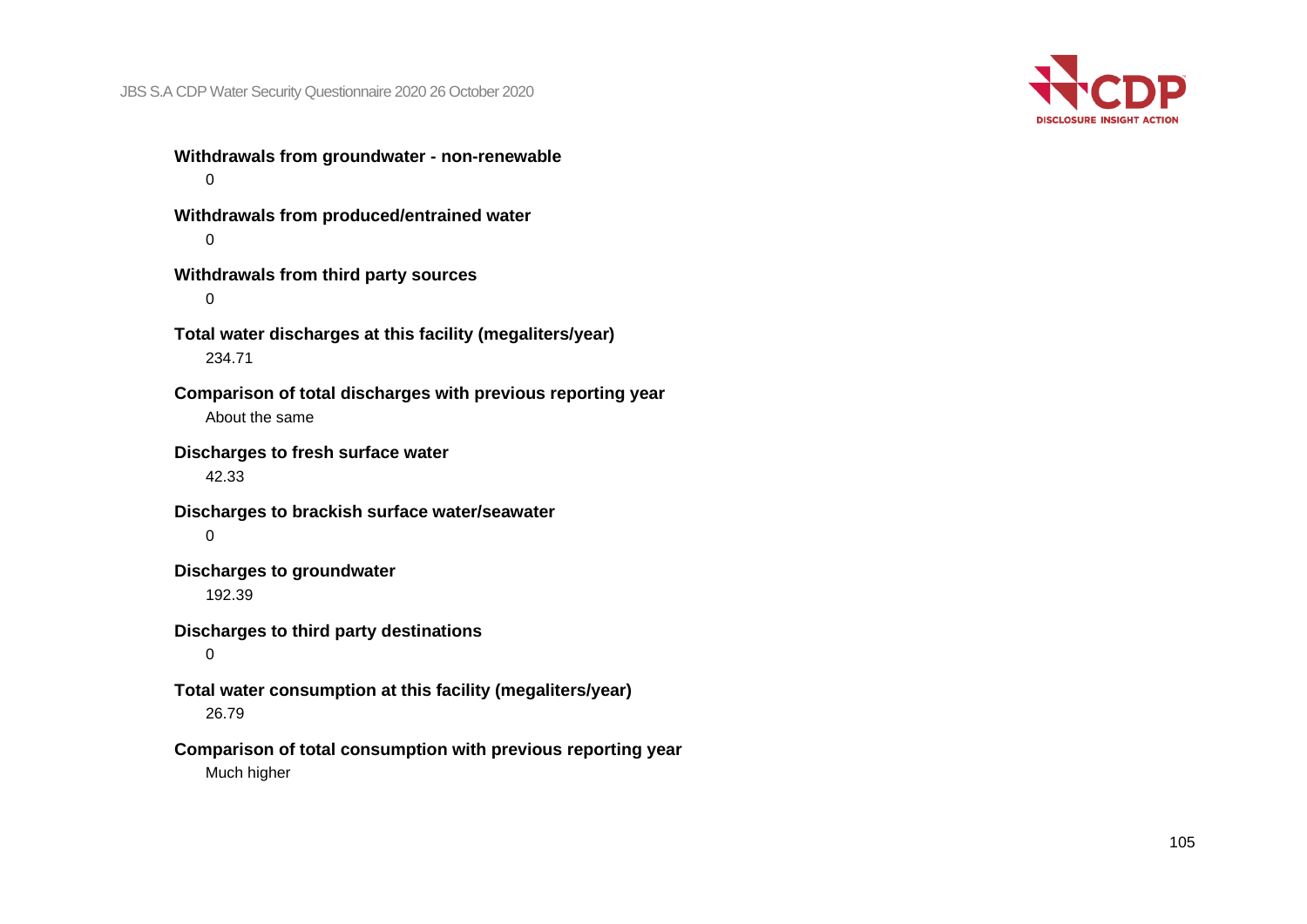

#### **Please explain**

The production did not change significantly, but there was a smaller volume of water discharged, increasing the consumption value.

**Facility reference number** Facility 13 **Facility name (optional)** Facility 13 **Country/Area & River basin** Brazil Other, please specify East Atlantic **Latitude** -22.78337 **Longitude** -43.02426 **Located in area with water stress** Yes **Total water withdrawals at this facility (megaliters/year)** 1,069.07 **Comparison of total withdrawals with previous reporting year** Higher **Withdrawals from fresh surface water, including rainwater, water from wetlands, rivers and lakes**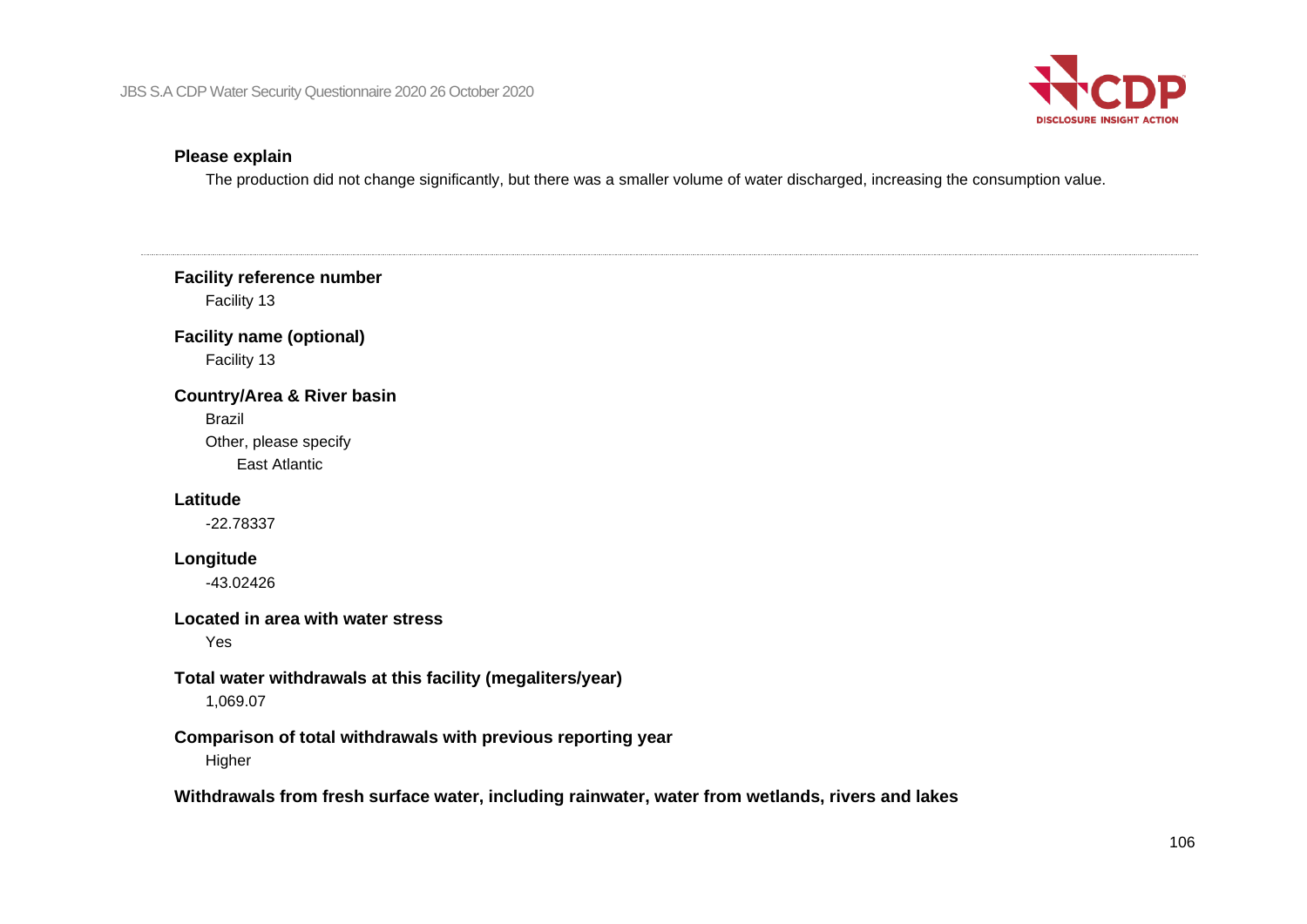

 $\Omega$ 

**Withdrawals from brackish surface water/seawater**  $\Omega$ **Withdrawals from groundwater - renewable**  $\Omega$ **Withdrawals from groundwater - non-renewable** 0 **Withdrawals from produced/entrained water** 0 **Withdrawals from third party sources** 1,069.07 **Total water discharges at this facility (megaliters/year)** 760.73 **Comparison of total discharges with previous reporting year** About the same **Discharges to fresh surface water** 760.73 **Discharges to brackish surface water/seawater** 0 **Discharges to groundwater**  $\Omega$ **Discharges to third party destinations**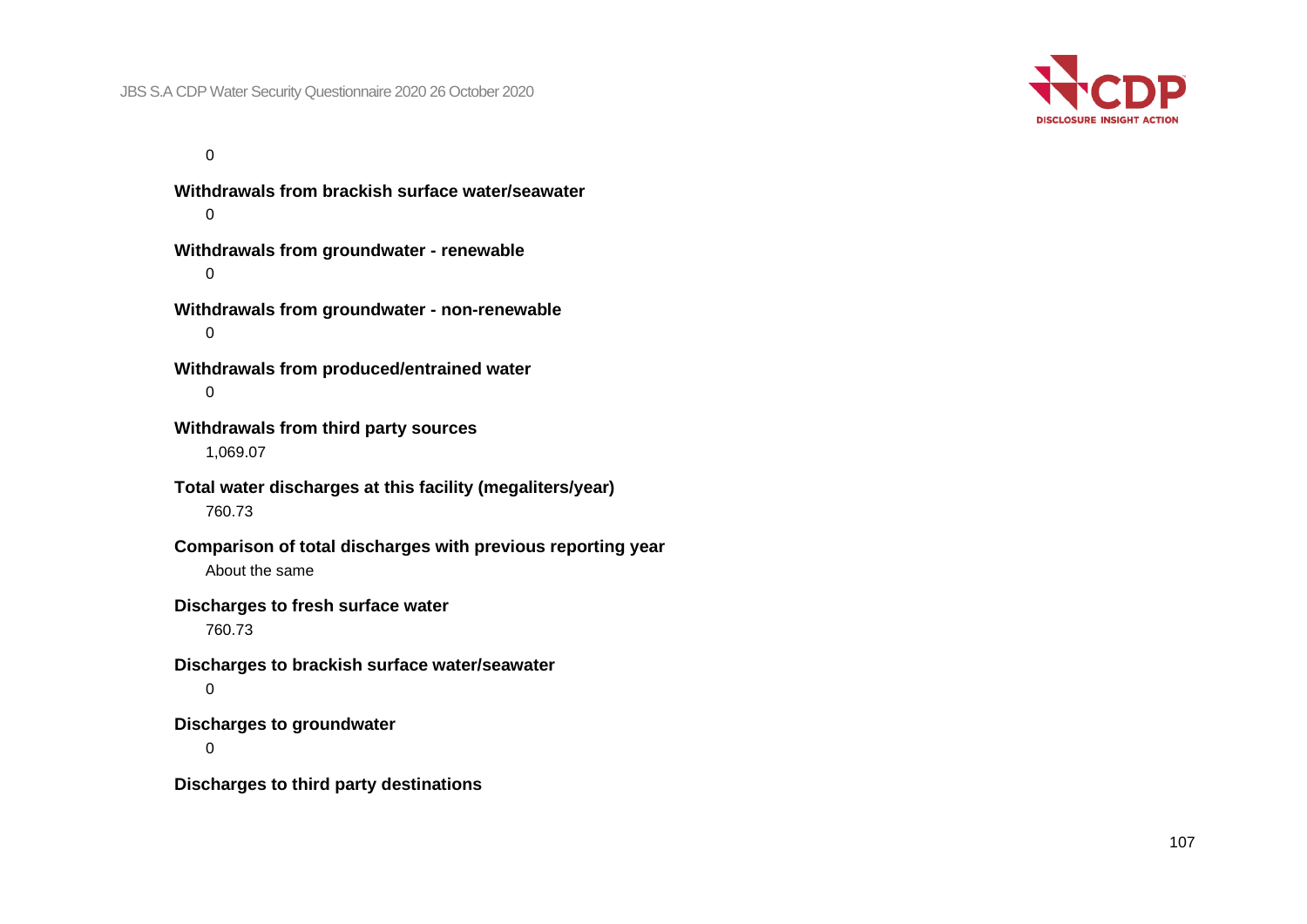

 $\Omega$ 

**Total water consumption at this facility (megaliters/year)** 308.34

**Comparison of total consumption with previous reporting year** Much higher

#### **Please explain**

There was an increase in water consumption and also an increase in reuse.

#### **Facility reference number**

Facility 14

**Facility name (optional)**

Facility 14

#### **Country/Area & River basin**

Brazil

Parana

#### **Latitude**

-15.77795

#### **Longitude**

-47.92865

#### **Located in area with water stress**

Yes

**Total water withdrawals at this facility (megaliters/year)**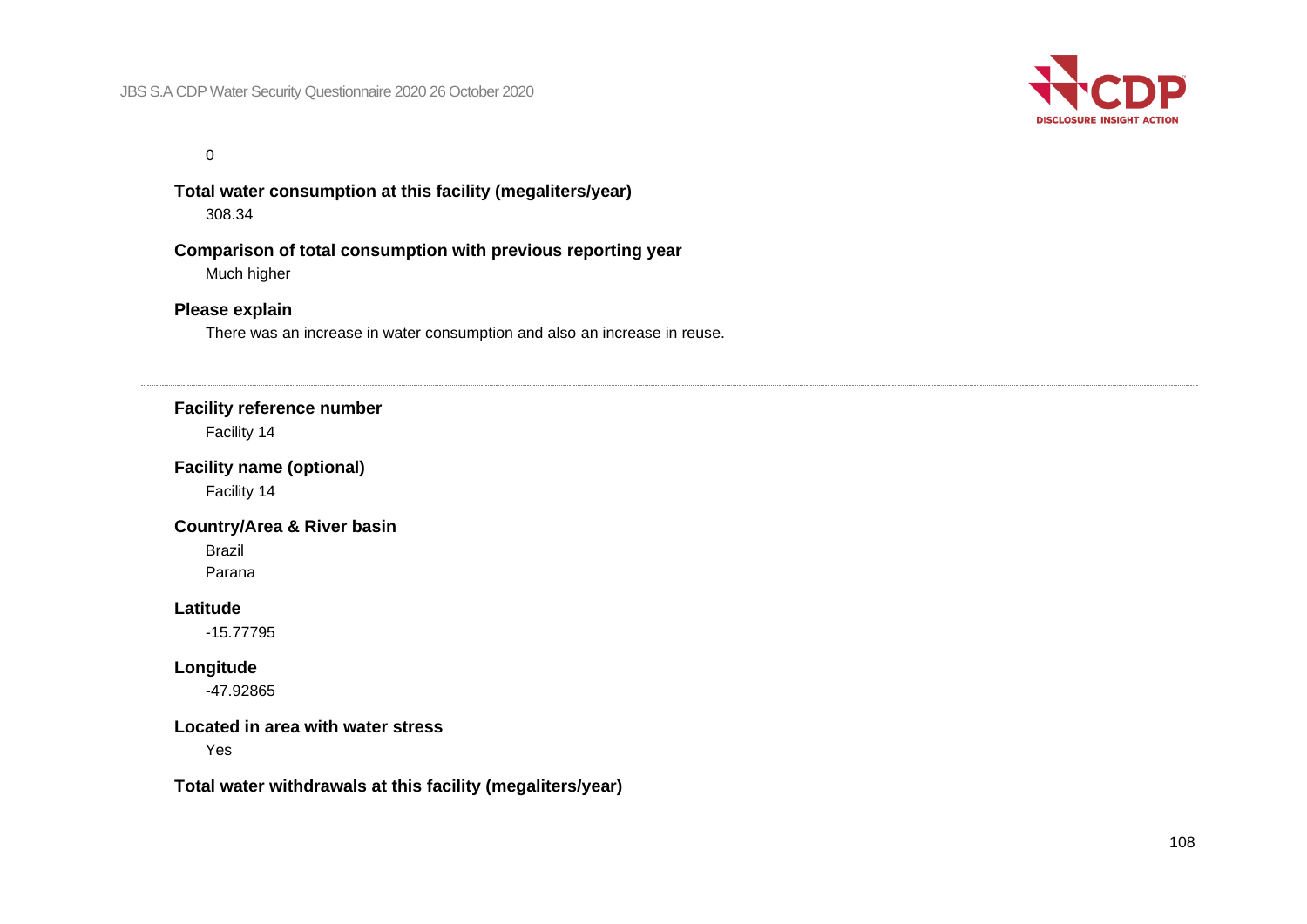

1,665.08

**Comparison of total withdrawals with previous reporting year** About the same

**Withdrawals from fresh surface water, including rainwater, water from wetlands, rivers and lakes** 1,166

**Withdrawals from brackish surface water/seawater**  $\Omega$ 

**Withdrawals from groundwater - renewable** 499.53

**Withdrawals from groundwater - non-renewable** 0

**Withdrawals from produced/entrained water**  $\Omega$ 

**Withdrawals from third party sources**

0

**Total water discharges at this facility (megaliters/year)** 1,660.08

**Comparison of total discharges with previous reporting year** Higher

**Discharges to fresh surface water**

1,660.08

**Discharges to brackish surface water/seawater**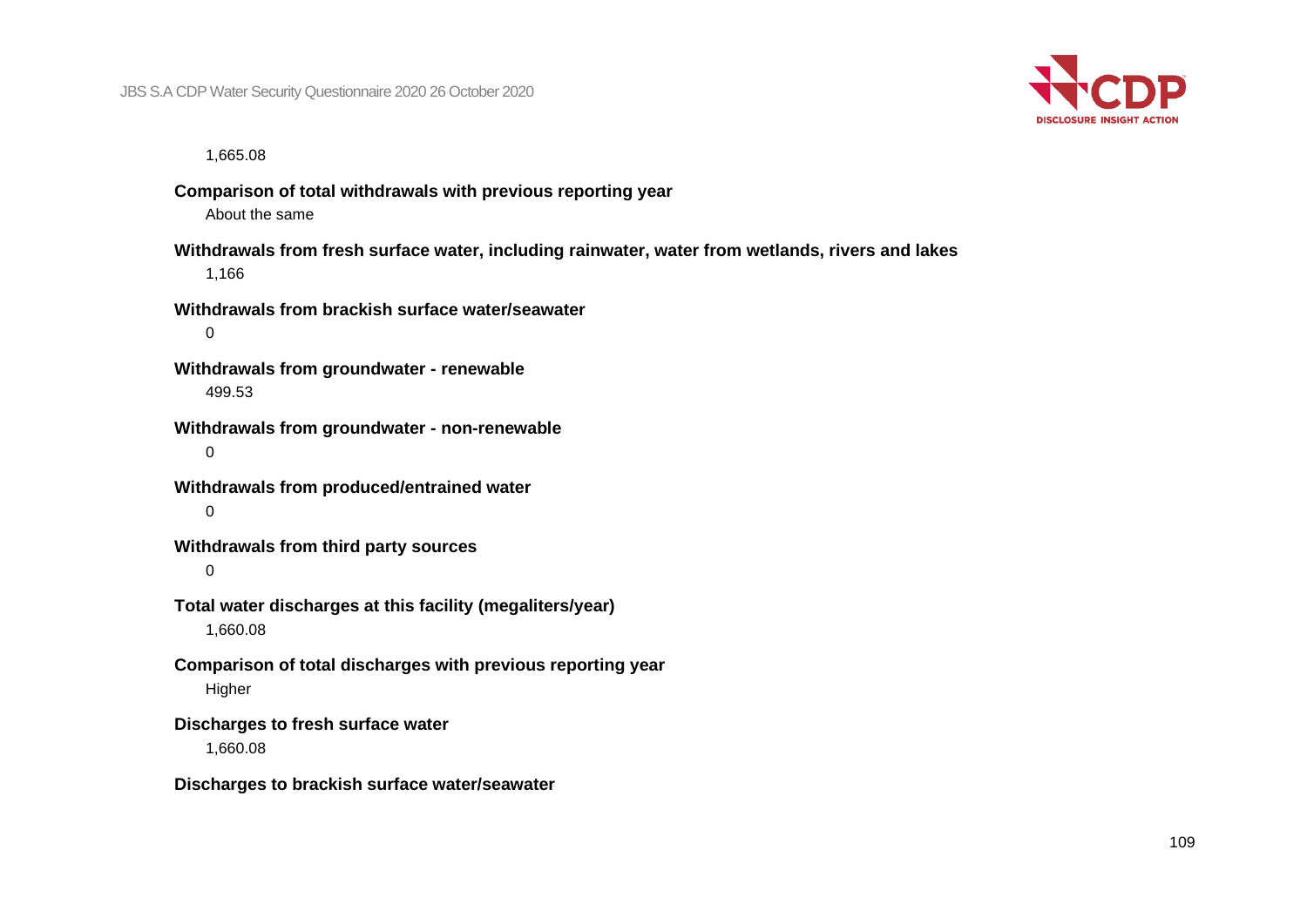

 $\Omega$ 

**Discharges to groundwater**  $\Omega$ 

**Discharges to third party destinations**

 $\Omega$ 

**Total water consumption at this facility (megaliters/year)** 5

**Comparison of total consumption with previous reporting year**

Much lower

**Please explain**

There was an increase in water consumption and effluent disposal .

**Facility reference number**

Facility 15

**Facility name (optional)**

Facility 15

**Country/Area & River basin**

Brazil

Parana

## **Latitude**

-15.77795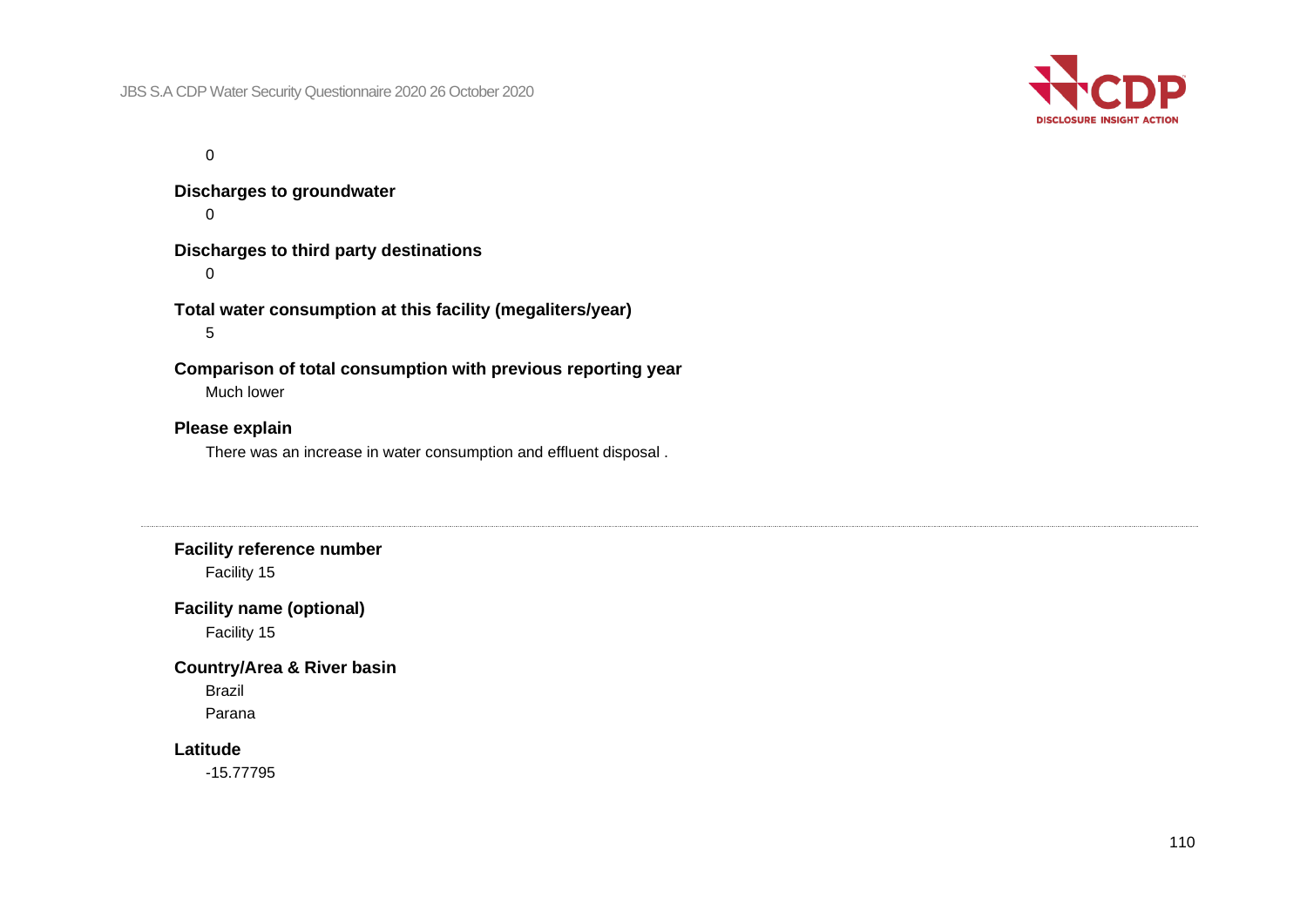

#### **Longitude**

-47.92865

**Located in area with water stress** Yes

- **Total water withdrawals at this facility (megaliters/year)** 29.35
- **Comparison of total withdrawals with previous reporting year** About the same
- **Withdrawals from fresh surface water, including rainwater, water from wetlands, rivers and lakes** 0
- **Withdrawals from brackish surface water/seawater** 0
- **Withdrawals from groundwater - renewable** 29.35
- **Withdrawals from groundwater - non-renewable**
	- 0
- **Withdrawals from produced/entrained water** 0
- **Withdrawals from third party sources**
	- 0
- **Total water discharges at this facility (megaliters/year)** 16.65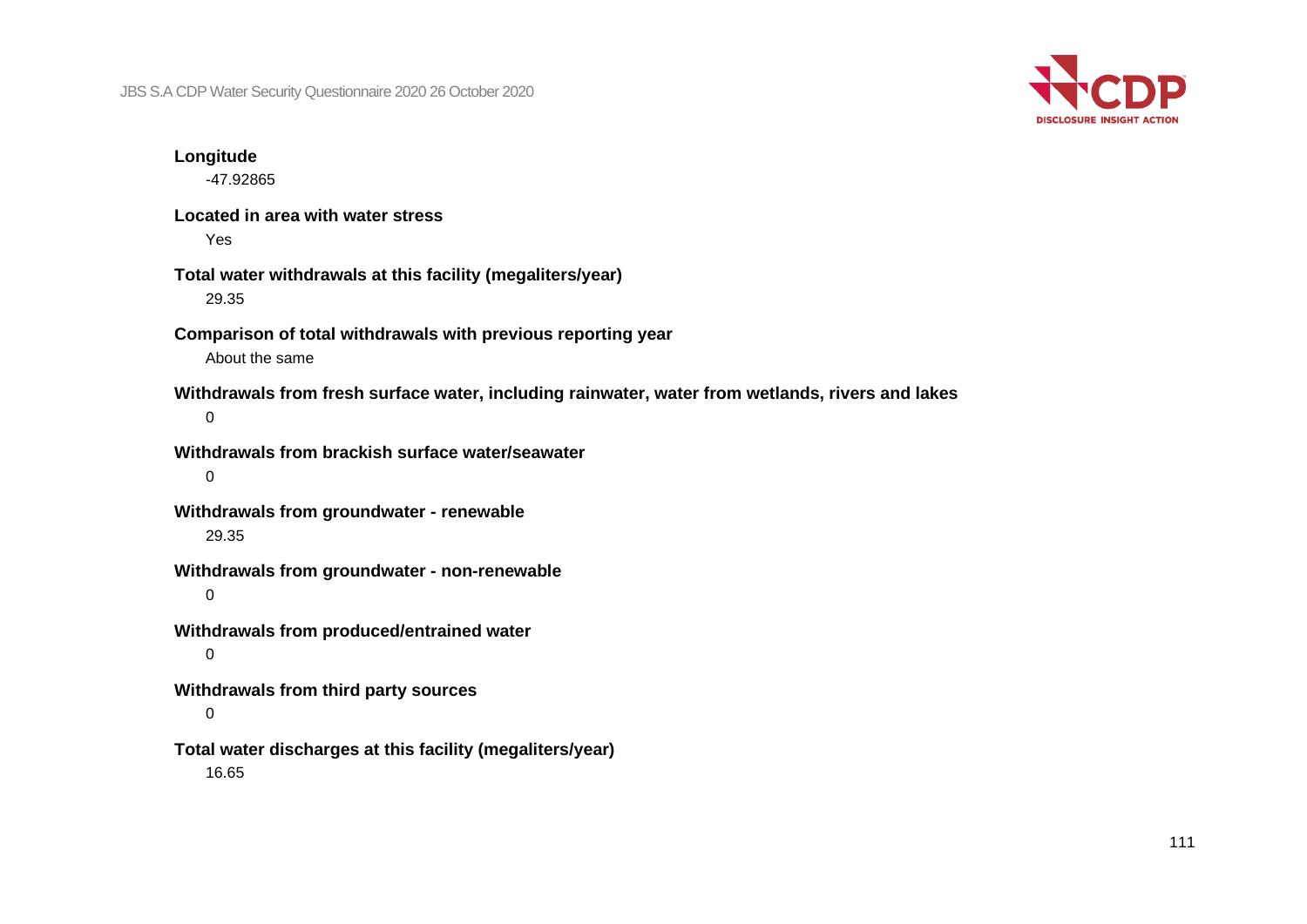

**Comparison of total discharges with previous reporting year** Lower **Discharges to fresh surface water**  $\Omega$ **Discharges to brackish surface water/seawater** 0

**Discharges to groundwater** 16.65

**Discharges to third party destinations**

0

**Total water consumption at this facility (megaliters/year)** 12.69

**Comparison of total consumption with previous reporting year** Much higher

## **Please explain**

There was an increase in water consumption .

**Facility reference number**

Facility 16

**Facility name (optional)** Facility 16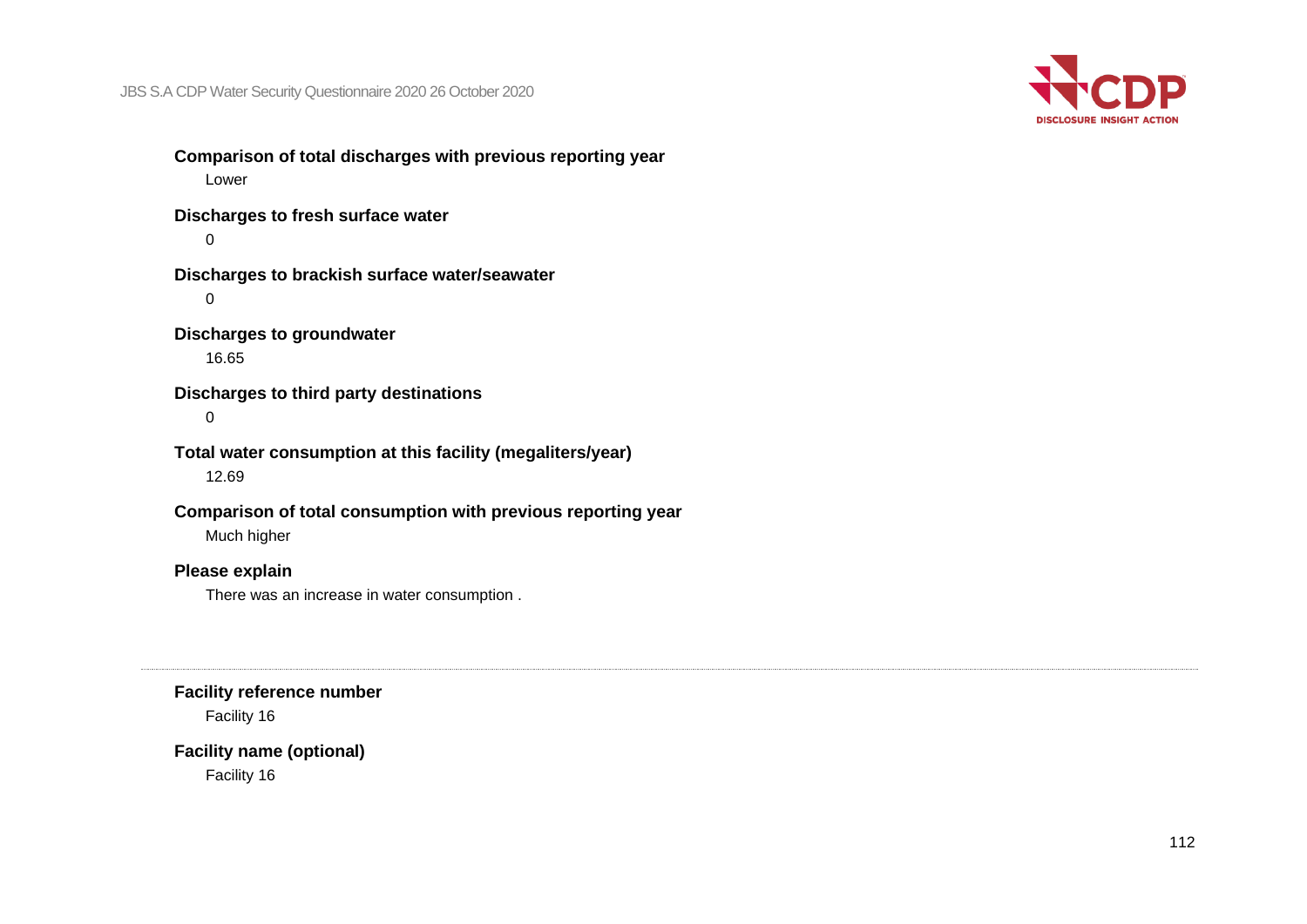

#### **Country/Area & River basin**

Brazil Parana

#### **Latitude**

-15.77795

#### **Longitude**

-47.92865

#### **Located in area with water stress**

Yes

## **Total water withdrawals at this facility (megaliters/year)**

45.66

## **Comparison of total withdrawals with previous reporting year**

About the same

#### **Withdrawals from fresh surface water, including rainwater, water from wetlands, rivers and lakes**

0

## **Withdrawals from brackish surface water/seawater**

 $\Omega$ 

#### **Withdrawals from groundwater - renewable** 45.66

**Withdrawals from groundwater - non-renewable**

0

**Withdrawals from produced/entrained water**

 $\Omega$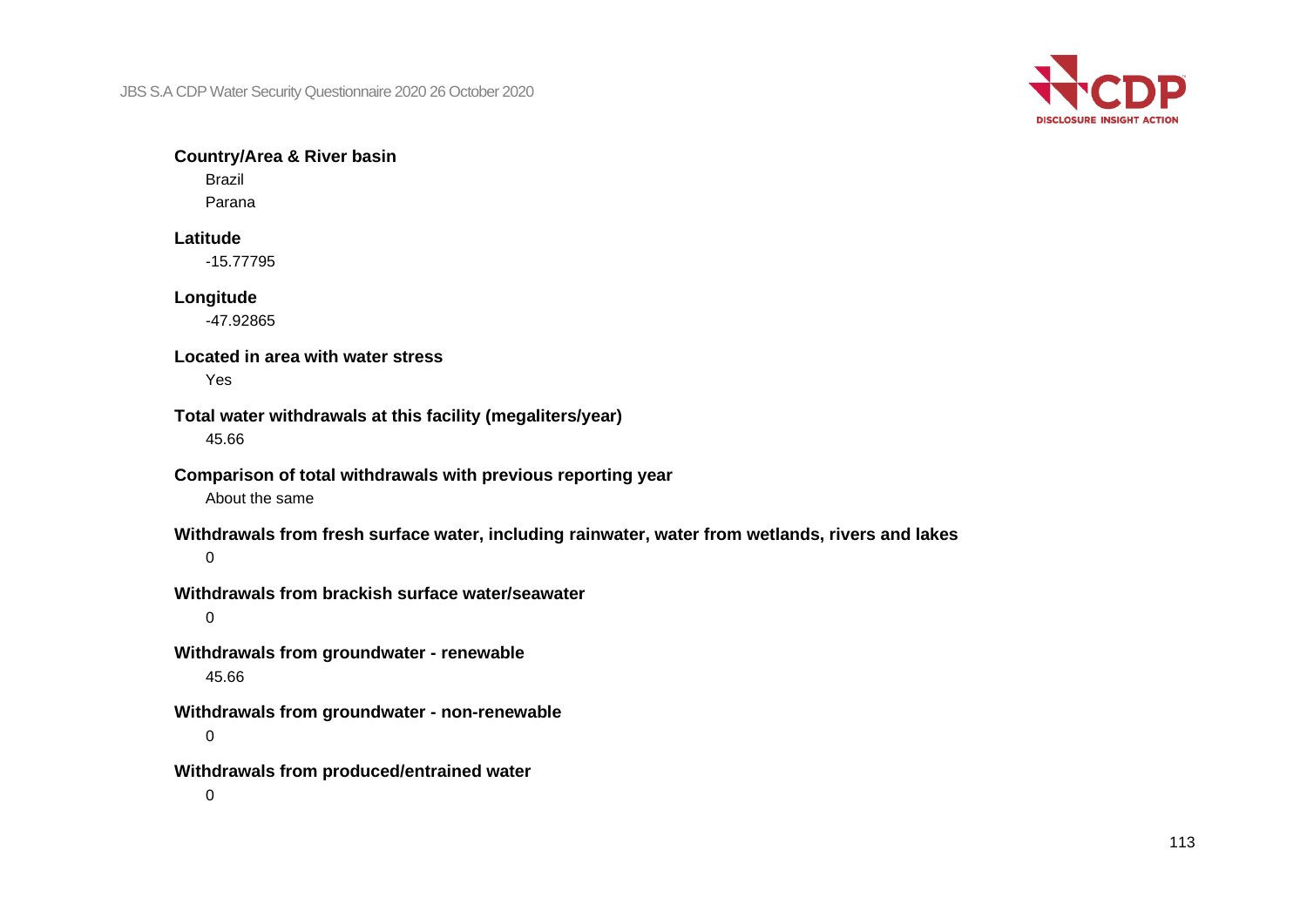

**Withdrawals from third party sources**

 $\Omega$ 

**Total water discharges at this facility (megaliters/year)** 10.07

**Comparison of total discharges with previous reporting year** Much higher

**Discharges to fresh surface water**  $\Omega$ 

**Discharges to brackish surface water/seawater**  $\Omega$ 

**Discharges to groundwater** 10.07

**Discharges to third party destinations**

 $\Omega$ 

**Total water consumption at this facility (megaliters/year)**

35.59

**Comparison of total consumption with previous reporting year**

Lower

## **Please explain**

The decrease in consumption is justified by the projects to reduce water consumption implemented.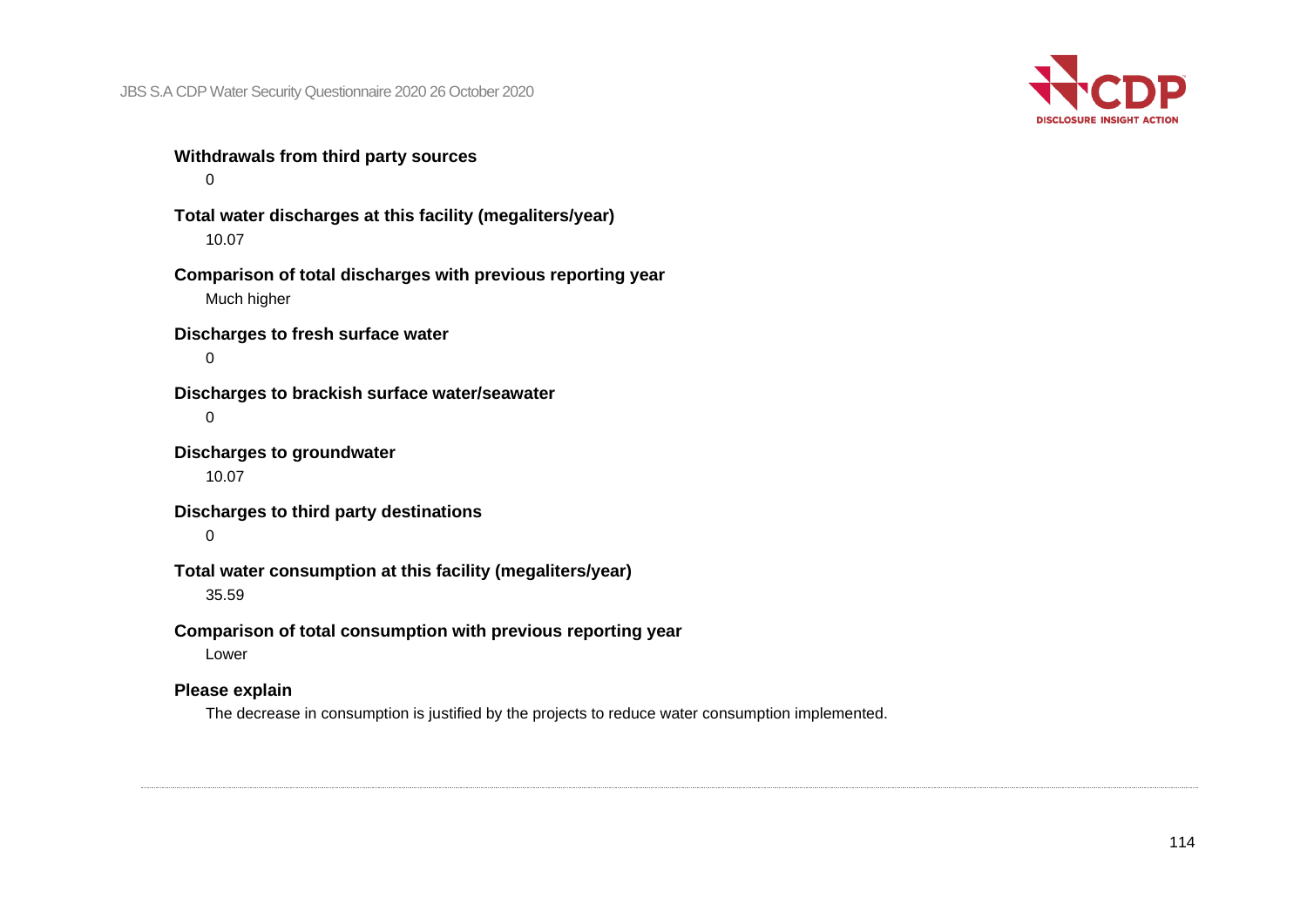

**Facility reference number**

Facility 17

**Facility name (optional)** Facility 17

#### **Country/Area & River basin**

Brazil

Parana

#### **Latitude**

-22.22872

## **Longitude**

-54.81098

## **Located in area with water stress**

Yes

## **Total water withdrawals at this facility (megaliters/year)**

2,067

#### **Comparison of total withdrawals with previous reporting year**

Higher

## **Withdrawals from fresh surface water, including rainwater, water from wetlands, rivers and lakes** 588.84

**Withdrawals from brackish surface water/seawater**

0

**Withdrawals from groundwater - renewable**

1,478.15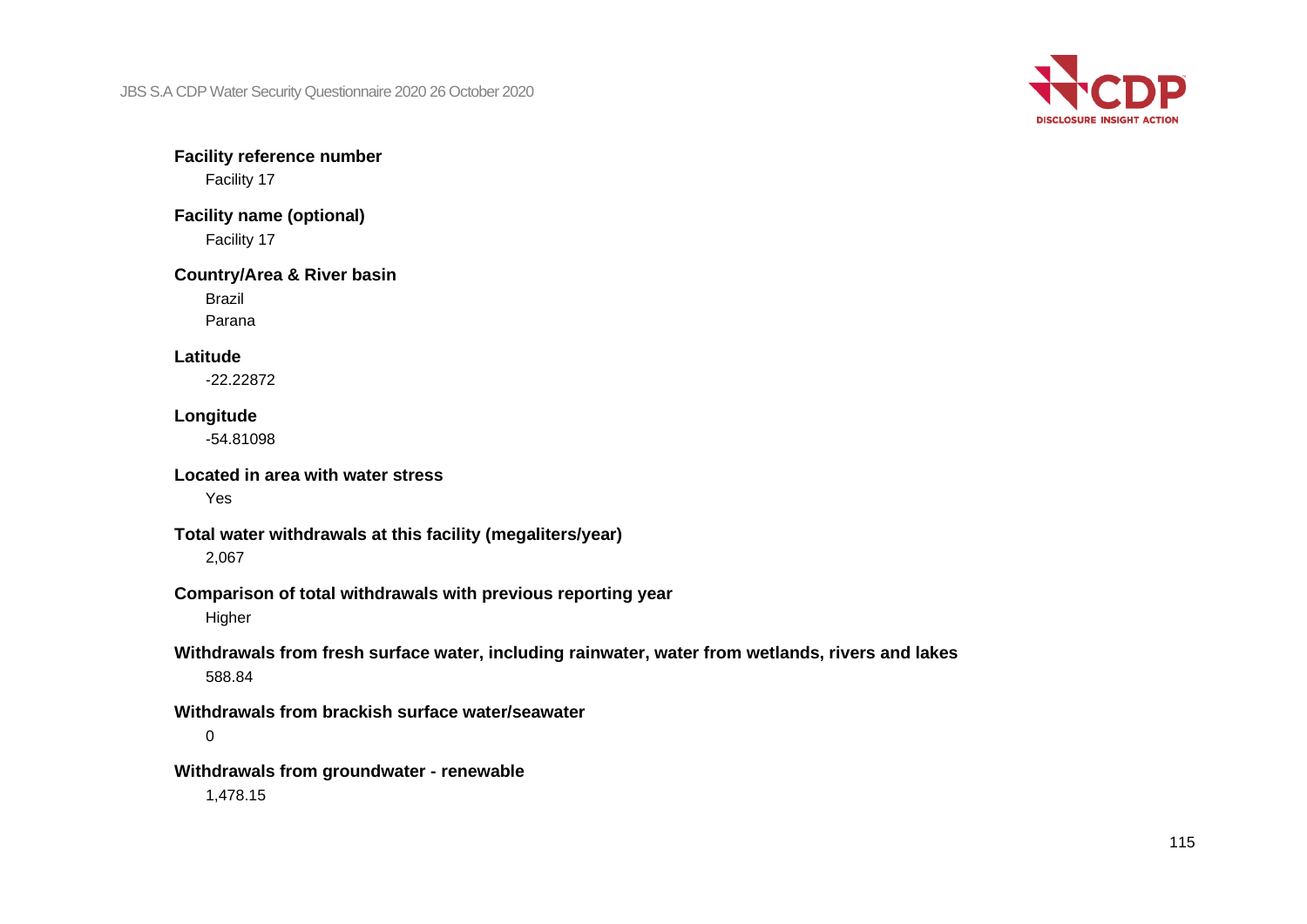

**Withdrawals from groundwater - non-renewable**  $\Omega$ 

**Withdrawals from produced/entrained water**  $\Omega$ 

**Withdrawals from third party sources** 0

**Total water discharges at this facility (megaliters/year)** 1,131.18

**Comparison of total discharges with previous reporting year** About the same

**Discharges to fresh surface water**

1,131.18

**Discharges to brackish surface water/seawater**  $\Omega$ 

**Discharges to groundwater**

0

**Discharges to third party destinations**

0

**Total water consumption at this facility (megaliters/year)** 935.82

**Comparison of total consumption with previous reporting year** Much higher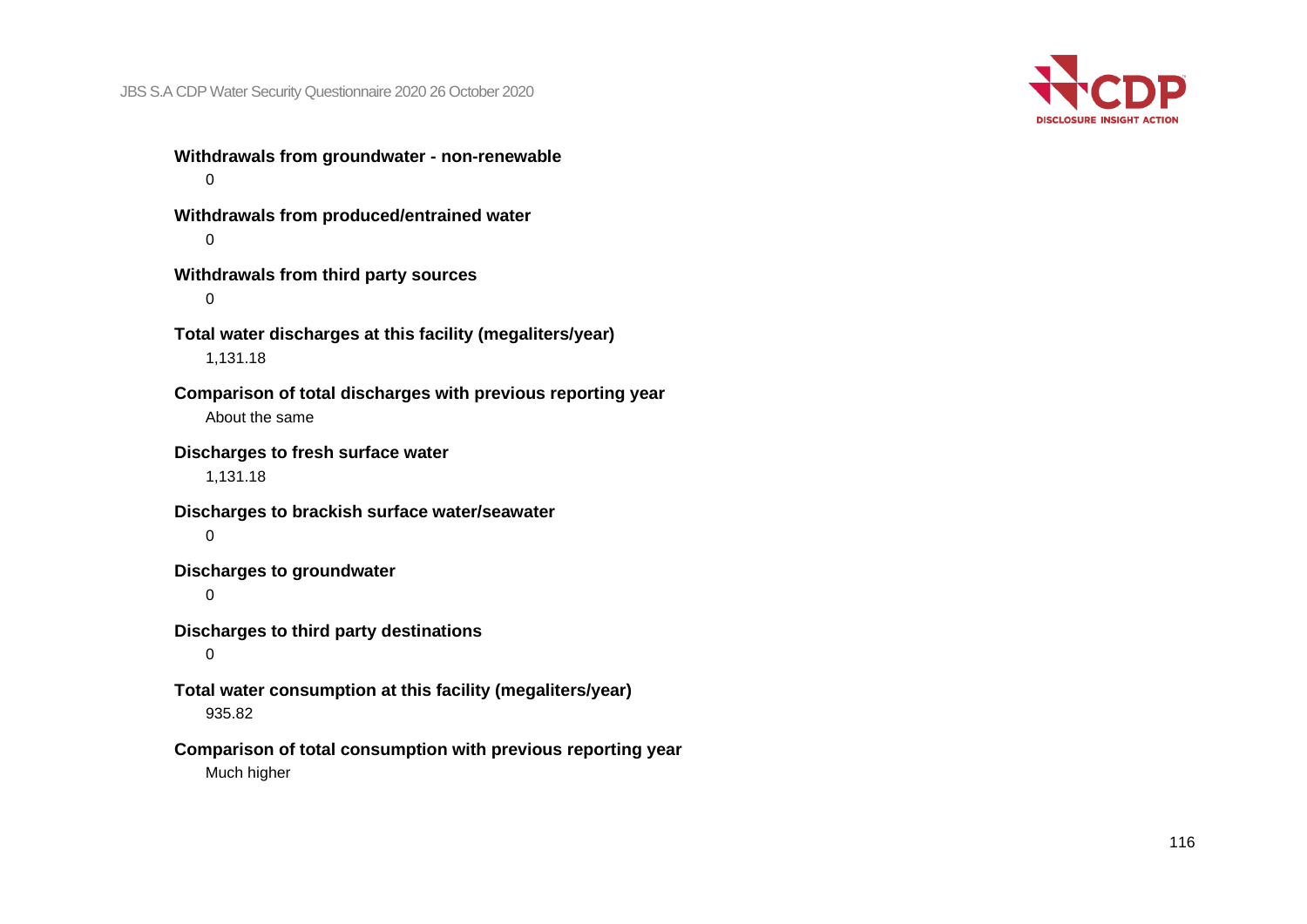

## **Please explain**

 $\cdots$ 

Increased production volume and consequently water consumption.

| <b>Facility reference number</b><br>Facility 18                                                          |
|----------------------------------------------------------------------------------------------------------|
| <b>Facility name (optional)</b><br>Facility 18                                                           |
| <b>Country/Area &amp; River basin</b><br><b>Brazil</b><br>Parana                                         |
| Latitude<br>$-22.22872$                                                                                  |
| Longitude<br>$-54.81098$                                                                                 |
| Located in area with water stress<br>Yes                                                                 |
| Total water withdrawals at this facility (megaliters/year)<br>14.4                                       |
| Comparison of total withdrawals with previous reporting year<br>About the same                           |
| Withdrawals from fresh surface water, including rainwater, water from wetlands, rivers and lakes<br>4.14 |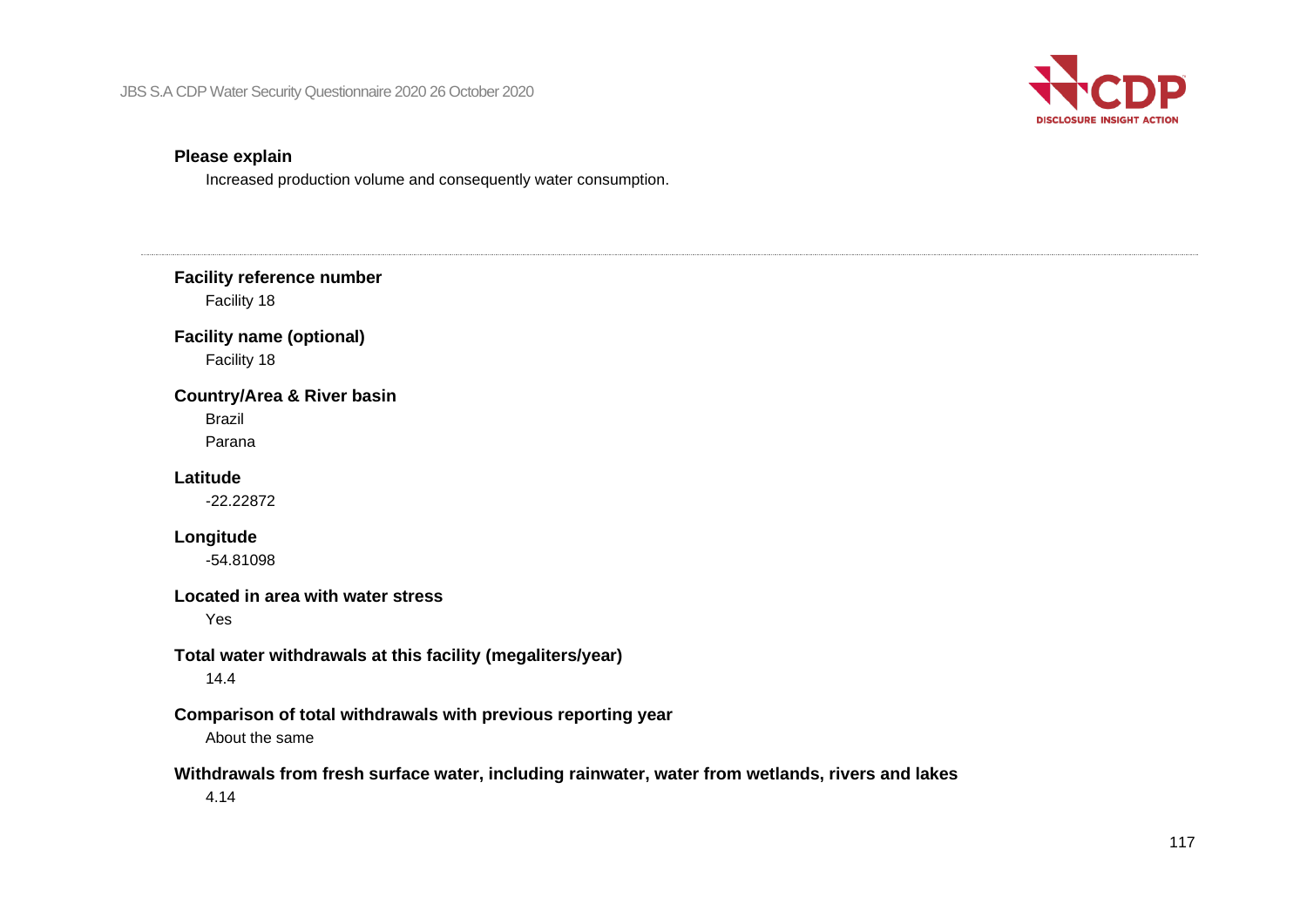

**Withdrawals from brackish surface water/seawater**  $\Omega$ 

**Withdrawals from groundwater - renewable** 10.26

**Withdrawals from groundwater - non-renewable** 0

**Withdrawals from produced/entrained water**  $\Omega$ 

**Withdrawals from third party sources** 0

**Total water discharges at this facility (megaliters/year)** 0

**Comparison of total discharges with previous reporting year** About the same

**Discharges to fresh surface water**

0

**Discharges to brackish surface water/seawater** 0

**Discharges to groundwater**

 $\Omega$ 

**Discharges to third party destinations**

 $\Omega$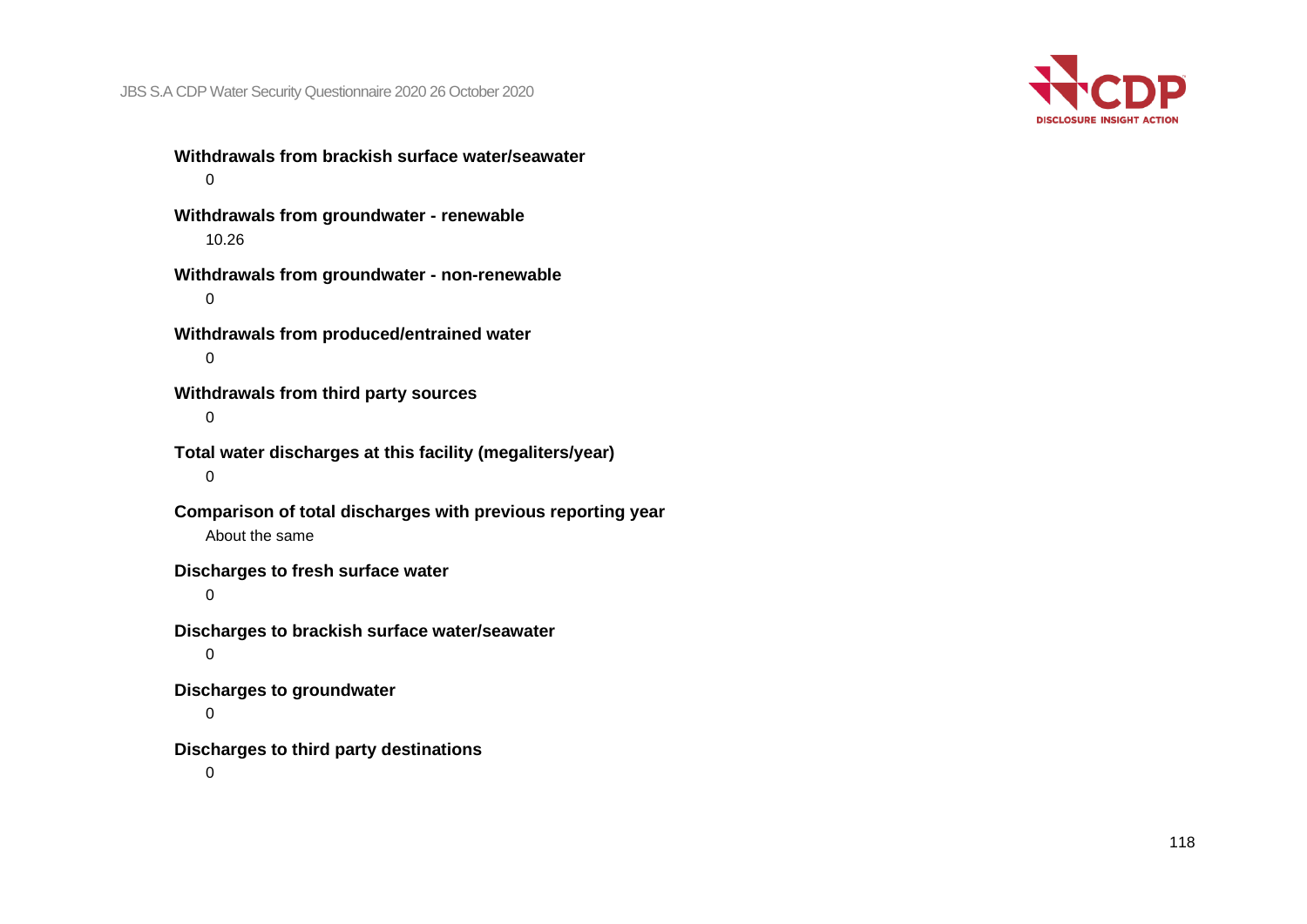

## **Total water consumption at this facility (megaliters/year)**

#### 14.4

## **Comparison of total consumption with previous reporting year**

About the same

## **Please explain**

The feed factory (facility 18) is in the same location as the slaughter (facility 17), and for this reason the effluent is counted together with the slaughter effluent, we do not segregate it for the feed factory. The facility 18 is a very small operation, which practically does not generate effluent.

| <b>Facility reference number</b><br>Facility 19            |  |
|------------------------------------------------------------|--|
| <b>Facility name (optional)</b>                            |  |
| Facility 19                                                |  |
| <b>Country/Area &amp; River basin</b>                      |  |
| <b>Brazil</b>                                              |  |
| Parana                                                     |  |
| Latitude                                                   |  |
| $-22.22872$                                                |  |
| Longitude                                                  |  |
| $-54.81098$                                                |  |
| Located in area with water stress                          |  |
| Yes                                                        |  |
| Total water withdrawals at this facility (megaliters/year) |  |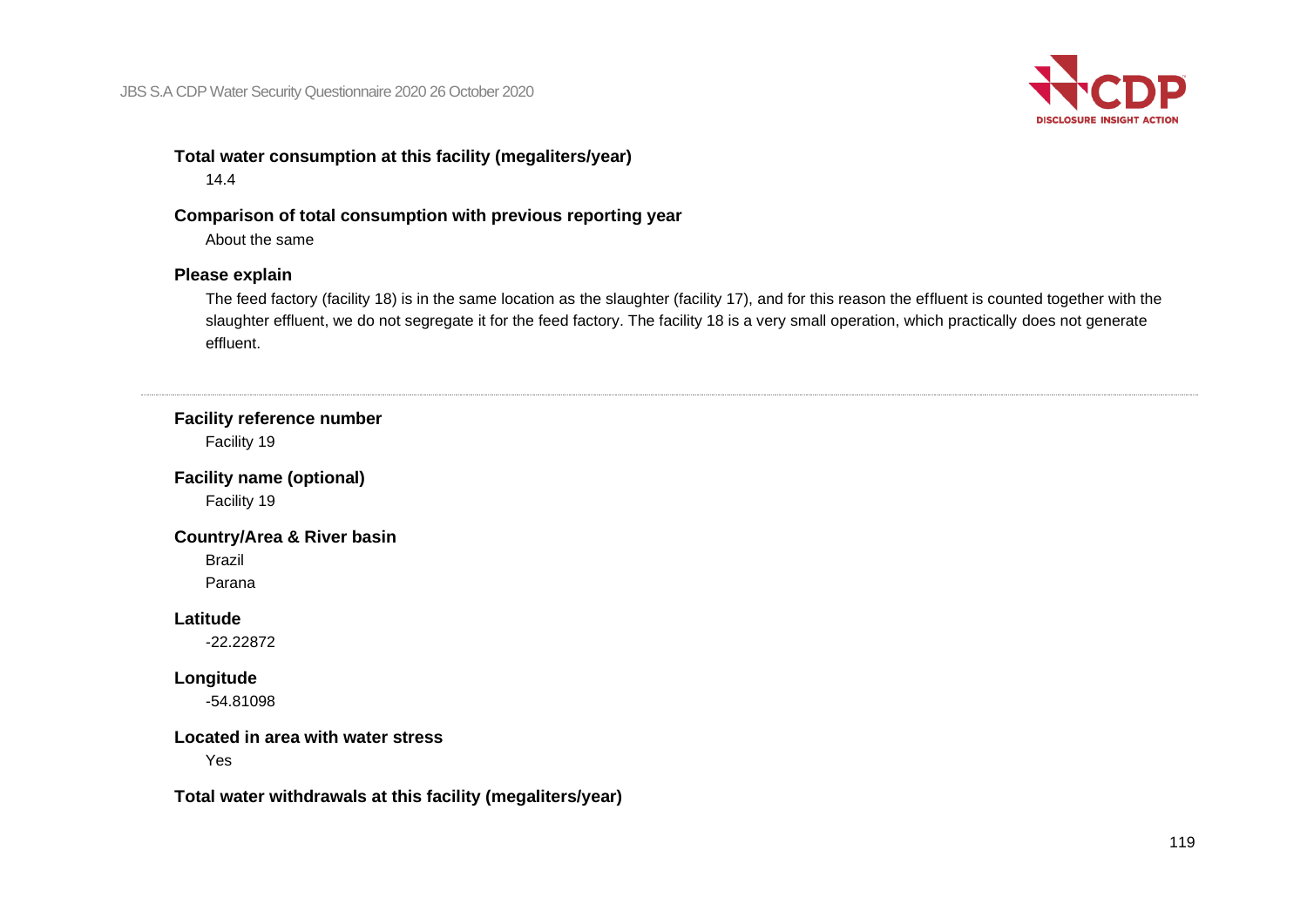

3.7

**Comparison of total withdrawals with previous reporting year** Lower **Withdrawals from fresh surface water, including rainwater, water from wetlands, rivers and lakes**  $\Omega$ **Withdrawals from brackish surface water/seawater**  $\Omega$ 

**Withdrawals from groundwater - renewable** 3.7

**Withdrawals from groundwater - non-renewable** 0

**Withdrawals from produced/entrained water**  $\Omega$ 

**Withdrawals from third party sources**

0

**Total water discharges at this facility (megaliters/year)**  $\Omega$ 

**Comparison of total discharges with previous reporting year** About the same

**Discharges to fresh surface water**

 $\Omega$ 

**Discharges to brackish surface water/seawater**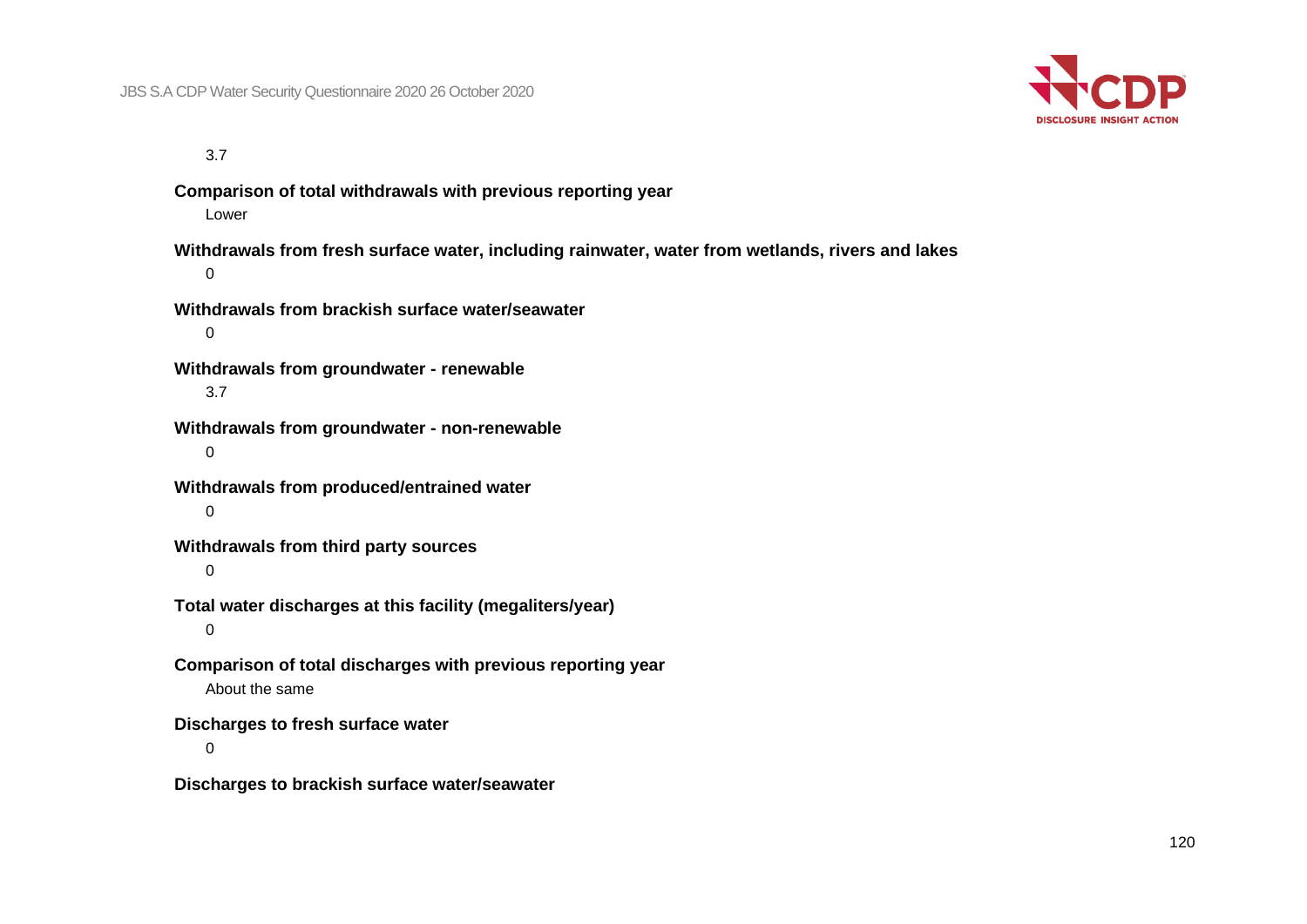

 $\Omega$ 

**Discharges to groundwater**

 $\Omega$ 

**Discharges to third party destinations**

 $\Omega$ 

**Total water consumption at this facility (megaliters/year)**

3.7

**Comparison of total consumption with previous reporting year**

Lower

#### **Please explain**

The decrease in consumption is justified by the projects to reduce water consumption implemented. There is no effluent in a poultry farm, so the total discharge is 0.

#### **Facility reference number**

Facility 20

#### **Facility name (optional)**

Facility 20

#### **Country/Area & River basin**

Brazil

Parana

#### **Latitude**

-22.22872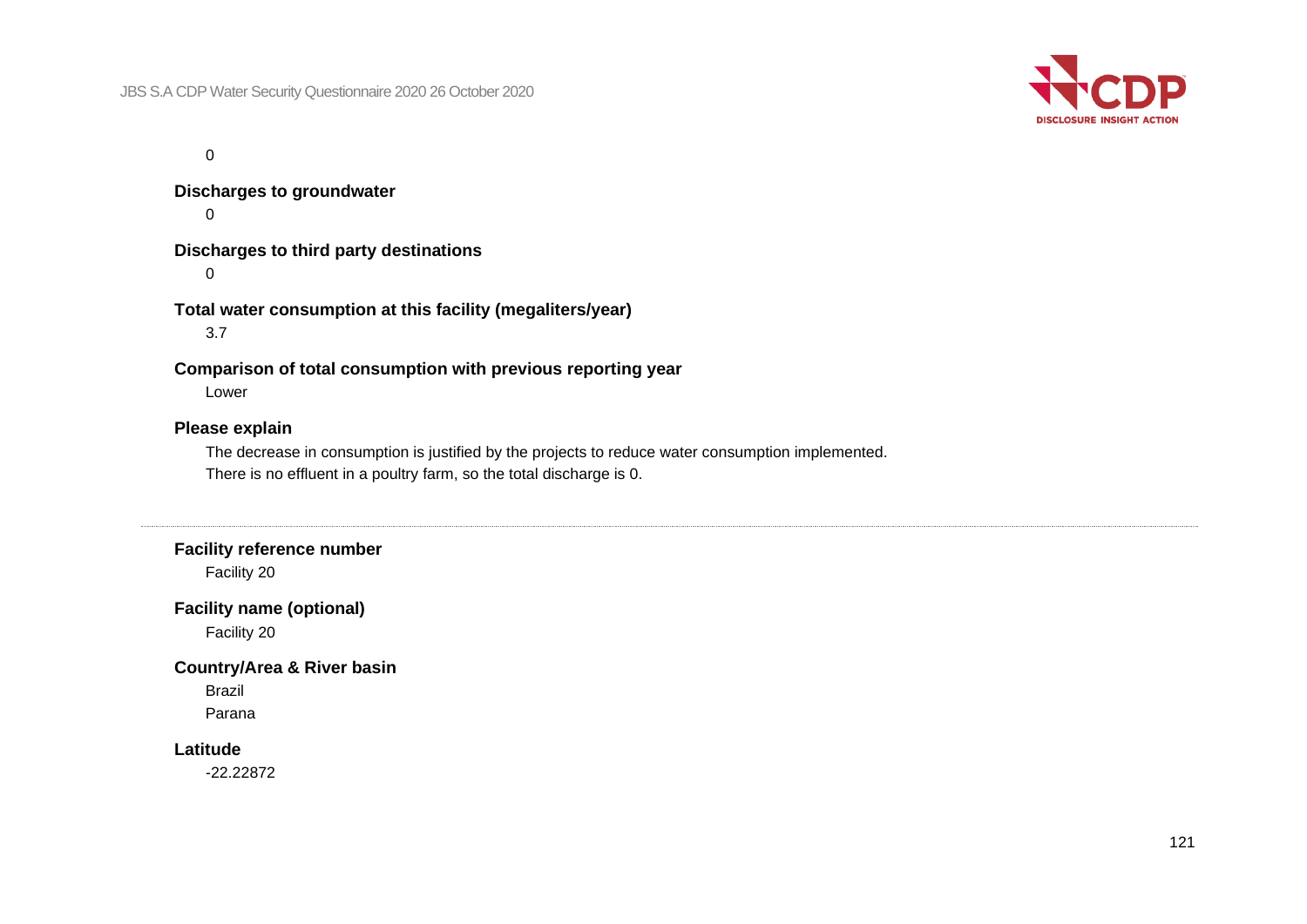

**Longitude** -54.81098 **Located in area with water stress** Yes **Total water withdrawals at this facility (megaliters/year)** 10.8 **Comparison of total withdrawals with previous reporting year** About the same **Withdrawals from fresh surface water, including rainwater, water from wetlands, rivers and lakes** 0 **Withdrawals from brackish surface water/seawater** 0 **Withdrawals from groundwater - renewable** 10.8 **Withdrawals from groundwater - non-renewable** 0 **Withdrawals from produced/entrained water** 0 **Withdrawals from third party sources** 0 **Total water discharges at this facility (megaliters/year)** 9.46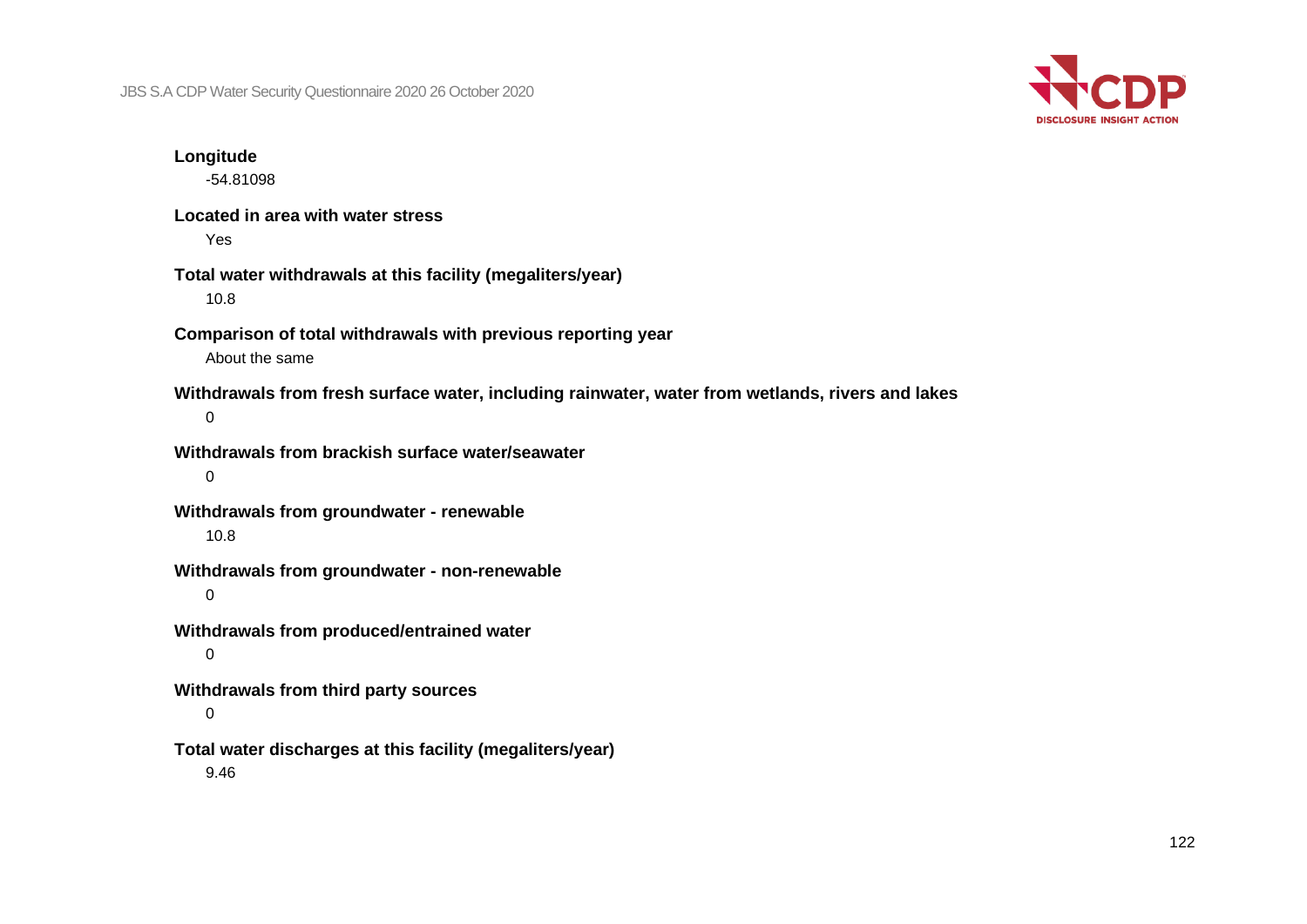

**Comparison of total discharges with previous reporting year** About the same **Discharges to fresh surface water**  $\Omega$ **Discharges to brackish surface water/seawater** 0 **Discharges to groundwater** 9.46 **Discharges to third party destinations** 0 **Total water consumption at this facility (megaliters/year)** 1.34 **Comparison of total consumption with previous reporting year** Lower **Please explain**

The decrease in consumption is justified by the projects to reduce water consumption implemented.

**Facility reference number**

Facility 21

**Facility name (optional)** Facility 21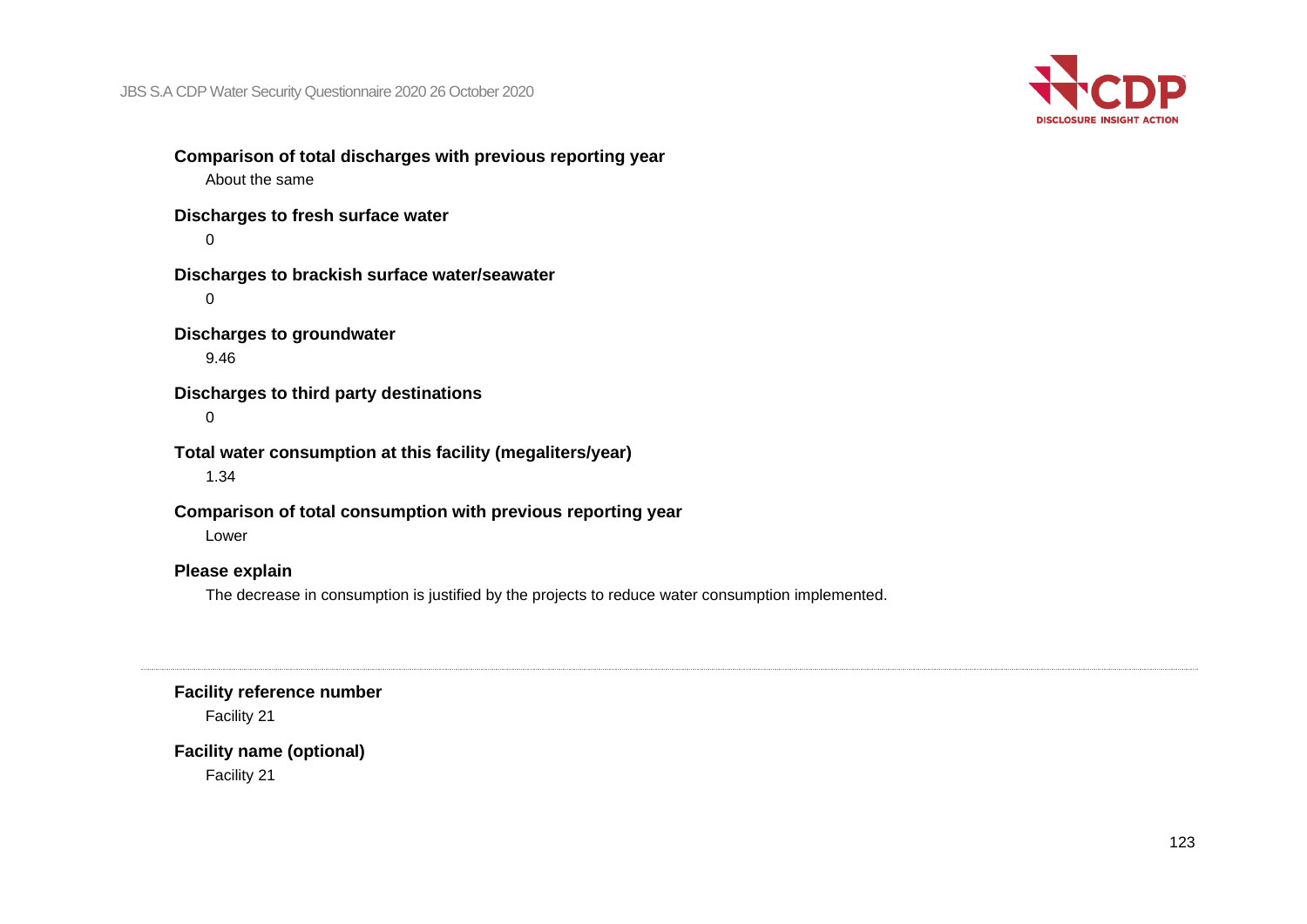

#### **Country/Area & River basin**

Brazil Other, please specify Southeast Atlantic

#### **Latitude**

-22.78699

#### **Longitude**

-43.31293

#### **Located in area with water stress**

Yes

#### **Total water withdrawals at this facility (megaliters/year)**

380.38

# **Comparison of total withdrawals with previous reporting year**

Lower

# **Withdrawals from fresh surface water, including rainwater, water from wetlands, rivers and lakes**

 $\Omega$ 

# **Withdrawals from brackish surface water/seawater**

0

## **Withdrawals from groundwater - renewable** 380.38

**Withdrawals from groundwater - non-renewable**  $\Omega$ 

**Withdrawals from produced/entrained water**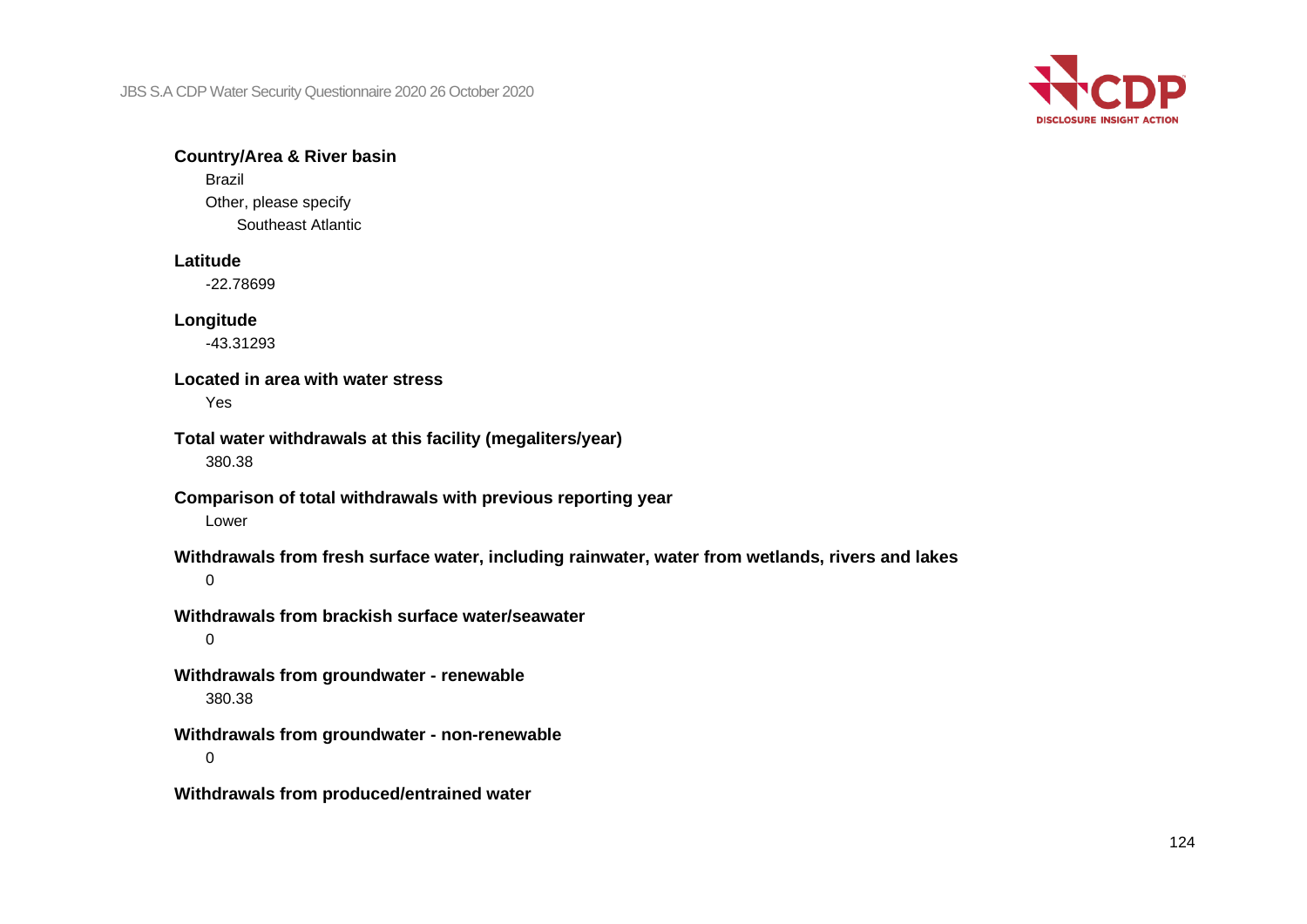

 $\Omega$ 

**Withdrawals from third party sources**  $\Omega$ **Total water discharges at this facility (megaliters/year)** 146 **Comparison of total discharges with previous reporting year** Much lower **Discharges to fresh surface water** 146 **Discharges to brackish surface water/seawater** 0 **Discharges to groundwater**  $\Omega$ **Discharges to third party destinations** 0 **Total water consumption at this facility (megaliters/year)** 234.38 **Comparison of total consumption with previous reporting year** Much higher **Please explain** The decrease in consumption is justified by the projects to reduce water consumption implemented.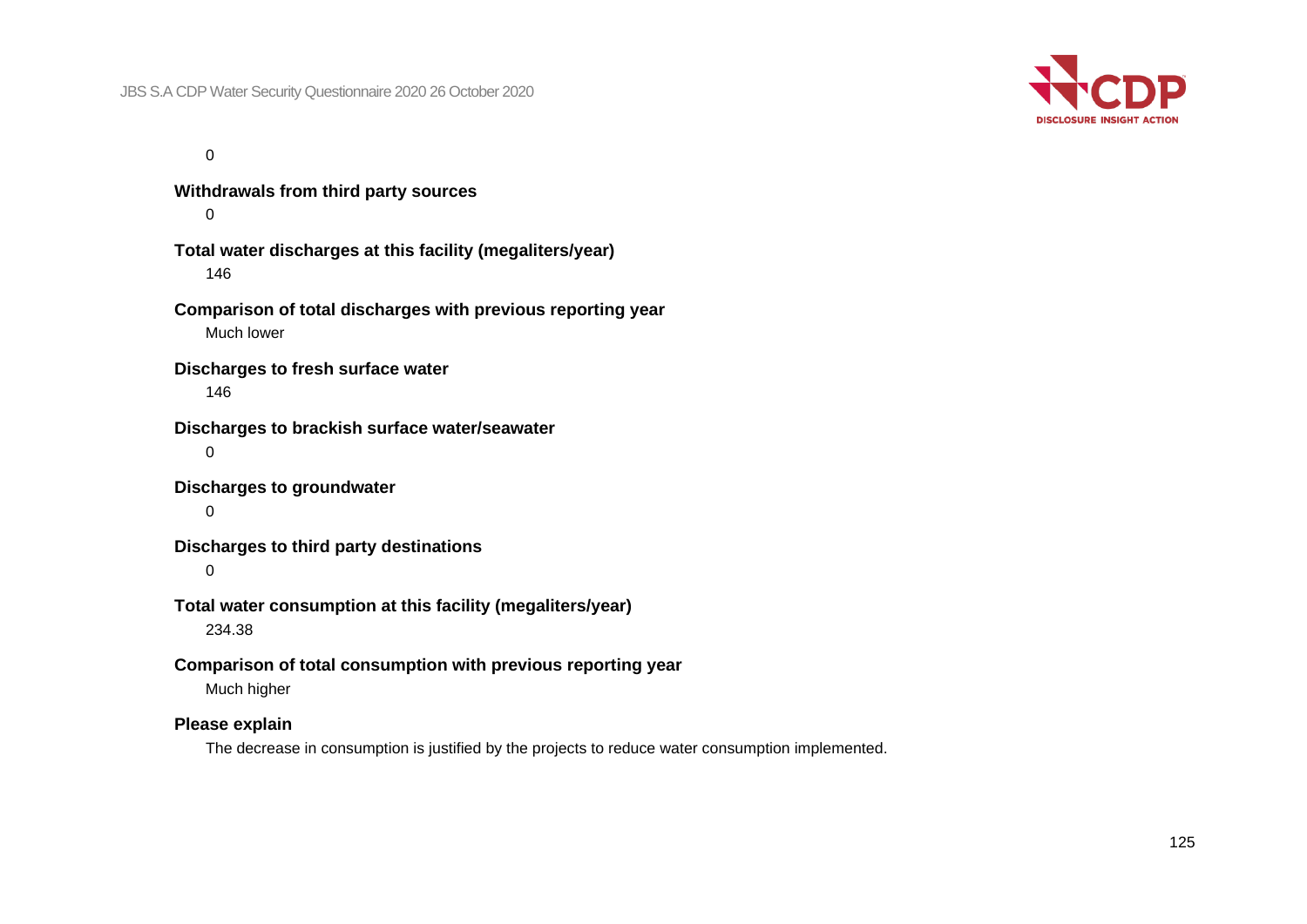

**Facility reference number** Facility 22

**Facility name (optional)** Facility 22

**Country/Area & River basin** Brazil

> Other, please specify South Atlantic

#### **Latitude**

-29.16755

**Longitude**

-51.17889

**Located in area with water stress**

Yes

## **Total water withdrawals at this facility (megaliters/year)**

315.99

#### **Comparison of total withdrawals with previous reporting year** Lower

**Withdrawals from fresh surface water, including rainwater, water from wetlands, rivers and lakes** 276

**Withdrawals from brackish surface water/seawater**

 $\Omega$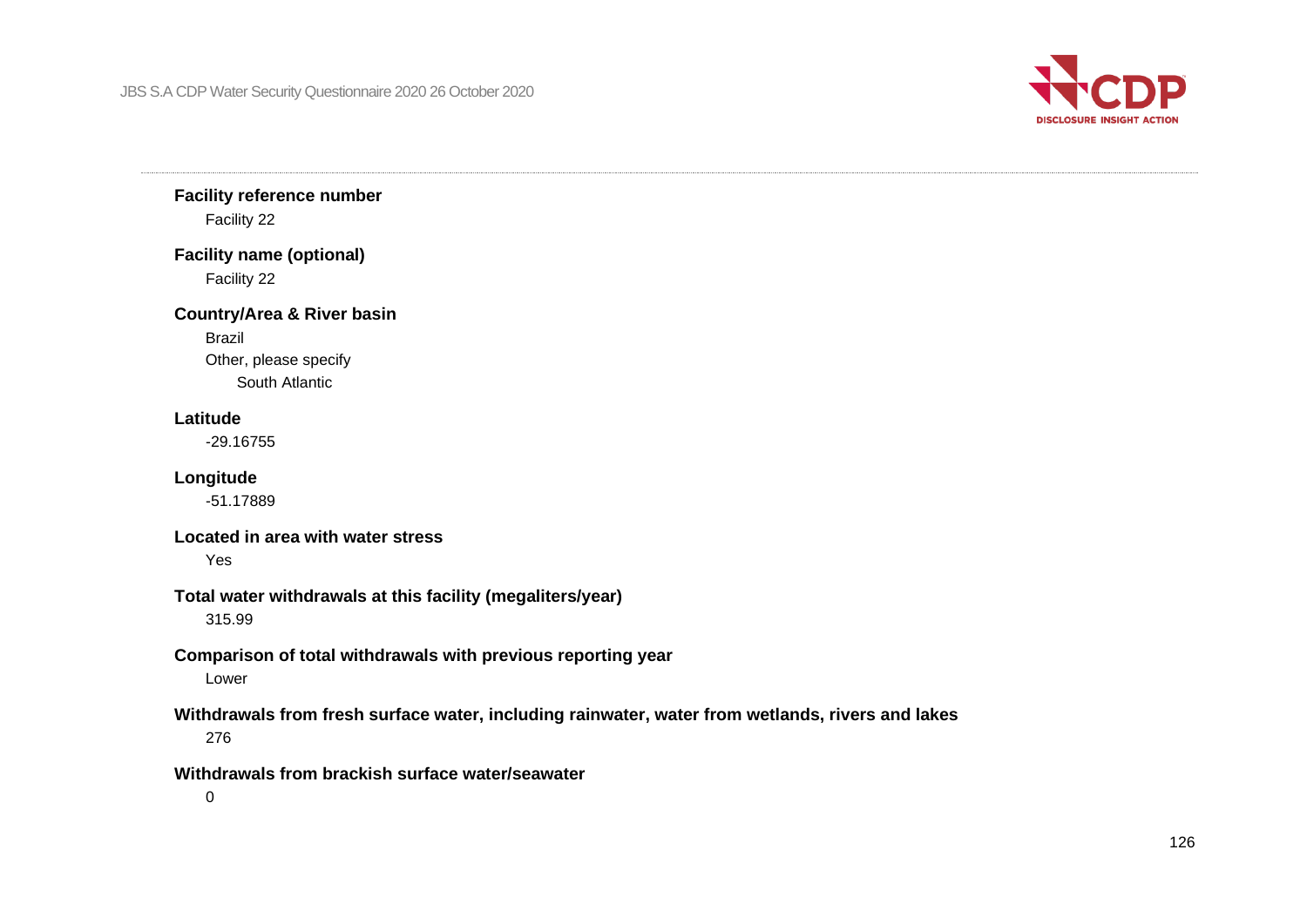

**Withdrawals from groundwater - renewable**  $\Omega$ 

**Withdrawals from groundwater - non-renewable**  $\Omega$ 

**Withdrawals from produced/entrained water** 0

**Withdrawals from third party sources** 40

**Total water discharges at this facility (megaliters/year)** 377.86

**Comparison of total discharges with previous reporting year** Higher

**Discharges to fresh surface water** 377.86

**Discharges to brackish surface water/seawater**

0

**Discharges to groundwater**

0

**Discharges to third party destinations**

0

**Total water consumption at this facility (megaliters/year)**

-61.87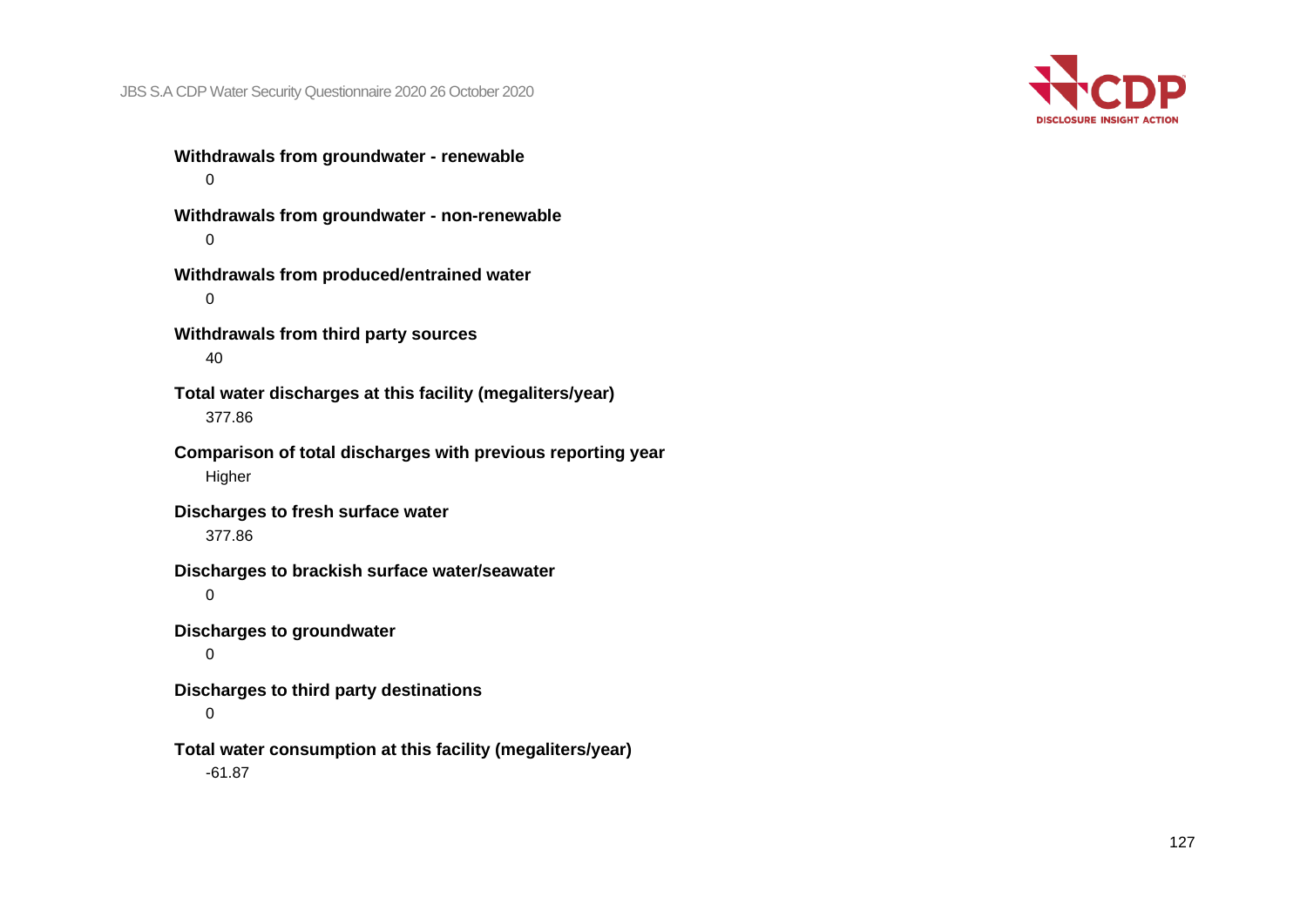

## **Comparison of total consumption with previous reporting year**

Much lower

## **Please explain**

The total of water discharged is greater than the total withdrawal due to water that rains in the lagoons of the effluent treatment station. We do not use this water in the process, but it fills the ponds of the wastewater treatment plant and makes the effluent volume greater than the water withdrawal.

## **Facility reference number** Facility 23

**Facility name (optional)** Facility 23

**Country/Area & River basin** Brazil Other, please specify South Atlantic

#### **Latitude**

-29.16755

## **Longitude**

-51.17889

#### **Located in area with water stress**

Yes

#### **Total water withdrawals at this facility (megaliters/year)** 562.63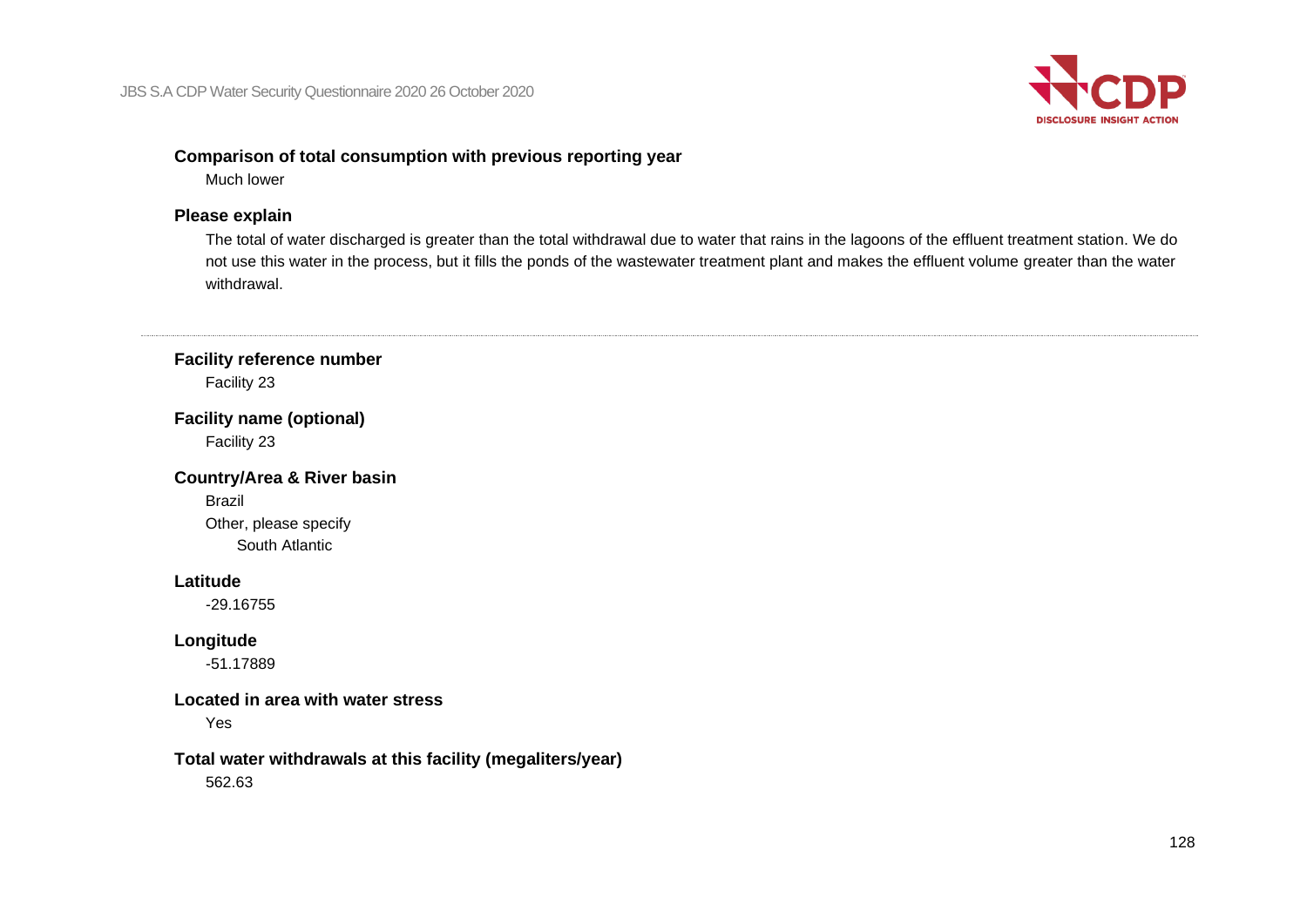

- **Comparison of total withdrawals with previous reporting year** Higher
- **Withdrawals from fresh surface water, including rainwater, water from wetlands, rivers and lakes** 232
- **Withdrawals from brackish surface water/seawater** 0
- **Withdrawals from groundwater - renewable** 85.6
- **Withdrawals from groundwater - non-renewable** 0
- **Withdrawals from produced/entrained water** 0
- **Withdrawals from third party sources** 244.75
- **Total water discharges at this facility (megaliters/year)** 518.99
- **Comparison of total discharges with previous reporting year** Higher
- **Discharges to fresh surface water**
	- 518.99
- **Discharges to brackish surface water/seawater**
	- $\Omega$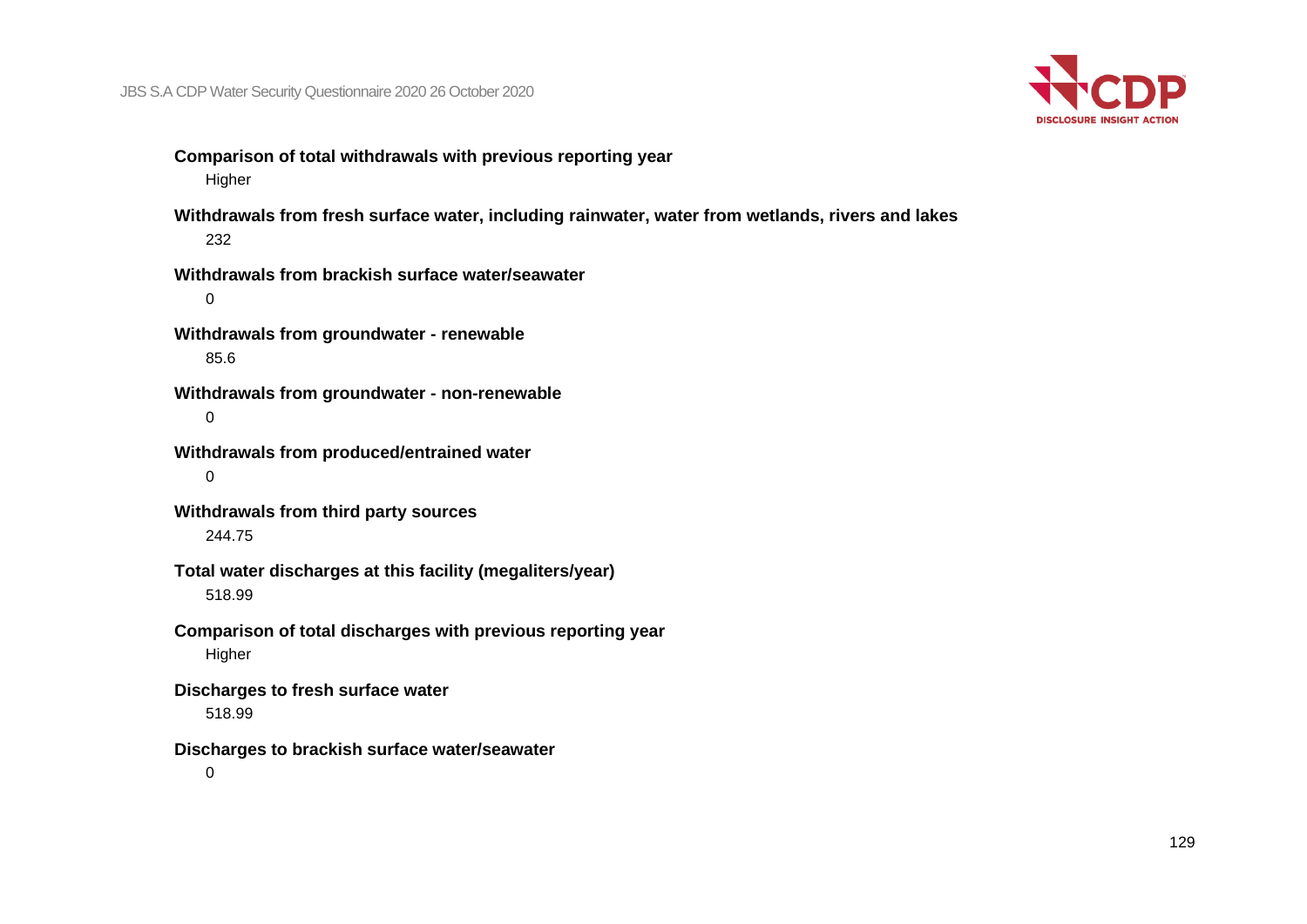

## **Discharges to groundwater**

 $\Omega$ 

**Discharges to third party destinations**  $\Omega$ 

**Total water consumption at this facility (megaliters/year)** 43.64

**Comparison of total consumption with previous reporting year**

About the same

## **Please explain**

No significant variations were recorded

## **Facility reference number** Facility 24

## **Facility name (optional)**

Facility 24

## **Country/Area & River basin**

Brazil Other, please specify South Atlantic

#### **Latitude**

-29.16755

**Longitude**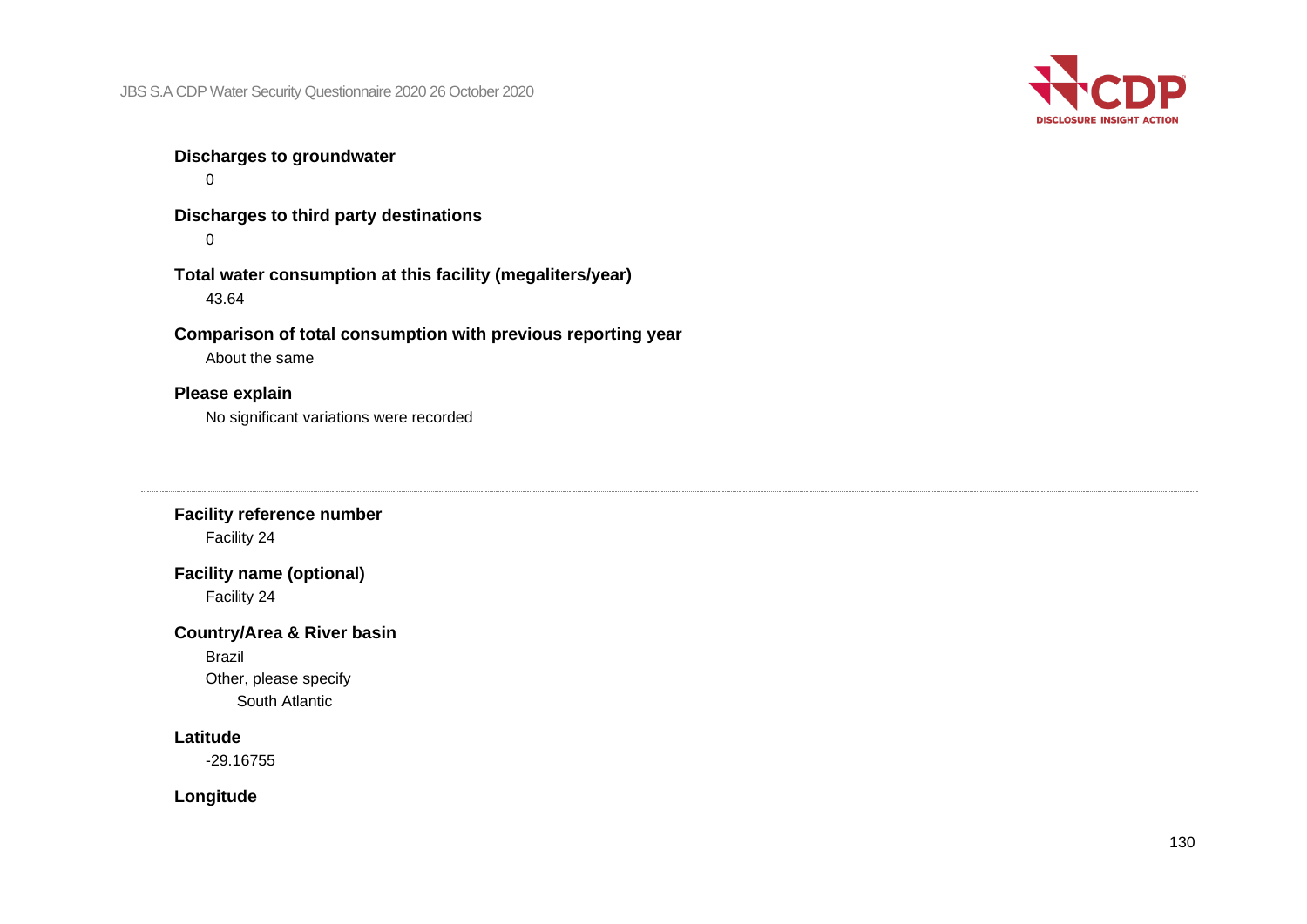

-51.17889

**Located in area with water stress** Yes

- **Total water withdrawals at this facility (megaliters/year)** 14.34
- **Comparison of total withdrawals with previous reporting year** Much higher
- **Withdrawals from fresh surface water, including rainwater, water from wetlands, rivers and lakes** 0
- **Withdrawals from brackish surface water/seawater** 0
- **Withdrawals from groundwater - renewable** 14.34
- **Withdrawals from groundwater - non-renewable** 0
- **Withdrawals from produced/entrained water**
	- $\Omega$
- **Withdrawals from third party sources**
	- 0
- **Total water discharges at this facility (megaliters/year)**
	- $\Omega$
- **Comparison of total discharges with previous reporting year**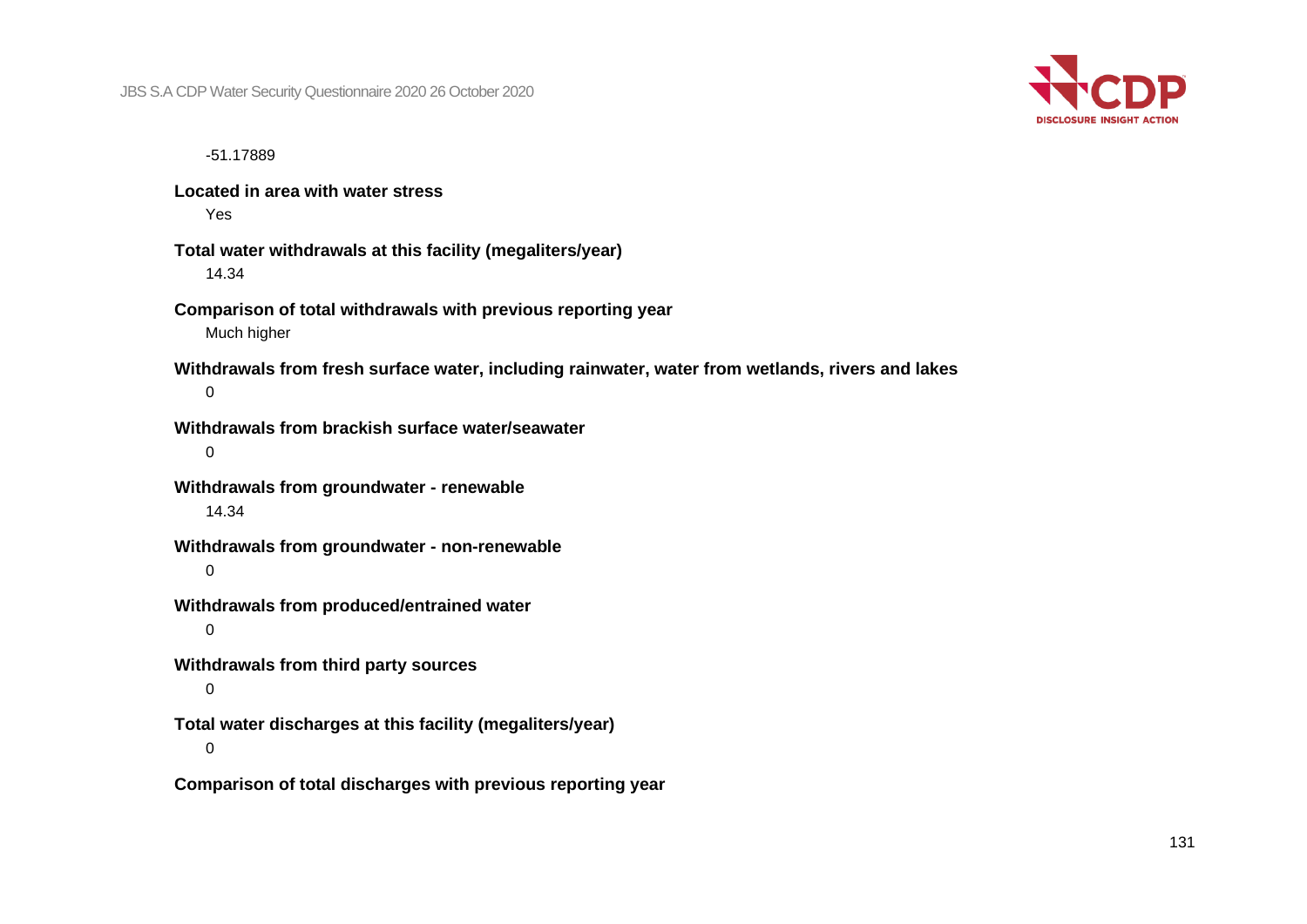

About the same

**Discharges to fresh surface water**  $\Omega$ 

**Discharges to brackish surface water/seawater**  $\Omega$ 

```
Discharges to groundwater
```
 $\Omega$ 

**Discharges to third party destinations** 0

**Total water consumption at this facility (megaliters/year)** 14.34

**Comparison of total consumption with previous reporting year** Much higher

## **Please explain**

There is no effluent in a poultry farm, so the total discharge is 0.

**Facility reference number**

Facility 25

**Facility name (optional)** Facility 25

**Country/Area & River basin**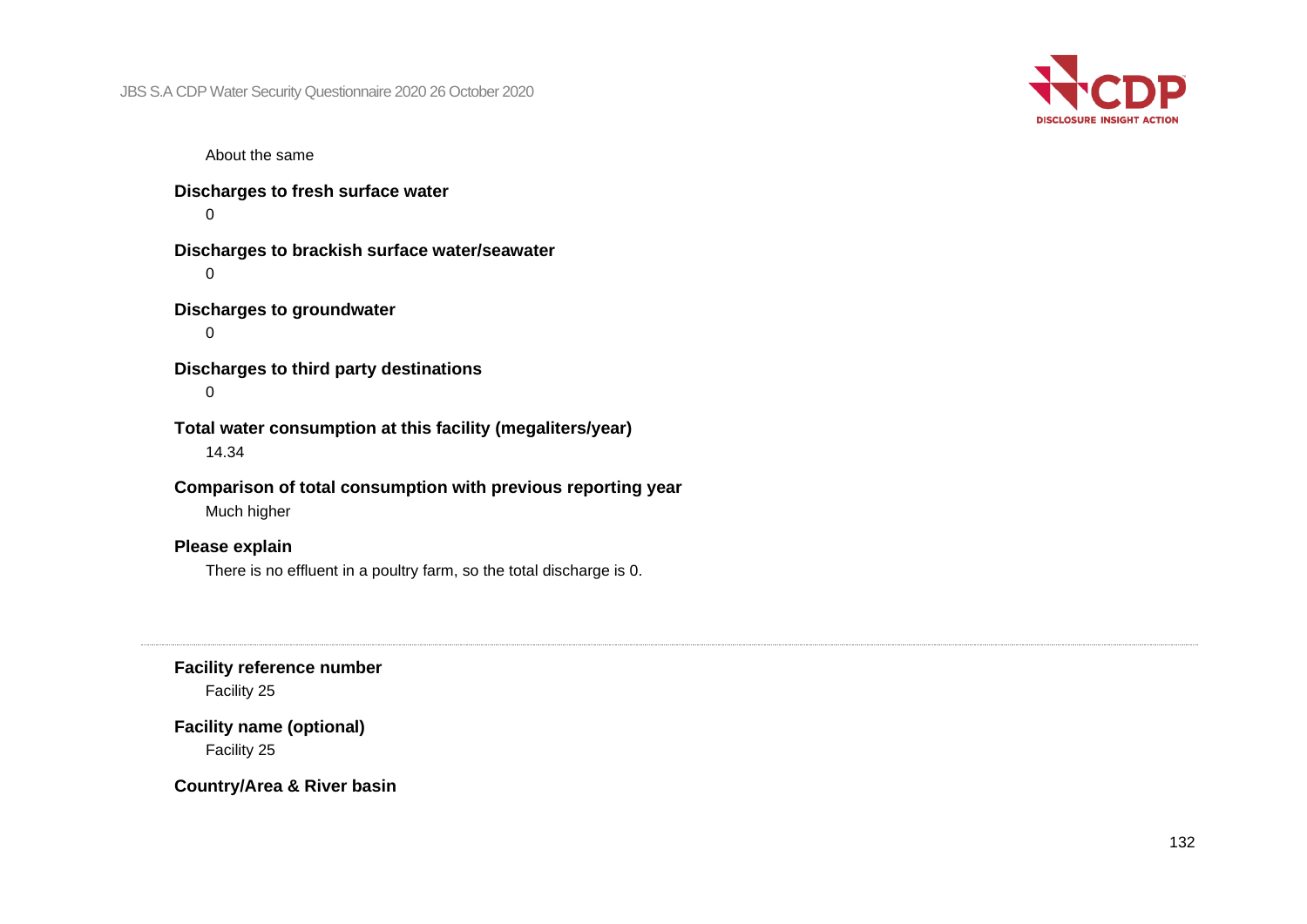

Brazil

Other, please specify South Atlantic

#### **Latitude**

-29.16755

#### **Longitude**

-51.17889

## **Located in area with water stress**

Yes

## **Total water withdrawals at this facility (megaliters/year)**

41.51

#### **Comparison of total withdrawals with previous reporting year** Lower

**Withdrawals from fresh surface water, including rainwater, water from wetlands, rivers and lakes**

0

## **Withdrawals from brackish surface water/seawater**

0

**Withdrawals from groundwater - renewable** 41.51

**Withdrawals from groundwater - non-renewable**

0

**Withdrawals from produced/entrained water**

0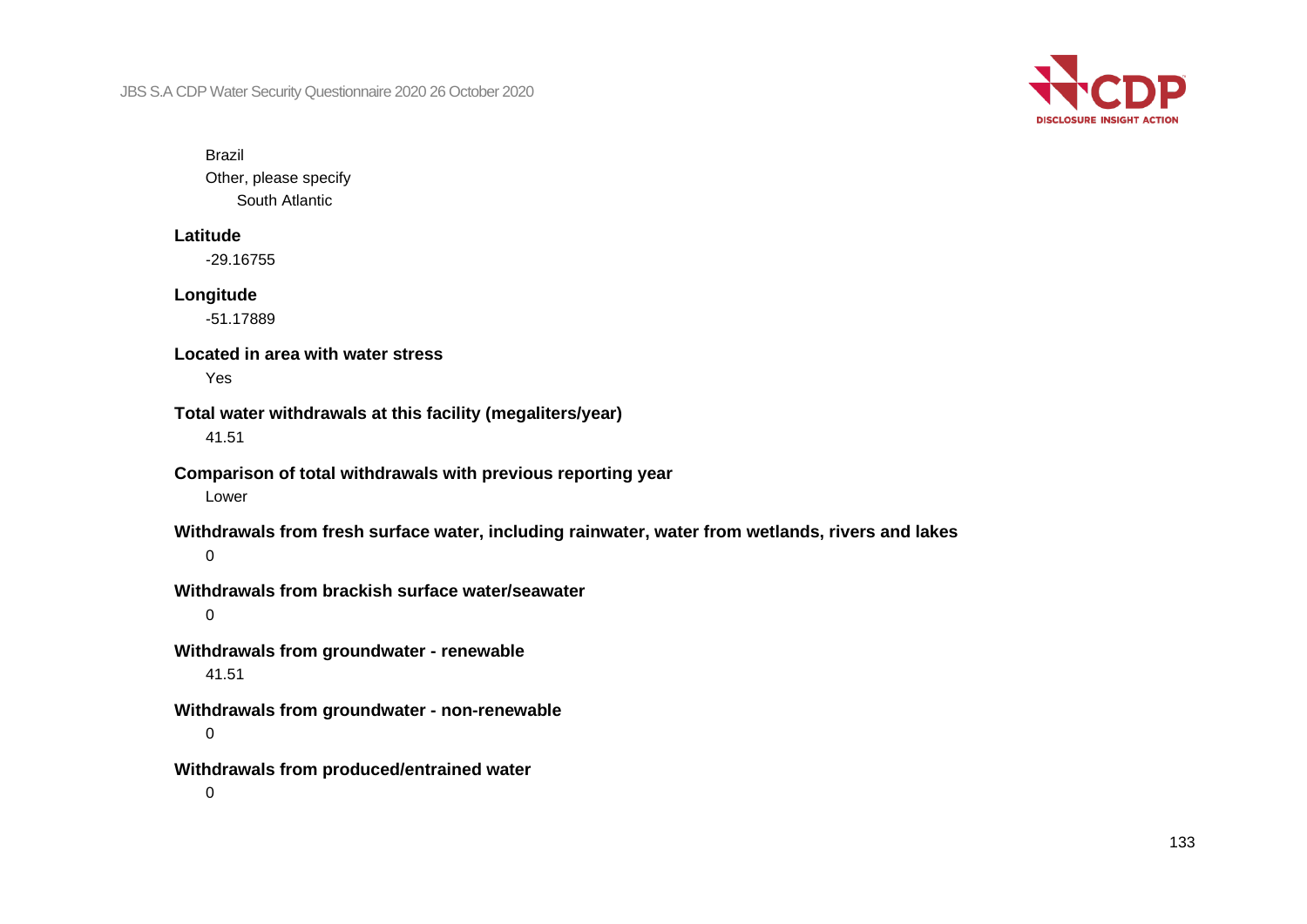

**Withdrawals from third party sources**  $\Omega$ 

**Total water discharges at this facility (megaliters/year)** 37.36

**Comparison of total discharges with previous reporting year** Lower

**Discharges to fresh surface water** 37.36

**Discharges to brackish surface water/seawater**  $\Omega$ 

**Discharges to groundwater**

0

**Discharges to third party destinations**

 $\Omega$ 

**Total water consumption at this facility (megaliters/year)**

4.15

**Comparison of total consumption with previous reporting year**

Lower

#### **Please explain**

The decrease in consumption is justified by the projects to reduce water consumption implemented.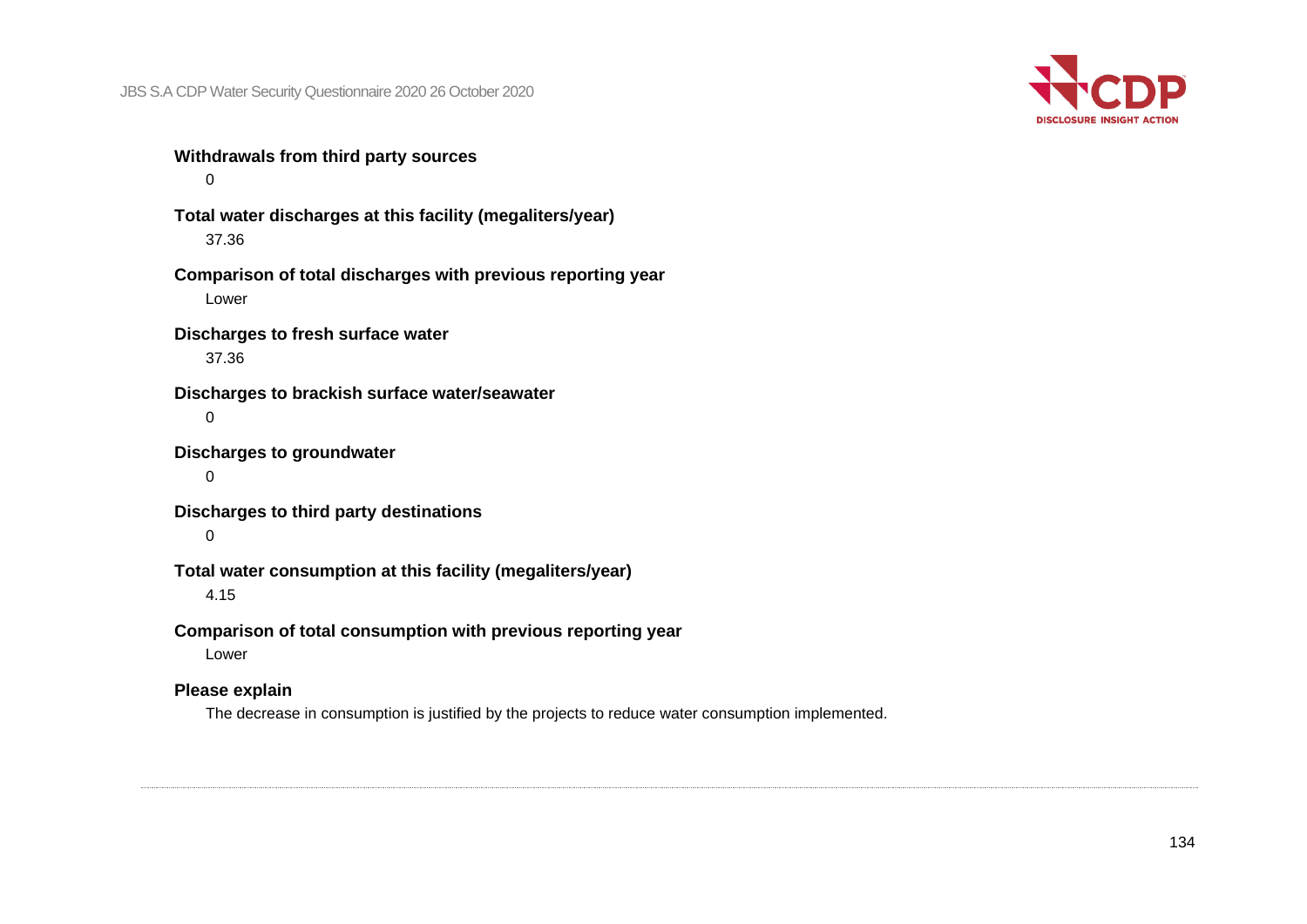

**Facility reference number** Facility 26

**Facility name (optional)** Facility 26

#### **Country/Area & River basin**

Brazil

Uruguay

#### **Latitude**

-27.45801

#### **Longitude**

-53.93073

#### **Located in area with water stress**

Yes

#### **Total water withdrawals at this facility (megaliters/year)**

461.77

#### **Comparison of total withdrawals with previous reporting year**

About the same

#### **Withdrawals from fresh surface water, including rainwater, water from wetlands, rivers and lakes** 294.07

**Withdrawals from brackish surface water/seawater**

0

#### **Withdrawals from groundwater - renewable**

0.31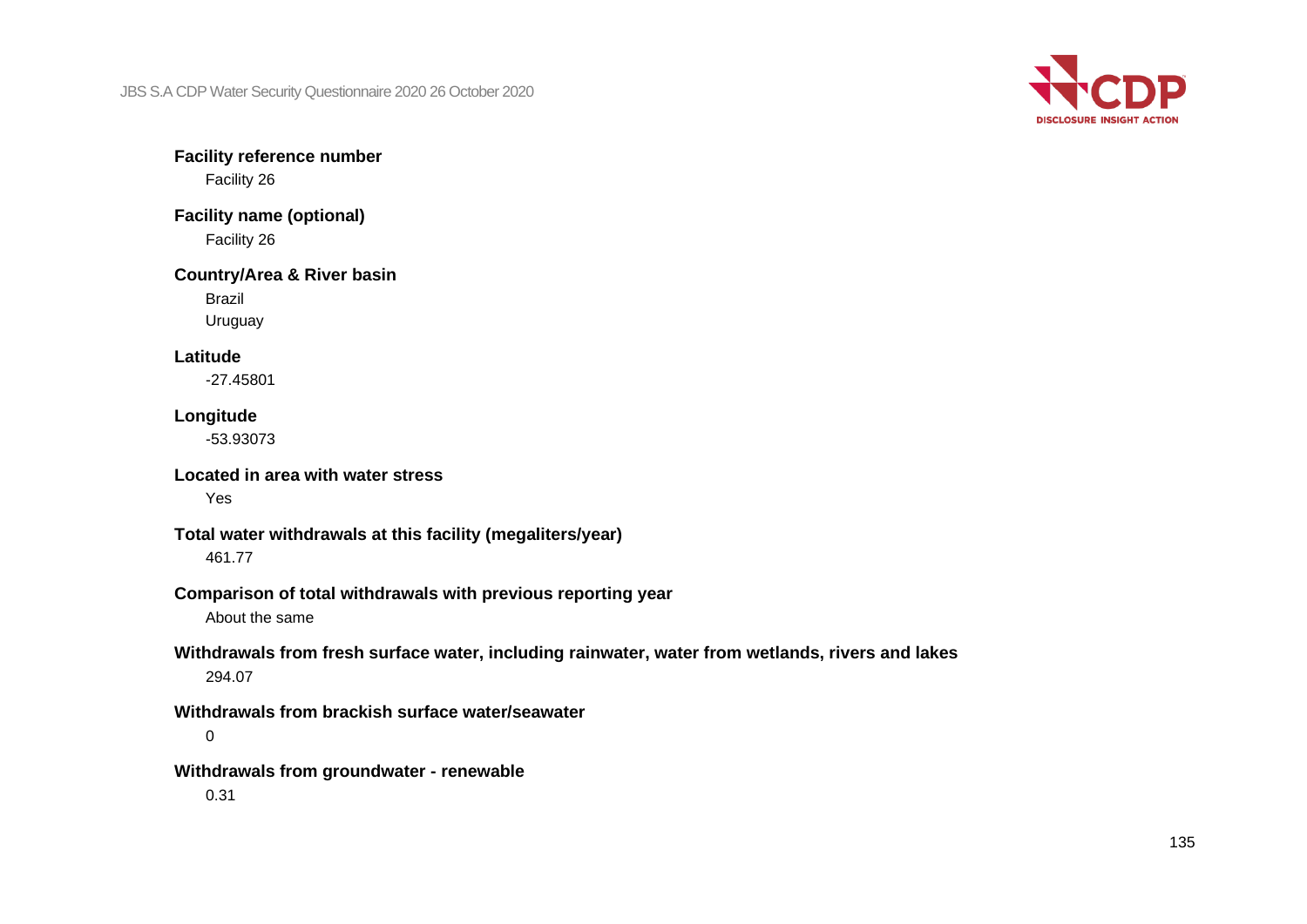

**Withdrawals from groundwater - non-renewable**  $\Omega$ 

**Withdrawals from produced/entrained water**  $\Omega$ 

**Withdrawals from third party sources** 167.39

**Total water discharges at this facility (megaliters/year)** 286.66

**Comparison of total discharges with previous reporting year** About the same

**Discharges to fresh surface water**

286.66

**Discharges to brackish surface water/seawater**  $\Omega$ 

**Discharges to groundwater**

0

**Discharges to third party destinations**

0

**Total water consumption at this facility (megaliters/year)**

175.1

**Comparison of total consumption with previous reporting year**

Higher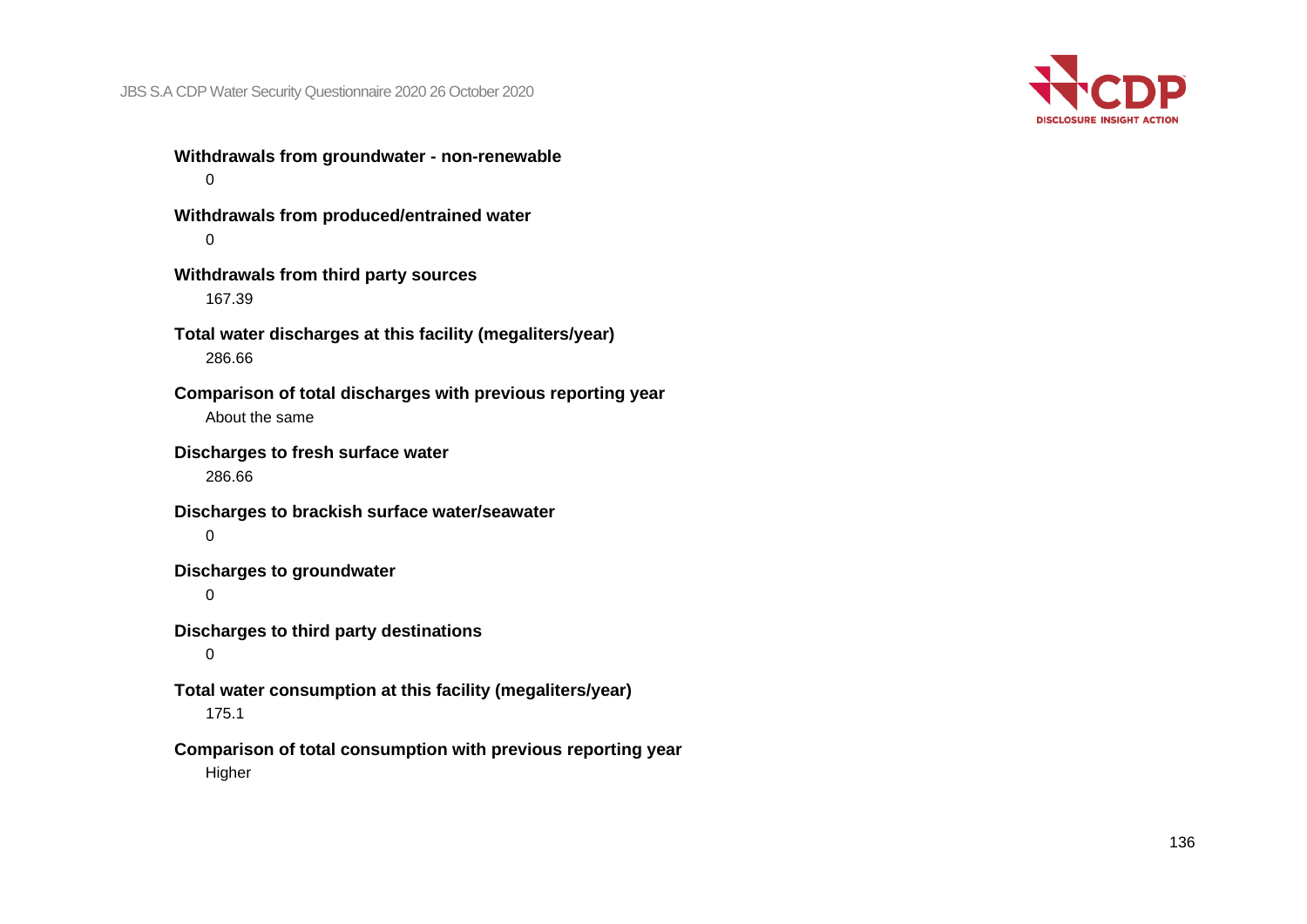

## **Please explain**

Increased production volume and consequently water consumption.

| <b>Facility reference number</b><br>Facility 27                                                                 |
|-----------------------------------------------------------------------------------------------------------------|
| <b>Facility name (optional)</b><br>Facility 27                                                                  |
| <b>Country/Area &amp; River basin</b><br><b>Brazil</b><br>Parana                                                |
| Latitude<br>$-23.53065$                                                                                         |
| Longitude<br>-46.78635                                                                                          |
| Located in area with water stress<br>Yes                                                                        |
| Total water withdrawals at this facility (megaliters/year)<br>145.25                                            |
| Comparison of total withdrawals with previous reporting year<br>Higher                                          |
| Withdrawals from fresh surface water, including rainwater, water from wetlands, rivers and lakes<br>$\mathbf 0$ |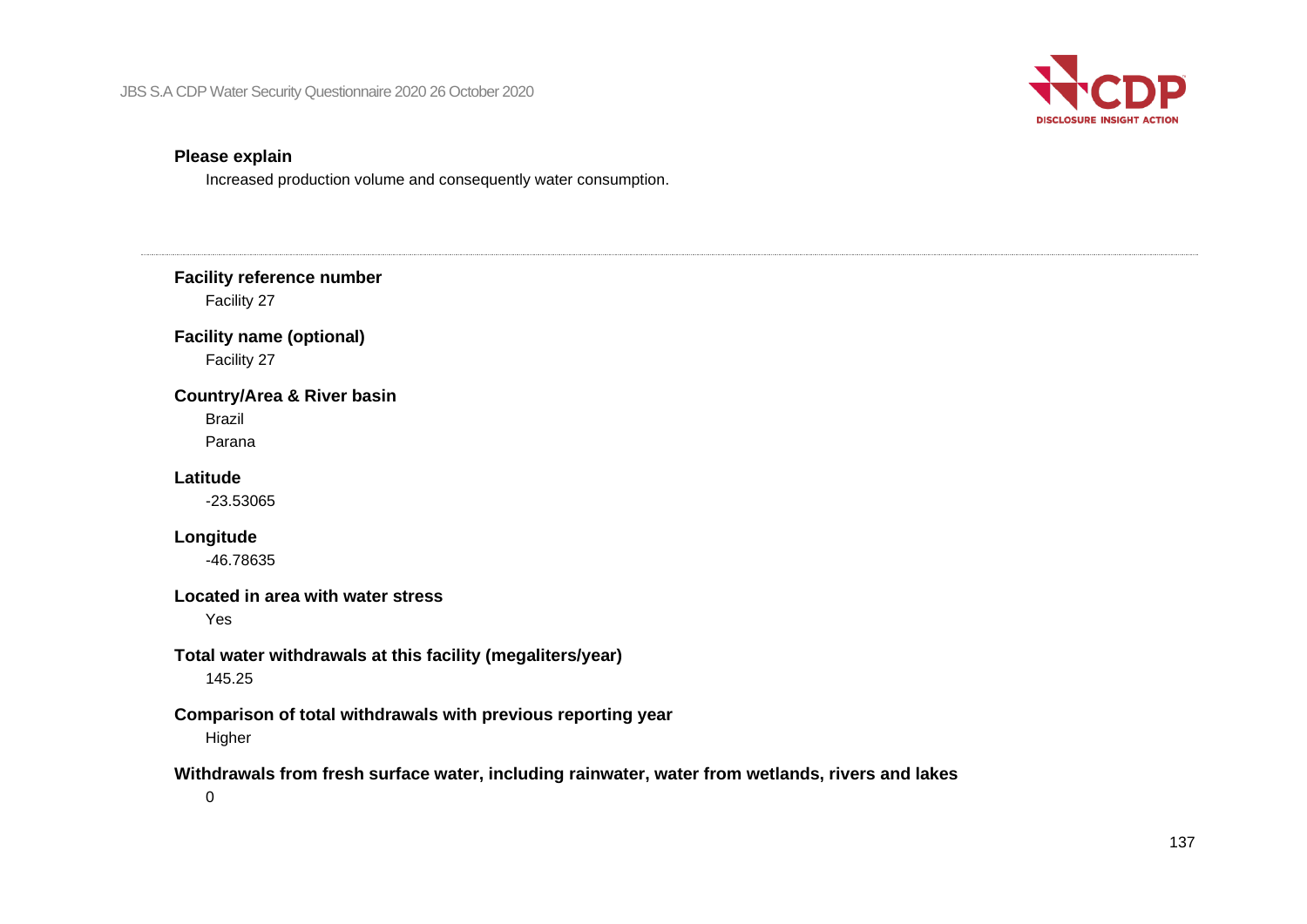

**Withdrawals from brackish surface water/seawater**  $\Omega$ 

**Withdrawals from groundwater - renewable** 145.25

**Withdrawals from groundwater - non-renewable** 0

**Withdrawals from produced/entrained water**  $\Omega$ 

**Withdrawals from third party sources** 0

**Total water discharges at this facility (megaliters/year)** 132.39

**Comparison of total discharges with previous reporting year** Higher

**Discharges to fresh surface water**

132.39

**Discharges to brackish surface water/seawater** 0

**Discharges to groundwater**

0

**Discharges to third party destinations**

 $\Omega$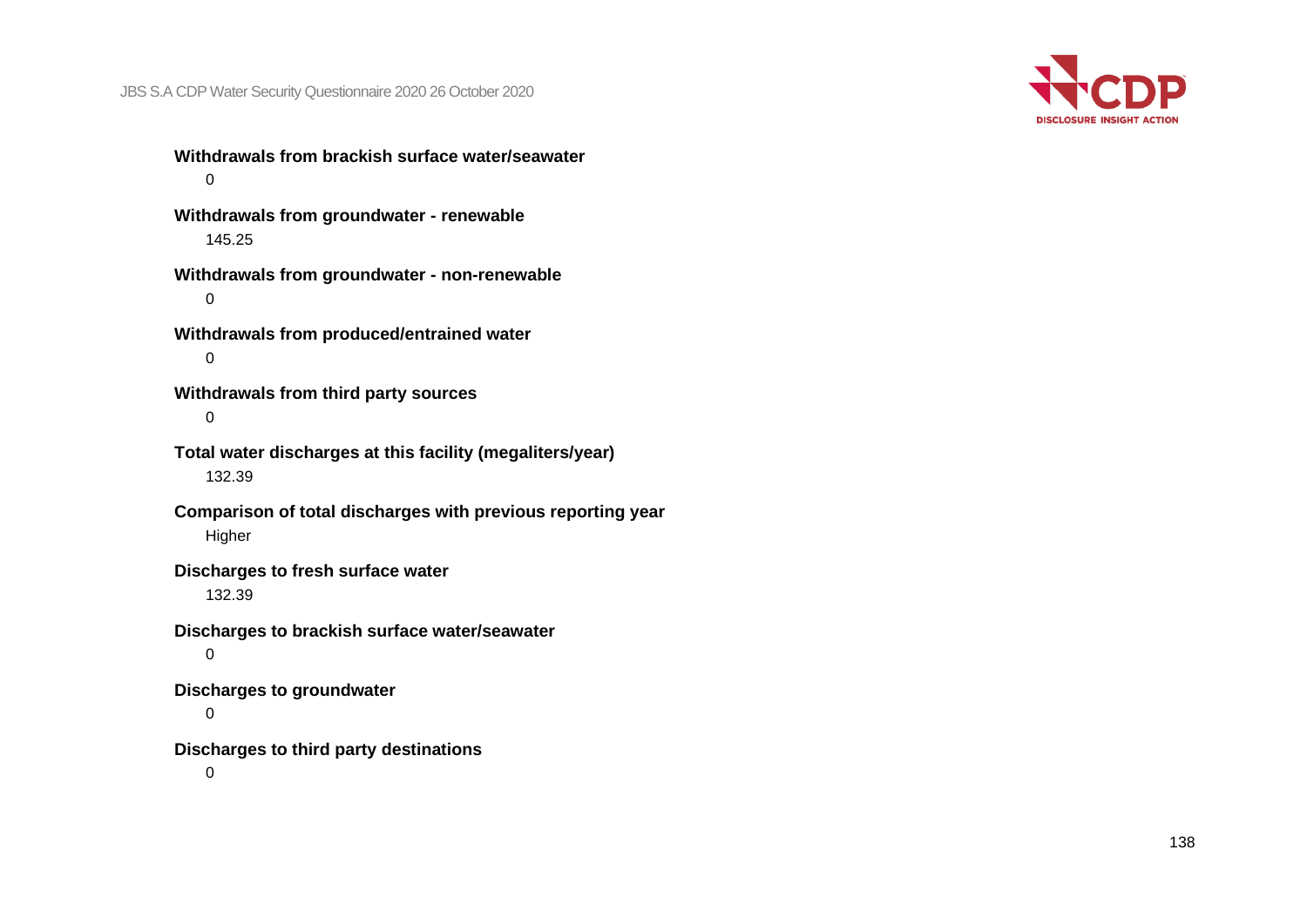

## **Total water consumption at this facility (megaliters/year)** 12.86

**Comparison of total consumption with previous reporting year** Higher

## **Please explain**

Increased production volume and consequently water consumption.

#### **Facility reference number**

Facility 28

**Facility name (optional)**

Facility 28

#### **Country/Area & River basin**

Brazil Parana

**Latitude**

-23.71205

#### **Longitude**

-46.41758

#### **Located in area with water stress**

Yes

#### **Total water withdrawals at this facility (megaliters/year)**

86.95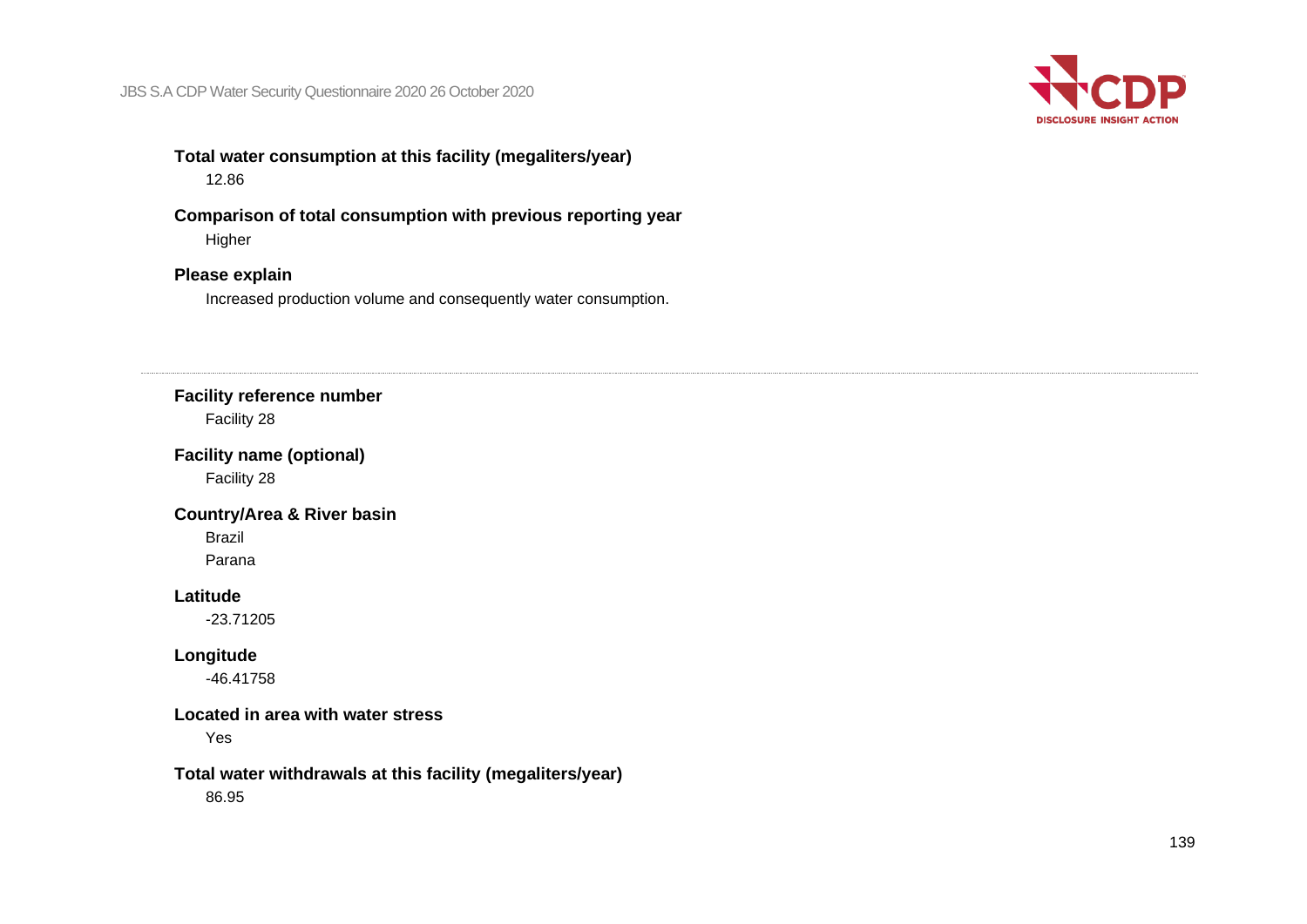

**Comparison of total withdrawals with previous reporting year** About the same

**Withdrawals from fresh surface water, including rainwater, water from wetlands, rivers and lakes**  $\Omega$ 

**Withdrawals from brackish surface water/seawater** 0

**Withdrawals from groundwater - renewable** 86.73

**Withdrawals from groundwater - non-renewable** 0

**Withdrawals from produced/entrained water** 0

**Withdrawals from third party sources** 0.22

**Total water discharges at this facility (megaliters/year)** 86.78

**Comparison of total discharges with previous reporting year** Much lower

**Discharges to fresh surface water**

0

**Discharges to brackish surface water/seawater**

 $\Omega$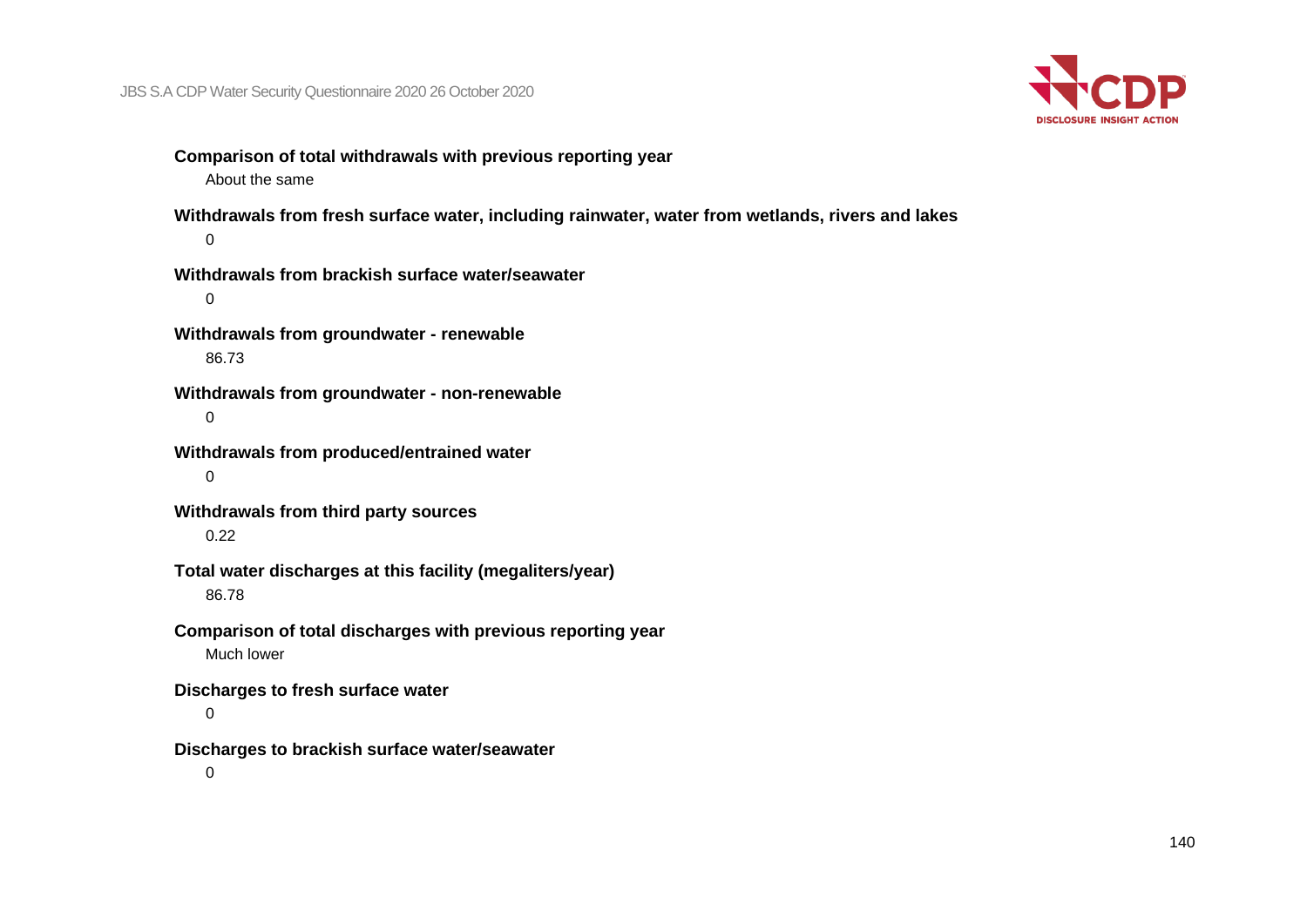

**Discharges to groundwater**  $\Omega$ 

**Discharges to third party destinations** 86.78

**Total water consumption at this facility (megaliters/year)** 0.17

**Comparison of total consumption with previous reporting year** Much lower

#### **Please explain**

The decrease in consumption is justified by the projects to reduce water consumption implemented.

# **W5.1a**

**(W5.1a) For the facilities referenced in W5.1, what proportion of water accounting data has been externally verified?**

#### **Water withdrawals – total volumes**

**% verified**

76-100

## **What standard and methodology was used?**

JBS provides periodic reports on water withdrawal data to local environmental agencies and regulatory agencies regarding water resources management. Local environmental agencies perform periodic inspections in order to verify water withdrawal by source, volume of discharged wastewater, wastewater parameter, among other information. JBS created an internal data review process, which involves environmental corporative management, regional coordinators and unit supervisors. The company also receives several audits, with an external verification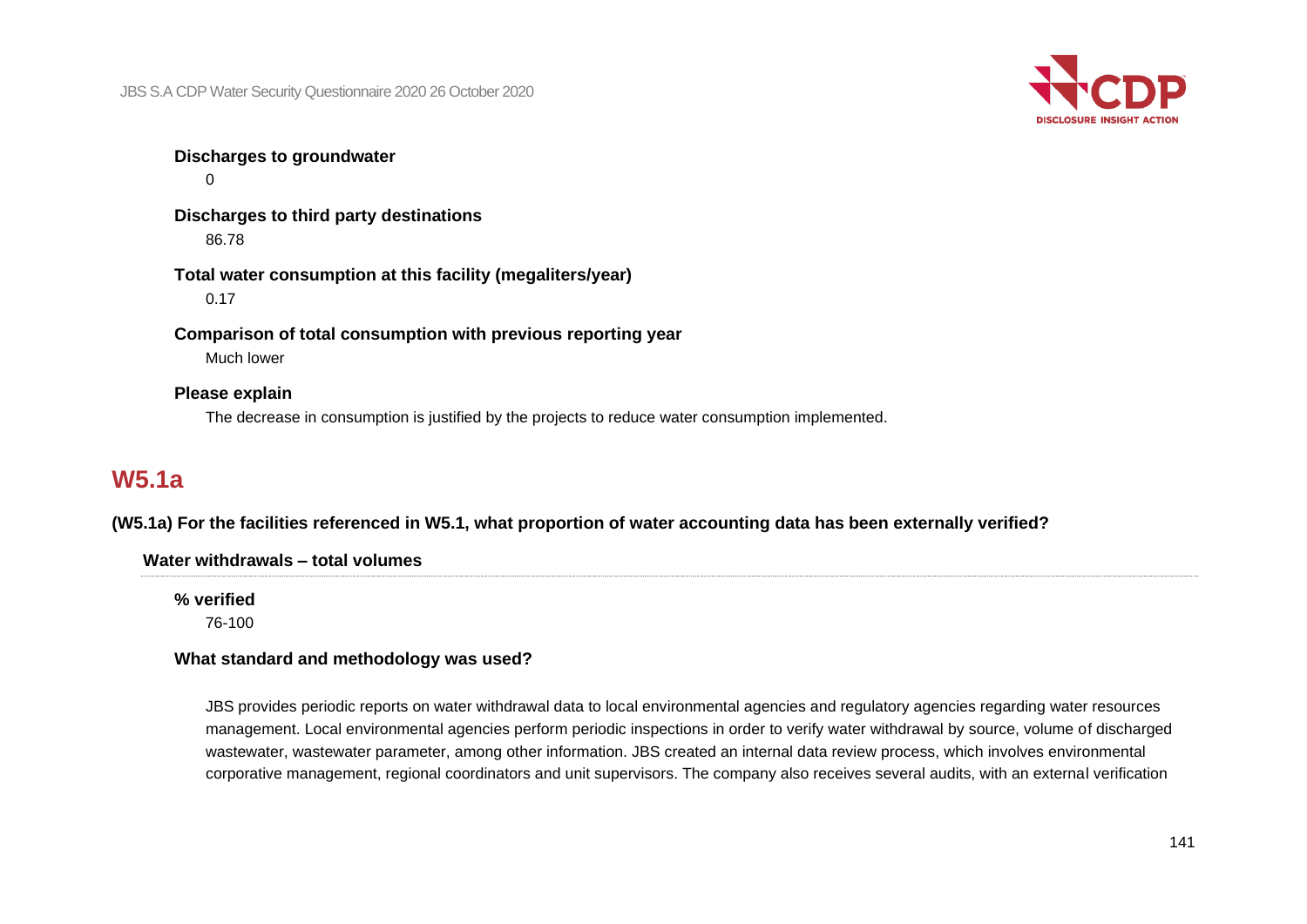

process, from its clients and other interested parties. In 2019, water withdrawals data were audited by SGS, a Swiss company that is a world leader in inspection, verification, testing and certification, according to standards established by GRI.

#### **Water withdrawals – volume by source**

#### **% verified**

76-100

#### **What standard and methodology was used?**

JBS provides periodic reports on water withdrawal data to local environmental agencies and regulatory agencies regarding water resources management. Local environmental agencies perform periodic inspections in order to verify water withdrawal by source, volume of discharged wastewater, wastewater parameter, among other information. JBS created an internal data review process, which involves environmental corporative management, regional coordinators and unit supervisors. The company also receives several audits, with an external verification process, from its clients and other interested parties. In 2019, water withdrawals data were audited by SGS, a Swiss company that is a world leader in inspection, verification, testing and certification, according to standards established by GRI.

#### **Water withdrawals – quality**

#### **% verified**

76-100

#### **What standard and methodology was used?**

JBS provides periodic reports on water withdrawal data to local environmental agencies and regulatory agencies regarding water resources management. Local environmental agencies perform periodic inspections in order to verify water withdrawal by source, volume of discharged wastewater, wastewater parameter, among other information. JBS created an internal data review process, which involves environmental corporative management, regional coordinators and unit supervisors. The company also receives several audits, with an external verification process, from its clients and other interested parties.

#### **Water discharges – total volumes**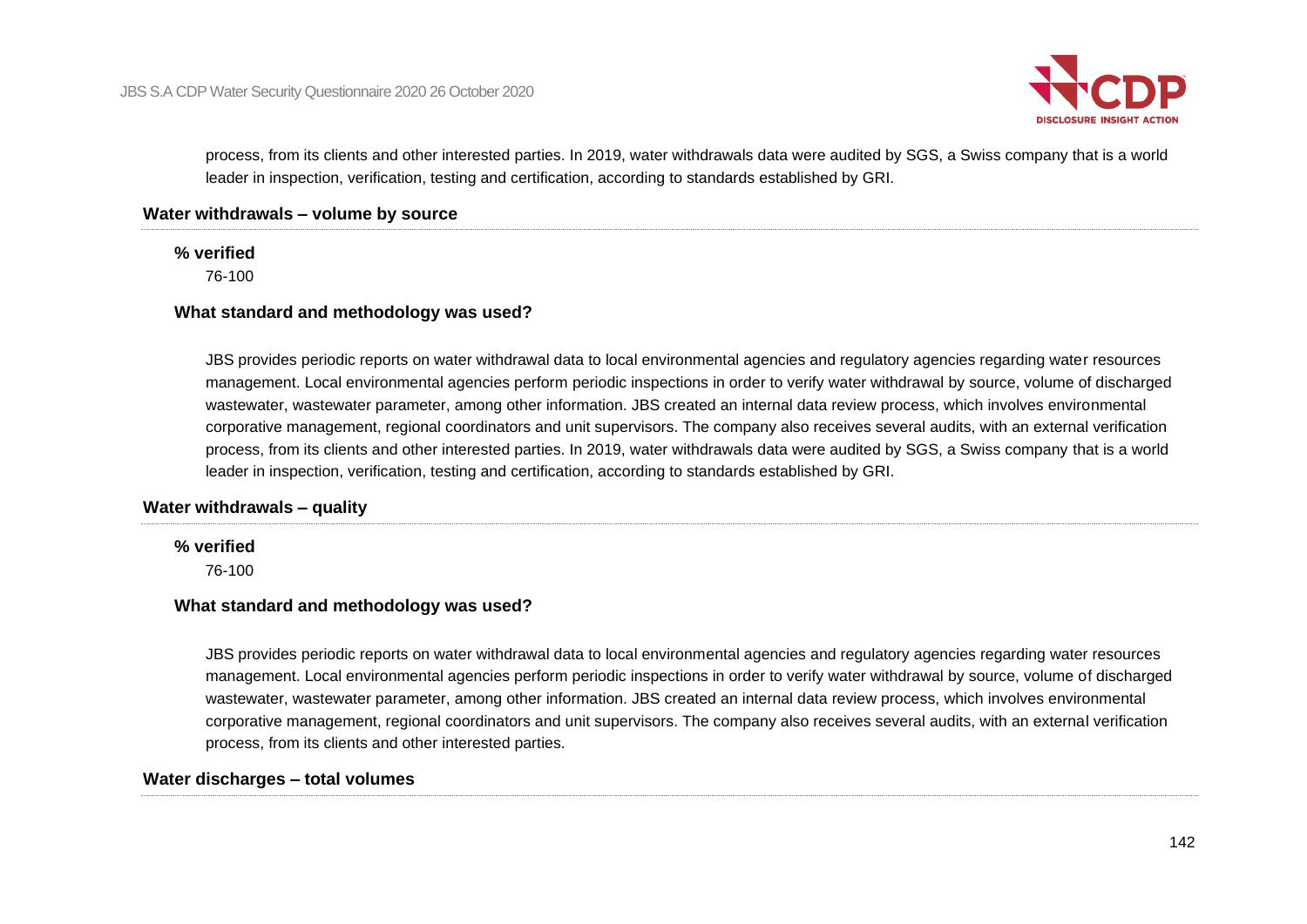

#### **% verified**

76-100

#### **What standard and methodology was used?**

JBS provides periodic reports on water discharge data to local environmental agencies and regulatory agencies regarding water resources management. Local environmental agencies perform periodic inspections in order to verify water withdrawal by source, volume of discharged wastewater, wastewater parameter, among other information. JBS created an internal data review process, which involves environmental corporative management, regional coordinators and unit supervisors. The company also receives several audits, with an external verification process, from its clients and other interested parties. In 2019, water withdrawals data were audited by SGS, a Swiss company that is a world leader in inspection, verification, testing and certification, according to standards established by GRI.

#### **Water discharges – volume by destination**

#### **% verified**

76-100

#### **What standard and methodology was used?**

JBS provides periodic reports on water discharge data to local environmental agencies and regulatory agencies regarding water resources management. Local environmental agencies perform periodic inspections in order to verify water withdrawal by source, volume of discharged wastewater, wastewater parameter, among other information. JBS created an internal data review process, which involves environmental corporative management, regional coordinators and unit supervisors. The company also receives several audits, with an external verification process, from its clients and other interested parties. In 2019, water withdrawals data were audited by SGS, a Swiss company that is a world leader in inspection, verification, testing and certification, according to standards established by GRI.

#### **Water discharges – volume by treatment method**

**% verified** 76-100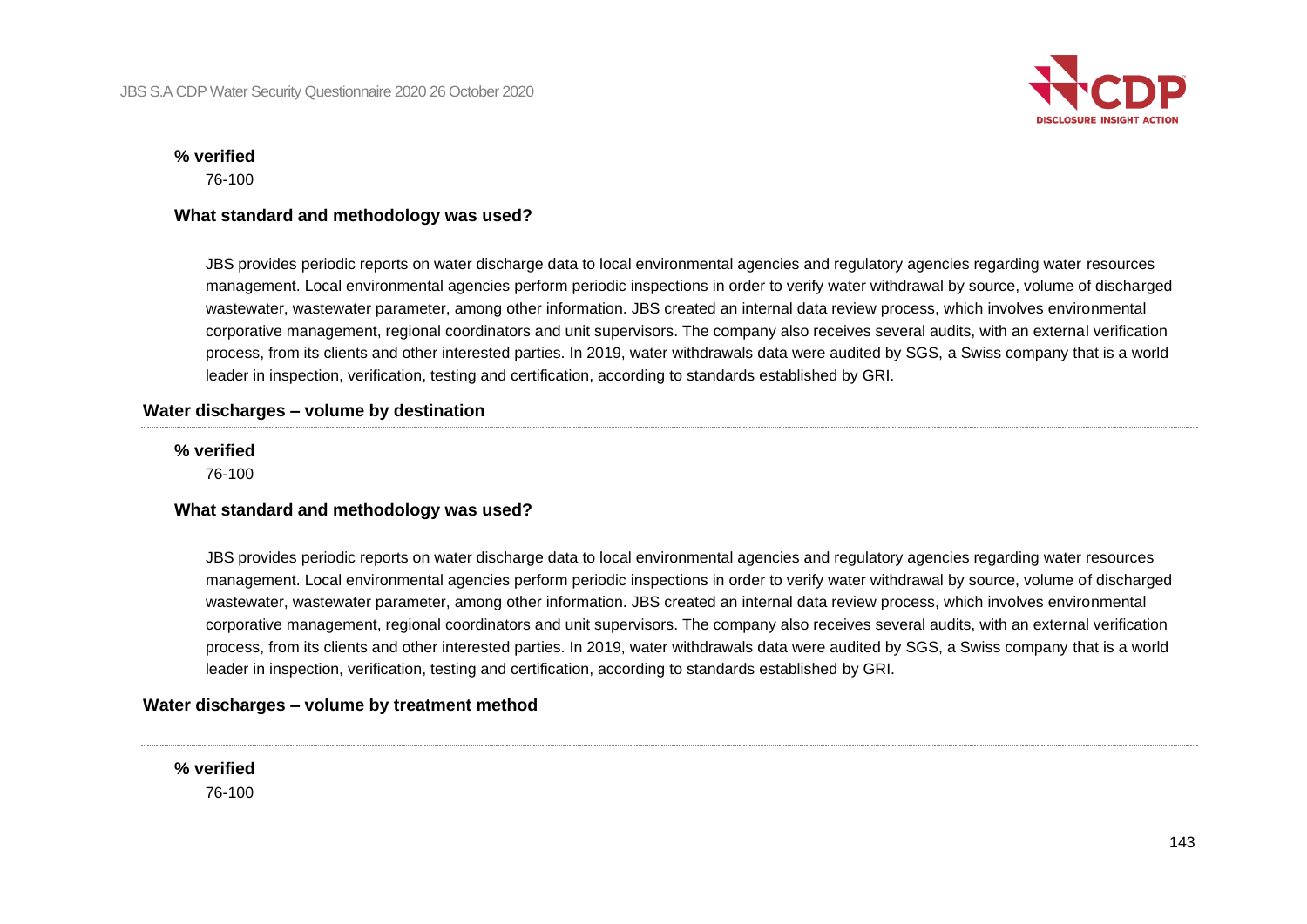

#### **What standard and methodology was used?**

JBS provides periodic reports on water discharge data to local environmental agencies and regulatory agencies regarding water resources management. Local environmental agencies perform periodic inspections in order to verify water withdrawal by source, volume of discharged wastewater, wastewater parameter, among other information. JBS created an internal data review process, which involves environmental corporative management, regional coordinators and unit supervisors. The company also receives several audits, with an external verification process, from its clients and other interested parties.

#### **Water discharge quality – quality by standard effluent parameters**

**% verified**

76-100

#### **What standard and methodology was used?**

JBS provides periodic reports on water discharge data to local environmental agencies and regulatory agencies regarding water resources management. Local environmental agencies perform periodic inspections in order to verify water withdrawal by source, volume of discharged wastewater, wastewater parameter, among other information. JBS created an internal data review process, which involves environmental corporative management, regional coordinators and unit supervisors. The company also receives several audits, with an external verification process, from its clients and other interested parties. In 2019, water withdrawals data were audited by SGS, a Swiss company that is a world leader in inspection, verification, testing and certification, according to standards established by GRI.

#### **Water discharge quality – temperature**

#### **% verified**

76-100

#### **What standard and methodology was used?**

JBS provides periodic reports on water discharge data to local environmental agencies and regulatory agencies regarding water resources management. Local environmental agencies perform periodic inspections in order to verify water withdrawal by source, volume of discharged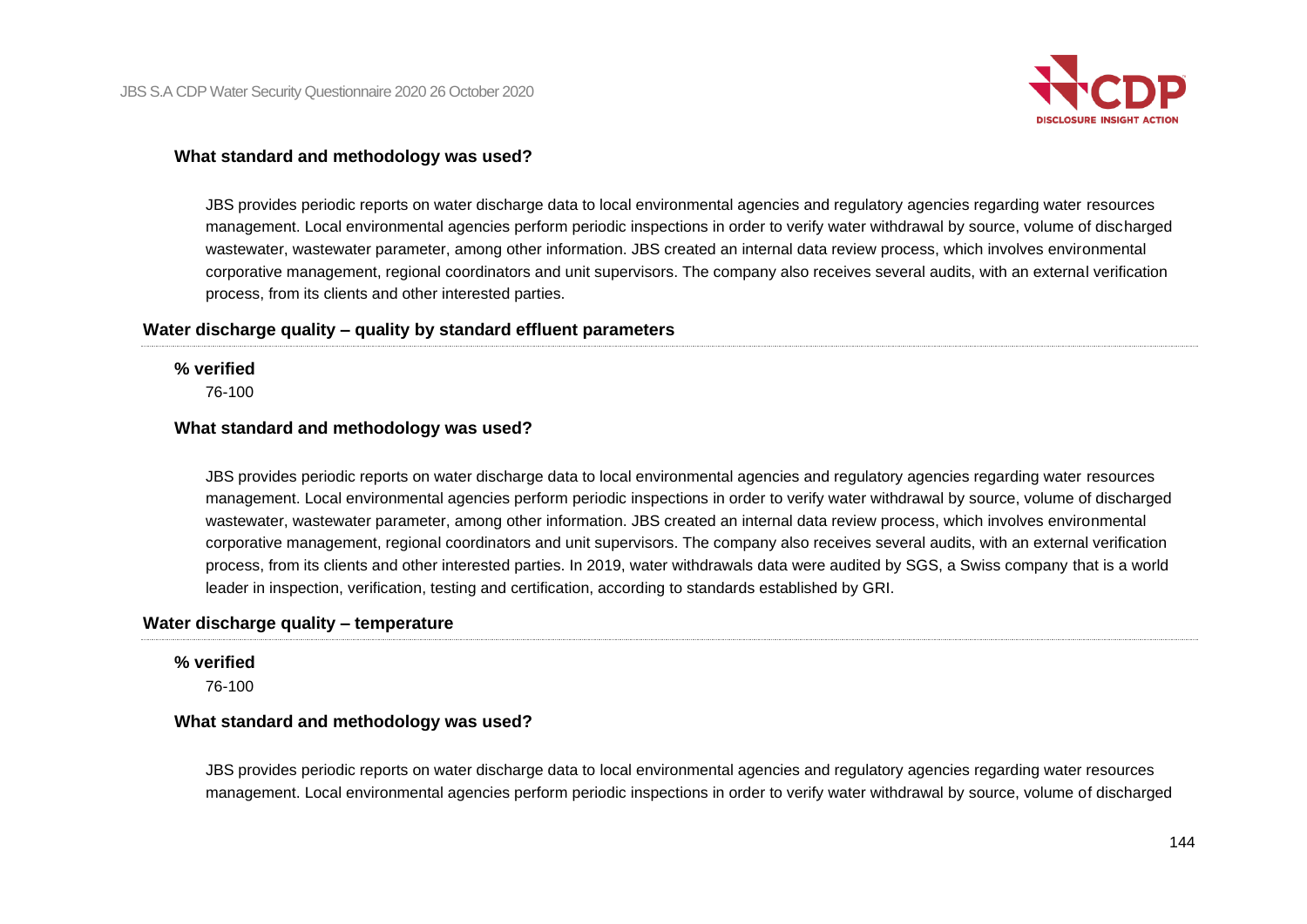

wastewater, wastewater parameter, among other information. JBS created an internal data review process, which involves environmental corporative management, regional coordinators and unit supervisors. The company also receives several audits, with an external verification process, from its clients and other interested parties

#### **Water consumption – total volume**

### **% verified**

76-100

#### **What standard and methodology was used?**

JBS provides periodic reports on water withdrawal/ discharge data to local environmental agencies and regulatory agencies regarding water resources management. Local environmental agencies perform periodic inspections in order to verify water withdrawal by source, volume of discharged wastewater, wastewater parameter, among other information.JBS created an internal data review process, which involves environmental corporative management, regional coordinators and unit supervisors. The company also receives several audits, with an external verification process, from its clients and other interested parties

#### **Water recycled/reused**

#### **% verified**

76-100

#### **What standard and methodology was used?**

JBS provides periodic reports on water withdrawal/ discharge data to local environmental agencies and regulatory agencies regarding water resources management. Local environmental agencies perform periodic inspections in order to verify water withdrawal by source, volume of discharged wastewater, wastewater parameter, among other information. JBS created an internal data review process, which involves environmental corporative management, regional coordinators and unit supervisors. The company also receives several audits, with an external verification process, from its clients and other interested parties.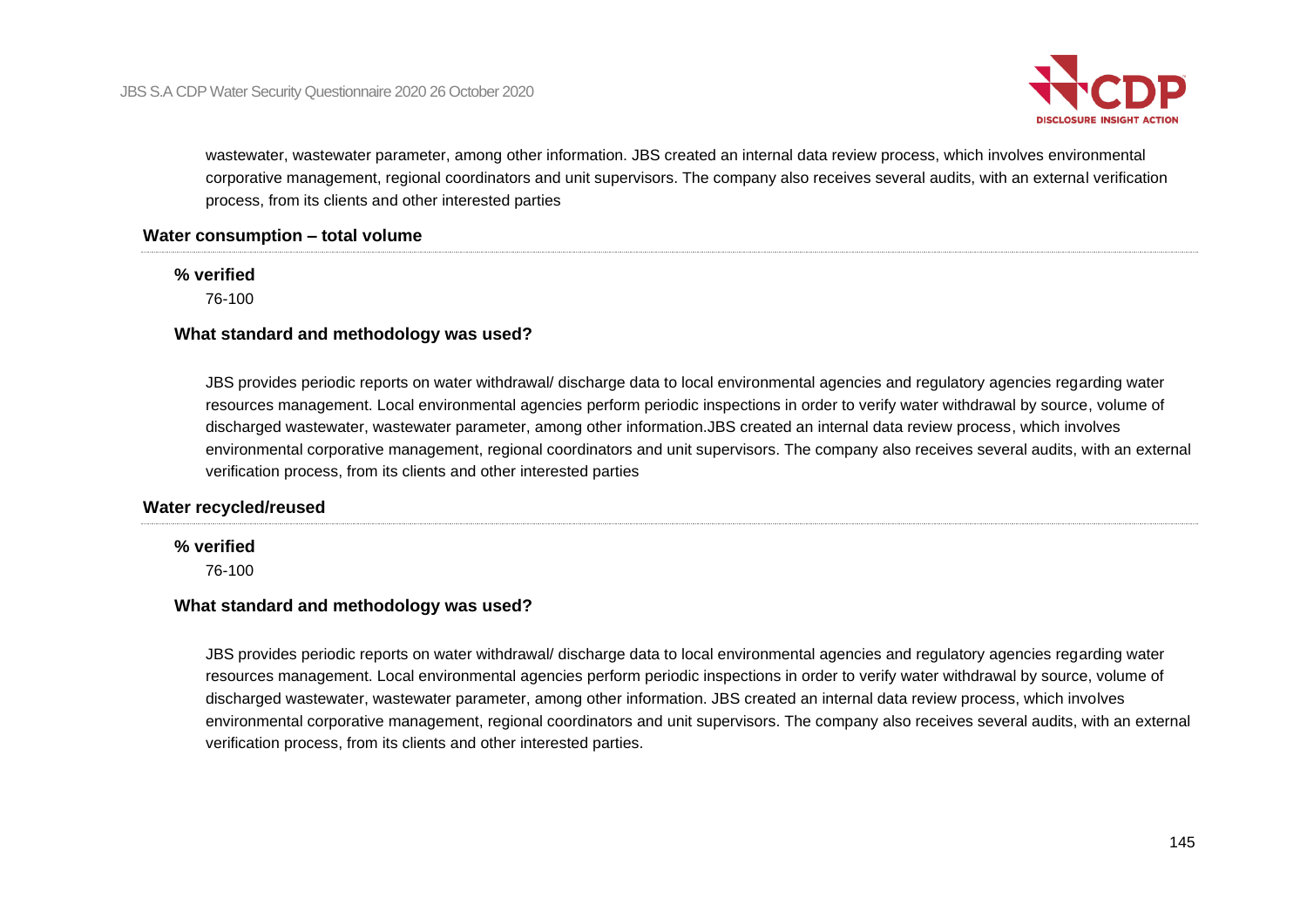

# **W6. Governance**

# **W6.1**

# **(W6.1) Does your organization have a water policy?**

Yes, we have a documented water policy that is publicly available

# **W6.1a**

**(W6.1a) Select the options that best describe the scope and content of your water policy.**

|     | <b>Scope</b><br><b>Content</b>                                                                                                                                                                                                                                                                                                                                                                                            |
|-----|---------------------------------------------------------------------------------------------------------------------------------------------------------------------------------------------------------------------------------------------------------------------------------------------------------------------------------------------------------------------------------------------------------------------------|
| Row | Company-<br>Description of water-related<br>performance standards for<br>wide<br>direct operations<br>Description of water-related<br>standards for procurement<br>Reference to international<br>standards and widely-<br>recognized water initiatives<br>Company water targets and<br>goals<br>Commitment to align with<br>public policy initiatives, such<br>as the SDGs<br>Commitments beyond<br>regulatory compliance |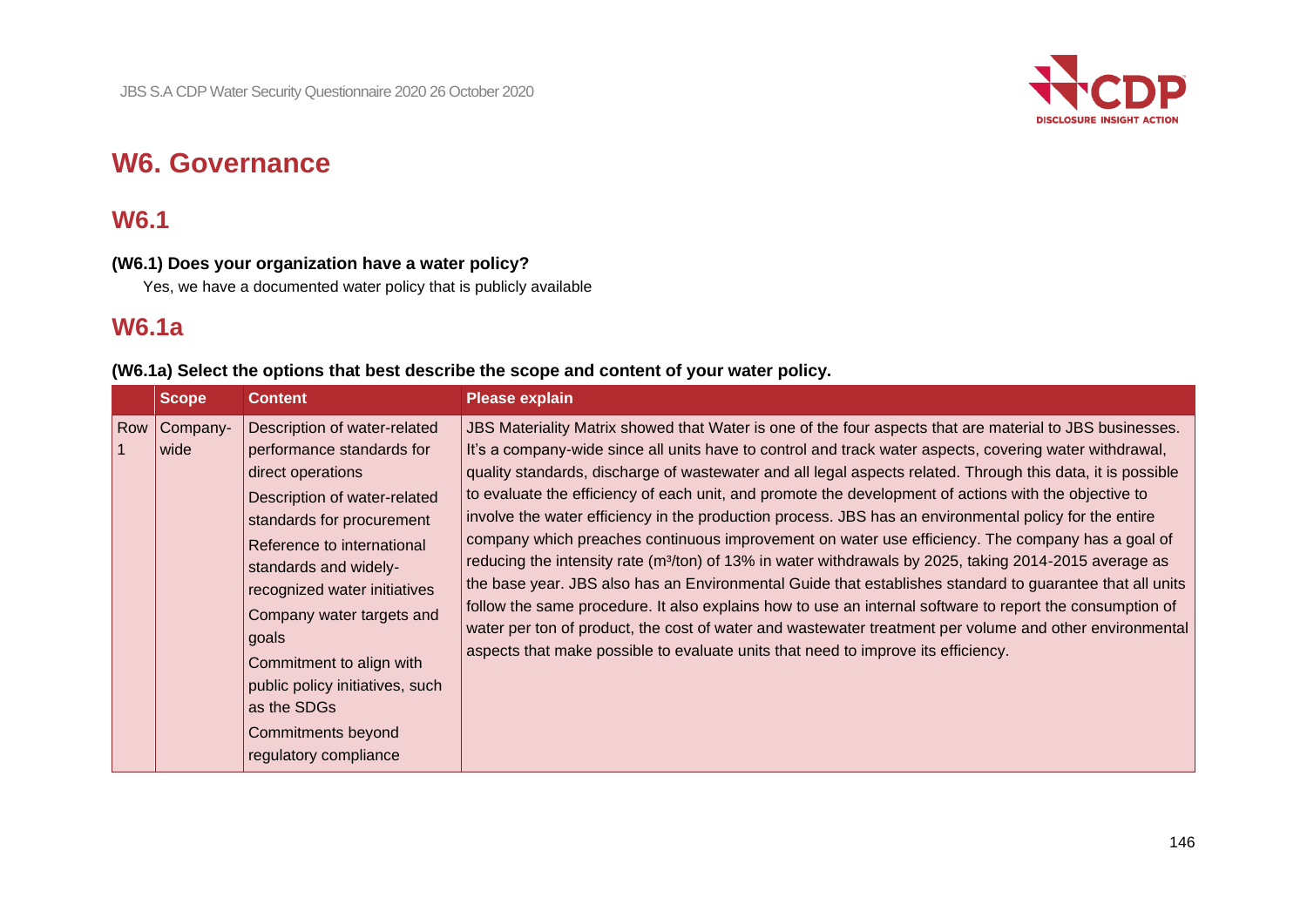

| Commitment to water-related   |
|-------------------------------|
|                               |
| innovation                    |
| Commitment to stakeholder     |
| awareness and education       |
|                               |
| Commitment to water           |
| stewardship and/or collective |
| action                        |
|                               |
| Recognition of environmental  |
| linkages, for example, due to |
|                               |
| climate change                |

# **W6.2**

**(W6.2) Is there board level oversight of water-related issues within your organization?**

Yes

# **W6.2a**

**(W6.2a) Identify the position(s) (do not include any names) of the individual(s) on the board with responsibility for water-related issues.**

| <b>Position of</b><br>individual | <b>Please explain</b>                                                                                                                                                                                                                                                                                                                                                                                                                                                                                                                                                                                                                                                                                                                                                                                                                                                 |
|----------------------------------|-----------------------------------------------------------------------------------------------------------------------------------------------------------------------------------------------------------------------------------------------------------------------------------------------------------------------------------------------------------------------------------------------------------------------------------------------------------------------------------------------------------------------------------------------------------------------------------------------------------------------------------------------------------------------------------------------------------------------------------------------------------------------------------------------------------------------------------------------------------------------|
| <b>Board Chair</b>               | The Board Chair is the President of the Sustainability Committee. The Sustainability Committee is an assessment body directly linked<br>to the board of directors shall advise them regarding the risks and opportunities in sustainability initiatives. It is responsible for dealing<br>with and connecting subjects related to sustainability in the company's business, such as: identification, evaluation and treatment of<br>critical issues that results in risks and business impact; monitoring and implementation of policies, strategies and specific actions; and<br>evaluation of proposals for investments in sustainability. In this way, all relevant water issues are dealt by the Committee, under the<br>president's coordination. The Sustainability area also reports to the Sustainability Committee the performance of operations in relation |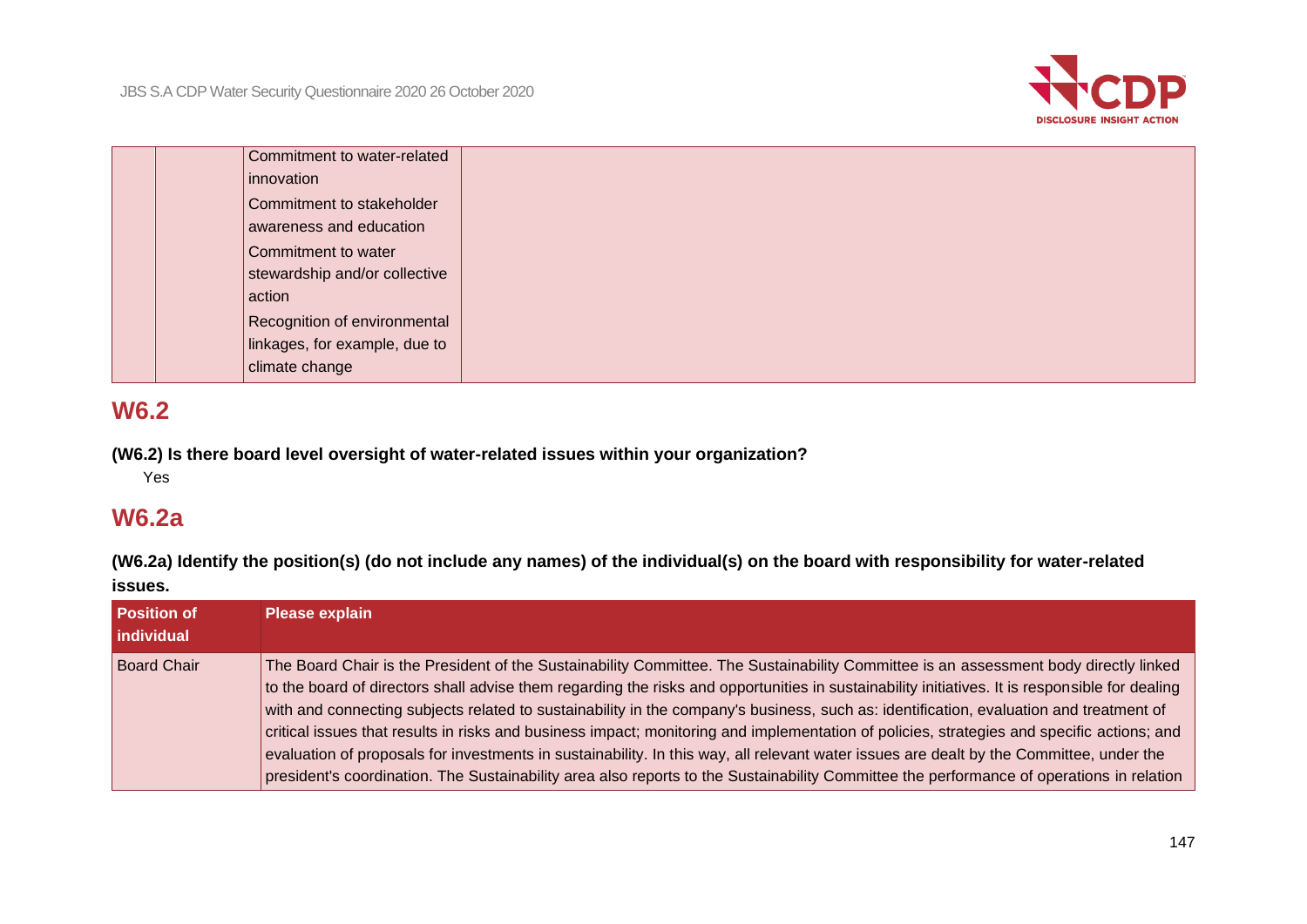

|                                              | to water consumption targets.<br>The President is responsible for organizing and coordinating the Committee's activities, including, among other duties:<br>(a) propose the schedule of activities for the corresponding year, including the annual calendar of regular meetings;<br>(b) hair the Committee's meetings;<br>(c) report to the Board of Directors the work carried out by the Committee.                                                                                                                                                                                                                                                                                                                                                                             |
|----------------------------------------------|------------------------------------------------------------------------------------------------------------------------------------------------------------------------------------------------------------------------------------------------------------------------------------------------------------------------------------------------------------------------------------------------------------------------------------------------------------------------------------------------------------------------------------------------------------------------------------------------------------------------------------------------------------------------------------------------------------------------------------------------------------------------------------|
| <b>Chief Sustainability</b><br>Officer (CSO) | The CSO is responsible to report the themes that should be discussed by the Sustainability Committee. The Sustainability Committee<br>shall advise the Board of Directors regarding the risks and opportunities in sustainability initiatives. It is responsible for dealing with and<br>connecting subjects related to sustainability in the company's business, such as: identification, evaluation and treatment of critical<br>issues that results in risks and business impact; monitoring and implementation of policies, strategies and specific actions; and<br>evaluation of proposals for investments in sustainability. The Sustainability area also reports to the Sustainability Committee the<br>performance of operations in relation to water consumption targets. |
| <b>Board-level</b><br>committee              | The Sustainability Committee shall advise the Board of Directors regarding the risks and opportunities in sustainability initiatives. It is<br>responsible for dealing with and connecting subjects related to sustainability in the company's business, such as: identification,<br>evaluation and treatment of critical issues that results in risks and business impact; monitoring and implementation of policies,<br>strategies and specific actions; and evaluation of proposals for investments in sustainability. The Sustainability area also reports to the<br>Sustainability Committee the performance of operations in relation to water consumption targets.                                                                                                          |
| <b>Chief Executive</b><br>Officer (CEO)      | In 2019 the Brazil CEO became a member of the Sustainability Committee. The Sustainability Committee shall advise the Board of<br>Directors regarding the risks and opportunities in sustainability initiatives. It is responsible for dealing with and connecting subjects<br>related to sustainability in the company's business, such as: identification, evaluation and treatment of critical issues that results in<br>risks and business impact; monitoring and implementation of policies, strategies and specific actions; and evaluation of proposals for<br>investments in sustainability. The Sustainability area also reports to the Sustainability Committee the performance of operations in<br>relation to water consumption targets.                               |
| <b>Chief Operating</b><br>Officer (COO)      | The Sustainability Committee shall advise the Board of Directors regarding the risks and opportunities in sustainability initiatives. It is<br>responsible for dealing with and connecting subjects related to sustainability in the company's business, such as: identification,<br>evaluation and treatment of critical issues that results in risks and business impact; monitoring and implementation of policies,                                                                                                                                                                                                                                                                                                                                                             |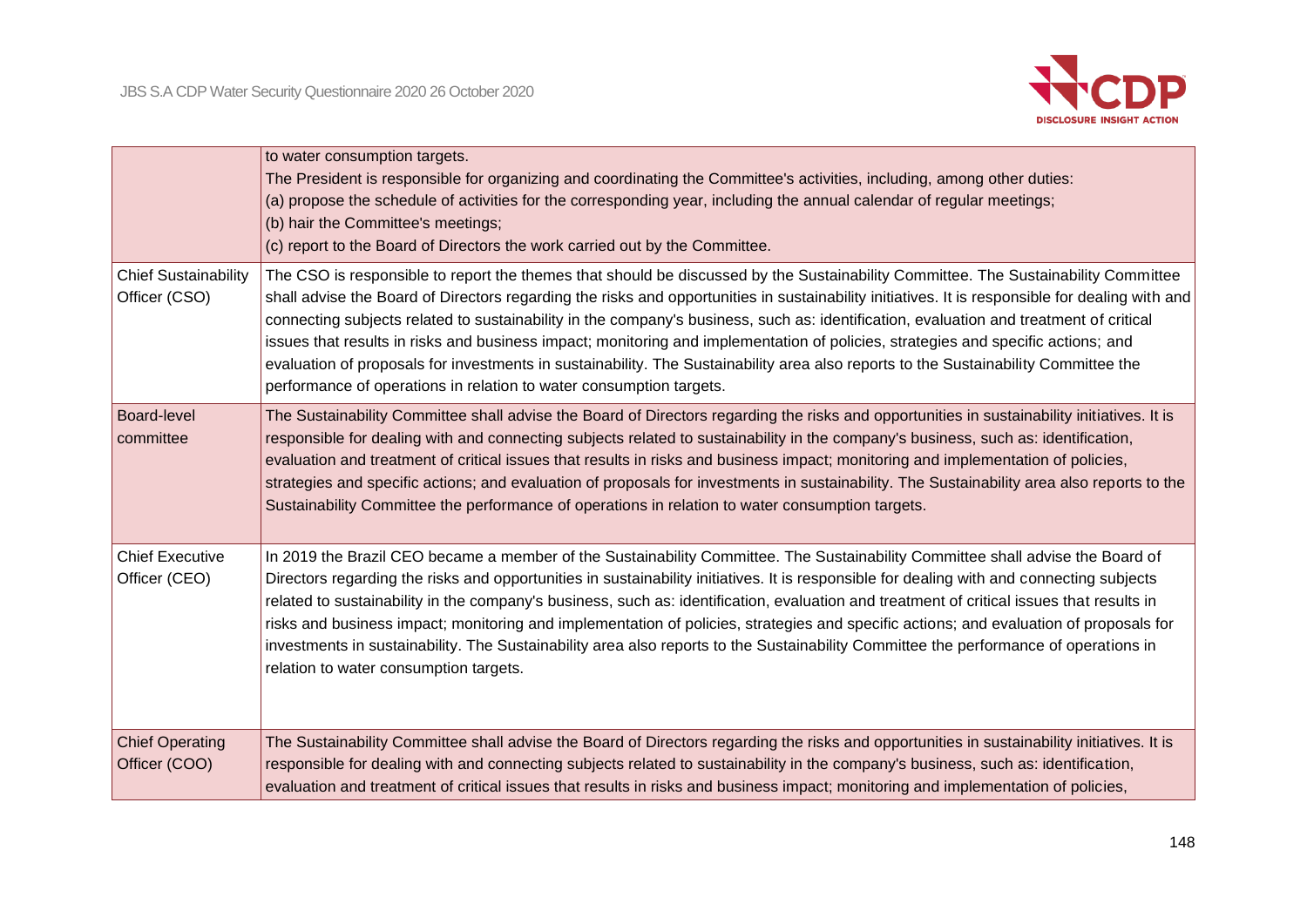

strategies and specific actions; and evaluation of proposals for investments in sustainability. The Sustainability area also reports to the Sustainability Committee the performance of operations in relation to water consumption targets.

# **W6.2b**

# **(W6.2b) Provide further details on the board's oversight of water-related issues.**

| <b>Frequency that water-</b><br>related issues are a<br>scheduled agenda item | <b>Governance mechanisms</b><br>into which water-related<br>issues are integrated                                                                                                                                                                                                                                                                                                                                     | <b>Please explain</b>                                                                                                                                                                                                                                                                                                                                                                                                                                                                                                                                                                                                                                                                                                                                                                                                                                                                                                                                                                                                                                                                                                                                                                                                                                                                                                                                                                                                                               |
|-------------------------------------------------------------------------------|-----------------------------------------------------------------------------------------------------------------------------------------------------------------------------------------------------------------------------------------------------------------------------------------------------------------------------------------------------------------------------------------------------------------------|-----------------------------------------------------------------------------------------------------------------------------------------------------------------------------------------------------------------------------------------------------------------------------------------------------------------------------------------------------------------------------------------------------------------------------------------------------------------------------------------------------------------------------------------------------------------------------------------------------------------------------------------------------------------------------------------------------------------------------------------------------------------------------------------------------------------------------------------------------------------------------------------------------------------------------------------------------------------------------------------------------------------------------------------------------------------------------------------------------------------------------------------------------------------------------------------------------------------------------------------------------------------------------------------------------------------------------------------------------------------------------------------------------------------------------------------------------|
| Row Scheduled - all meetings                                                  | Monitoring implementation<br>and performance<br>Providing employee incentives<br>Reviewing and guiding annual<br>budgets<br>Reviewing and guiding<br>business plans<br>Reviewing and guiding major<br>plans of action<br>Reviewing and guiding risk<br>management policies<br>Reviewing and guiding<br>strategy<br>Reviewing and guiding<br>corporate responsibility<br>strategy<br>Setting performance<br>objectives | The Sustainability Committee, by internal regulation, meets ordinarily every three months<br>to discuss relevant sustainability issues, such as water related issues. One of the issues<br>discussed is the performance of the Sustainable Water Management Program (PGSA)<br>program, reported to Committee by the business presidents.<br>The PGSA provides the identification of critical river basins in water stress. This program's<br>goal is to improve water efficiency and reduce the risk of water scarcity, promoting an<br>integrate management.<br>This information is essential for the board guide or approves the team to establish a goal<br>development plan, new project development, new investment analysis, budgeting,<br>business planning and planning (volumes and production sites), risk management, and<br>other items.<br>The performance in the water use of each unit is evaluated daily by a technical team and<br>the main management of the units, if deviations are identified, action plans are created to<br>improve the indicators.<br>The parameters monitored are also reported in a computerized corporate software<br>(Credit360), which allows management and performance evaluation of the company's<br>global sustainability indicators.<br>The performance data are reported daily to corporate environment managers and<br>operations director, weekly data is presented to the business president. |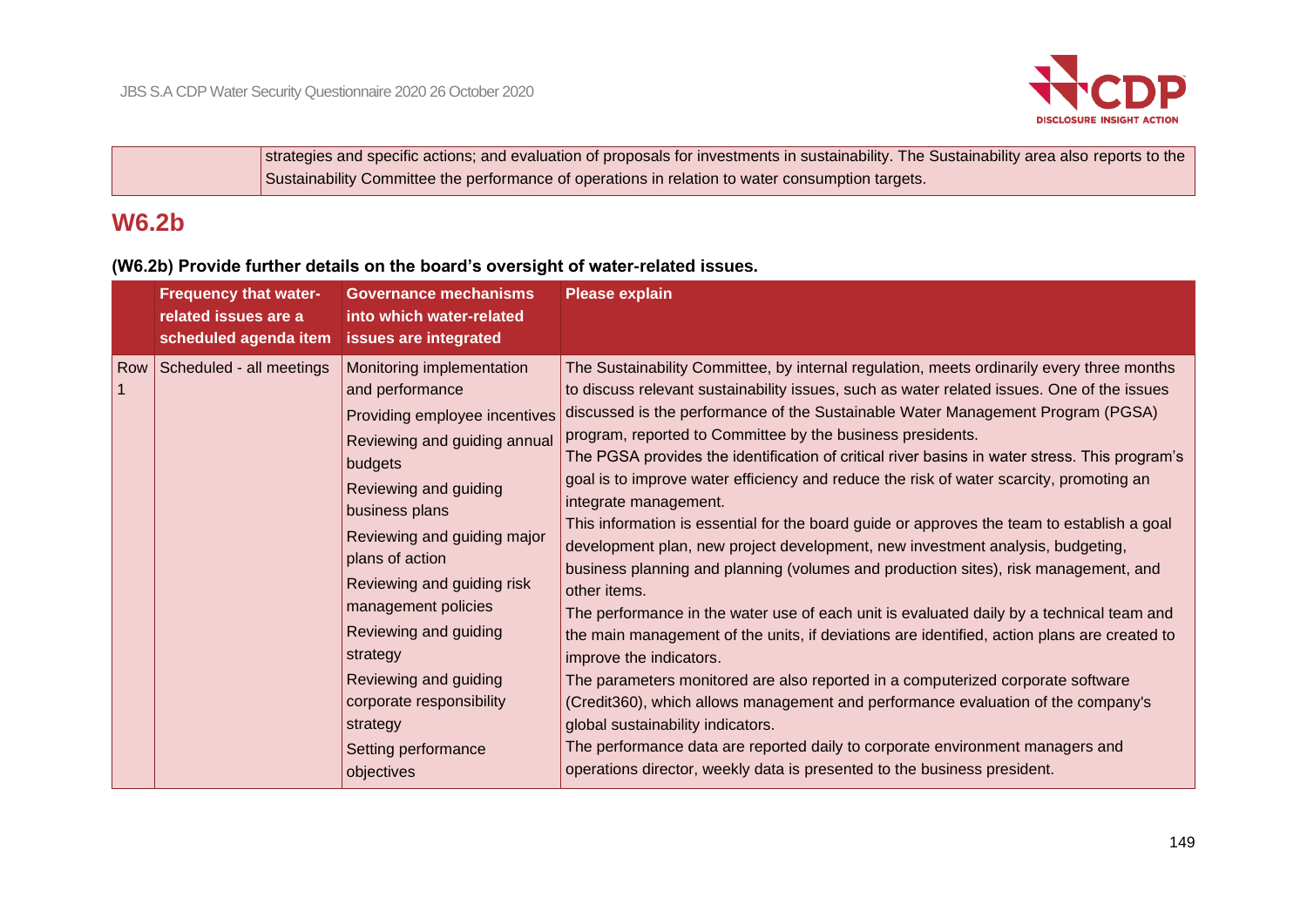

# **W6.3**

**(W6.3) Provide the highest management-level position(s) or committee(s) with responsibility for water-related issues (do not include the names of individuals).**

### **Name of the position(s) and/or committee(s)**

Chief Executive Officer (CEO)

### **Responsibility**

Both assessing and managing water-related risks and opportunities

### **Frequency of reporting to the board on water-related issues**

More frequently than quarterly

#### **Please explain**

The CEO of the Brazil operations is one of four members of the Sustainability Committee.

The members of Sustainability Committee are responsible for dealing with and connecting subjects related to sustainability in the company's business, such as: identification, evaluation and treatment of critical issues that results in risks and business impact; monitoring and implementation of policies, strategies and specific actions; and evaluation of proposals for investments in sustainability. Water-related issues are material for JBS and consequently discussed in the Sustainability Committee. The corporate sustainability area also reports to the Sustainability Committee the performance of operations in relation to water consumption targets.

The Sustainability Committee, by internal regulation, meets ordinarily every three months, or, extraordinarily, whenever convened by its Chairman or by the Chairman of the Board of Directors.

### **Name of the position(s) and/or committee(s)**

Other C-Suite Officer, please specify Chairman of the directors board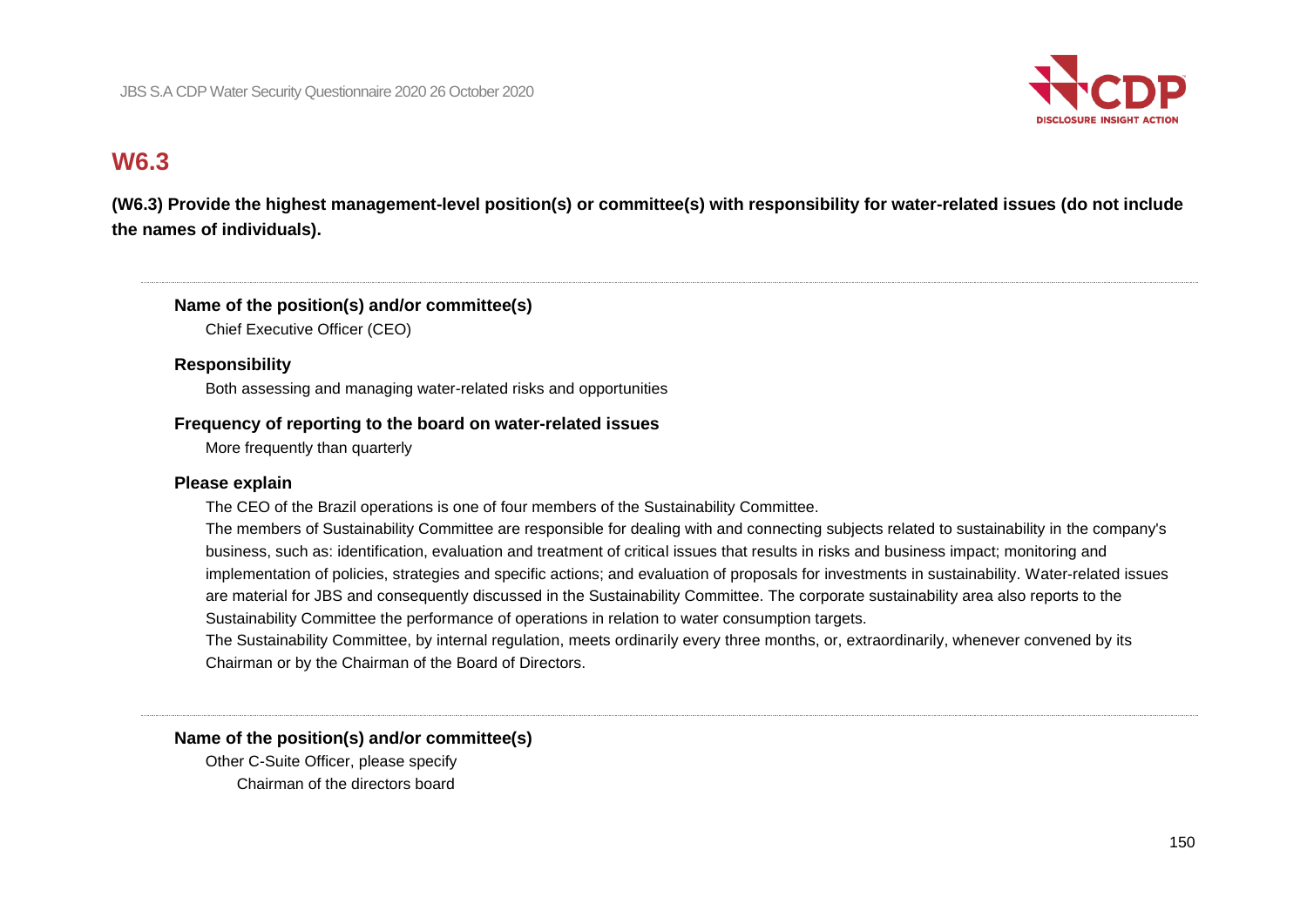

### **Responsibility**

Both assessing and managing water-related risks and opportunities

#### **Frequency of reporting to the board on water-related issues**

More frequently than quarterly

#### **Please explain**

The chairman of the Sustainability Committee is the chairman of the Board of Directors of JBS. The President is responsible for organizing and coordinating the Committee's activities, including, among other duties:

(a) propose the schedule of activities for the corresponding year, including the annual calendar of regular meetings;

(b) define the agenda, convene, install and chair the Committee's meetings;

(c) represent the Committee before any other corporate governance bodies of the Company,

signing, when necessary, any correspondence, invitations and reports on behalf of the Committee;

(d) report to the Board of Directors the work carried out by the Committee.

# **W6.4**

#### **(W6.4) Do you provide incentives to C-suite employees or board members for the management of water-related issues?**

|     | <b>Provide incentives for</b><br>management of water-<br><b>related issues</b> | <b>Comment</b>                                                                                                                                                                                                                                                                                                                                                                                                                                                                                                                                                                                                                                                                                                                                                                   |
|-----|--------------------------------------------------------------------------------|----------------------------------------------------------------------------------------------------------------------------------------------------------------------------------------------------------------------------------------------------------------------------------------------------------------------------------------------------------------------------------------------------------------------------------------------------------------------------------------------------------------------------------------------------------------------------------------------------------------------------------------------------------------------------------------------------------------------------------------------------------------------------------|
| Row | Yes                                                                            | JBS has an annual bonus program for its leadership, which evaluates individual results related to performance goals<br>and behavioral assessment. In the case of environmental professionals, the Directors, Managers and Supervisors have<br>water consumption targets, if they meet the established goal, they are awarded a bonus. The company also recognizes<br>individual or collective efforts to develop new projects that generate process change or behavioral change of employees<br>that manage the reduction in the volume of water abstracted and/or consumed. The recognition is accomplished by<br>means of internal channel disclosure for the whole company, as well as providing specific training and presentation of<br>the initiatives in internal events. |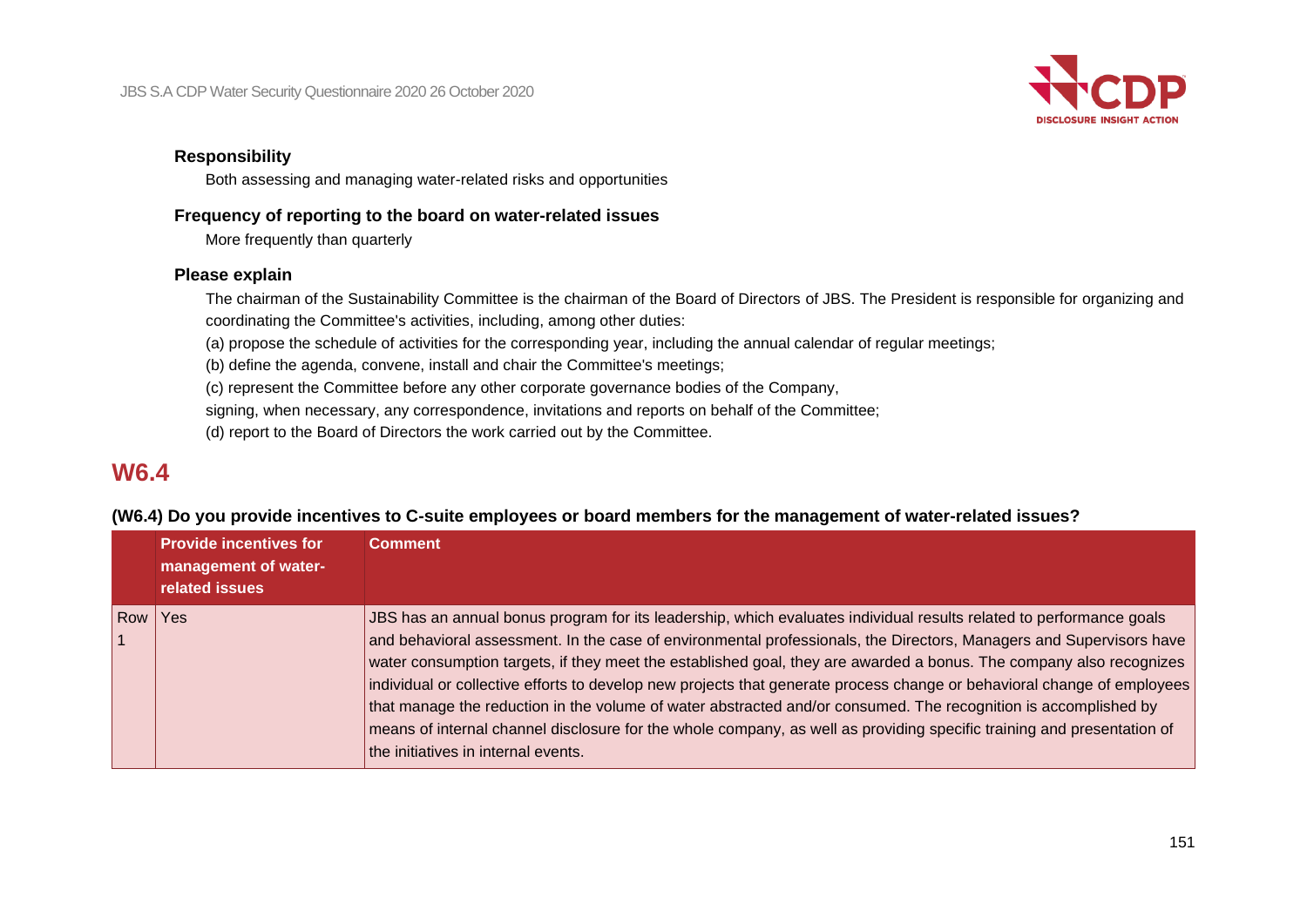

# **W6.4a**

**(W6.4a) What incentives are provided to C-suite employees or board members for the management of water-related issues (do not include the names of individuals)?**

|                            | Role(s) entitled Performance<br>to incentive                                                          | indicator                                                                          | <b>Please explain</b>                                                                                                                                                                                                                                                                                                                     |
|----------------------------|-------------------------------------------------------------------------------------------------------|------------------------------------------------------------------------------------|-------------------------------------------------------------------------------------------------------------------------------------------------------------------------------------------------------------------------------------------------------------------------------------------------------------------------------------------|
| Monetary<br>reward         | <b>Chief Operating</b><br>Officer (COO)<br><b>Other C-suite</b><br><b>Officer</b><br><b>Directors</b> | <b>Reduction of water</b><br>withdrawals<br>Reduction in<br>consumption<br>volumes | JBS has an annual bonus program for its leadership, which evaluates individual results related to<br>performance goals and behavioural assessment. In the case of environmental professionals, the<br>Directors, Managers and Supervisors have water consumption targets, if they meet the established<br>goal, they are awarded a bonus. |
| Non-<br>monetary<br>reward |                                                                                                       |                                                                                    |                                                                                                                                                                                                                                                                                                                                           |

# **W6.5**

**(W6.5) Do you engage in activities that could either directly or indirectly influence public policy on water through any of the** 

**following?**

Yes, direct engagement with policy makers Yes, trade associations

# **W6.5a**

# **(W6.5a) What processes do you have in place to ensure that all of your direct and indirect activities seeking to influence policy are consistent with your water policy/water commitments?**

The environmental analysts of JBS units join several regional River Basin Committees, in participation with government, private initiative and society. In this way, it is possible to positively influence public policies through the involvement with the political decision makers and ensure that JBS is aligned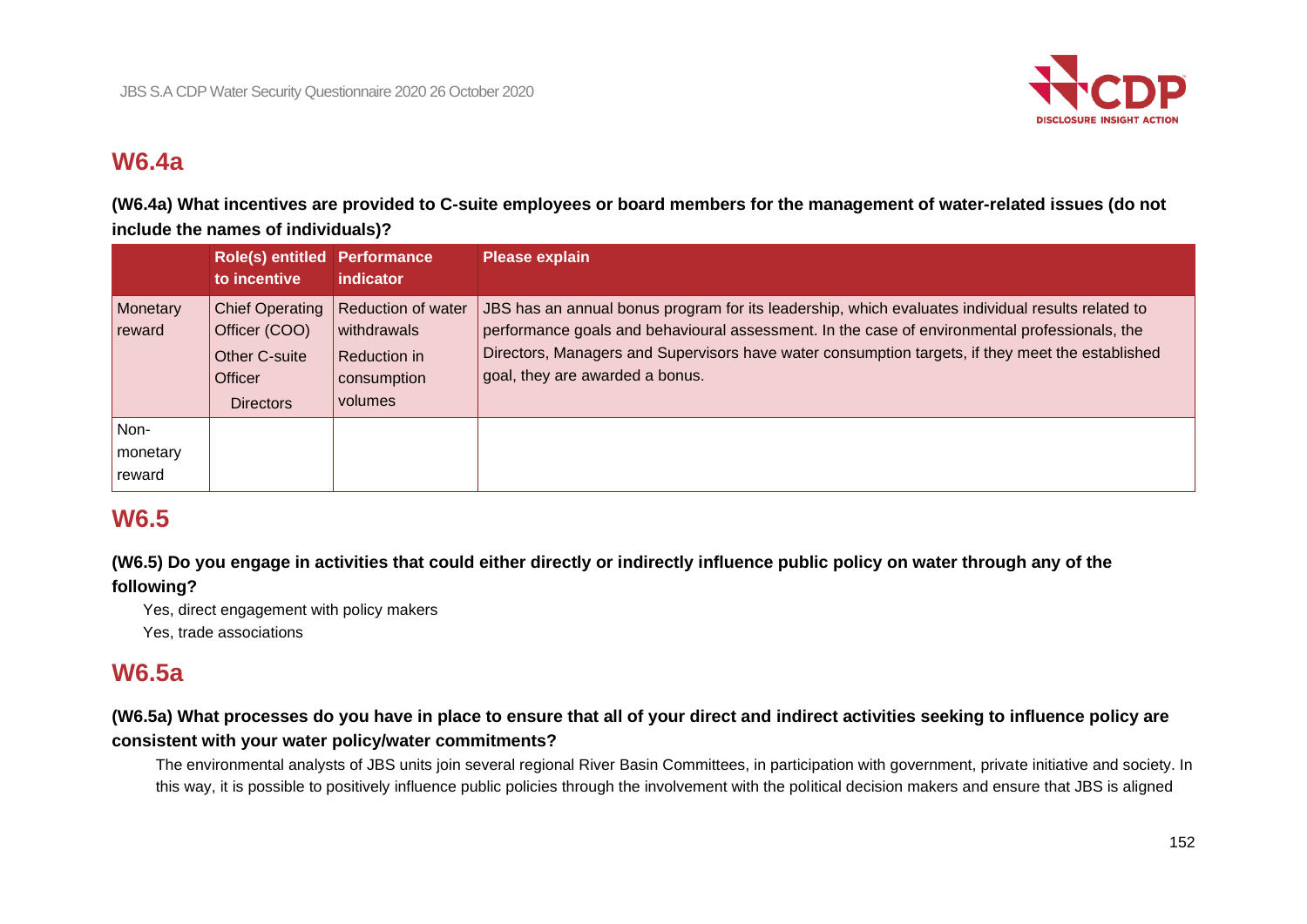

with the region's policies. In these forums and events, JBS can influence the decision making and try to guarantee that the choices made by the group will follow the water resources policy of the company.

Through PGSA, JBS also has current processes with indicators of water consumption management, liquid effluents, causes analysis and improvement plans.

To ensure that JBS representatives are aligned with its policies, only water specialists can represent the company in forums and events related to the topic.

In addition, JBS has assumed the chair of the recently formed ABPA Sustainability Chamber, which focuses on discussing strategic issues such as water management, animal welfare and climate change. For the company it is an opportunity to interact with other actors, represent industry trends and access public policies, such as lead the initiatives in concordance with JBS policies.

The results of JBS advocacy and activities in external forums and events are currently reported to the Sustainability Committee. If the results or interests are inconsistent with the company's water policy, the Sustainability Committee assesses whether the activities are worth it or not.

# **W6.6**

**(W6.6) Did your organization include information about its response to water-related risks in its most recent mainstream financial report?**

Yes (you may attach the report - this is optional)

U ras-ibs-2019-eng-final.pdf

https://ri.jbs.com.br/arquivos-cvm/formulario-de-referencia-cadastral-e-prospectos/ https://jbs.com.br/wp-content/uploads/2020/05/ras-jbs-2019-eng-final.pdf

# **W7. Business strategy**

# **W7.1**

**(W7.1) Are water-related issues integrated into any aspects of your long-term strategic business plan, and if so how?**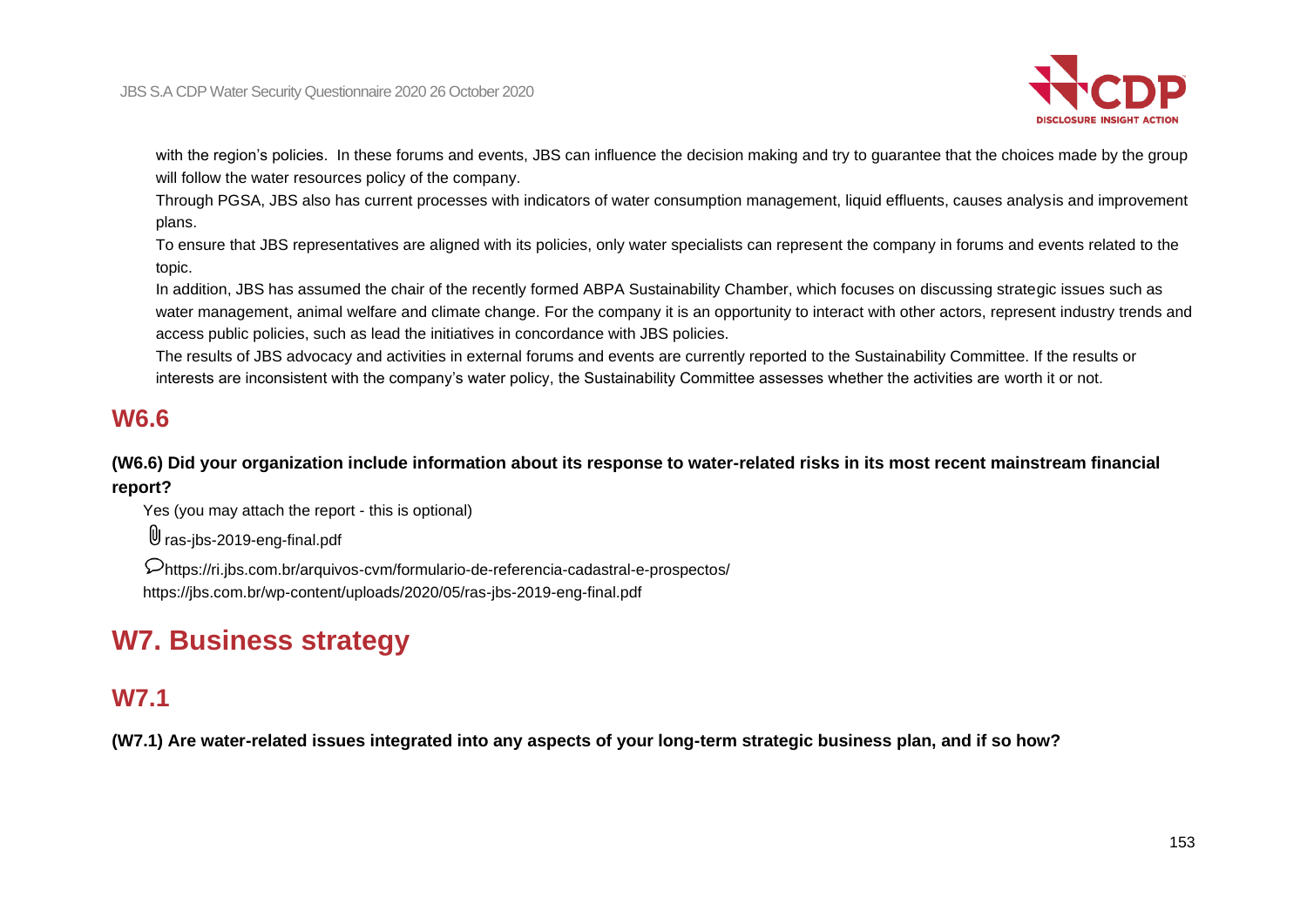

|                                                    | Are water-related Long-term<br><b>issues</b><br>integrated? | time horizon<br>(years) | <b>Please explain</b>                                                                                                                                                                                                                                                                                                                                                                                                                                                                                                                                                                                                                                                                                                                                                                                                                                                                                                                                                                                                                                                                                                                                                                                                                                                                                                                                                                                                                                                                                                                                                                            |
|----------------------------------------------------|-------------------------------------------------------------|-------------------------|--------------------------------------------------------------------------------------------------------------------------------------------------------------------------------------------------------------------------------------------------------------------------------------------------------------------------------------------------------------------------------------------------------------------------------------------------------------------------------------------------------------------------------------------------------------------------------------------------------------------------------------------------------------------------------------------------------------------------------------------------------------------------------------------------------------------------------------------------------------------------------------------------------------------------------------------------------------------------------------------------------------------------------------------------------------------------------------------------------------------------------------------------------------------------------------------------------------------------------------------------------------------------------------------------------------------------------------------------------------------------------------------------------------------------------------------------------------------------------------------------------------------------------------------------------------------------------------------------|
| Long-term<br>business<br>objectives                | Yes, water-related<br>issues are<br>integrated              | $11 - 15$               | JBS manages sustainability in line with the Sustainable Development Goals (SDGs) and for water<br>issues, objective 6 "Clean water and sanitation" is considered in new projects and business plans.<br>We recognize that JBS's geographic and production expansion is related to the quality and quantity<br>of water available locally. Drought periods affect the ability of rivers to maintain their quality after the<br>discharge of treated industrial wastewater, droughts also affect animal irrigation, influence the growth<br>of grains, which are used to produce animal feed. In addition, we recognize that drought can affect<br>the availability of electricity, since most of the energy generated in Brazil comes from hydroelectric<br>plants, and periods of drought can increase the price of energy. In this way, JBS 'ability to make<br>progress in production will be made possible by efforts in the administration and management of<br>water resources. JBS Brazil has a strategy to improve the water management, guided by the<br>Sustainable Water Management Program (PGSA), which identifies critical units through internal<br>evaluation (risk of water scarcity and strategic importance of the unit) and external aspects (Water<br>Balance in the hydrographic basin) making it possible to prioritize the allocation of investments and<br>the establishment of goals to reduce risk exposure. JBS also establishes internal goals to reduce<br>water intensity and promote the engagement of the value chain in water resource management<br>practices. |
| Strategy for<br>achieving long-<br>term objectives | Yes, water-related<br>issues are<br>integrated              | $11 - 15$               | Water management is not just a critical issue for JBS and food industry sustainability, is a basic<br>element of the value chain, essential for animal and vegetable development and for ensuring<br>products and processes meet sanitary standards. In Brazil, JBS has the Sustainable Water<br>Management Program (PGSA), that identifies critical units by evaluating internal (water shortage risk<br>and water strategic importance) and the external aspects (Water Balance in the river basin) for each<br>unit, making it possible to prioritize investment allocation and targets setting to reduce the exposure<br>to shortage risk. JBS also established a long-term target to reduce water usage intensity. The target<br>base year is 2014-2015 average and the global goal that JBS has established was 13% of reduction<br>by 2025 for Brazil operations, a 11-year scenario.                                                                                                                                                                                                                                                                                                                                                                                                                                                                                                                                                                                                                                                                                                     |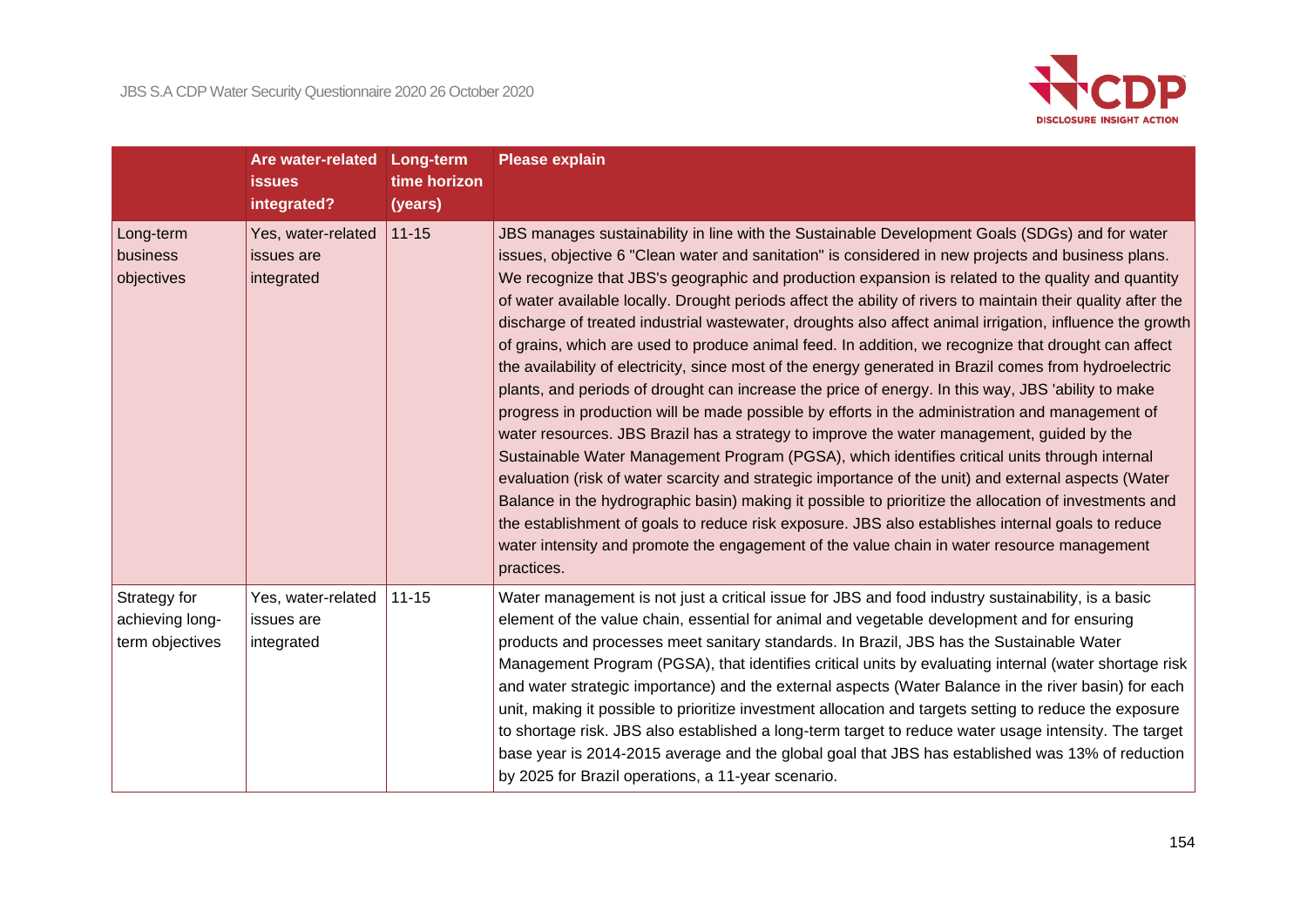

| Financial planning Yes, water-related | $ 5 - 10 $ | Water is an extremely relevant aspect and included in JBS investment assessments.                        |
|---------------------------------------|------------|----------------------------------------------------------------------------------------------------------|
| issues are                            |            | In Brazil, JBS has an annual investment plan for environmental improvements with focus on water          |
| integrated                            |            | use management, treatment of effluents, management of solid residues and atmospheric emissions           |
|                                       |            | and greenhouse effect gases (GHG). This plan is developed based on a comprehensive                       |
|                                       |            | environmental diagnosis made by the Company to identify opportunities for improving the                  |
|                                       |            | environmental indicators from processing plants in Brazil. The Investment Plan is updated on a           |
|                                       |            | yearly basis and has an extensive list of projects concluded. The adhesion to these principles in the    |
|                                       |            | Company routine is guided by the Environment Policy, which presents standards and good practices         |
|                                       |            | to be applied and discloses environmental monitoring and control points in order to achieve              |
|                                       |            | seamlessness of actions and routine among all production plants. The water investment has                |
|                                       |            | increased 137% since 2015.                                                                               |
|                                       |            | JBS also has the Sustainable Water Management Program (PGSA), that identifies critical units by          |
|                                       |            | evaluating internal (water shortage risk and water strategic importance) and the external aspects        |
|                                       |            | (Water Balance in the river basin) for each unit, making it possible to prioritize investment allocation |
|                                       |            | and targets setting to reduce the exposure to shortage risk.                                             |

# **W7.2**

**(W7.2) What is the trend in your organization's water-related capital expenditure (CAPEX) and operating expenditure (OPEX) for the reporting year, and the anticipated trend for the next reporting year?**

**Row 1**

```
Water-related CAPEX (+/- % change)
42
```

```
Anticipated forward trend for CAPEX (+/- % change)
```
10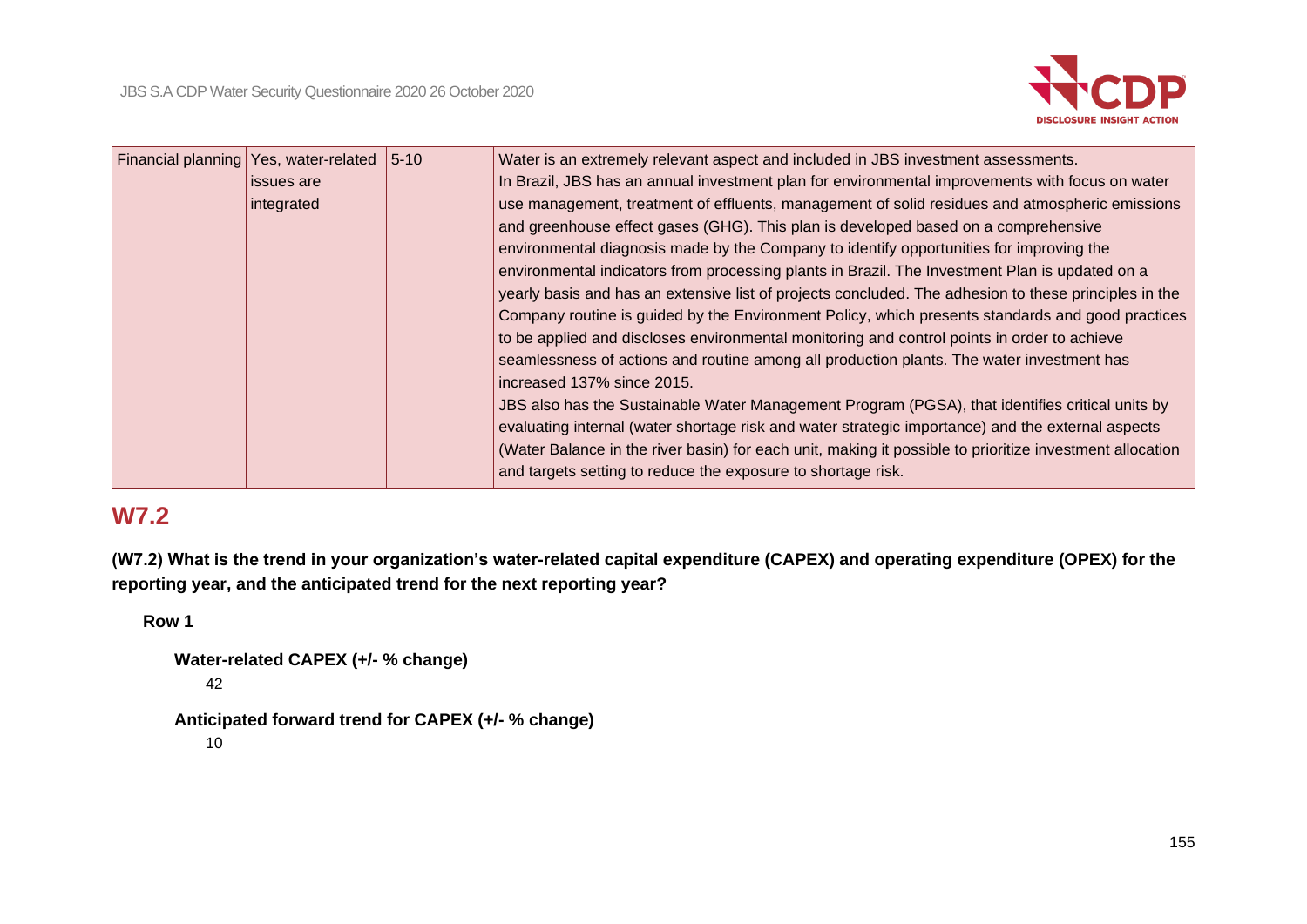

## **Water-related OPEX (+/- % change)**

25

#### **Anticipated forward trend for OPEX (+/- % change)**

10

#### **Please explain**

CAPEX increased by 42% because in 2019 investments were made to modernize and improve efficiency in the treatment of water and effluents, such as structural improvements and the standardization of controls in water treatment plants; implantation of automatic operation control / disinfection equipment; construction of raw water storage reservoirs for periods of drought; projects for reusing cooling water and backwashing the water treatment plant.

OPEX was estimated based on environmental management expenses in general and increased by 25% because closed factories were reopened and new factories have been acquired.

For the next year, the trend is for investments to increase in CAPEX and OPEX, since JBS intends to reopen closed factories and inaugurate new factories, hiring new employees and increasing the costs of water supply and license renewals (OPEX) and also carrying out more investments to acquire or update fixed assets (CAPEX).

# **W7.3**

## **(W7.3) Does your organization use climate-related scenario analysis to inform its business strategy?**

|            | Use of climate-<br>related scenario<br>analysis | <b>Comment</b>                                                                                                                                                                                                                                                                                                                                                                                                                                                                                                                    |
|------------|-------------------------------------------------|-----------------------------------------------------------------------------------------------------------------------------------------------------------------------------------------------------------------------------------------------------------------------------------------------------------------------------------------------------------------------------------------------------------------------------------------------------------------------------------------------------------------------------------|
| <b>Row</b> | Yes                                             | The profitability of the company's industrial processes in Brazil may be materially affected by commodity prices related to animal<br>feed such as grains, corn and soybeans.<br>The company monthly tracks the water availability and its impacts on energy production and animal feed (soy and corn), besides<br>projecting future scenarios to determine strategies. The availability and cost of raw material vary according to rainfall distribution;<br>therefore, it is also one of the criteria evaluated by the company. |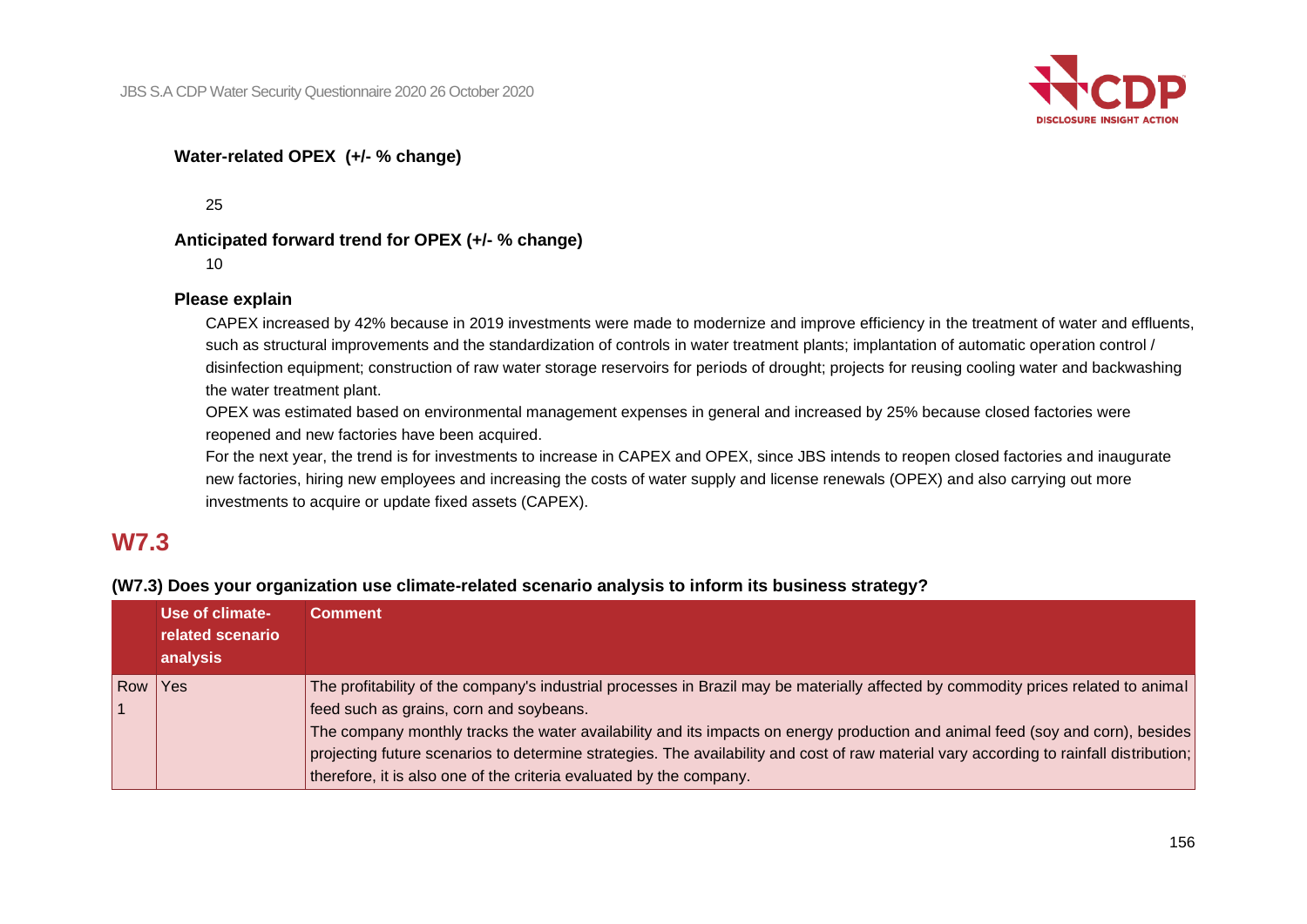

The monitoring process uses government databases, internal knowledge, data from "Somar Metereologia" and climate data to formulate a strategic planning of purchase. The analysis is also based on Sustainable Water Management Program (PGSA) assessment, WRI Aqueduct and Regional government databases such as the Brazilian National Water Agency (ANA).

# **W7.3a**

**(W7.3a) Has your organization identified any water-related outcomes from your climate-related scenario analysis?** Yes

# **W7.3b**

**(W7.3b) What water-related outcomes were identified from the use of climate-related scenario analysis, and what was your organization's response?**

| <b>Climate-related</b><br>scenarios and<br>models applied                                | Description of possible water-related outcomes                                                                                                                                                                                                                                                                                                                                                                                                                                                                                                                                                                                                                      | <b>Company response to possible water-related outcomes</b>                                                                                                                                                                                                                                                                                                                                                                                                                                                                                                                                                                                                                                                                                                                                                                                                     |
|------------------------------------------------------------------------------------------|---------------------------------------------------------------------------------------------------------------------------------------------------------------------------------------------------------------------------------------------------------------------------------------------------------------------------------------------------------------------------------------------------------------------------------------------------------------------------------------------------------------------------------------------------------------------------------------------------------------------------------------------------------------------|----------------------------------------------------------------------------------------------------------------------------------------------------------------------------------------------------------------------------------------------------------------------------------------------------------------------------------------------------------------------------------------------------------------------------------------------------------------------------------------------------------------------------------------------------------------------------------------------------------------------------------------------------------------------------------------------------------------------------------------------------------------------------------------------------------------------------------------------------------------|
| Row Other, please<br>specify<br><b>Sustainable Water</b><br>Management<br>Program (PGSA) | Climate change, including the impact of water stress, creates<br>both physical and financial risks.<br>Natural disasters, fires, droughts, changes in rainfall patterns<br>or extreme weather conditions, including floods, extreme cold<br>or heat, hurricanes or other storms, could harm the health or<br>growth of farming and interfere with the Company's operations<br>through a lack of energy, lack of fuel, damage to production<br>and installations or interruption of means of transport, among<br>other things. Any of these factors, as well as disruptions in our<br>information systems, could have an adverse effect on our<br>financial results. | In Brazil, due to the increased concern for water scarcity and its<br>relevance in constraining JBS's growth, it established the<br>Sustainable Water Management Program (PGSA) to develop<br>integrated sustainability strategies on Water Management. This<br>program has a Water Committee, comprised by sustainability<br>managers, responsible for their respective operational unit to<br>deal specifically with water issues, enhancing water<br>management. The program identified the critical units by<br>evaluating internal (water shortage risk and water strategic<br>importance) and the external aspects (Water Balance in the<br>river basin) for each unit, making it possible to prioritize actions<br>such as investment allocation and targets setting to reduce the<br>units exposure to shortage risk. A next step of the program is to |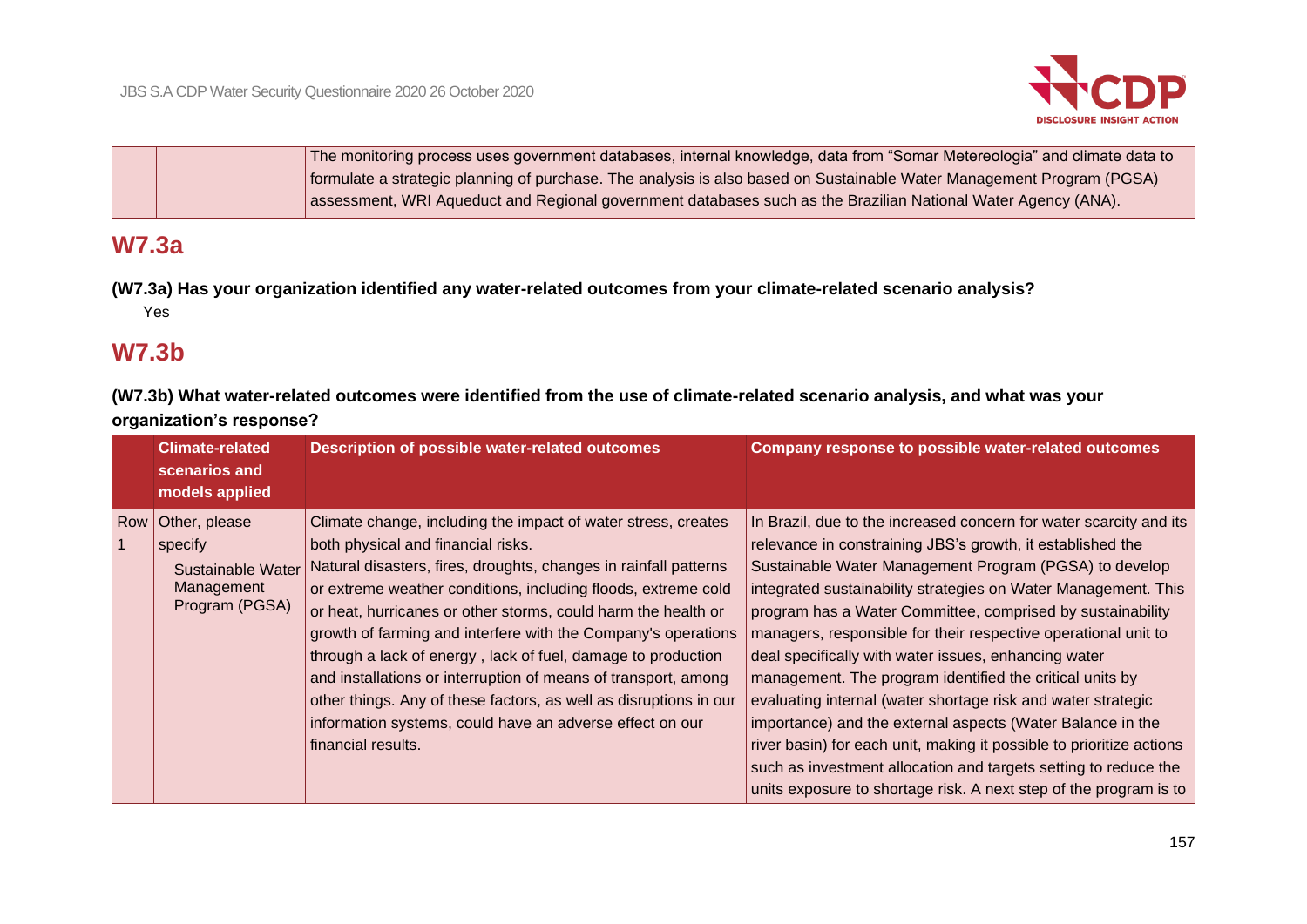

|  | develop future scenarios, with projections in the localities where |
|--|--------------------------------------------------------------------|
|  | the company acts to direct the actions that minimize the related   |
|  | impacts.                                                           |

# **W7.4**

### **(W7.4) Does your company use an internal price on water?**

**Row 1**

### **Does your company use an internal price on water?**

No, but we are currently exploring water valuation practices

### **Please explain**

We intend to establish water pricing parameters for the coming years.

# **W8. Targets**

# **W8.1**

**(W8.1) Describe your approach to setting and monitoring water-related targets and/or goals.**

|     | Levels for targets<br>and/or goals                                                             | <b>Monitoring at</b><br>corporate level                                                                | Approach to setting and monitoring targets and/or goals                                                                                                                                                                                                                                                                                                                                                                                                                                                                  |
|-----|------------------------------------------------------------------------------------------------|--------------------------------------------------------------------------------------------------------|--------------------------------------------------------------------------------------------------------------------------------------------------------------------------------------------------------------------------------------------------------------------------------------------------------------------------------------------------------------------------------------------------------------------------------------------------------------------------------------------------------------------------|
| Row | Company-wide<br>targets and goals<br><b>Business level</b><br>specific targets<br>and/or goals | Targets are<br>monitored at the<br>corporate level<br>Goals are monitored<br>at the corporate<br>level | In the context of our company's non-financial targets, we have assessed water and performance since<br>2014. Target setting is driven by the identification of opportunities of water use which is map by each JBS<br>facility.<br>The target set by the facility is assessed by the corporate management and president of the business unit<br>and then signed off by the CEO from Brazil operations. This legitimize the target companywide and ensures<br>that they are meaningful in terms of our water commitments. |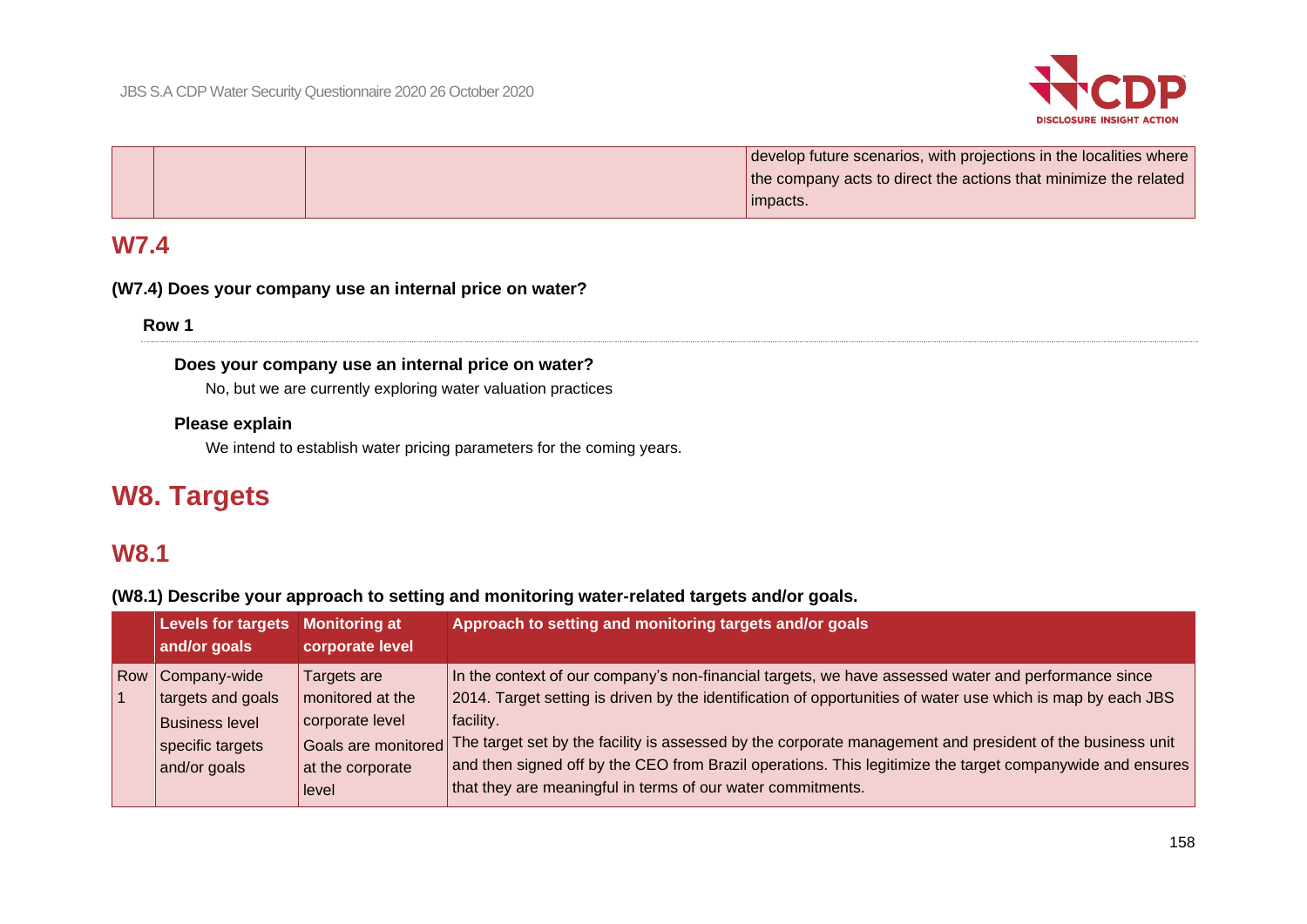

| Site/facility specific | To ensure accountability and ownership the targets are monitored by the facilities through the database       |
|------------------------|---------------------------------------------------------------------------------------------------------------|
| targets and/or         | system Credit360 monthly, and then annually reported to the business president. Any significant variances     |
| goals                  | must be justified and monitored with a red flag.                                                              |
| Country level          | These targets are typically related to improving use of water efficiency; thus, we track both total water use |
| targets and/or         | and water use intensity to each facility from Beef (Friboi), pork, poultry (Seara), JBS leather and JBS new   |
| goals                  | business and each facility. Then business unit is set with a specific reduction target. Our intention is to   |
|                        | reduce absolute water use across Brazil business units by 13% by 2025.                                        |
|                        | The improvement in the ESG Assessments is a Goal to JBS. Year by year the company follows the ESG             |
|                        | evaluations reports and makes a GAP analysis in order to understand whats are the opportunities of            |
|                        | improvement internally in JBS management.                                                                     |
|                        |                                                                                                               |

# **W8.1a**

**(W8.1a) Provide details of your water targets that are monitored at the corporate level, and the progress made.**

# **Target reference number**

Target 1

# **Category of target**

Water use efficiency

# **Level**

Business

# **Primary motivation**

Reduced environmental impact

**Description of target**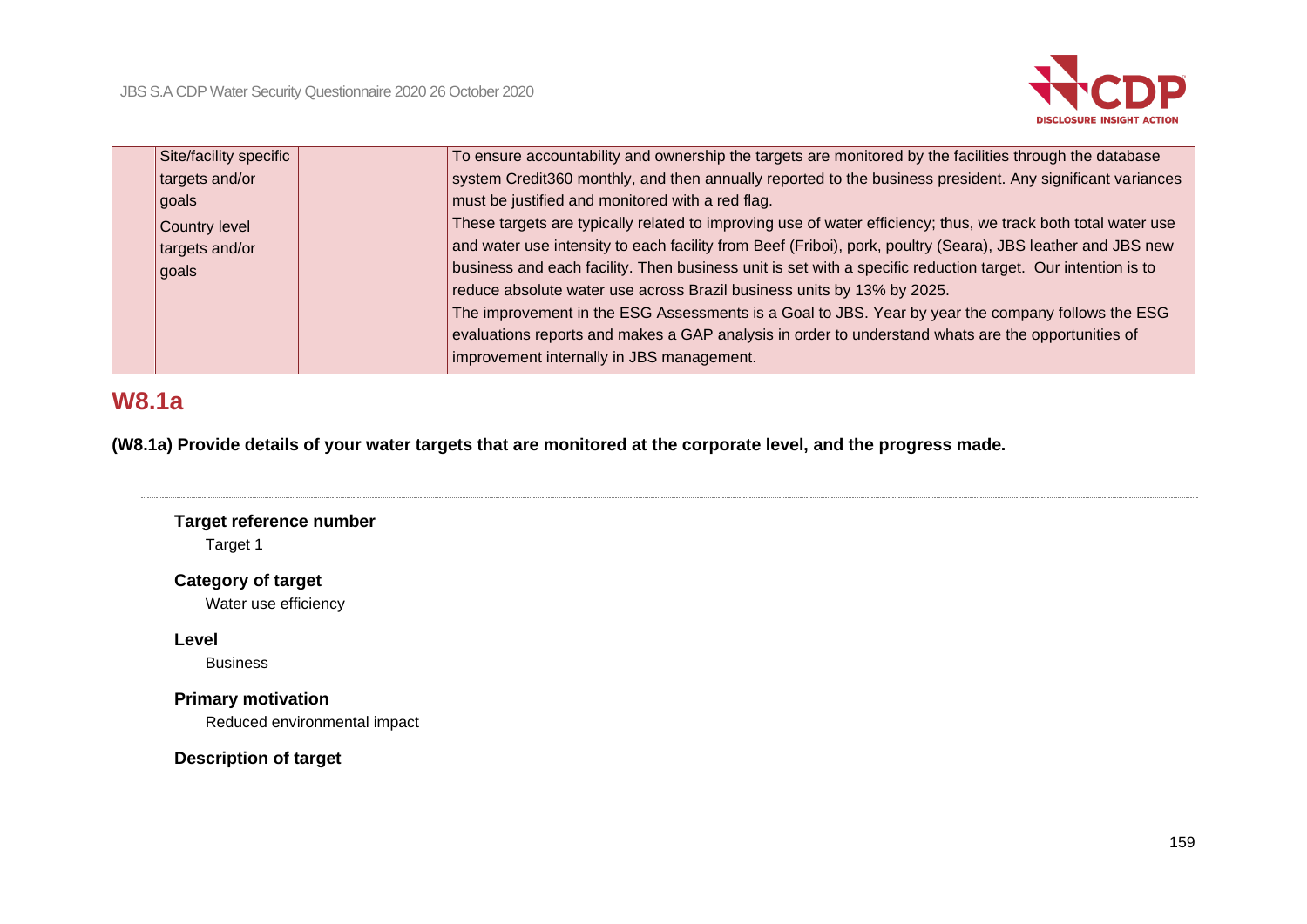

Water use was identified as a material environmental issue for JBS as it is at the base of the production chain, essential for animal and plant production (food for the animal chain), in addition to ensuring the health standards of processes and products, because is essential to cleaning areas, equipment and utensils.

Reduction target is a key pillar of water security as published in our Corporate Sustainability Strategy for the next 5 years. Our intention is to reduce absolute water use across Brazil business units by 13% by 2025, against a baseline year of fiscal 2014-2015 average.

The target setting is driven by the identification of opportunities by the each facility, then assessed by the corporate management and president of the business unit and then signed off by the CEO from Brazil operations and Sustainability Committee.

Moreover, to achieve the target JBS Brazil invested over R\$ 6.7 million in improvements and eco-efficiency related to water, 86% more than in 2018.

### **Quantitative metric**

Other, please specify

% reduction per business unit

#### **Baseline year**

2014

#### **Start year**

2019

#### **Target year**

2025

### **% of target achieved**

0

### **Please explain**

The % achieved represents Brazil operation progress made against the base line year by the end of the reporting year ("% of the target"/ "%reduced in 2019").

The targets are monitored by the facilities through the database system Credit360 monthly, and then annually reported to the business president. Any significant variances must be justified and monitored with a red flag.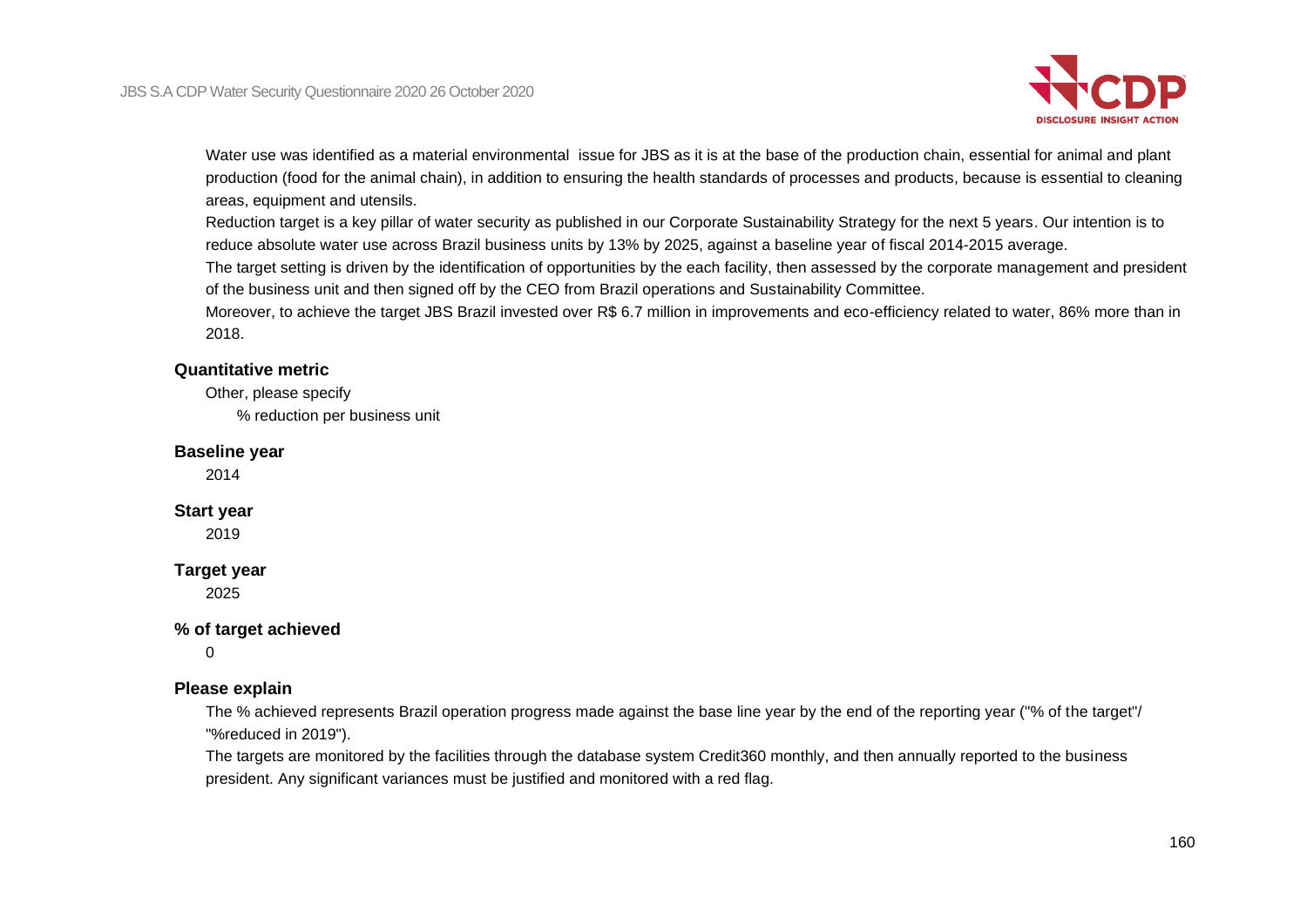

# **W8.1b**

## **(W8.1b) Provide details of your water goal(s) that are monitored at the corporate level and the progress made.**

#### **Goal**

Engagement with public policy makers to advance sustainable water management and policies

#### **Level**

Company-wide

#### **Motivation**

Water stewardship

## **Description of goal**

JBS goal is to participate in watershed committee. This goal was selected since tracking changes in water availability, water use conflicts and changes in its regulatory framework is essential to ensure JBS Growth. JBS participation in the watershed committee provides the company with the necessary information and contacts to improve water efficiency and to work together with the local community in projects beyond the company gates.

#### **Baseline year**

2017

### **Start year**

2018

### **End year**

2025

**Progress**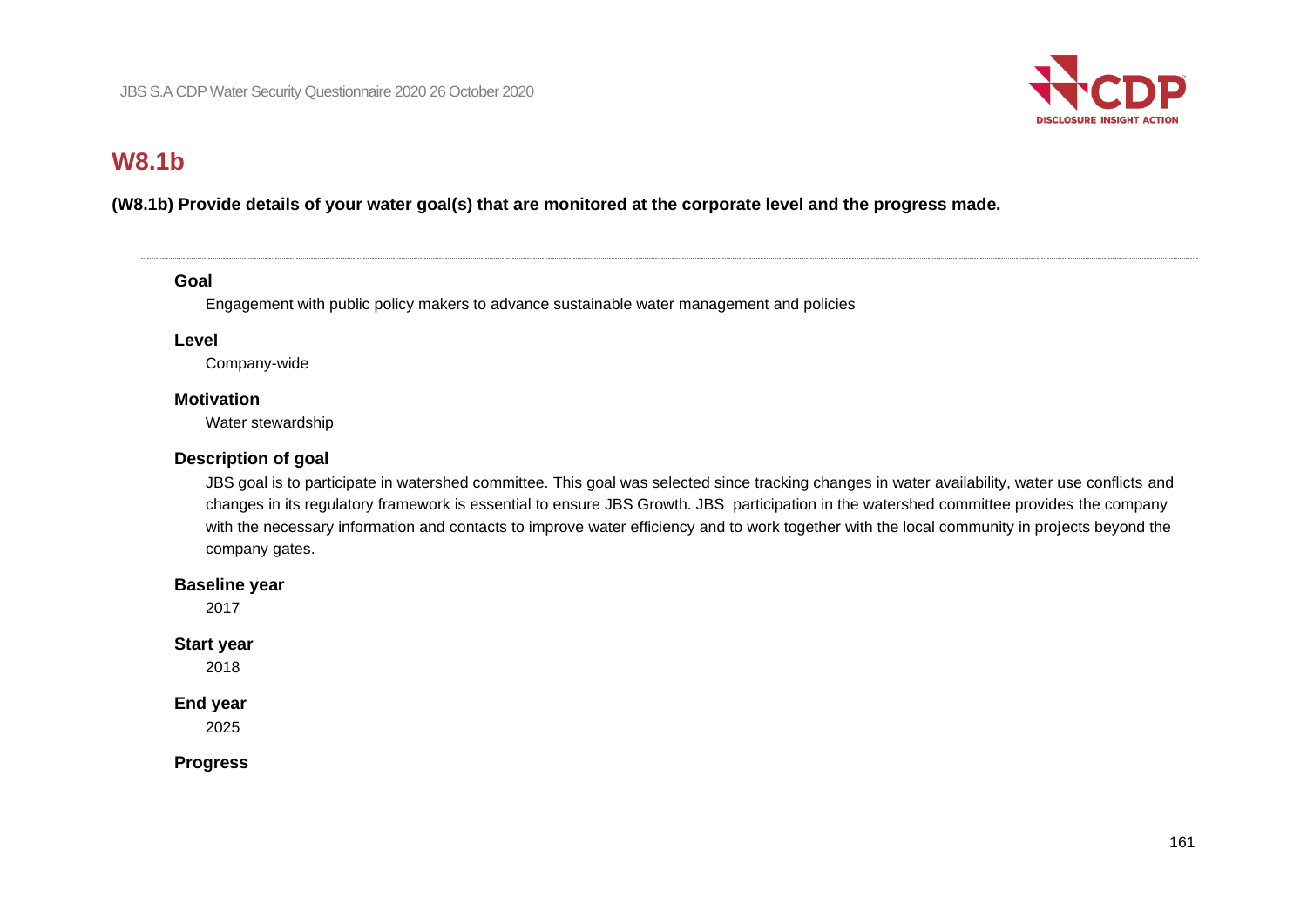

JBS tracks the progress during watershed committee discussion. JBS intends to expand its participation in watershed Committees for its operations (local governance). This goal is in development and it is included in the phases of the Sustainable Water Management Program (PGSA).

#### **Goal**

Engagement with suppliers to help them improve water stewardship

#### **Level**

Other, please specify Supply Chain

#### **Motivation**

Recommended sector best practice

#### **Description of goal**

JBS goals is to Ensure the supply of quality water. Protecting supplier's business making them more resilience to water risk ensure JBS supply, shielding its production from water risk.

#### **Baseline year**

2017

#### **Start year**

2018

### **End year**

2025

### **Progress**

Poultry, pork and cattle suppliers are also monitored in order to guarantee that water is constantly available for those animals, and ensure the Animal Welfare. Seara has been supporting the installation of cistern for storing rainwater in the water stressed regions to ensure a regular supply of water.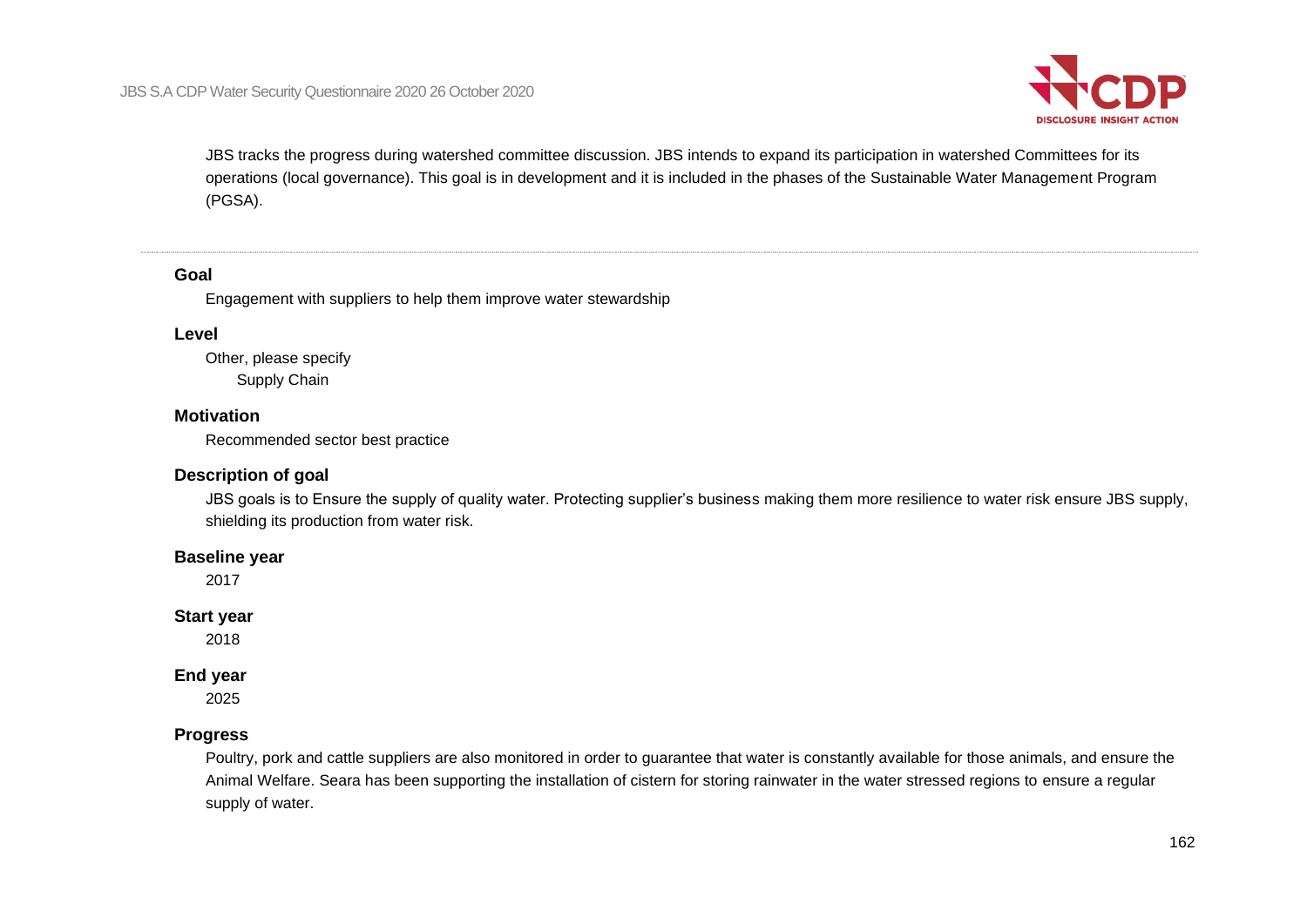

#### **Goal**

Promotion of sustainable agriculture practices

#### **Level**

Other, please specify Supply Chain

### **Motivation**

Corporate social responsibility

## **Description of goal**

JBS goal is realize a sustainable management of suppliers in the Amazon, promoting sustainable practices to increase the productivity of farms in the Amazon region in order to develop a new operating model that preserves natural resources and that brings financial benefits to the ranchers in the region.

## **Baseline year**

2017

### **Start year**

2018

### **End year**

2025

## **Progress**

The Company has projects aiming the protection and preservation of the environment, knowing that forestry preservation is one of the aspects that ensure water supply and quality.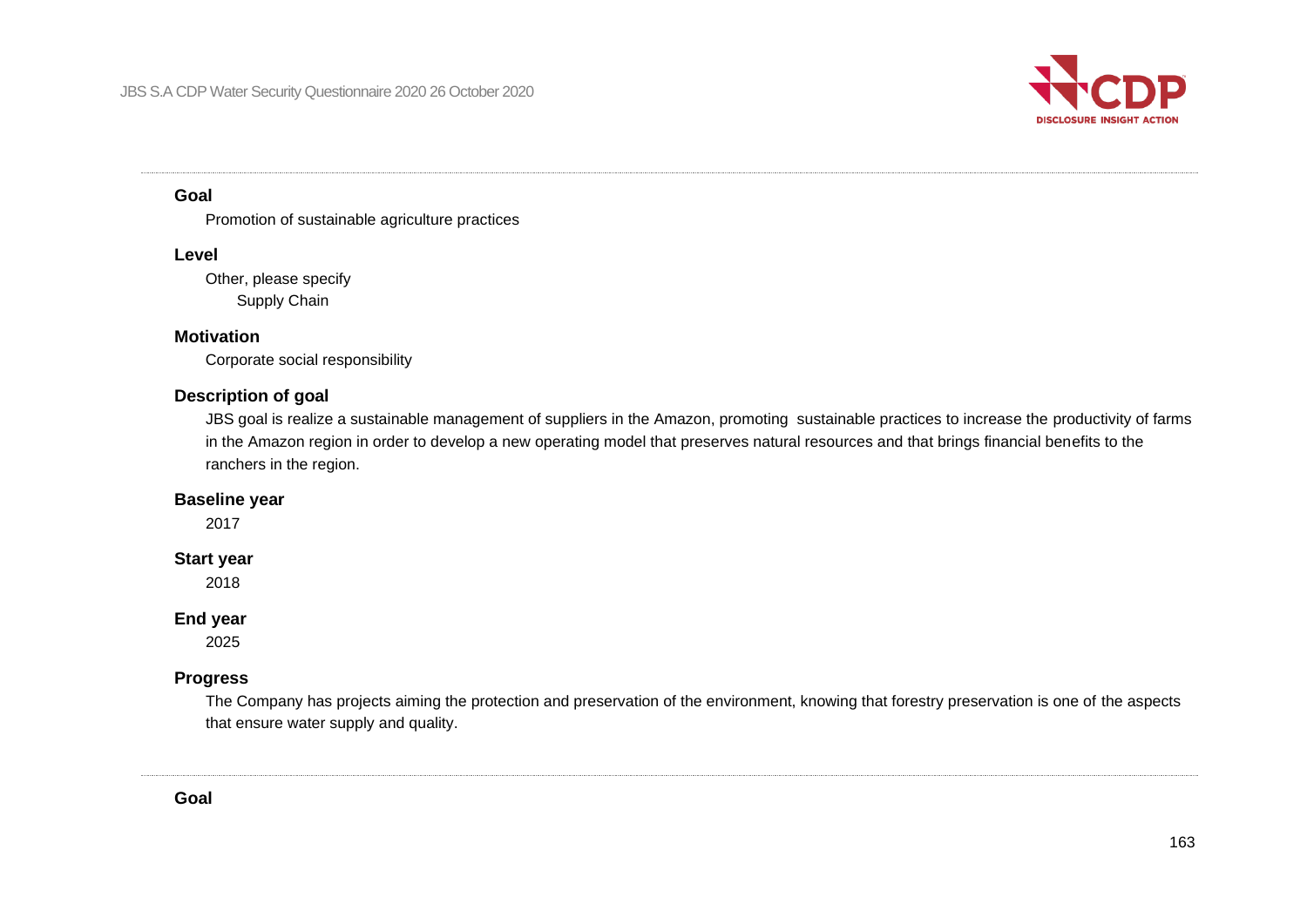

#### Reduce environmental impact of product in use phase

#### **Level**

Company-wide

### **Motivation**

Reduced environmental impact

### **Description of goal**

The company is committed to the goal of reducing water intensity in 13% until 2025 for Brazil operations.

## **Baseline year**

2015

### **Start year**

2019

## **End year**

2025

### **Progress**

The company was not able yet to reduce the water consumption intensity. The main reason is the government requirements about sanitation for food companies.

### **Goal**

Other, please specify Employees engagement

#### **Level**

Company-wide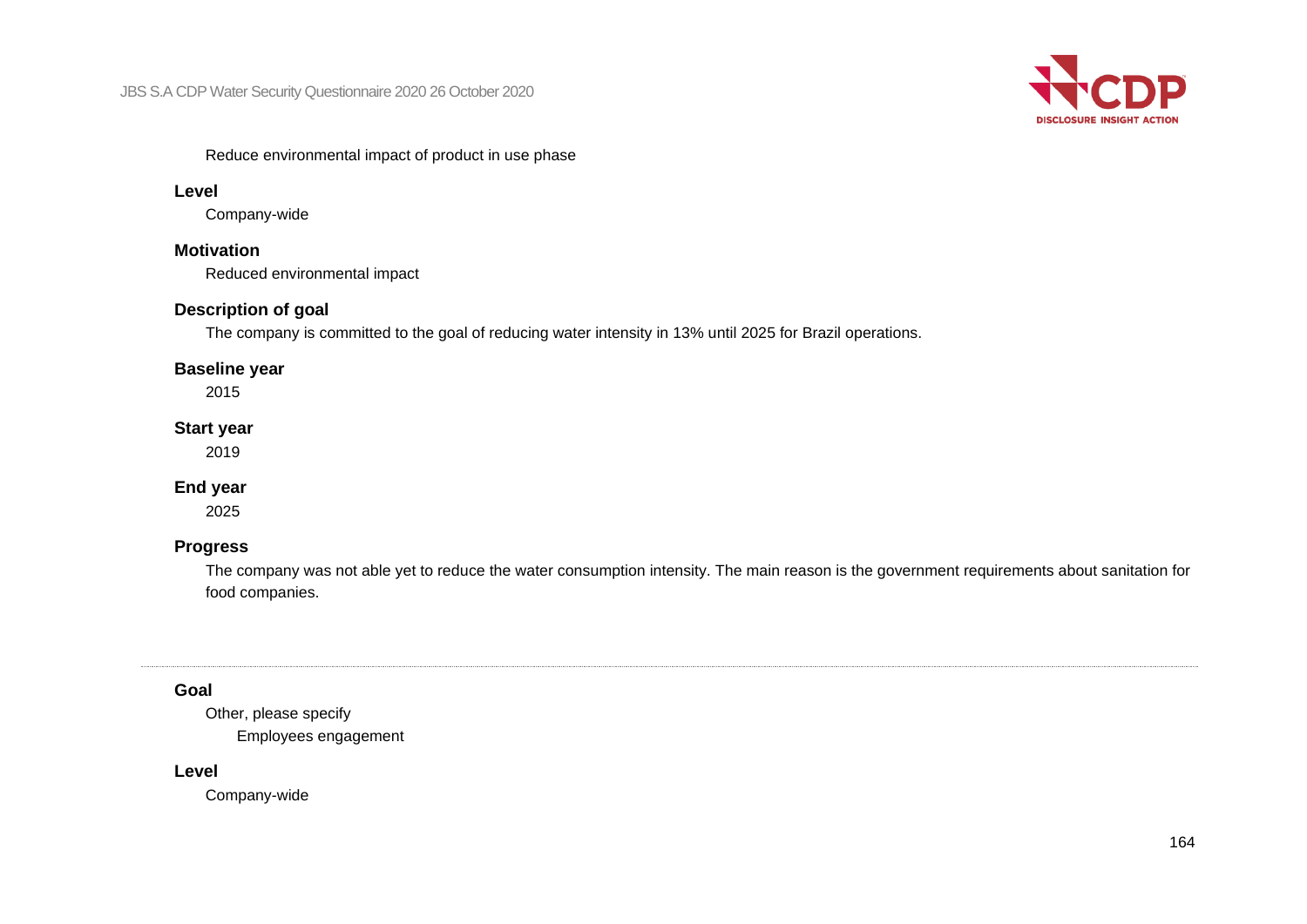

#### **Motivation**

Water stewardship

### **Description of goal**

JBS goal is promote the environmental education on conscious use of water. To identify opportunities for improvement to reduce water waste and promote a cultural change on water resources management.

#### **Baseline year**

2017

#### **Start year**

2018

#### **End year**

2025

### **Progress**

One of the projects that JBS Sustainable Water Management Program (PGSA) is the improvement of the engagement of industrial employees. According to the PGSA, in 2019, the engagement was strengthened in the internal communication campaigns (leadership and factory employees) for the conscious use of water. The communication plan provides for several actions throughout the year, especially in the dry season.

# **W9. Verification**

# **W9.1**

**(W9.1) Do you verify any other water information reported in your CDP disclosure (not already covered by W5.1a)?** Yes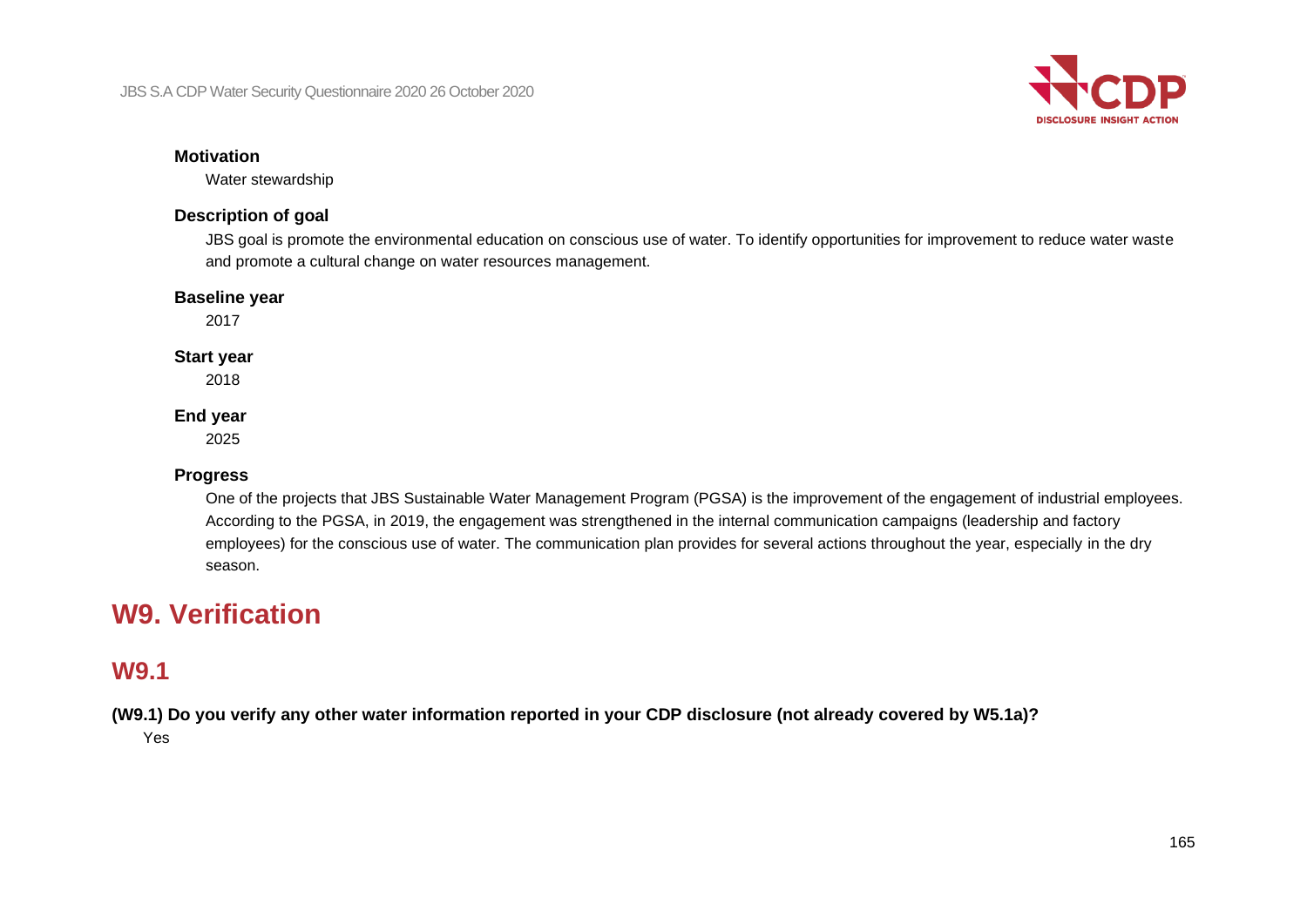

# **W9.1a**

# **(W9.1a) Which data points within your CDP disclosure have been verified, and which standards were used?**

| <b>Disclosure</b><br>module | <b>Data verified</b>                                                                                                                                                                                                                                                                               | <b>Verification</b><br><b>standard</b> | <b>Please explain</b>                                                                                                                                                                                                                                   |
|-----------------------------|----------------------------------------------------------------------------------------------------------------------------------------------------------------------------------------------------------------------------------------------------------------------------------------------------|----------------------------------------|---------------------------------------------------------------------------------------------------------------------------------------------------------------------------------------------------------------------------------------------------------|
| W1 Current<br>state         | Water withdrawals:<br>- Total volumes<br>- Volumes by source<br><b>Water Discharges:</b><br>- Total volumes<br>- Volumes by<br>destination<br><b>Water Discharge</b><br>Quality:<br>By standard<br>effluent parameters<br><b>Water Consumption:</b><br>- Total volume<br>Water recycled/<br>reused | <b>ISAE 3000</b>                       | Eventually, JBS receives third party audit, carried out for stakeholders, to ensure that there are no<br>risks in the investment of projects that include water indicators (water consumption, by source for<br>example) to environmental improvements. |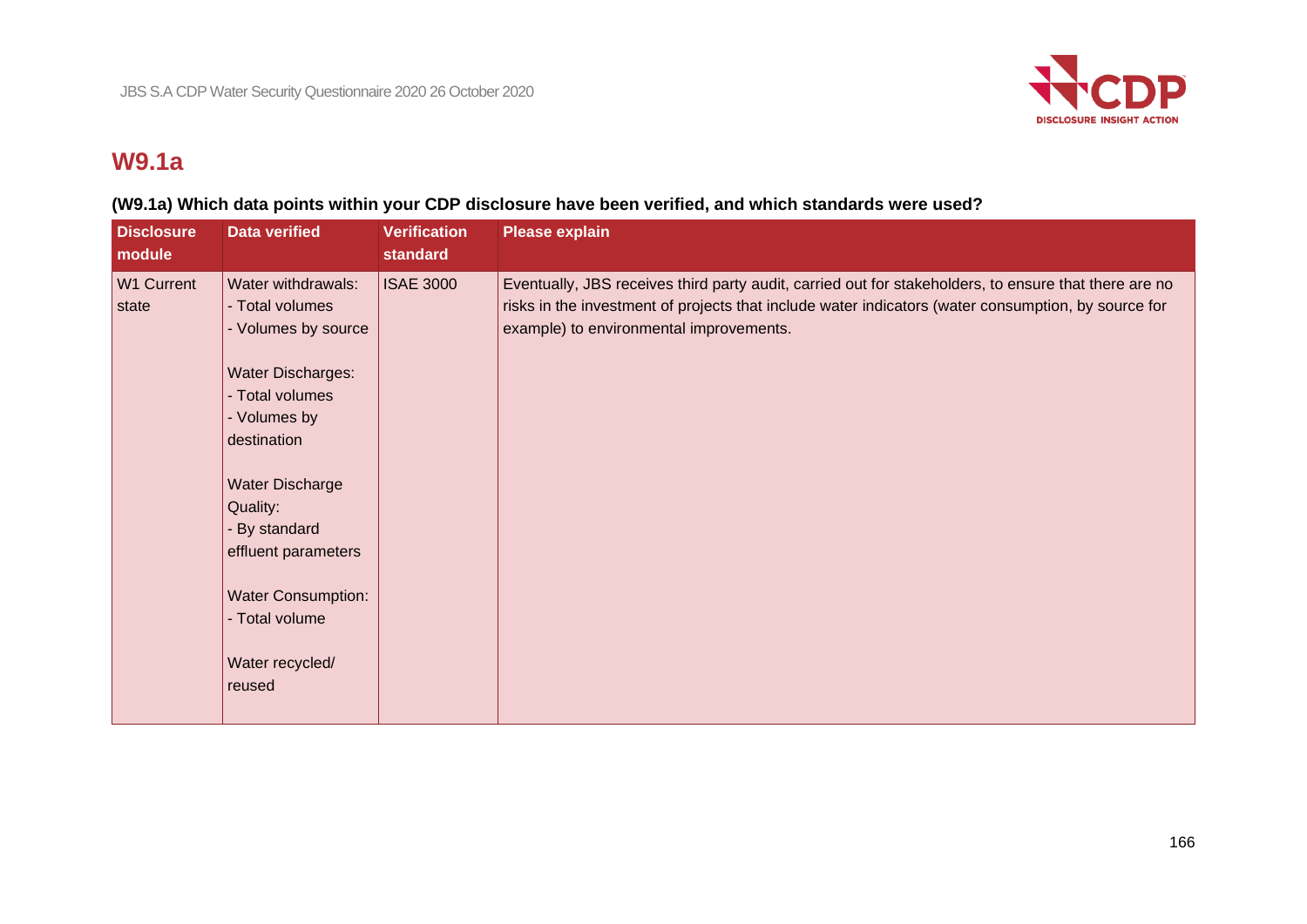

# **W10. Sign off**

# **W-FI**

**(W-FI) Use this field to provide any additional information or context that you feel is relevant to your organization's response. Please note that this field is optional and is not scored.**

# **W10.1**

**(W10.1) Provide details for the person that has signed off (approved) your CDP water response.**

|     | <b>Job title</b>        | <b>Corresponding job category</b> |
|-----|-------------------------|-----------------------------------|
| Row | Sustainability Director | Director on board                 |

# **W10.2**

**(W10.2) Please indicate whether your organization agrees for CDP to transfer your publicly disclosed data on your impact and risk response strategies to the CEO Water Mandate's Water Action Hub [applies only to W2.1a (response to impacts), W4.2 and W4.2a (response to risks)].**

No

# **SW. Supply chain module**

# **SW0.1**

**(SW0.1) What is your organization's annual revenue for the reporting period?**

**Annual revenue**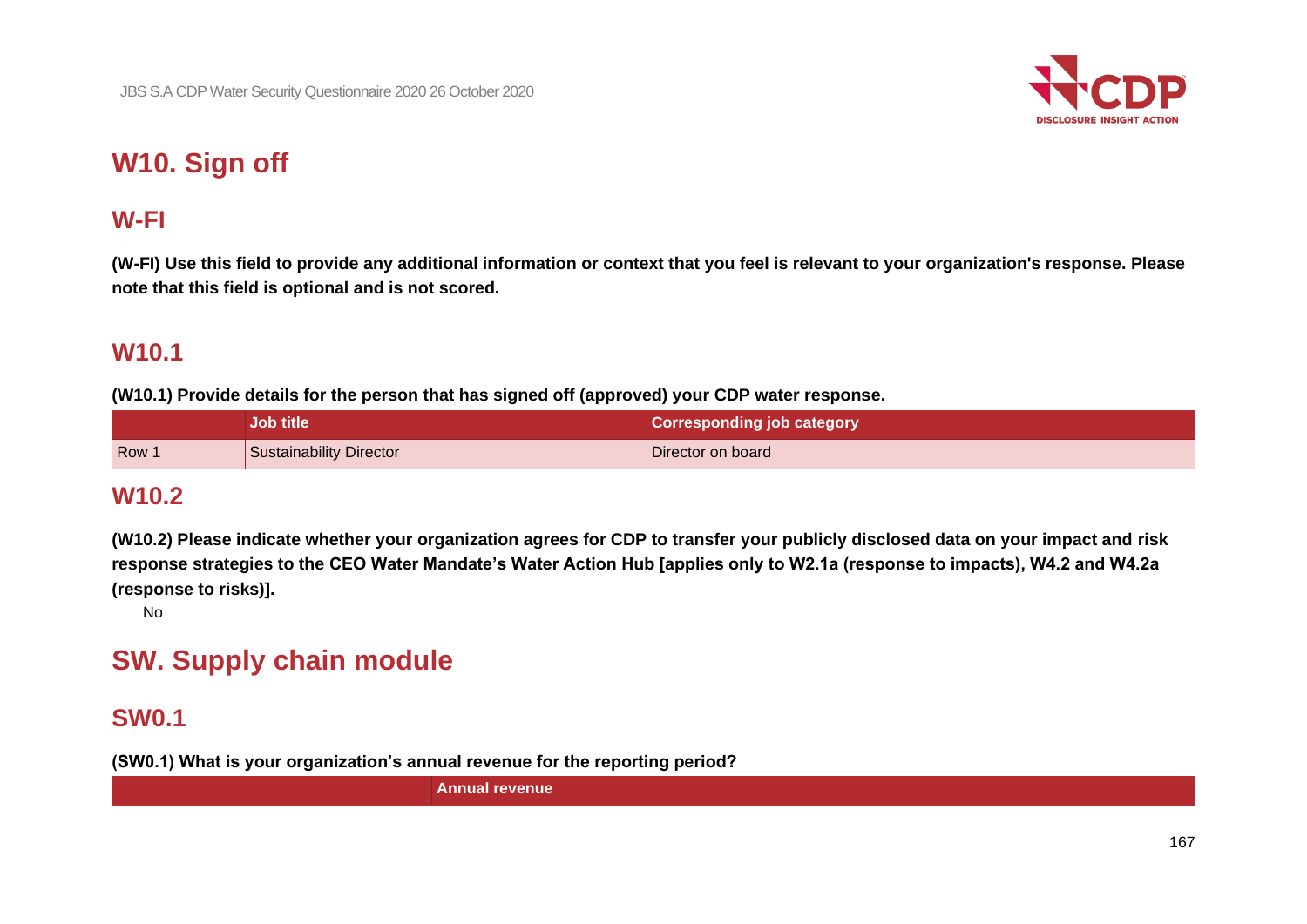

Row 1 204,500,000,000

# **SW0.2**

**(SW0.2) Do you have an ISIN for your organization that you are willing to share with CDP?** Yes

# **SW0.2a**

**(SW0.2a) Please share your ISIN in the table below.**

|       | <b>ISIN country code</b> | ISIN numeric identifier (including single check digit) |
|-------|--------------------------|--------------------------------------------------------|
| Row 1 | 'BR                      | JBSSACNOR8                                             |

# **SW1.1**

**(SW1.1) Could any of your facilities reported in W5.1 have an impact on a requesting CDP supply chain member?**

Yes, CDP supply chain members buy goods or services from facilities listed in W5.1

# **SW1.1a**

**(SW1.1a) Indicate which of the facilities referenced in W5.1 could impact a requesting CDP supply chain member.**

**Facility reference number** Facility 27

**Facility name** Facility 27

**Requesting member**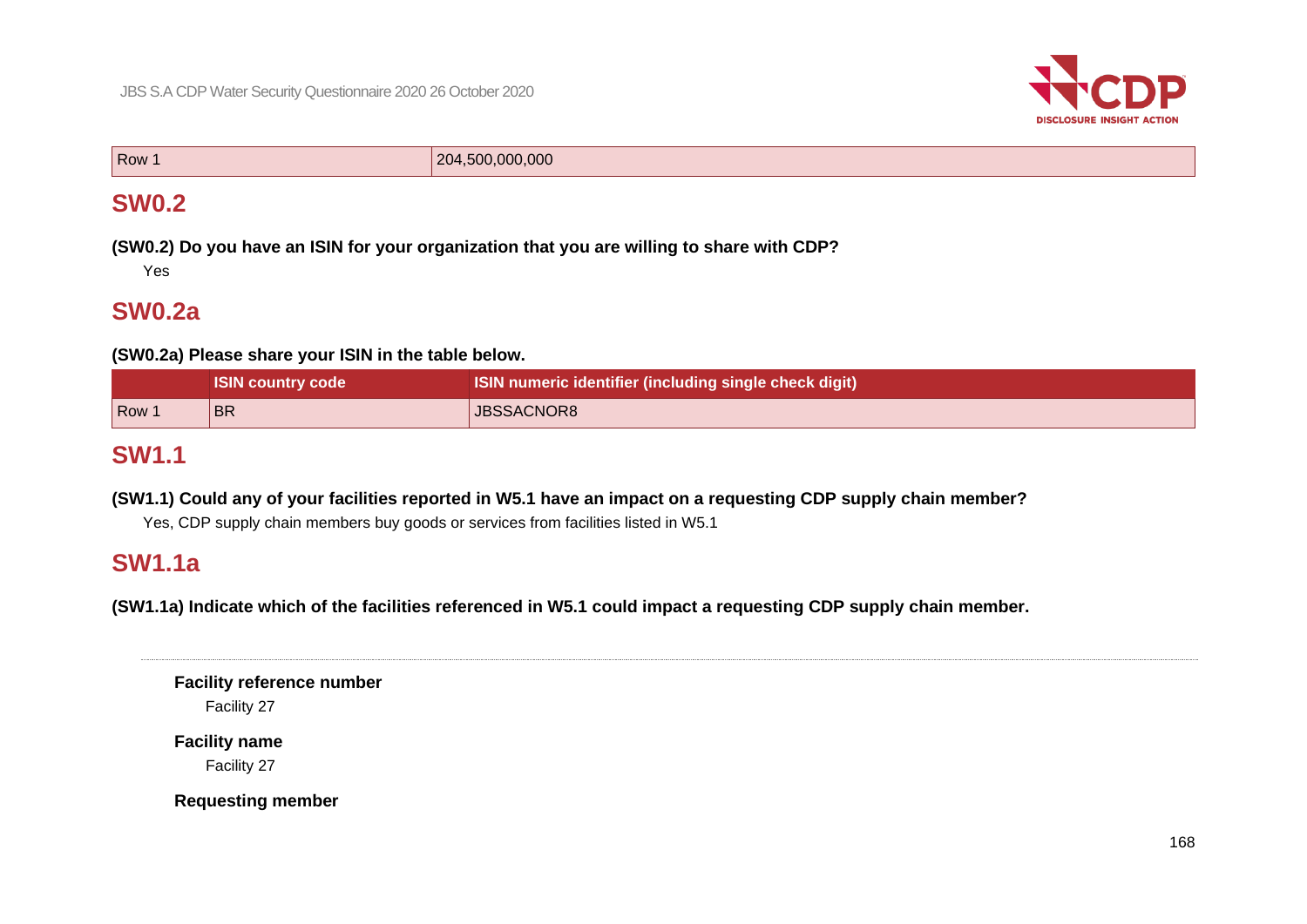

#### Arcos Dorados

#### **Description of potential impact on member**

Although the facility (Facility 27) is in a region of water stress (seasonal stress), it doesn't have any register of decline in production, or production stoppages due to the water scarcity. The facility has as highly efficient process, with daily performance monitoring and water consumption goal - in addition to the constant development of projects to reduce and optimize the use of water in industrial processes. Other identified impacts are: Constraint to growth ( low risk - The contingency plan in case of water stress is to transfers its production to another JBS unit, since the company has other facilities that are qualified and have the capacity to produce de same products with the same quality); Increased operating costs (low risk - Currently the facility has its own source of water and it is enough to meet its demand, and the contingency plan foresee, in case of a high water stress, to expand its withdrawal sources to maintain its production).

#### **Comment**

The Sustainable Water Management Program has as goal the achievement of greater efficiency on water use, reducing the risk of shortages in Brazilian industrial units. The program aims to identify critical units located in critical micro-basin, making possible to prioritize the development of projects, investment allocation and setting of targets. Through this program, JBS identified the Brazilian units exposed to water risks and all units identified will receive specific follow-up, helping to set priorities for environmental investments. The Program also includes projects beyond the company's gates, covering JBS's Supply Chain on an effort to preserve water resources.

# **SW1.2**

### **(SW1.2) Are you able to provide geolocation data for your facilities?**

|     | Are you able to provide geolocation data for your facilities?<br>Comment |  |
|-----|--------------------------------------------------------------------------|--|
| Row | No, this is confidential data                                            |  |

# **SW2.1**

**(SW2.1) Please propose any mutually beneficial water-related projects you could collaborate on with specific CDP supply chain members.**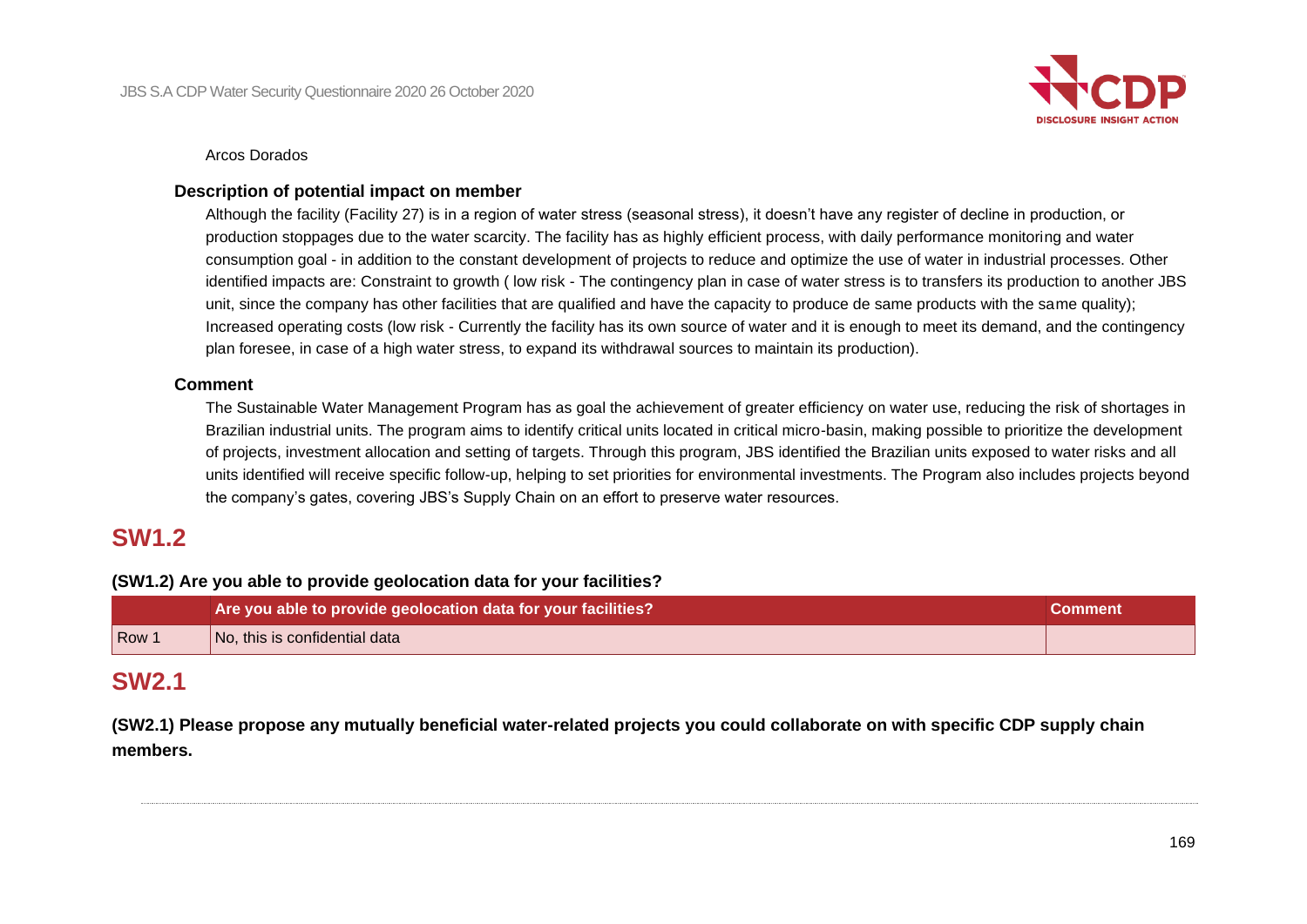

### **Requesting member**

Arcos Dorados

# **Category of project**

**Other** 

# **Type of project**

Other, please specify Collaborative measures

## **Motivation**

The collaborative measures aim to benefit Arcos Dorados and its suppliers, including JBS.

### **Estimated timeframe for achieving project**

4 to 5 years

# **Details of project**

The project could comprise the identification of Arcos Dourados' suppliers (besides JBS) and other key stakeholders with facilities located in sensitive river basins. The purpose of the project is to promote and share collaborative actions to reduce the water footprint (through the decreasing of water withdrawal, improvement on water discharge parameters, increase on water reuse and water re-circulation indexes) of the companies involved and, consequently, promote the conservation of the river basins and business Sustainability.

### **Projected outcome**

The project could be leaded by Arcos Dourados together with JBS and other key stakeholders, aiming collaborative measures to promote conservative actions for the most sensitive river basins where the facilities located. These collaborative measures could focus on the recovery and preservation of natural resources in the river basin, such as forests, as a strategic action to promote the water quality and availability; Increasing the efficiency on water withdrawal and discharge, improving the water footprint of the companies involved in the project, thus contributing to the decrease of Arcos Dourados's indirect water footprint.

Increasing the water use efficiency and promoting the improvement of water quality and availability are keys actions to promote the business sustainability.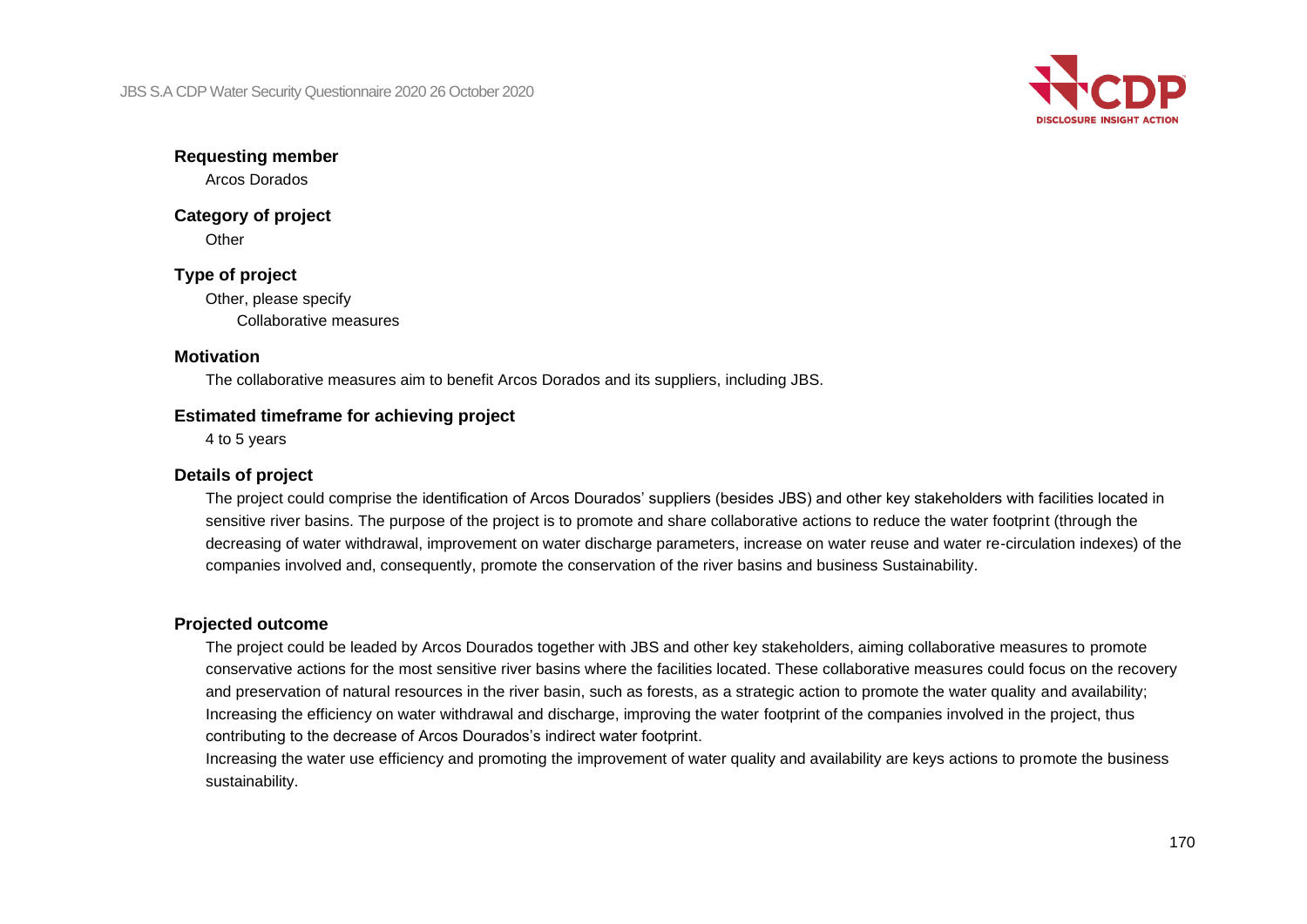

**Requesting member**

Johnson & Johnson

**Category of project**

**Other** 

### **Type of project**

Other, please specify Collaborative measures

#### **Motivation**

The collaborative measures aim to benefit Johnson & Johnson and its suppliers, including JBS.

#### **Estimated timeframe for achieving project**

4 to 5 years

#### **Details of project**

The project could comprise the Johnson & Johnson' suppliers (besides JBS) and other key stakeholders with facilities located in sensitive river basins. The purpose of the project would be to promote and share collaborative actions to reduce the water footprint (through the decreasing of water withdrawal, improvement on water discharge parameters, increase on water reuse and water re circulation indexes) of the companies involved and, consequently, promote the conservation of the river basins and business Sustainability.

#### **Projected outcome**

The project could be leaded by Johnson & Johnson together with JBS and other key stakeholders, aiming collaborative measures to promote conservative actions for the most sensitive river basins where the facilities are located. These collaborative measures could focus on the recovery and preservation of natural resources in the river basin, such as forests, as a strategic action to promote the water quality and availability; Increasing the efficiency on water withdrawal and discharge, improving the water footprint of the companies involved in the project, thus contributing to the decrease of Johnson & Johnson indirect water footprint.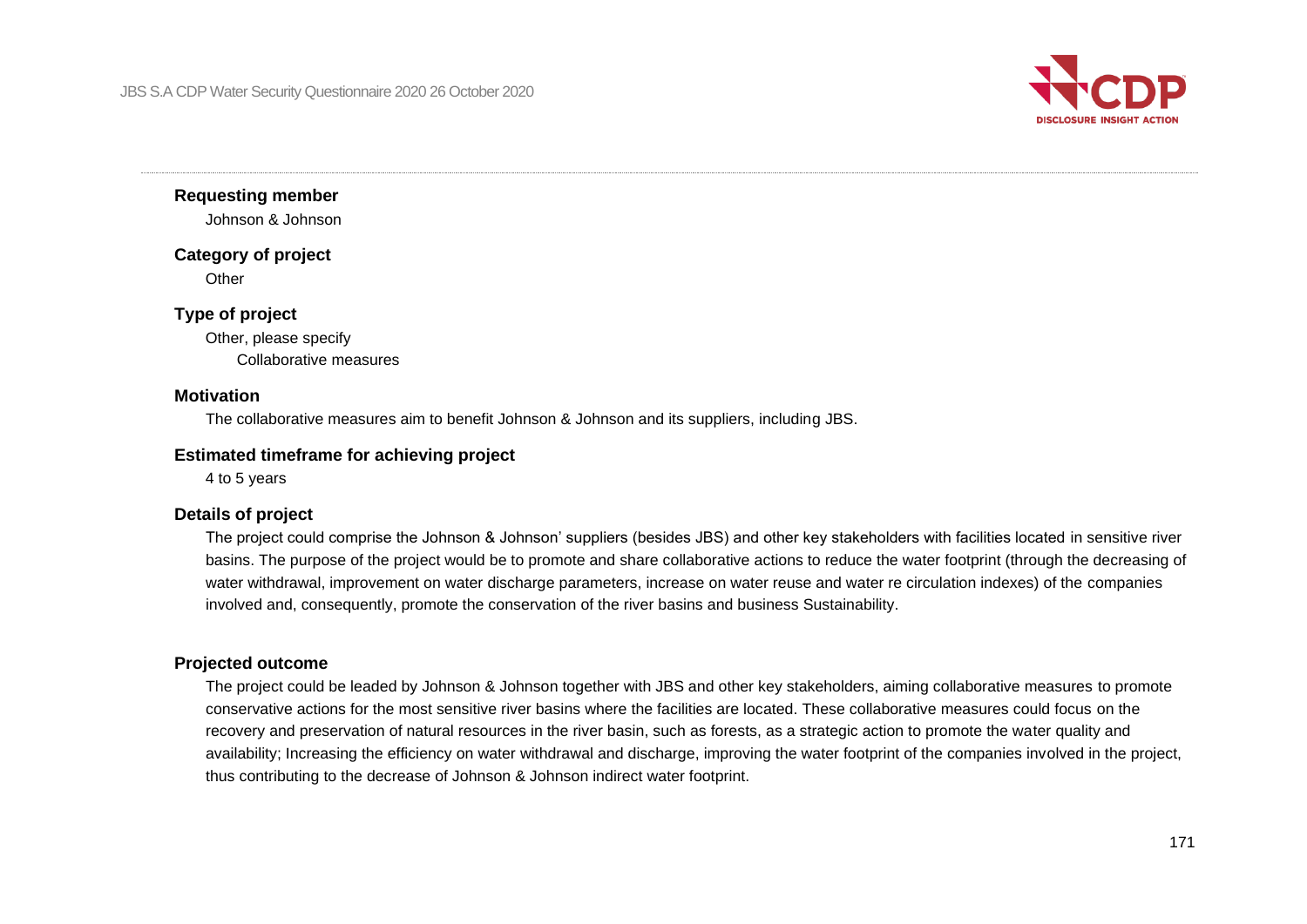

Increasing the water use efficiency and promoting the improvement of water quality and availability are keys actions to promote the business sustainability.

#### **Requesting member**

Wal Mart de Mexico

#### **Category of project**

**Other** 

### **Type of project**

Other, please specify Collaborative measures

#### **Motivation**

The collaborative measures aim to benefit Walmart Mexico's and its suppliers, including JBS.

#### **Estimated timeframe for achieving project**

4 to 5 years

#### **Details of project**

The project could comprise the Walmart Mexico's suppliers (besides JBS) and other key stakeholders with facilities located in sensitive river basins. The purpose of the project would be to promote and share collaborative actions to reduce the water footprint (through the decreasing of water withdrawal, improvement on water discharge parameters, increase on water reuse and water re-circulation indexes) of the companies involved and, consequently, promote the conservation of the river basins and business Sustainability In 2019, JBS Brazil operations did not record sales to Wal Mart Mexico.

#### **Projected outcome**

The project could be leaded by Walmart Mexico's together with JBS and other key stakeholders, aiming collaborative measures to promote conservative actions for the most sensitive river basins where the facilities are located. These collaborative measures could focus on the recovery and preservation of natural resources in the river basin, such as forests, as a strategic action to promote the water quality and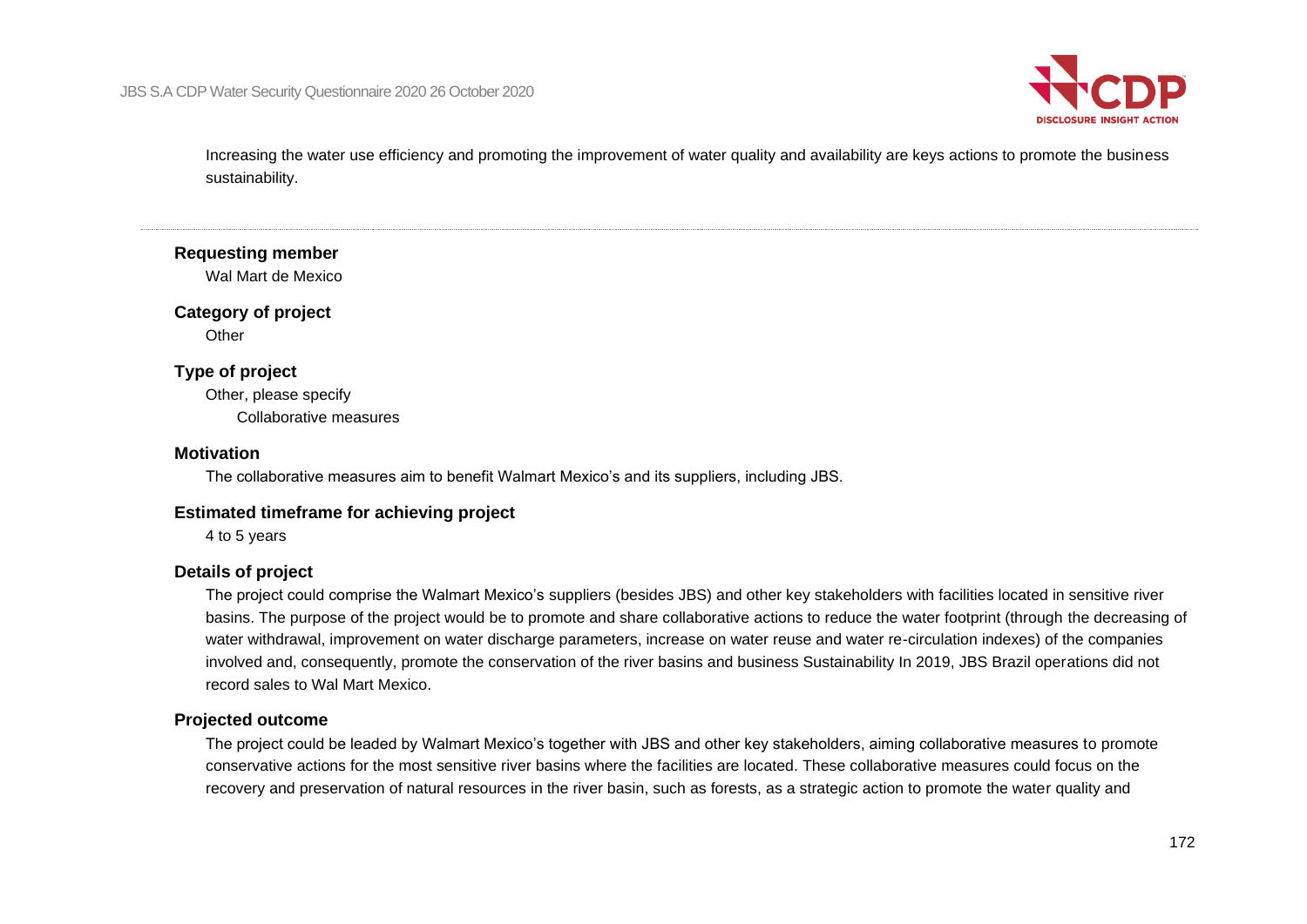

availability; Increasing the efficiency on water withdrawal and discharge, improving the water footprint of the companies involved in the project, thus contributing to the decrease of Walmart Mexico's indirect water footprint. Increasing the water use efficiency and promoting the improvement of water quality and availability are keys actions to promote the business sustainability. In 2019, JBS Brazil operations did not record sales to Wal Mart Mexico.

# **SW2.2**

**(SW2.2) Have any water projects been implemented due to CDP supply chain member engagement?** Yes

# **SW2.2a**

**(SW2.2a) Please select the requesting CDP supply chain member(s) that have driven collaborative water projects.**

# **Requesting member** Arcos Dorados

# **Category of project**

Communications

# **Type of project**

Other, please specify Supply chain engagement

# **Description of project**

The project consists to promoting the development of management indicators, strategy and corporate policies for Arcos Dourados suppliers through CDP Supply Chain Water program.

# **Progress**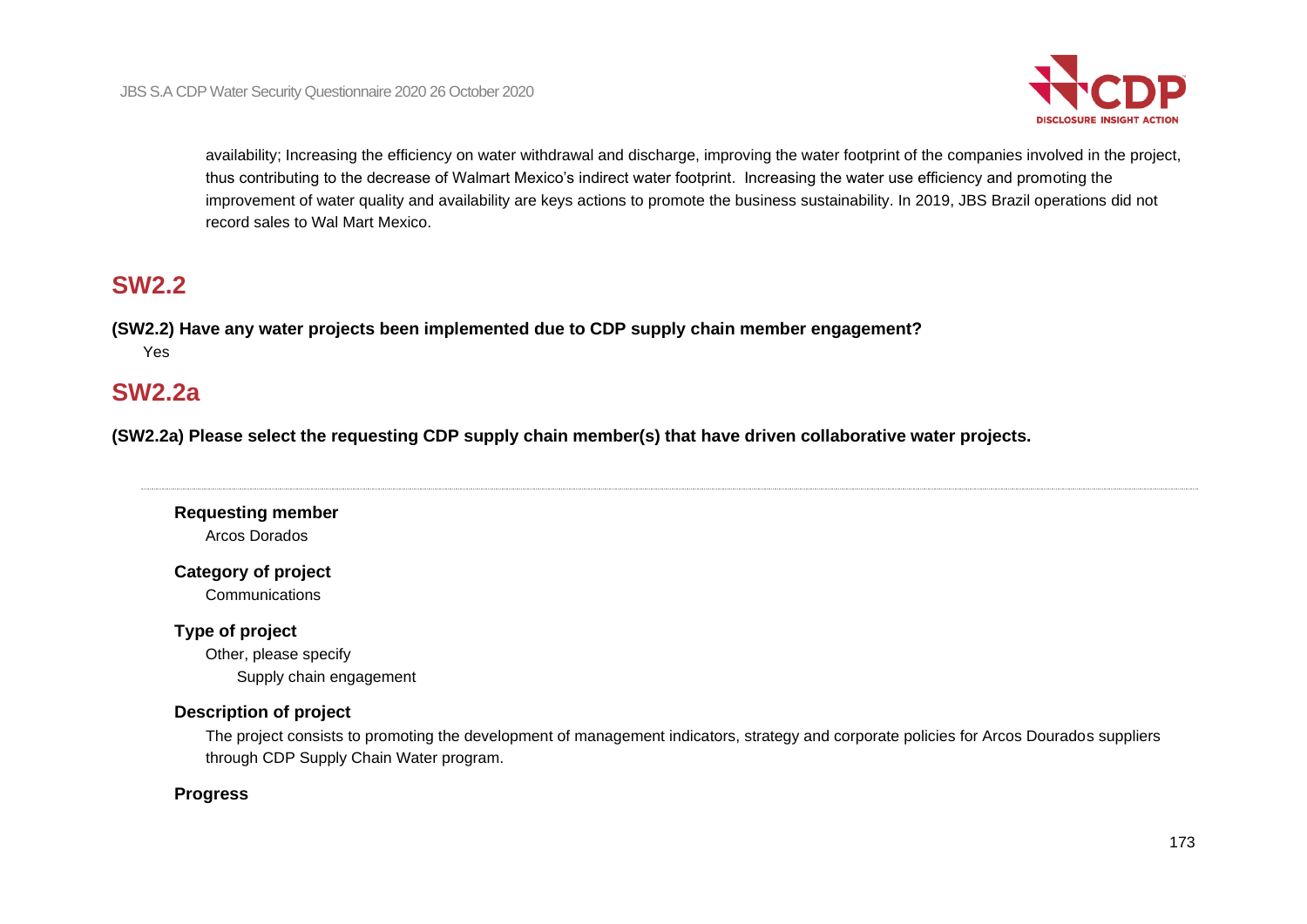

Through CDP Supply Chain Water program, JBS provides water management data, strategy and performance since the beginning of Arcos Dourados initiative.

**Requesting member**

Arcos Dorados

# **Category of project**

**Other** 

# **Type of project**

Other, please specify Sustainable beef program

### **Description of project**

The Sustainable Beef Program is sustainable approach for meat sourcing.

# **Progress**

Sustainable Beef Program: The new approach for the purchase of meat produced, following defined socio-environmental criteria open numerous opportunities for local development, increased productivity and environmental regularization of livestock farms, ensuring the conservation of native forests in protect areas and its water resources.

# **SW3.1**

**(SW3.1) Provide any available water intensity values for your organization's products or services.**

### **Product name**

Arcos Dorados - Beef, poultry and fish products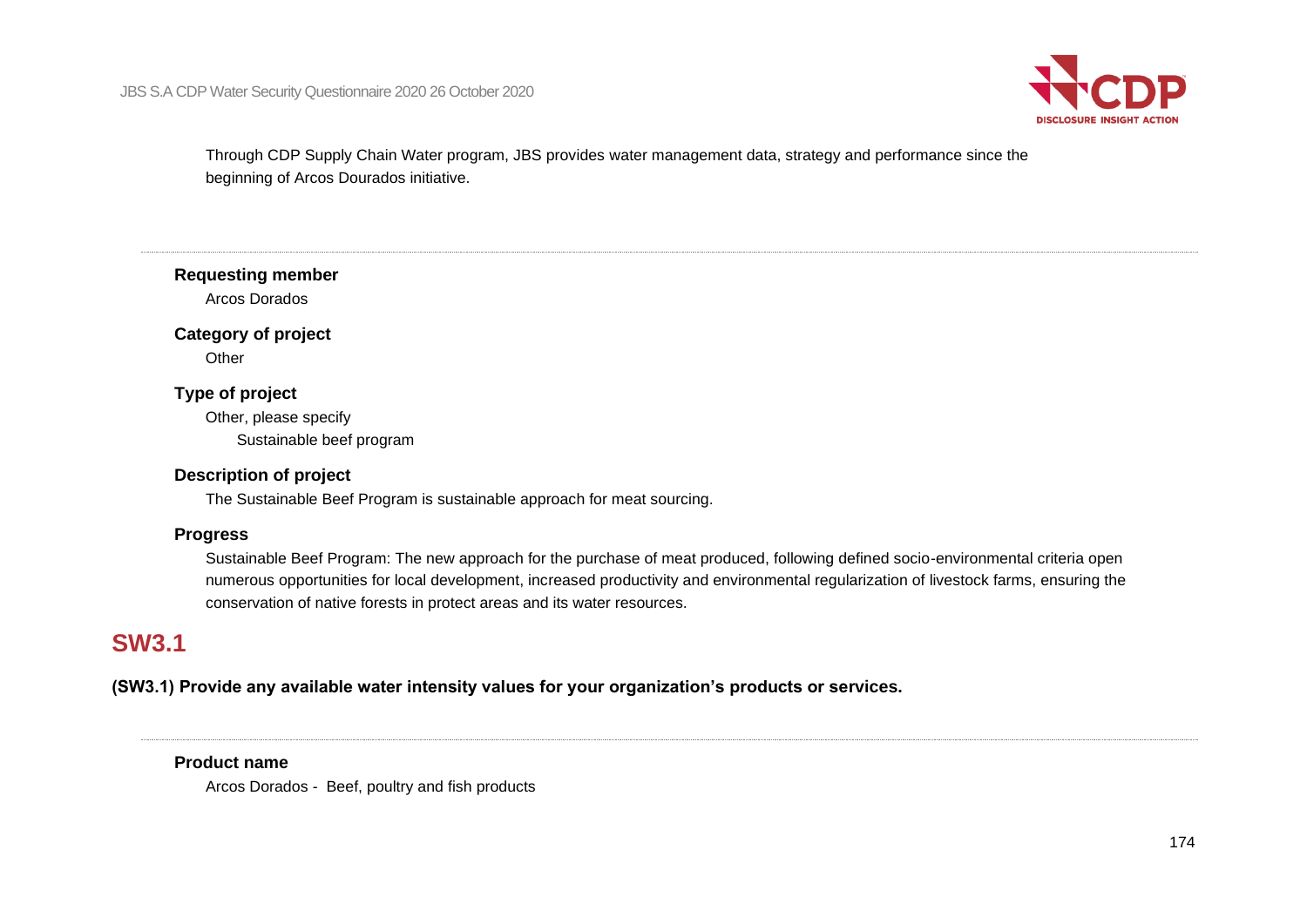JBS S.A CDP Water Security Questionnaire 2020 26 October 2020



#### **Water intensity value** 3.66

# **Numerator: Water aspect**

Water withdrawn

# **Denominator**

m3/tons of products

# **Comment**

The water intensity value supplied to Arcos Dourados was quantified by summing the water withdrawal amount and dividing this value for the sum of the facilities' production in tons. It was considered all products produced and water withdrawal by the unit in cubic meters.

# **Product name**

Arcos Dorados - Beef products

### **Water intensity value**

9.16

# **Numerator: Water aspect**

Water withdrawn

# **Denominator**

m3/tons of products

# **Comment**

The water intensity value supplied to Arcos Dourados was quantified by summing the water withdrawal amount and dividing this value for the sum of the facilities' production in tons. It was considered all products produced and water withdrawal by the unit in cubic meters.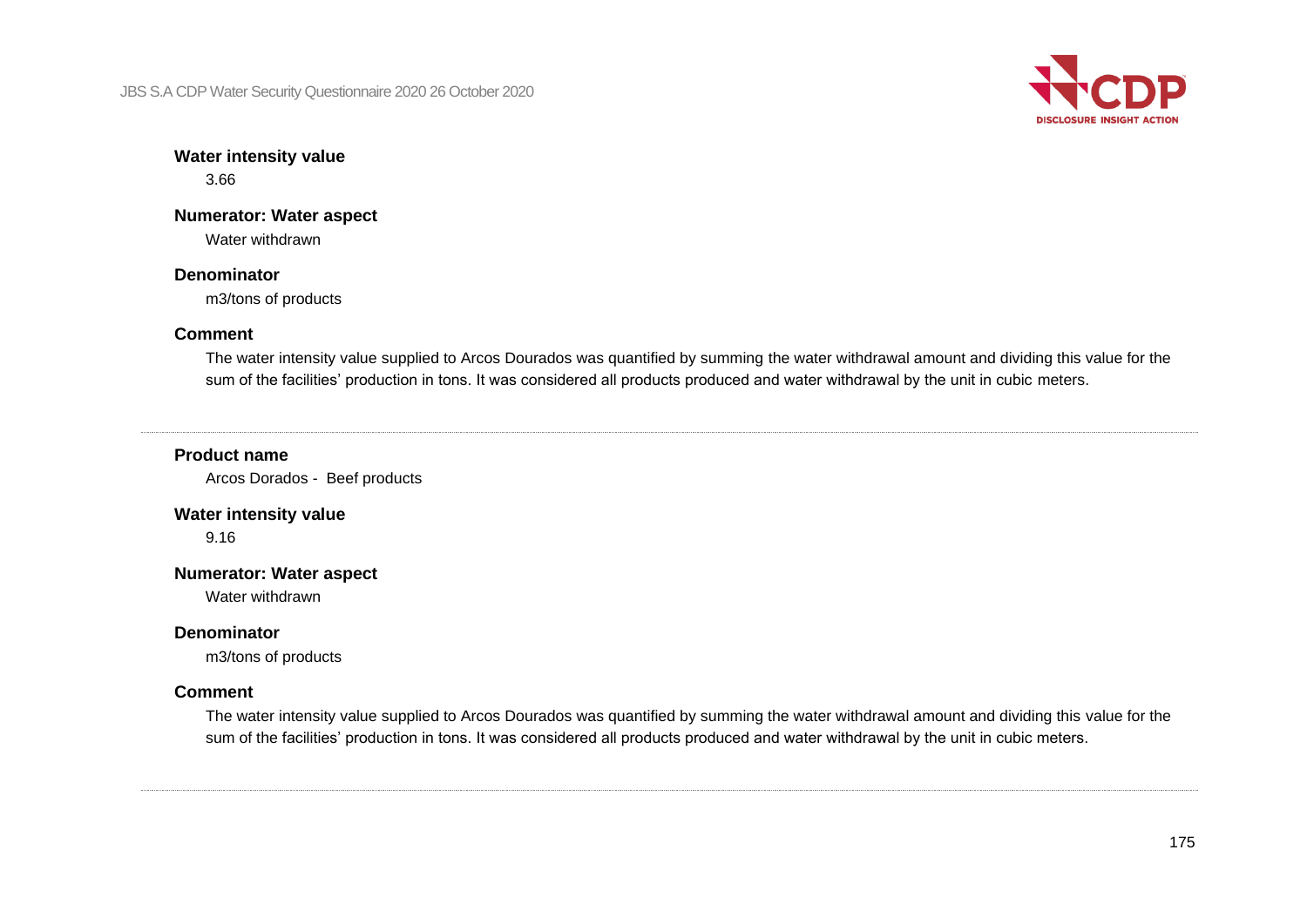JBS S.A CDP Water Security Questionnaire 2020 26 October 2020



**Product name**

Johnson & Johnson

**Water intensity value** 1.98

**Numerator: Water aspect** Water withdrawn

**Denominator**

m3/tons of product.

### **Comment**

The water intensity value supplied to Johnson & Johnson was quantified by summing the water withdrawal amount and dividing this value for the sum of the facility production in tons. It was considered all products produced and water withdrawal by the unit in cubic meters.

# **Submit your response**

# **In which language are you submitting your response?**

English

## **Please confirm how your response should be handled by CDP**

|                                  | I am submitting        | <b>Public or Non-Public</b><br><b>Submission</b> | Are you ready to submit the additional Supply Chain<br>Questions? |
|----------------------------------|------------------------|--------------------------------------------------|-------------------------------------------------------------------|
| I am submitting my<br>  response | Investors<br>Customers | Public                                           | <b>Yes, submit Supply Chain Questions now</b>                     |